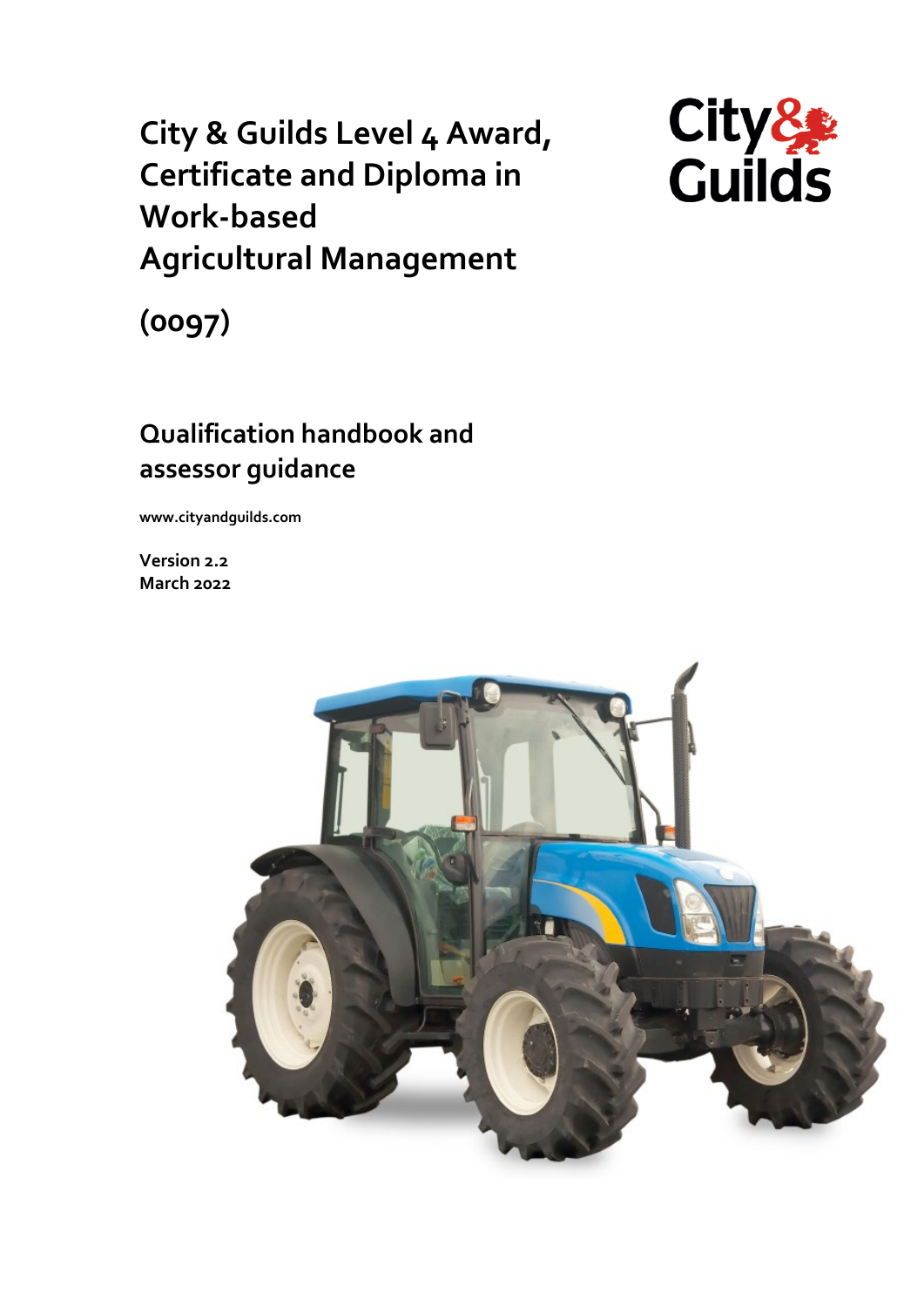#### **About City & Guilds**

As the UK's leading vocational education organisation, City & Guilds is leading the talent revolution by inspiring people to unlock their potential and develop their skills. We offer over 500 qualifications across 28 industries through 8500 centres worldwide and award around two million certificates every year. City & Guilds is recognised and respected by employers across the world as a sign of quality and exceptional training.

#### **City & Guilds Group**

The City & Guilds Group operates from three major hubs: London (servicing Europe, the Caribbean and Americas), Johannesburg (servicing Africa), and Singapore (servicing Asia, Australia and New Zealand). The Group also includes the Institute of Leadership & Management (management and leadership qualifications), City & Guilds Land Based Services (land-based qualifications), the Centre for Skills Development (CSD works to improve the policy and practice of vocational education and training worldwide) and Learning Assistant (an online e-portfolio).

#### **Copyright**

The content of this document is, unless otherwise indicated, © The City and Guilds of London Institute and may not be copied, reproduced or distributed without prior written consent. However, approved City & Guilds centres and candidates studying for City & Guilds qualifications may photocopy this document free of charge and/or include a PDF version of it on centre intranets on the following conditions:

- centre staff may copy the material only for the purpose of teaching candidates working towards a City & Guilds qualification, or for internal administration purposes
- learners may copy the material only for their own use when working towards a City & Guilds qualification

The *Standard Copying Conditions* (see the City & Guilds website) also apply.

Please note: National Occupational Standards are not © The City and Guilds of London Institute. Please check the conditions upon which they may be copied with the relevant Sector Skills Council.

Published by City & Guilds, a registered charity established to promote education and training.

#### **Publications**

Every effort has been made to ensure that the information contained in this publication is true and correct at the time of going to press. However, City & Guilds' products and services are subject to continuous development and improvement and the right is reserved to change products and services from time to time. City & Guilds cannot accept liability for loss or damage arising from the use of information in this publication.

If you have a complaint, or any suggestions for improvement about any of the services that we provide, email: **feedbackandcomplaints@cityandguilds.com**

Publications are available from **www.cityandguilds.com** under the 'Qualifications' tab and then click on 'Land-based industries'.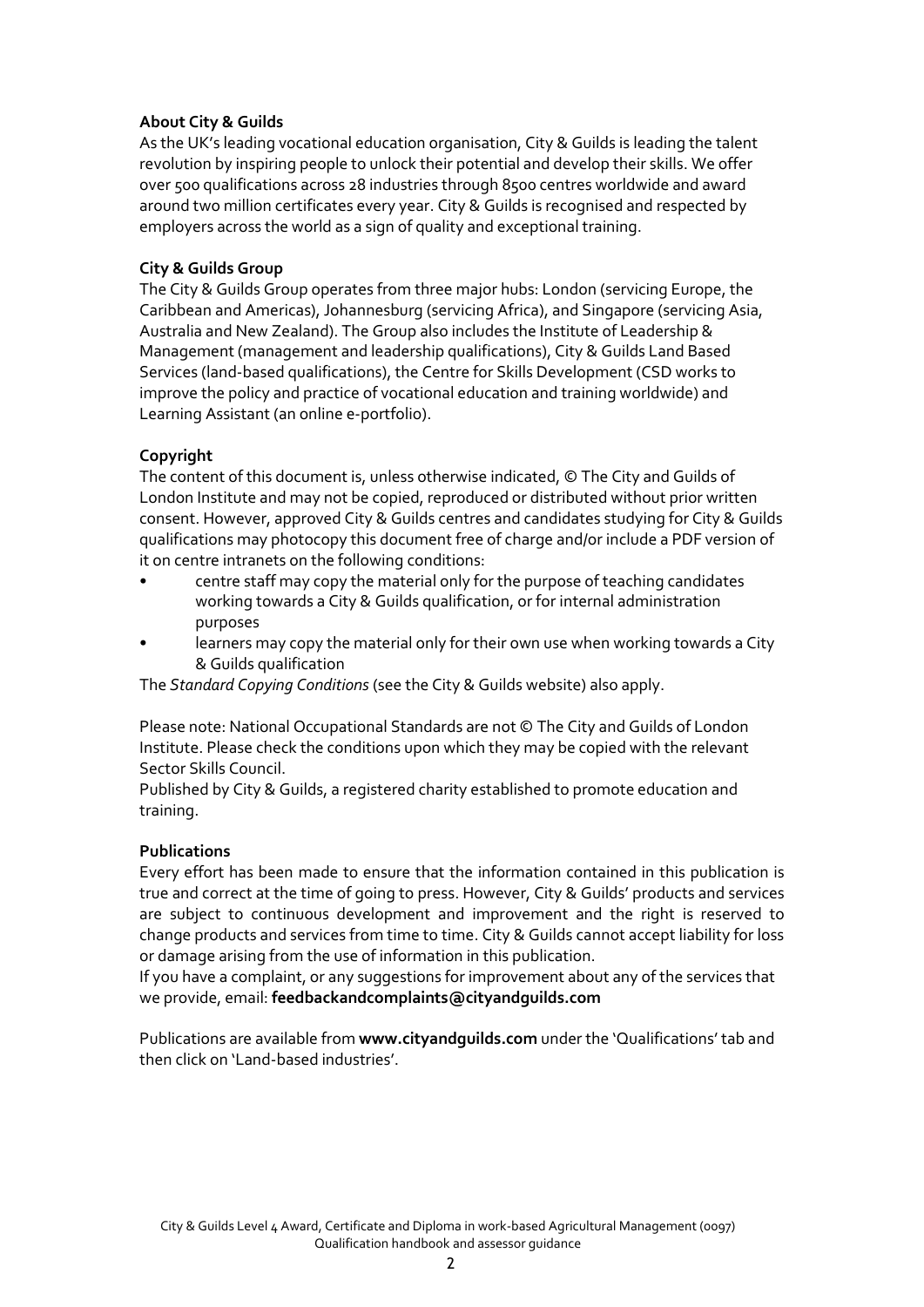| <b>Version and date</b>       | <b>Change detail</b>                                                                                        | <b>Section</b>         |
|-------------------------------|-------------------------------------------------------------------------------------------------------------|------------------------|
| V <sub>2.0</sub> October 2017 | Units 526, 538 and 539 added.                                                                               | Unit details and Units |
|                               | Rule of combination amended to include<br>units 526, 538 and 539.                                           | Rules of combination   |
|                               | Amended a few Assessment criteria for<br>the new units $526, 538$ and $539$ and<br>included their Unit aim. | Units                  |
| V <sub>2.1</sub> August 2018  | Updated Data protection legislation,<br>removing reference to specific date of<br>legislation.              | Throughout             |
| V <sub>2.2</sub> March 2022   | TQT and GLH amended and clarified                                                                           | Introduction           |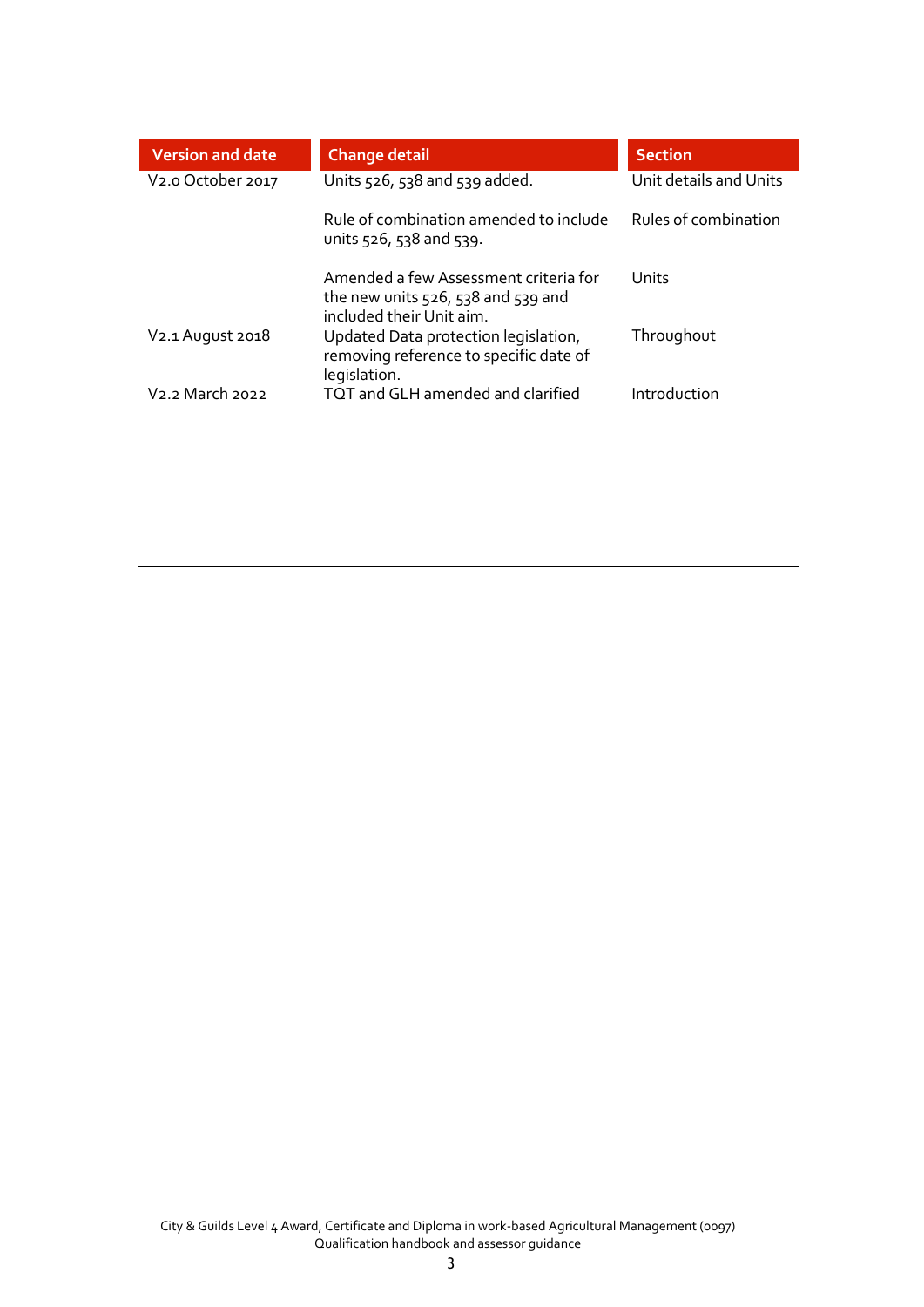### **Contents**

| ۰.<br>v<br>$\sim$<br>. .<br>۰. |
|--------------------------------|
|--------------------------------|

| Qualification Information                         | 5          |
|---------------------------------------------------|------------|
| The Qualifications                                | 6          |
| <b>Publications and Resources</b>                 | 7          |
| <b>Unit Details</b>                               | $10 - 12$  |
| <b>Rules of Combination</b>                       | 13         |
| Assessment for the Award, Certificate and Diploma | 14         |
| <b>Assessment Strategy</b>                        | 14         |
| <b>Appeals and Equal Opportunities</b>            | 14         |
| <b>Centre and Qualification Approval</b>          | 14         |
| <b>Registration and Certification</b>             | 15         |
| How to use the Evidence Recording Sheets          | 15         |
| <b>Exemplar Unit</b>                              | 16         |
| Units 401-539                                     | $18 - 121$ |
| Further Information                               | 123        |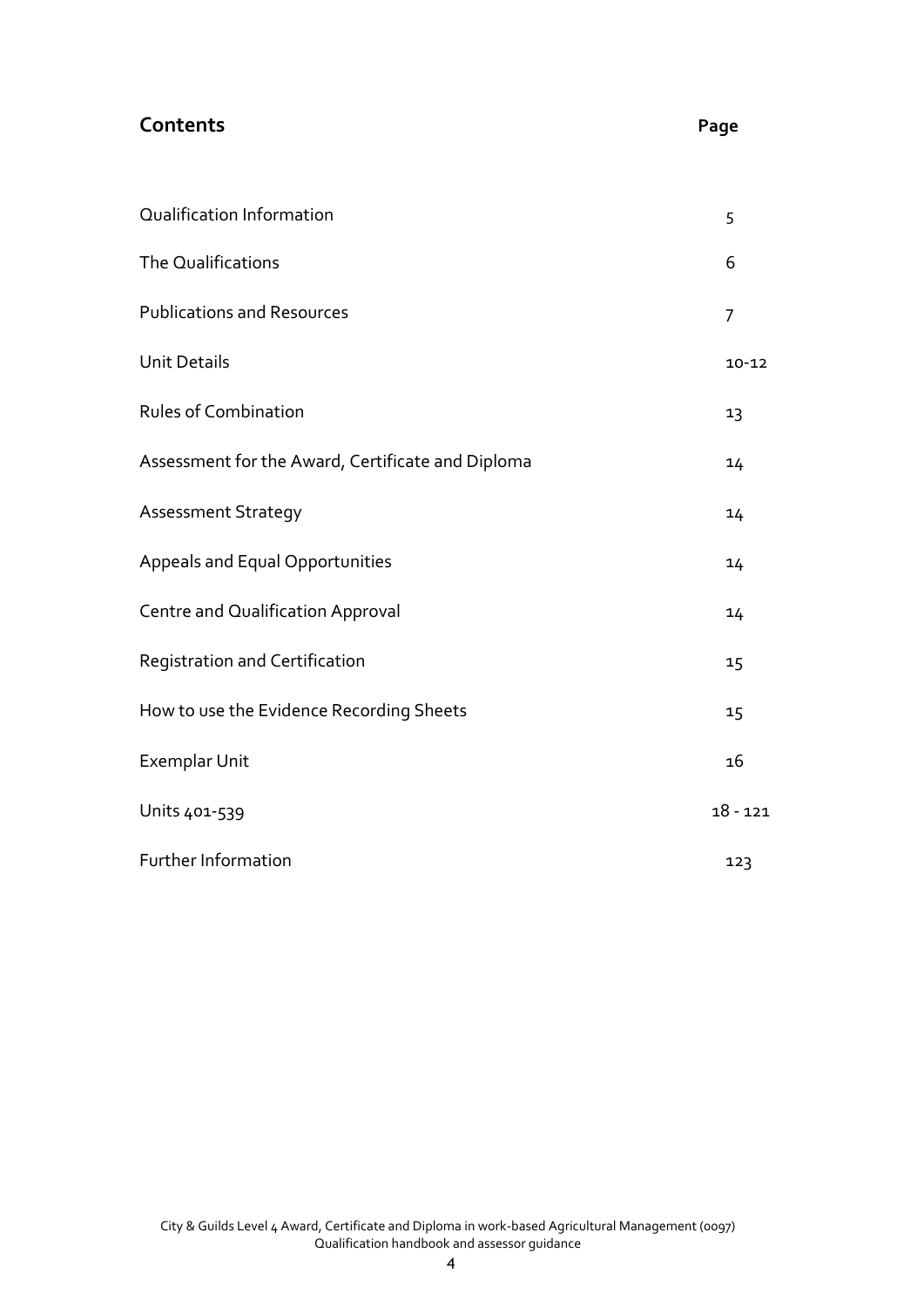This page is intentionally blank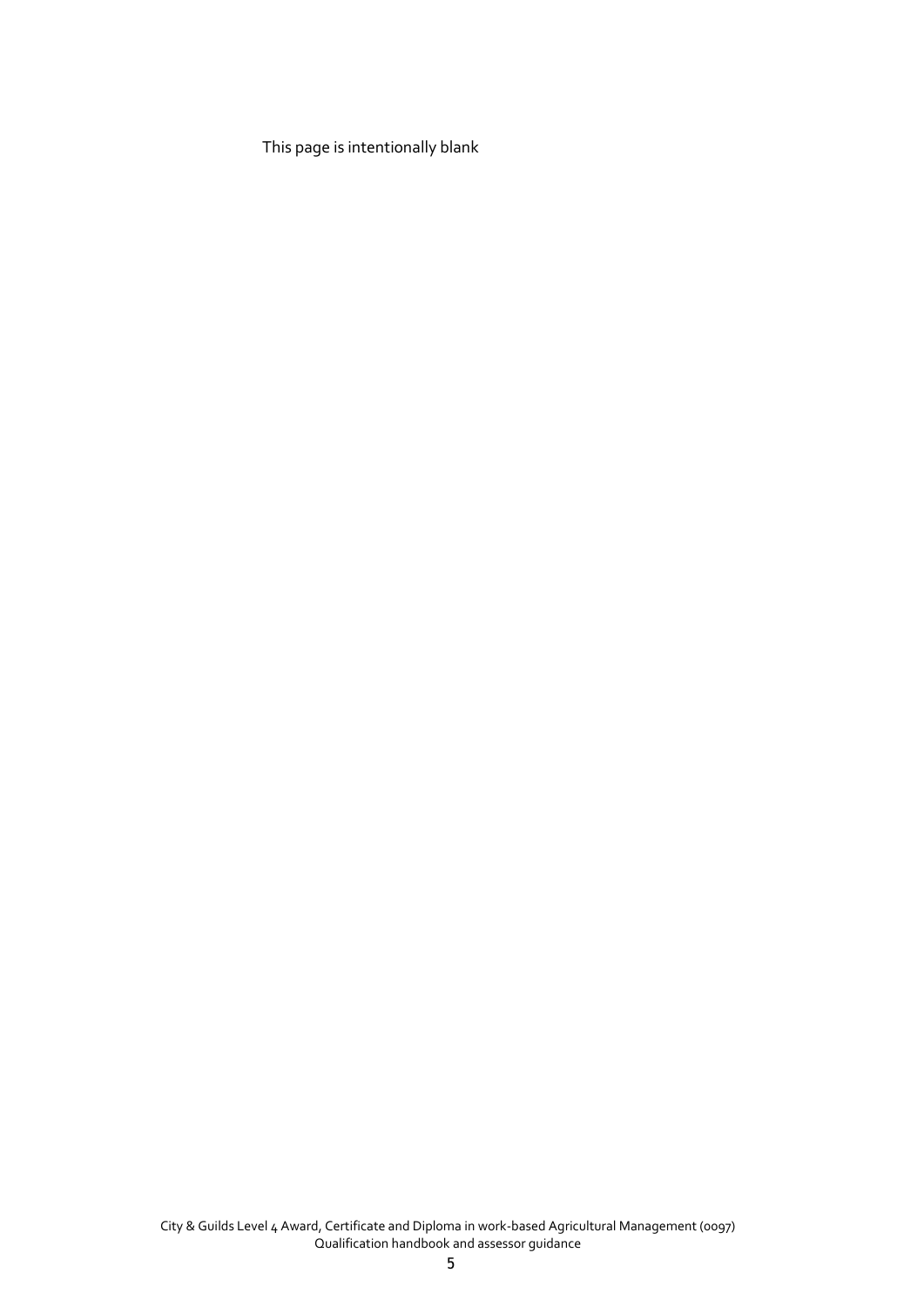### **City & Guilds Level 4 Award, Certificate and Diploma in Work-based Agricultural Management (0097)**

This document contains the information that centres need to offer the following qualifications:

| Qualification title(s)<br>and level(s)                                                         | City & Guilds<br>qualification<br>number(s) | Ofqual<br>accreditation<br>number(s) | Guided<br>Learning<br>Hours (GLH) | Total<br>Qualification<br>Time (TQT) |
|------------------------------------------------------------------------------------------------|---------------------------------------------|--------------------------------------|-----------------------------------|--------------------------------------|
| Level 4 Certificate in<br>Work-based<br>Agricultural<br>Management<br>(Livestock)              | 0097-41                                     | 600/2788/5                           | 18                                | 200                                  |
| Level 4 Certificate in<br>Work-based<br>Agricultural<br>Management (Crop<br>Production)        | 0097-43                                     | 600/2788/5                           | 18                                | 200                                  |
| Level 4 Diploma in<br>Work-based<br><b>Agricultural Business</b><br>Management                 | 0097-44                                     | 600/2842/7                           | 203                               | 820                                  |
| Level 4 Diploma in<br>Work-based<br><b>Agricultural Business</b><br>Management (unit<br>route) | 0097-94                                     | 600/2842/7                           | 203                               | 820                                  |

Please note that this qualification handbook and assessor guidance details the information for all the routes within this qualification. The following routes are available:

0097-41 Level 4 Certificate in Work-based Agricultural Management (Livestock)

0097-43 Level 4 Certificate in Work-based Agricultural (Crop Production)

0097-44 Level 4 Diploma in Work-based Agricultural Business Management

0097-94 Level 4 Diploma in Work-based Agricultural Business Management – unit route

The minimum credits for the Award, Certificate and Diploma are as follow:

Certificate (Livestock): 20 credits

Certificate (Crop production): 22 credits

Diploma: 82 credits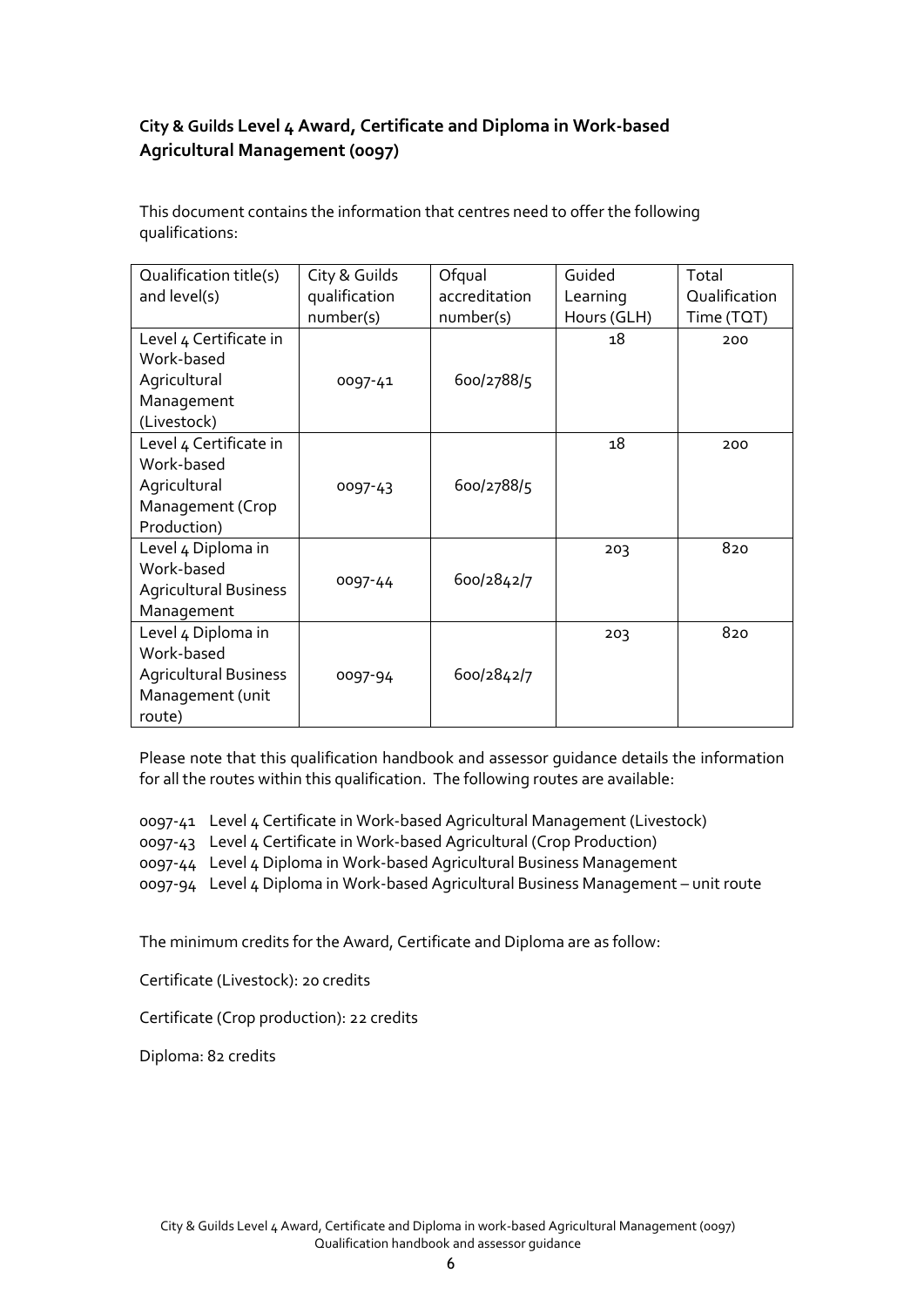#### **The Qualifications**

The City & Guilds Level 4 Award, Certificate and Diploma in Work-Based Agricultural Management (0097-41 to 44 and -94) are programmes of workplace training and assessment leading to nationally recognised qualifications. They aim to:

- meet the needs of learners who work or want to work in the agriculture sector
- allow learners to learn, develop and practise the skills required for employment and/or career progression in the agriculture sector
- replace the following qualifications: Level 4 NVQ in Agricultural Management (0133-41 to -44, -91 to -94) which expired on 31/12/2011. (QAN 500/1221/6)

#### **City & Guilds Level 4 Certificate in Work-based Agricultural Management (0097- 41, -43)**

The aim of this qualification is to provide a work-related, competence-based qualification. It reflects the skills and knowledge needed to do a job effectively, and shows that a learner is competent in the area of work the qualification represents. The different routes available within this qualification are Livestock and Crop Production.

#### **City & Guilds Level 4 Diploma in Work-based Agricultural Business Management (0097- 44, -94)**

It is a work-related, competence-based qualification. It reflects the skills and knowledge needed to do a job effectively, and shows that a learner is competent in the area of work the qualification represents.

#### **Publications and resources**

City & Guilds provides the following publications and resources specifically for this qualification.

To access these documents, go to the City & Guilds website **www.cityandguilds.com**. Click on 'Qualifications' and then click on 'Land-based industries'.

| Description                                                                                                                                                                                                                                                                                                                                                                                                          | How to access         |  |
|----------------------------------------------------------------------------------------------------------------------------------------------------------------------------------------------------------------------------------------------------------------------------------------------------------------------------------------------------------------------------------------------------------------------|-----------------------|--|
| Qualification handbook and assessor quidance<br>This provides the structures of the qualifications and<br>quidance for assessors on the evidence requirements for<br>each unit.                                                                                                                                                                                                                                      | www.cityandquilds.com |  |
| Learner quide and logbook<br>This provides quidance for learners and evidence summary<br>sheets for the units within the qualification. It is expected<br>that centres will use these forms. If centres devise or<br>customise alternative forms, including paper-based or<br>electronic methods, they must be approved by the<br>external verifier before they are used by learners and<br>assessors at the centre. | www.cityandquilds.com |  |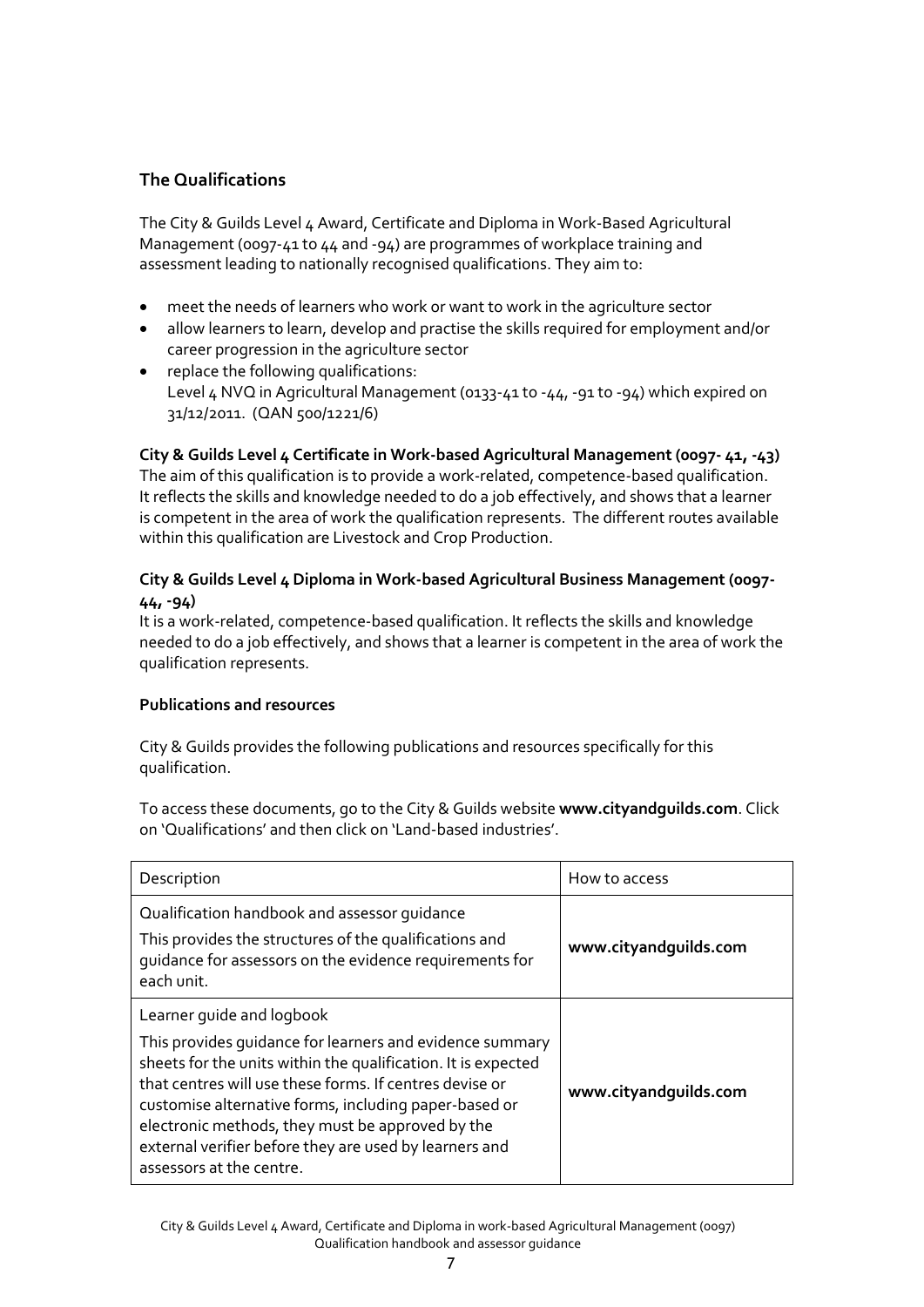| Portfolio builder pack for learners and assessors                                                                                                                                                   |                       |
|-----------------------------------------------------------------------------------------------------------------------------------------------------------------------------------------------------|-----------------------|
| This has a series of recording forms that may be helpful for<br>centres and learners to use. The forms are generic and<br>may be used for any City & Guilds Land Based work-based<br>qualification. | www.cityandquilds.com |
| Information quide for centres                                                                                                                                                                       | www.cityandquilds.com |
| Product briefing sheet                                                                                                                                                                              | www.cityandguilds.com |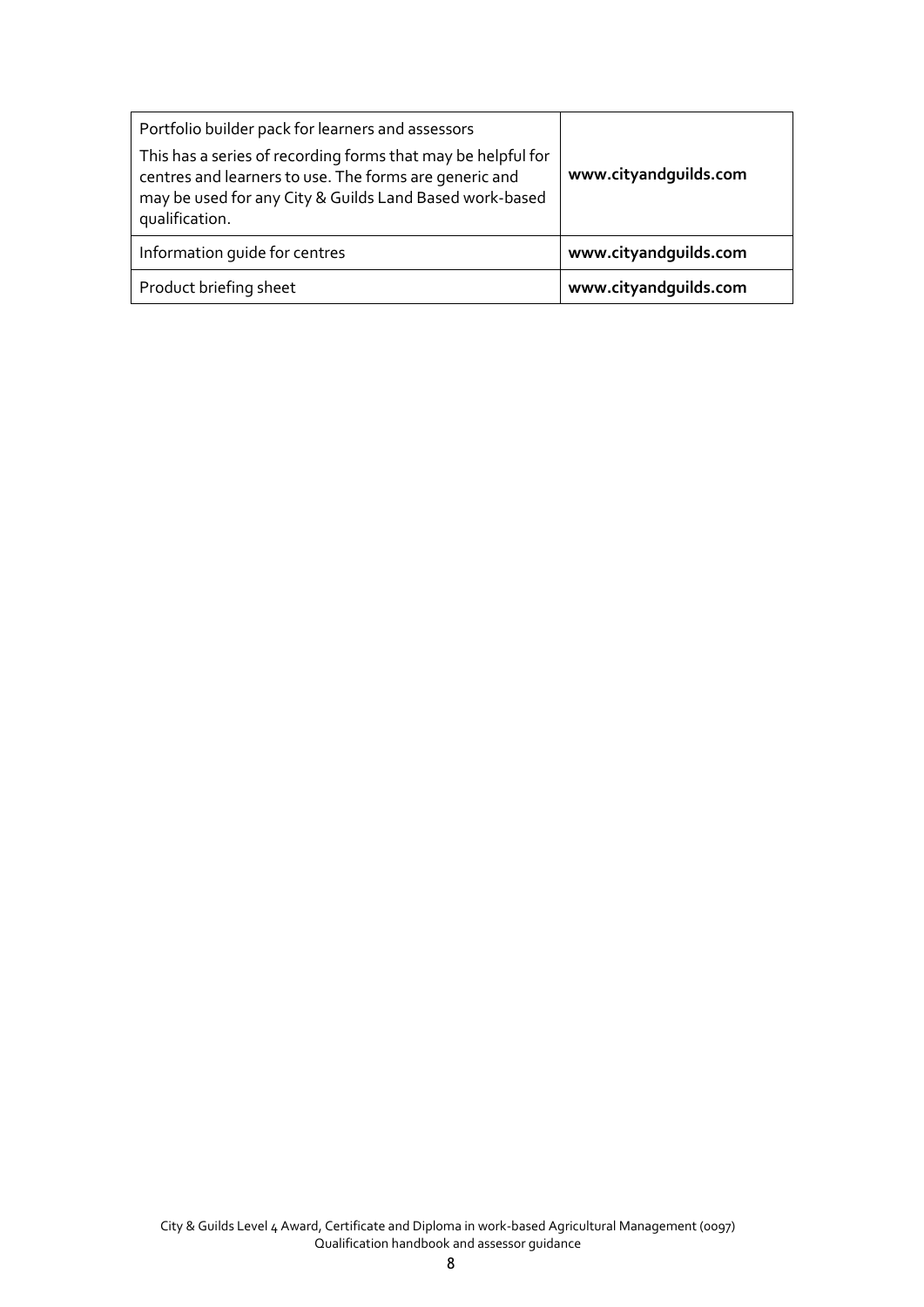#### **City & Guilds Level 4 Award, Certificate and Diploma in Work-based Agricultural Management**

#### **0097- 40 to 44 and -94**

#### **Unit details**

All units available in the different qualification routes are listed below. The rules of combination for each route within the qualification are detailed separately. Please refer to this carefully to ensure that the correct units are delivered for the chosen routes.

| <b>City &amp; Guilds</b><br>Unit<br>Number | Unit title                                                                                         | <b>UAN</b> | <b>Unit</b><br>level | <b>Credits</b> |
|--------------------------------------------|----------------------------------------------------------------------------------------------------|------------|----------------------|----------------|
| 401                                        | Develop and implement plans for the<br>storage, utilisation and disposal of<br>organic by-products | L/503/4316 | 4                    | 12             |
| 402                                        | Develop and implement plans for the<br>storage and disposal of inorganic waste                     | K/503/4324 | 4                    | 10             |
| 403                                        | Plan and monitor the movement of<br>animals                                                        | A/503/4330 | 4                    | 10             |
| 404                                        | Manage grassland and forage crops for<br>livestock production systems                              | J/503/4330 | 4                    | 12             |
| 405                                        | Plan and manage forage conservation<br>and storage                                                 | L/503/4333 | 4                    | 12             |
| 406                                        | Produce, monitor and manage forage<br>plans including grazing                                      | R/503/4334 | 4                    | 12             |
| 407                                        | Plan, monitor and evaluate the<br>nutrition of production ruminants                                | Y/503/4335 | 4                    | 12             |
| 408                                        | Farm environmental planning,<br>management and monitoring                                          | H/503/4337 | 4                    | 15             |
| 409                                        | Plan, manage and monitor the<br>operation and performance of the<br>enterprise                     | M/503/4339 | 4                    | 15             |
| 410                                        | Plan, manage and evaluate breeding<br>programmes                                                   | M/503/4342 | 4                    | 12             |
| 411                                        | Plan and manage the health and<br>welfare of livestock                                             | M/503/4373 | 4                    | 12             |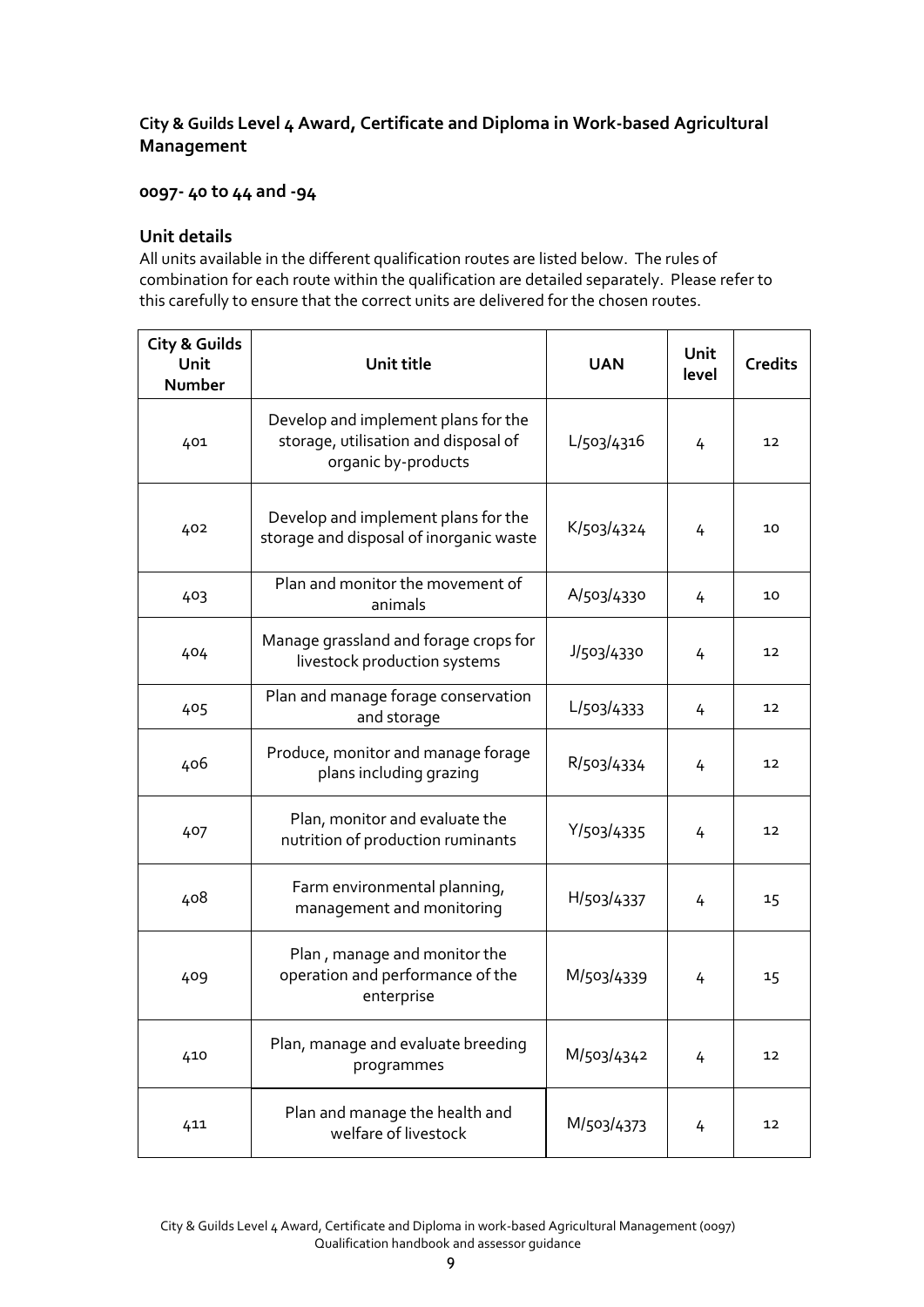| 412    | Plan and maintain the provision of<br>livestock replacements                           | M/503/4356 | 4             | 12 |
|--------|----------------------------------------------------------------------------------------|------------|---------------|----|
| 413    | Plan, manage and evaluate site hygiene<br>and biosecurity                              | A/503/4358 | 4             | 12 |
| 414    | Plan, monitor and evaluate the<br>nutrition of mono-gastrics                           | F/503/4362 | 4             | 12 |
| 415    | Plant nutrients and fertiliser planning                                                | R/503/4365 | 4             | 12 |
| 416    | Plan, monitor and evaluate the<br>management of crops                                  | H/503/4368 | 4             | 15 |
| 417    | Plan and manage the harvesting,<br>transportation and storage of crops                 | K/503/4369 | 4             | 12 |
| 418    | Plan and manage the control of weeds,<br>pests and diseases                            | D/503/4370 | 4             | 12 |
| 419    | Manage the transportation of animals                                                   | H/503/4371 | 4             | 12 |
| 420    | Manage Emergencies and Incidents in<br>the Land-Based Sector                           | Y/503/1595 | 4             | 15 |
| 421    | Develop, negotiate and agree<br>proposals to offer land based services<br>and products | K/503/4372 | 4             | 14 |
| 422    | Commission, monitor and evaluate<br>contract work for the land-based sector            | M/503/4287 | $\frac{1}{4}$ | 12 |
| 423    | Develop and review a Marketing Policy                                                  | R/503/1594 | 4             | 15 |
| 424    | Manage information, knowledge and<br>communications within the land based<br>sector    | T/503/4388 | 4             | 15 |
| 425    | Plan and manage the development of<br>those working in the land based sector           | A/503/4389 | 4             | 15 |
| $426*$ | Manage own professional development<br>in an organisation                              | L/600/9586 | 3             | 4  |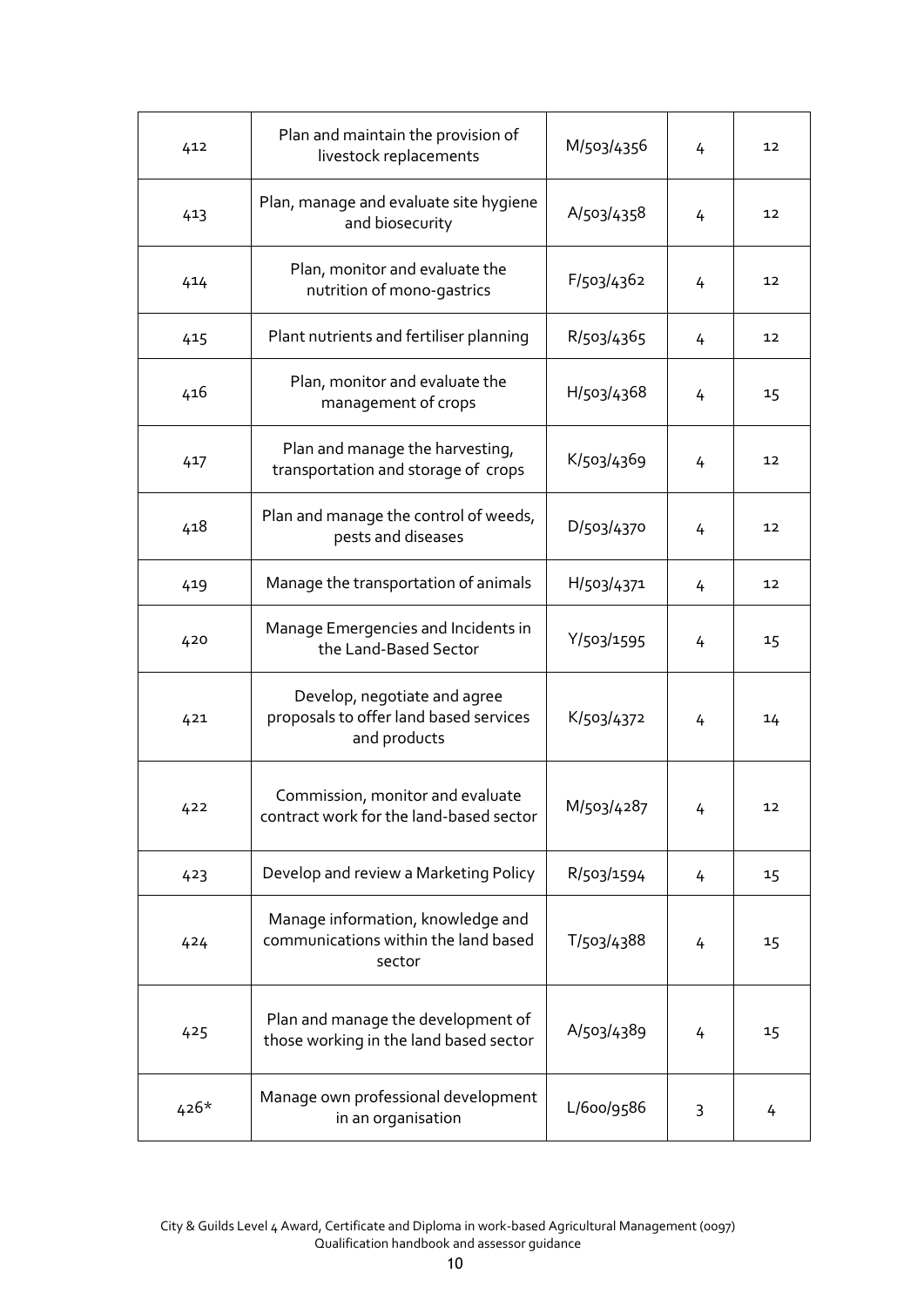| 427    | <b>Contract Documentation and</b><br>Management for Land-based Industries | T/503/4391 | 4              | 15             |
|--------|---------------------------------------------------------------------------|------------|----------------|----------------|
| 428    | Prepare a plan for your business                                          | J/500/4599 | 3              | $\overline{2}$ |
| 429    | Produce a plan for your business                                          | M/500/4600 | 3              | 1              |
| 430    | Make changes to improve a business                                        | J/601/4382 | 3              | 4              |
| 431    | Estimate financial needs of your<br>business                              | H/500/4593 | 3              | 3              |
| 432    | Improve the Financial Performance of a<br><b>Business</b>                 | J/601/5791 | 3              | 4              |
| 433    | Make a cash flow forecast                                                 | A/500/4597 | 3              | $\overline{2}$ |
| 434    | Invest Capital in a Business                                              | L/601/5792 | 3              | $\overline{2}$ |
| 435    | Recruit staff in own area of<br>responsibility                            | T/600/9663 | 5              | 4              |
| 436    | Plan, allocate and monitor work in own<br>area of responsibility          | H/6oo/9674 | 4              | 4              |
| 437    | Manage a budget for own area or<br>activity of work                       | A/600/9695 | 5              | $\overline{7}$ |
| 438*   | Manage physical resources                                                 | K/600/9711 | 4              | 3              |
| $439*$ | Make effective decisions                                                  | F/600/9715 | 3              | 3              |
| 440    | Procure supplies                                                          | L/600/9734 | 3              | $\overline{2}$ |
| 526**  | Manage own professional development<br>within an organisation             | A/615/8558 | 3              | 4              |
| 538**  | Manage physical resources                                                 | T/615/8560 | 4              | 3              |
| 539**  | Make effective decisions                                                  | K/615/8555 | $\overline{3}$ | $\overline{3}$ |

\* Learners registered before 1st July 2017 should use this unit.

\*\* Learners registered after 1st July 2017 should use this unit.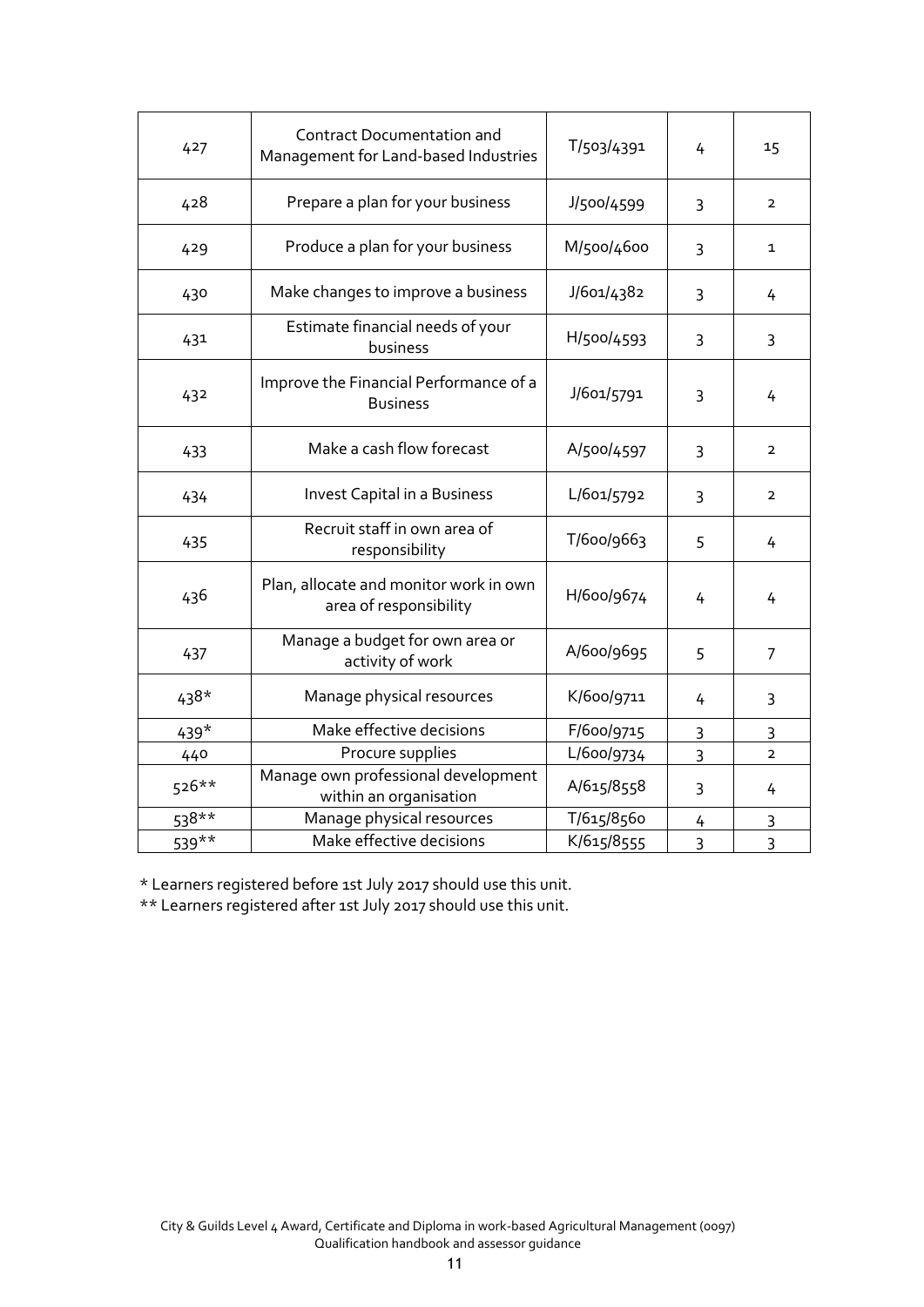### **Rules of combination for the City & Guilds Level 4 Award and Certificate in Work-based Agricultural Management and the City & Guilds Level 4 Diploma in Work-based Agricultural Business Management**

**(0097)** 

#### **Certificate**

| 0097-41 City & Guilds Level 4 Certificate in Work-based Agricultural Management (Livestock) |                                                    |  |
|---------------------------------------------------------------------------------------------|----------------------------------------------------|--|
| Rules for achievement of qualification                                                      | Minimum of 20 credits from units 401-415, 419, 420 |  |
|                                                                                             |                                                    |  |

| 0097-43 City & Guilds Level 4 Certificate in Work-based Agricultural Management (Crop Production) |                                                                            |  |
|---------------------------------------------------------------------------------------------------|----------------------------------------------------------------------------|--|
| Rules for achievement of qualification                                                            | Minimum of 22 credits from units 401, 402, 408, 409,<br>413, 415- 418, 420 |  |

#### **Diploma**

| 0097-44 City & Guilds Level 4 Diploma in Work-based Agricultural Business Management |                                                                                                                                                                                                                 |  |
|--------------------------------------------------------------------------------------|-----------------------------------------------------------------------------------------------------------------------------------------------------------------------------------------------------------------|--|
| Rules for achievement of qualification                                               | Minimum 82 credits required overall<br>minimum of 68 credits from at least 6 units from (401<br>$-420$<br>Plus minimum of 14 credits from at least 6 units from<br>$(421 - 425, 427 - 437, 440, 526, 538, 539)$ |  |

| 0097-94 City & Guilds Level 4 Diploma in Work-based Agricultural Business Management - UNIT ROUTE |                                                                                                                                                                                                                |  |  |
|---------------------------------------------------------------------------------------------------|----------------------------------------------------------------------------------------------------------------------------------------------------------------------------------------------------------------|--|--|
| Rules for achievement of qualification                                                            | Minimum 82 credits required overall<br>minimum of 68 credits from at least 6 units from (401<br>-420)<br>Plus minimum of 14 credits from at least 6 units from<br>$(421 - 425, 427 - 437, 440, 526, 538, 539)$ |  |  |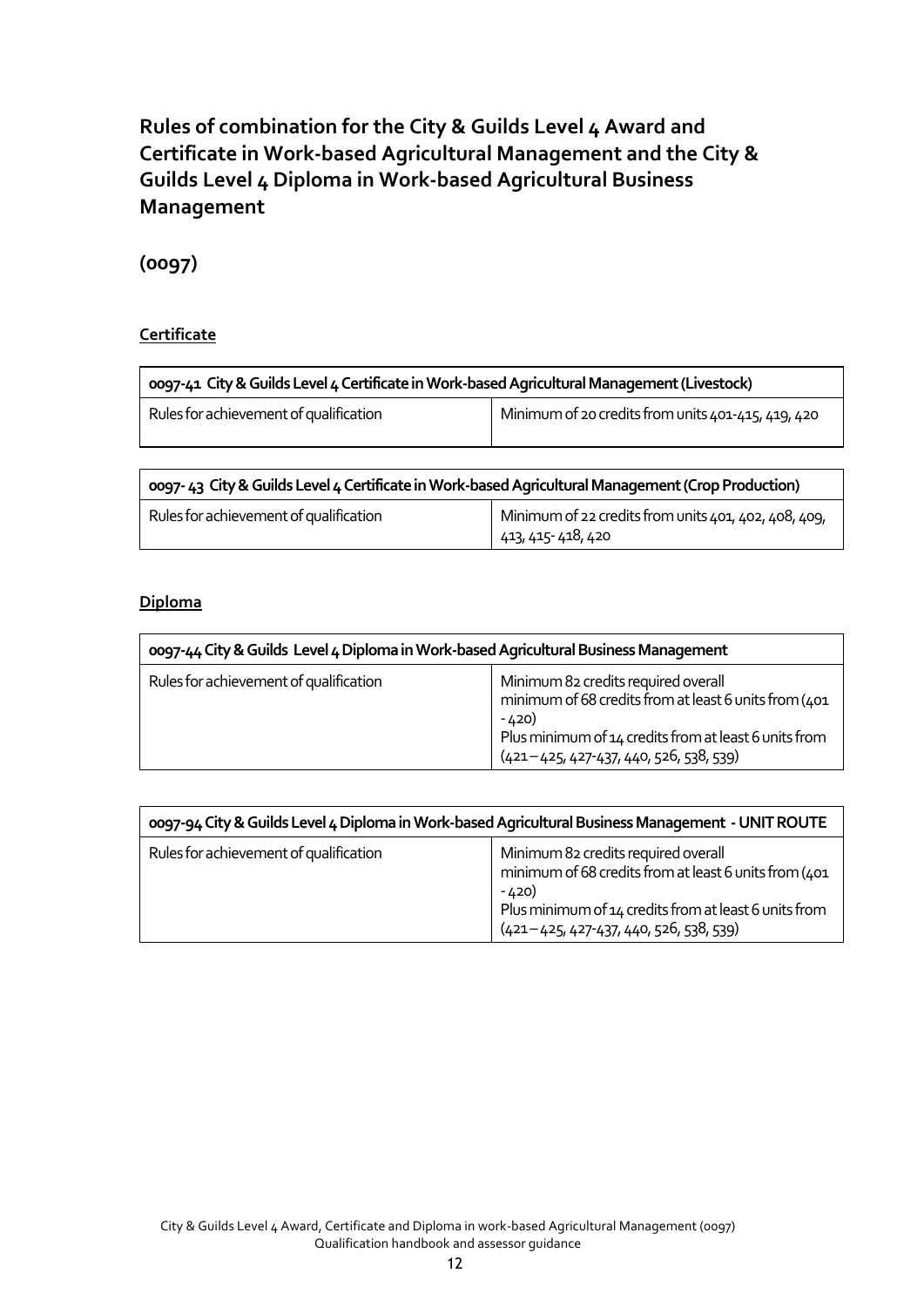#### **Assessment for the Award, Certificate and Diploma**

The units will be assessed by the gathering of Work-based evidence into a portfolio. The authenticity, sufficiency and validity of the evidence will be judged by the assessor.

**The portfolio builder pack** is available on **www.cityandguilds.com**. It contains a series of pro-formae that may be helpful to learners/assessors in the compilation of portfolios.

Included in the pack are the following pro-formae:

- Centre contacts form
- Self assessment and personal action plan form
- Record of units achieved
- Witness status list
- Witness testimony form
- Assessment planning form
- Learners feedback sheet

Where witness testimony is used, the Witness Status List must be completed on one occasion by any witnesses used.

The record of units achieved must also be updated as the candidate completes each unit.

The use of the other forms is optional.

#### **Assessment strategy**

The roles of assessors and internal verifiers/qualification co-ordinators are specified in *Providing City & Guilds Qualifications - a guide to centre and qualification approval*. Specific competencies required for this qualification are set out below.

Assessors should be occupationally competent, either qualified to level 3 or above in agriculture or have significant and current experience of working in the industry at this level. They should hold or be working towards A1or D32/33.

Internal verifiers/qualification coordinators must be occupationally competent, either qualified to at least level 3 or have significant and current experience of working in the industry at this level. They should hold assessor qualifications, as above, and hold or be working towards V1or D34.

#### **Appeals and Equal opportunities**

Centres must have their own auditable, appeals procedure. If a learner is not satisfied with the examination conditions or a learner feels that the opportunity for examination is being denied, the Centre Manager should, in the first instance, address the problem. If, however, the problem cannot be resolved, City & Guilds will arbitrate and an external verifier may be approached to offer independent advice. All appeals must be clearly documented by the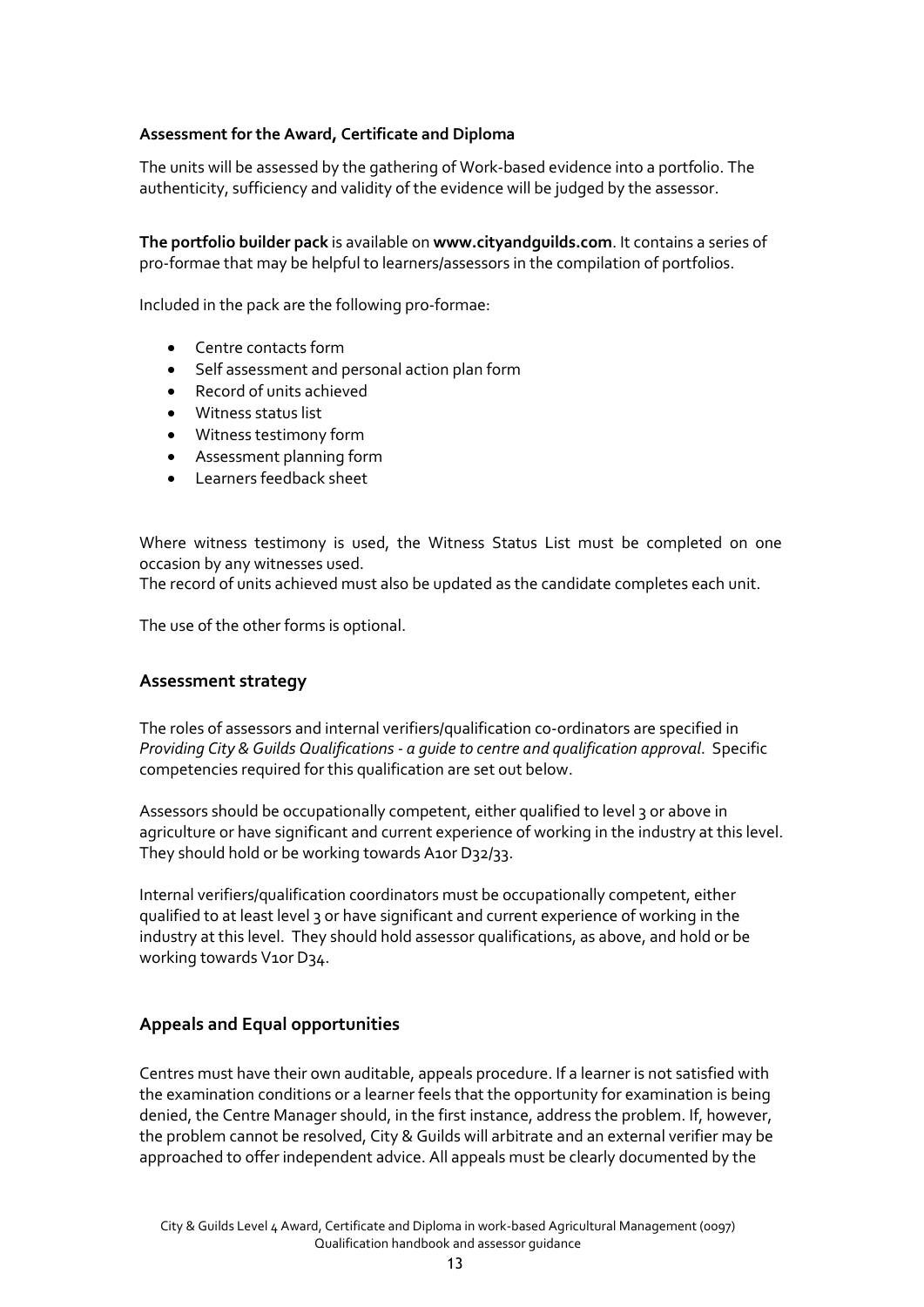Centre Manager and made available to the external verifier or City & Guilds if advice is required.

Should occasions arise when centres are not satisfied with any aspect of the external verification process, they should contact their City & Guilds local office.

Access to the qualification is open to all, irrespective of gender, race, creed, age or special needs. The Centre Manager should ensure that no learner is subjected to unfair discrimination on any grounds in relation to access to assessment and to the fairness of the assessment. QCA requires City & Guilds to monitor centres to check whether equal opportunities policies are being adhered to.

For learners with particular requirements, centres should refer to City & Guilds' policy document *Access to Assessment and Qualifications*, which is available from **www.cityandguilds.com**

#### **Centre and qualification approval**

New centres must apply for centre and qualification approval. Further information on this process is available on the City & guilds website.

#### **Centres already offering City & Guilds qualifications in this subject area**

Centres approved to offer the qualification Level 4 NVQ in Agricultural Management (0133- 41 to 44, 91 to 94) may apply for approval for the new Level 4 Award and Certificate in Work-based Agricultural Management and Level 4 Diploma in Work-based Agricultural Business Management using the **fast track approval form**, available from the City & Guilds website.

Centres may apply to offer the new qualification[s] using the fast track form

- providing there have been no changes to the way the qualifications are delivered, and
- if they meet all of the approval criteria specified in the fast track form guidance notes.

Fast track approval is available for 12 months from the launch of the qualification. After this time, the qualification is subject to the **standard** Qualification Approval Process. It is the centre's responsibility to check that fast track approval is still current at the time of application.

Existing City & Guilds centres will need to get specific qualification approval to run this qualification. They should contact their City & Guilds Local Office.

Full details of the process for both centre and qualification approval are given in 'Providing City & Guilds qualifications – a guide to centre and qualification approval' which is available from **www.cityandguilds.com**

City & Guilds reserve the right to suspend an approved centre, or withdraw their approval from an approved centre to conduct a particular City & Guilds qualification, for reasons of debt, malpractice or for any reason that may be detrimental to the maintenance of authentic, reliable and valid qualifications or that may prejudice the name of City & Guilds.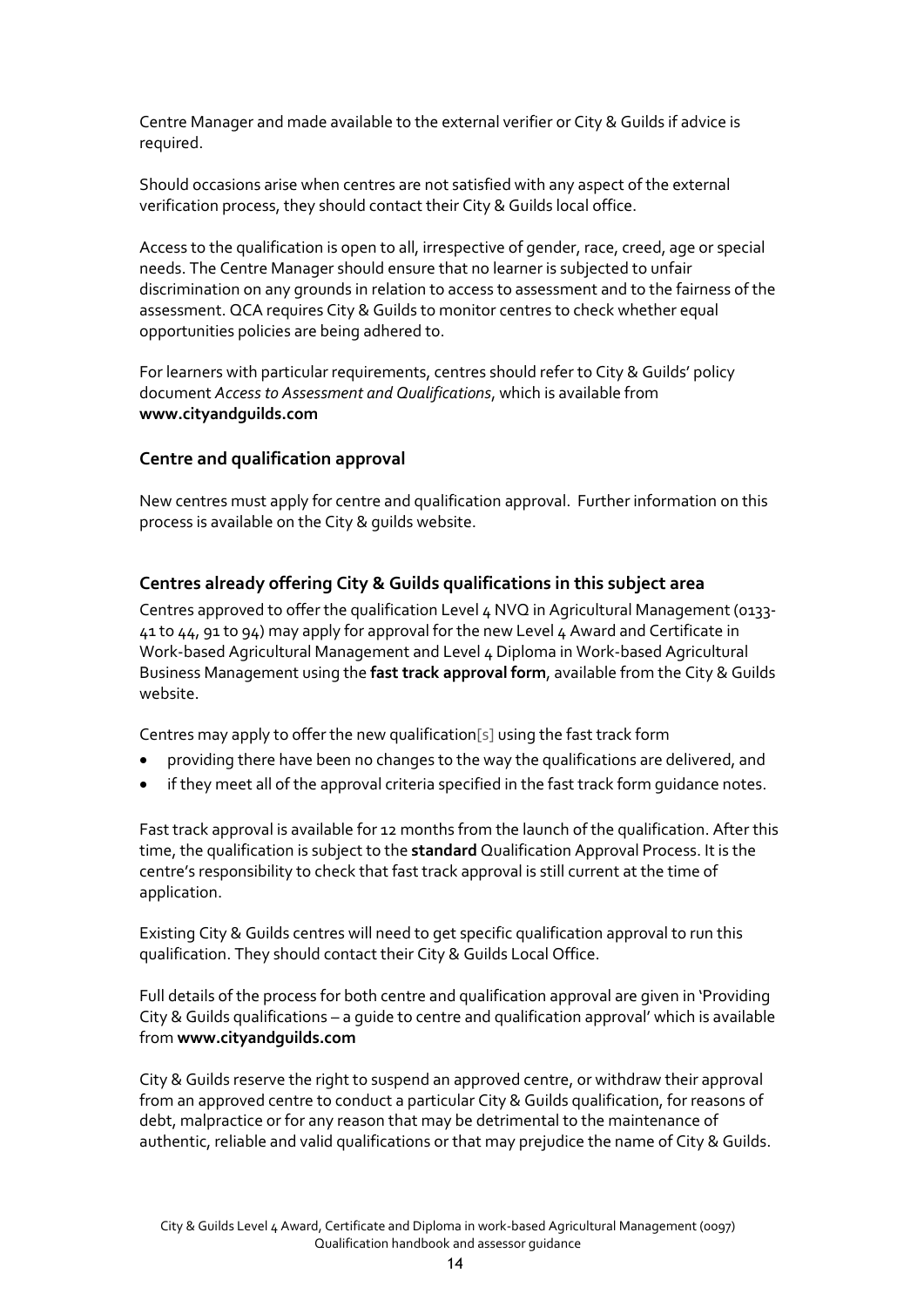#### **Registration and certification**

- Learners must be registered at the beginning of their course. Centres should submit registrations using Walled Garden or Form S (Registration), under the appropriate qualification/complex.
- Certification modules must be submitted before certification can take place (See page 11 for details).
- Learners achieving the number and combination of assessment components required for the Award, Certificate and Diploma will, in addition, be issued an appropriate Certificate.

Full details on the procedures for these qualifications will be found in the City & Guilds Online Catalogue. This is accessed through the Walled Garden.

#### **The units**

As units are signed off as completed, the record of units achieved proforma should be updated

#### **How to use the Evidence Recording Sheets**

There is a column alongside the assessment criteria. In this Qualification handbook this column is used for assessor guidance. In the Learners guide this column is used for recording the evidence. Records of direct observation may be written directly into this column or, if the evidence is on a separate document,

the reference of where the evidence can be found should be entered here. If the evidence is cross reference to elsewhere in the Learner guide and logbook then the reference to where it may be found should be inserted. For underpinning knowledge criteria, the answers may be written in directly or completed on a separate page which can be referenced in the normal way.

Below is an example of how a recording sheet may look, with entries by the candidate, the supervisor and the assessor. Although several people may enter information here, it remains the responsibility of the assessor to judge the evidence presented is sufficient, authentic and valid.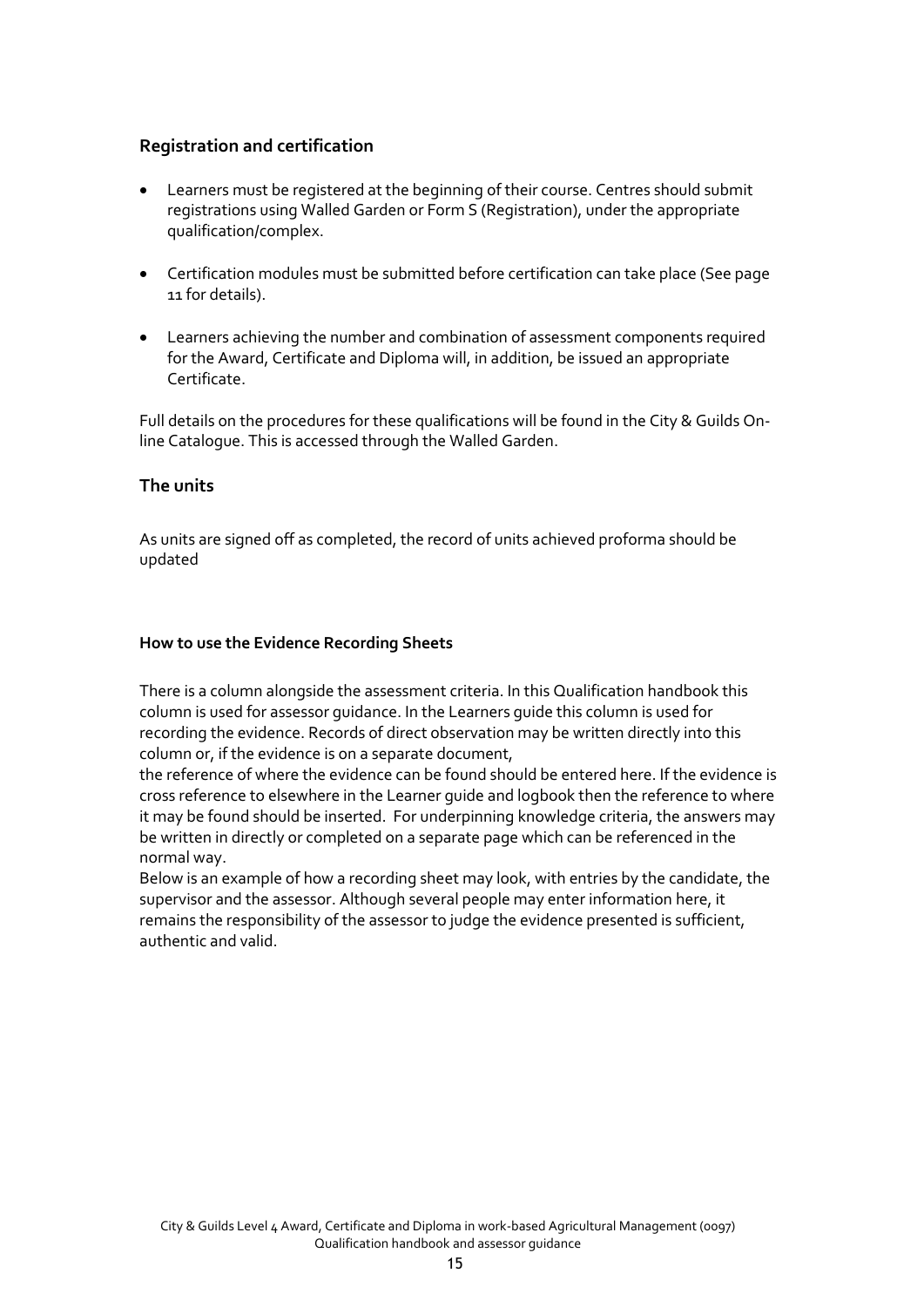### **Example Unit**

| <b>TITLE</b>                                                                                                                                        | Maintain and develop personal performance | Learner's name |  |  |
|-----------------------------------------------------------------------------------------------------------------------------------------------------|-------------------------------------------|----------------|--|--|
| <b>UAN REFERENCE</b>                                                                                                                                | F/502/1689                                | Tom Goodboy    |  |  |
| <b>LEVEL</b>                                                                                                                                        |                                           |                |  |  |
| <b>CREDIT VALUE</b>                                                                                                                                 |                                           |                |  |  |
| The aim of this unit is to provide the learner with the knowledge and skills to be able to agree and develop their own personal performance with an |                                           |                |  |  |
| appropriate person.                                                                                                                                 |                                           |                |  |  |
| The learner will maintain and develop personal performance with regard to:                                                                          |                                           |                |  |  |
| working to targets and completing specific tasks<br>(i)                                                                                             |                                           |                |  |  |

(ii) quality of work

Evidence from a staff appraisal or review is appropriate, where targets are set and agreed.

Relationship to National Occupational Standards : CU5.1

| Assessment Criteria<br><b>Learner Outcomes</b>     |                                                                                                            | For inserting direct evidence or referencing to where the evidence can be found                                                                                                                                                                                                                                                                                                                                                                                                                                                                                                                 |
|----------------------------------------------------|------------------------------------------------------------------------------------------------------------|-------------------------------------------------------------------------------------------------------------------------------------------------------------------------------------------------------------------------------------------------------------------------------------------------------------------------------------------------------------------------------------------------------------------------------------------------------------------------------------------------------------------------------------------------------------------------------------------------|
| The learner will:                                  | The learner can:                                                                                           |                                                                                                                                                                                                                                                                                                                                                                                                                                                                                                                                                                                                 |
| Maintain personal<br>$\mathbf{1}$ .<br>performance | Identify current competence and<br>1.1<br>areas for development using<br>relevant techniques and processes | Current competence was identified via self assessment and discussion at<br>appraisal interview on $25^{th}$ June 2008.<br>Identified that updating on current legislation and first aid training are<br>required. See evidence ref 1                                                                                                                                                                                                                                                                                                                                                            |
|                                                    | Carry out work in accordance with<br>1.2<br>responsibilities and organisational<br>requirements            | Tom is carrying out his duties to the high standard required by the company.<br>He understands company policies and procedures for setting out work, the<br>standard of work required and meeting targets agreed with customers. He<br>arrives on site with required PPE and clean company uniform, giving a good<br>impression of the company to customers. AB<br>25 <sup>th</sup> September 2008. Visited Tom on site at 36 High Street. He was fully aware<br>of what the job entailed. His work site was tidy and the customer was very<br>satisfied with the work accomplished so far. ANO |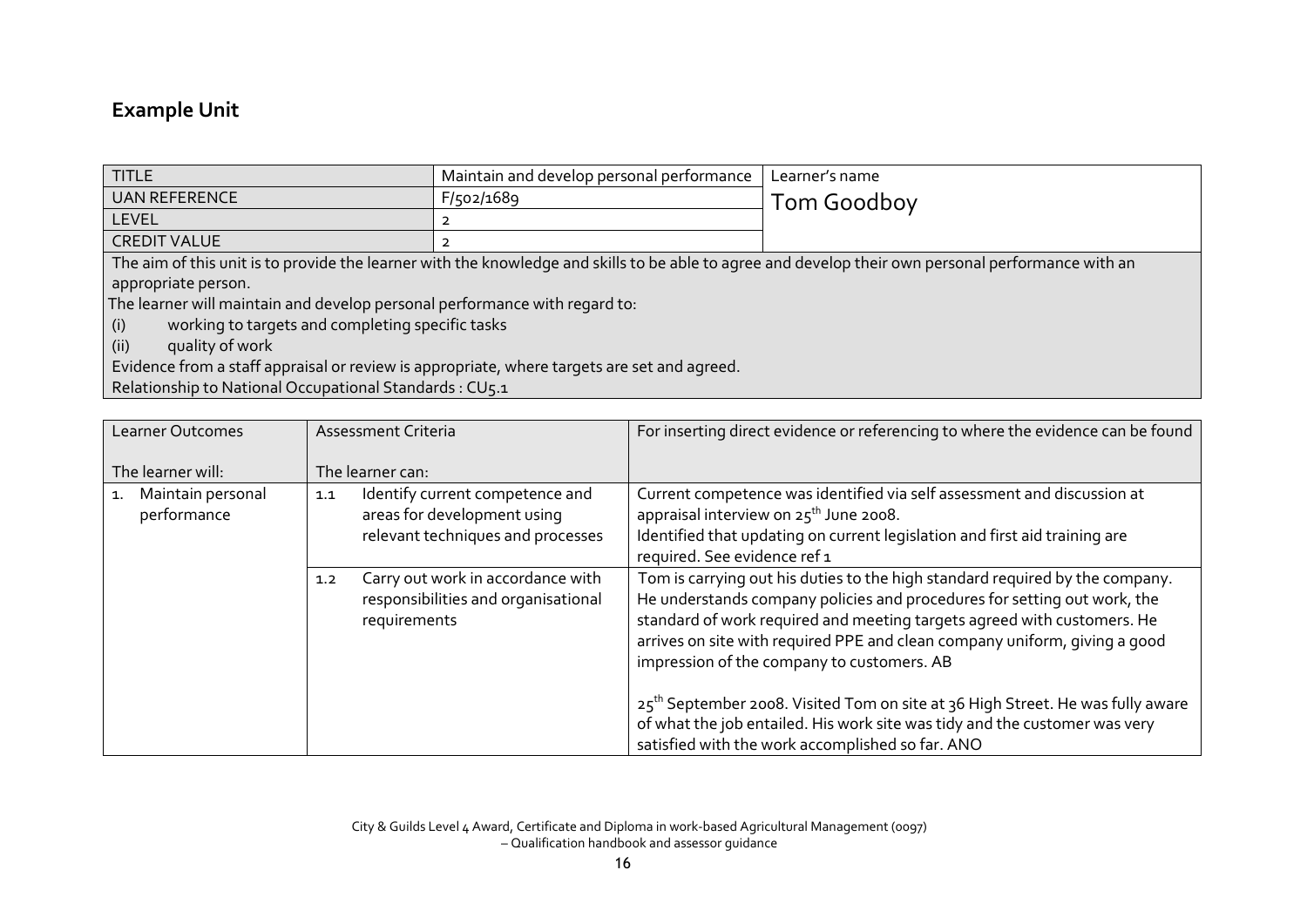| 2. | Develop personal<br>performance             | 2.1 | Agree personal performance and<br>targets with an appropriate person                                        | Personal targets set on 25 <sup>th</sup> June 2008. See evidence ref 1                                                                                                                                                                                                                                                                                                                                                                           |
|----|---------------------------------------------|-----|-------------------------------------------------------------------------------------------------------------|--------------------------------------------------------------------------------------------------------------------------------------------------------------------------------------------------------------------------------------------------------------------------------------------------------------------------------------------------------------------------------------------------------------------------------------------------|
|    |                                             | 2.2 | Review performance and progress<br>regularly and use the outcome to<br>plan future development activities   | Performance is reviewed every 3 months. See update 30 <sup>th</sup> September 2008.<br>Evidence ref 2                                                                                                                                                                                                                                                                                                                                            |
|    |                                             | 2.3 | Seek advice from an appropriate<br>person if clarification is required<br>concerning specific tasks         | Tom asked about access to neighbouring land when working on the boundary<br>at 46 Church Lane on 14th July 2008. AB                                                                                                                                                                                                                                                                                                                              |
|    |                                             |     |                                                                                                             | Tom asked for clarification of the order of work at 25 Common Lane on 30 <sup>th</sup><br>August 2008 AB                                                                                                                                                                                                                                                                                                                                         |
|    |                                             | 2.4 | Seek constructive feedback and<br>advice from others and use it to help<br>maintain and improve performance | Feedback from June has been acted on. Tom has improved his timekeeping<br>since his appraisal. He is working in a more methodical way since our<br>discussion, so that his work area is tidier and safer for Tom and the customers.<br>It also gives a better impression of the company.                                                                                                                                                         |
|    |                                             |     |                                                                                                             | Although Tom works well on his own initiative, Tom seeks feedback from me if<br>ever he is unsure what is required of him. Alan Boss 20 <sup>th</sup> October 2008                                                                                                                                                                                                                                                                               |
| 3. | Know how to develop<br>personal performance | 3.1 | State own limits of responsibility in<br>relation to specific tasks and<br>activities                       | I have to arrive at the customer's address at the specified time and behave in a<br>manner that gives a good impression to customers. I have to work tidily and<br>steadily and do the jobs in the right order and do them how Joe and Alan have<br>shown me. I have to avoid causing any unnecessary damage to the site and<br>clear up any mess promptly. On longer jobs, I have to make sure I am not<br>leaving hazards unguarded overnight. |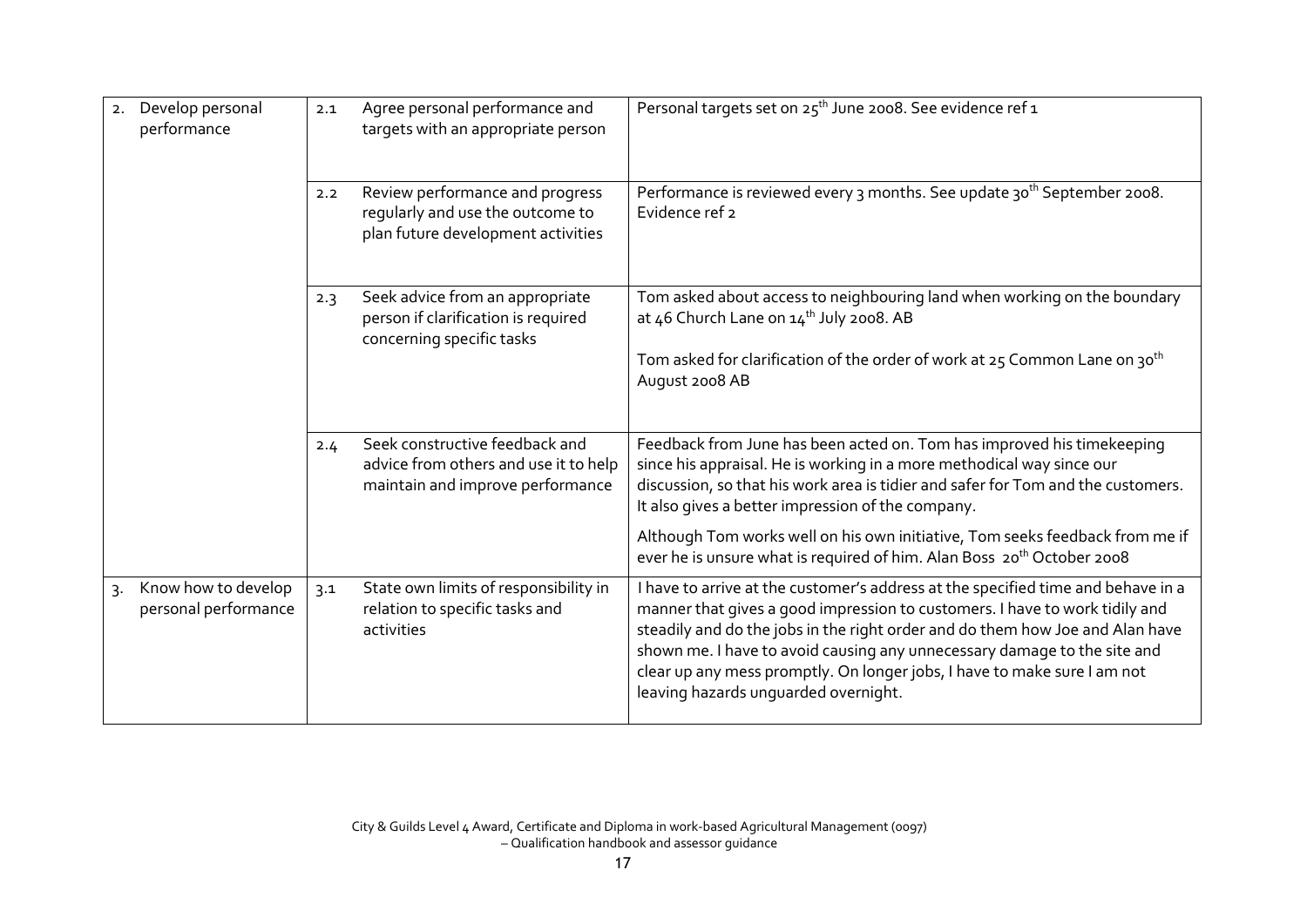|  | 3.2 State who to obtain advice from in<br>relation to specific tasks and activities                        | Straight forward tasks, I refer to my colleague Joe. More complex things to my<br>supervisor Alan.                                                                                                           |
|--|------------------------------------------------------------------------------------------------------------|--------------------------------------------------------------------------------------------------------------------------------------------------------------------------------------------------------------|
|  | 3.3 List the correct procedures for<br>obtaining advice                                                    | Initially I ask my colleague Joe, who has been here 5 years, then my supervisor<br>Alan, if Joe can't help. If Alan cannot advise me he tells me where to find the<br>advice or finds out the answer for me. |
|  | 3.4 State the risks involved in not<br>obtaining advice where specific tasks<br>and activities are unclear | Safety may be put at risk or the job might not be done how the company or<br>customer wants it to be done                                                                                                    |
|  | 3.5 Describe how to determine and agree<br>development needs and personal<br>targets                       | We do this formally at appraisal meeting and 3 monthly reviews. I fill in a self<br>assessment form and then discuss this with Alan.                                                                         |
|  | 3.6 State why personal performance<br>should be reviewed                                                   | So that I can improve in my job and advance my career. So that the company<br>has well trained staff that can meet customers' needs and expectations.                                                        |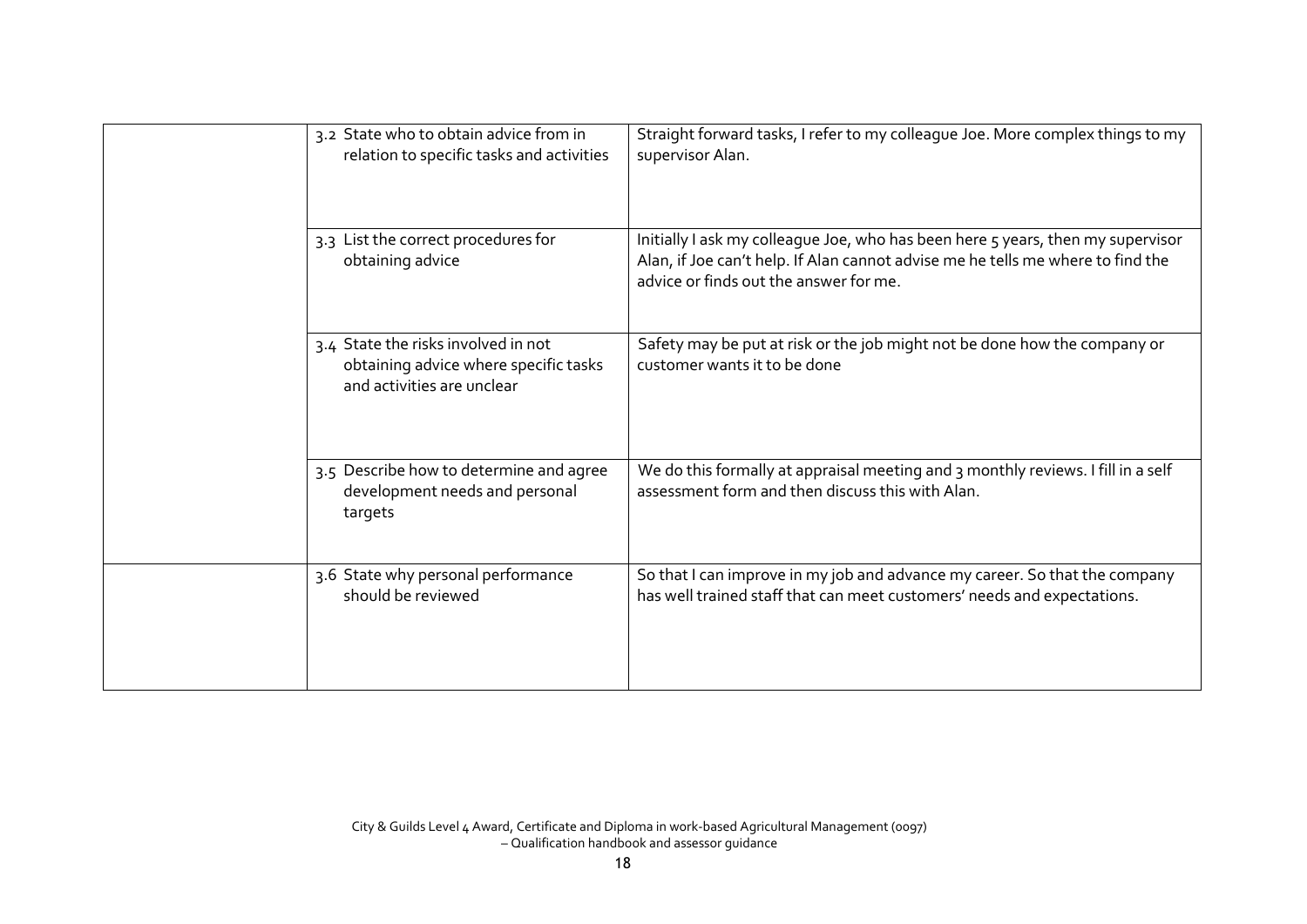| <b>TITLE</b>                                                                                           | Develop and implement plans for the<br>storage, utilisation and disposal<br>of organic by-products                    | Learner's name                                                                                                                                                                                                                                                                                                                                                           |
|--------------------------------------------------------------------------------------------------------|-----------------------------------------------------------------------------------------------------------------------|--------------------------------------------------------------------------------------------------------------------------------------------------------------------------------------------------------------------------------------------------------------------------------------------------------------------------------------------------------------------------|
| <b>UAN REFERENCE</b>                                                                                   | L/503/4316                                                                                                            |                                                                                                                                                                                                                                                                                                                                                                          |
| <b>LEVEL</b>                                                                                           | 4                                                                                                                     |                                                                                                                                                                                                                                                                                                                                                                          |
| <b>CREDIT VALUE</b>                                                                                    | 12                                                                                                                    |                                                                                                                                                                                                                                                                                                                                                                          |
|                                                                                                        |                                                                                                                       | The aim of this unit is to provide the learner with the knowledge, understanding and skills to plan, manage, monitor and evaluate the storage, utilisation and                                                                                                                                                                                                           |
| disposal of organic by-products.                                                                       |                                                                                                                       |                                                                                                                                                                                                                                                                                                                                                                          |
| Relationship to National Occupational Standards : AgM1                                                 |                                                                                                                       |                                                                                                                                                                                                                                                                                                                                                                          |
|                                                                                                        |                                                                                                                       |                                                                                                                                                                                                                                                                                                                                                                          |
| <b>Learner Outcomes</b>                                                                                | <b>Assessment Criteria</b>                                                                                            | For inserting direct evidence or referencing to where the evidence can be found                                                                                                                                                                                                                                                                                          |
| The learner will:                                                                                      | The learner can:                                                                                                      |                                                                                                                                                                                                                                                                                                                                                                          |
| Be able to plan and<br>1.<br>manage the storage,<br>utilisation and disposal<br>of organic by products | Critically compare alternative<br>1.1<br>management systems for the<br>effective storage, utilisation and<br>disposal | Relate to various types of organic manures. Consider implication to<br>leaching/nutrient loss and environmental factors partic pollution and toxicity.<br>Financial considerations: capital costs, running costs, cost benefit analysis.<br>Suitability to farm and area e.g. topography, rainfall, winter stubbles, roads,<br>smells. Availability of contractors       |
|                                                                                                        | Develop plans for the effective<br>1.2<br>storage, utisation and disposal                                             | Relate to a specific farming situation. Assess types of product, quantities and<br>storage facilities/capacities. Consider timing and method of utilisation. Identify<br>management factors that minimize storage losses. Review availability of labour<br>and machinery, also use of contractors. Decide most beneficial use. Relate plan<br>to environmental standards |
|                                                                                                        | Ensure that plans are in<br>1.3<br>accordance with relevant<br>legislation and codes of practice                      | Ensure working methods and storage facilities promote health and safety.<br>Ensure compliance to environmental standards and specific stewardship<br>schemes. Must comply with quality assurance standards and any "status"<br>regulations e.g. Organic                                                                                                                  |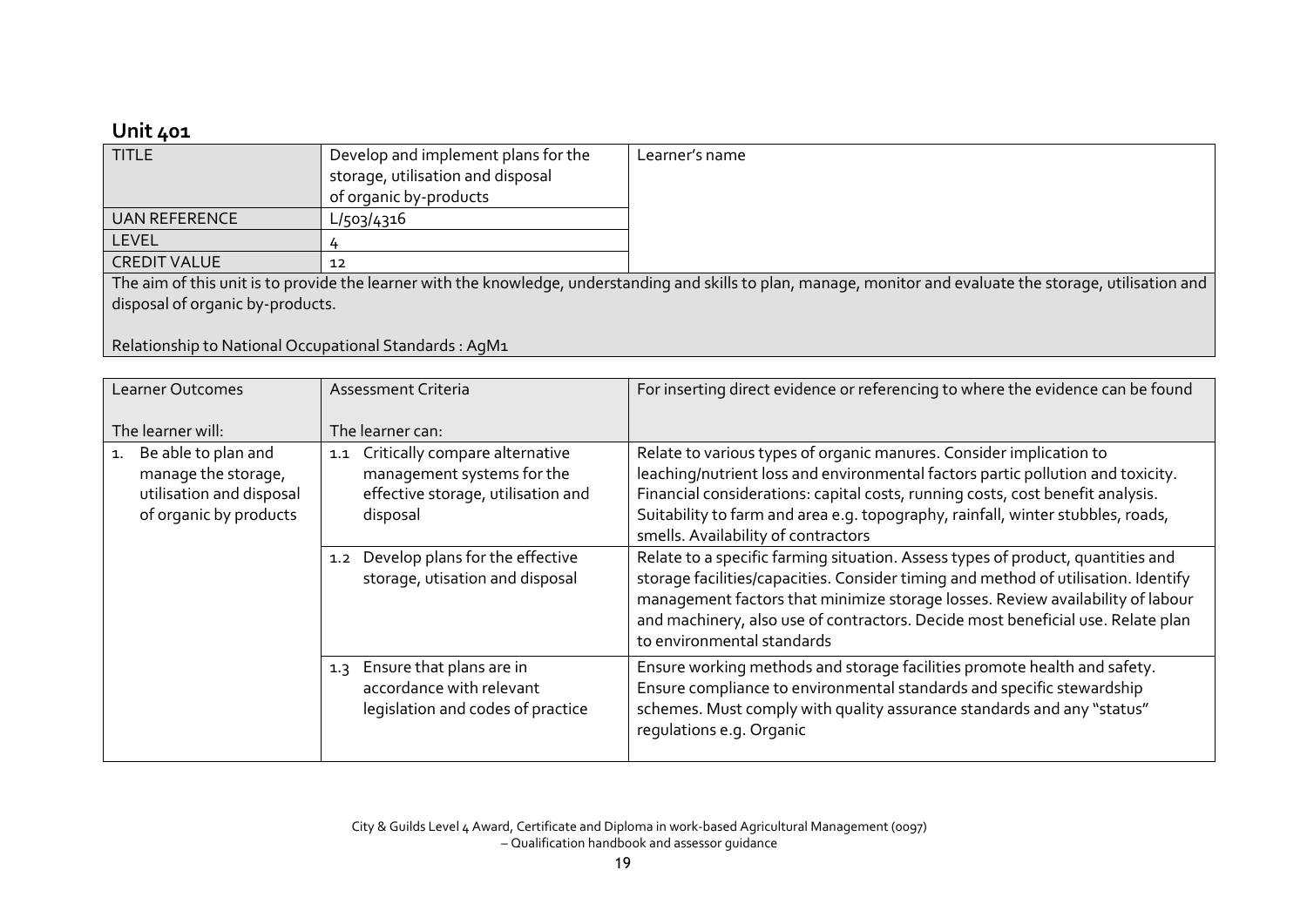|    | Unit 401                                                                                                                                       |     |                                                                                                                |                                                                                                                                                                                                                                                                                                                                         |
|----|------------------------------------------------------------------------------------------------------------------------------------------------|-----|----------------------------------------------------------------------------------------------------------------|-----------------------------------------------------------------------------------------------------------------------------------------------------------------------------------------------------------------------------------------------------------------------------------------------------------------------------------------|
| 2. | Be able to monitor and<br>evaluate the effective<br>storage, utilisation and<br>disposal of organic by<br>products                             | 2.1 | Justify the necessary recording and<br>reporting arrangements                                                  | Identify requirements for compliance and to meet assurance schemes. Produce<br>samples of appropriate paperwork. Evaluate the importance and the need for<br>each. Evaluate the reporting and inspection processes including<br>internal/external audit arrangements.                                                                   |
|    |                                                                                                                                                | 2.2 | Ensure working methods and<br>practices are consistent with<br>legislation and codes of practice               | Undertake/embed risk assessment, implement necessary controls and action<br>plans. Review regularly and update/amend. Ensure effective communication.<br>Ensure compliance to environmental standards and new and emerging<br>directives                                                                                                |
|    |                                                                                                                                                | 2.3 | Monitor the storage, utilisation<br>and disposal and implement<br>remedial action where necessary              | Embed regular inspection and review. Rapid identification of problems and<br>rectification: physical, mechanical, environmental partic pollution. Monitor<br>changing standards and new directives. Review new and emerging technology                                                                                                  |
|    |                                                                                                                                                | 2.4 | Critically evaluate the<br>effectiveness of the storage,<br>utilisation and disposal system<br>being used      | Ageing equipment and obsolescence. Review problems and accidents. Consider<br>alternative systems and developments/upgrades. Cost considerations.<br>Optimisation of the nutritional benefits, Damage to soil structure. Adequacy in<br>relation to farm/enterprise size, i.e. post expansion. Compliance to<br>environmental standards |
| 3  | Understand how to plan,<br>monitor and evaluate<br>the effective storage,<br>utilisation and disposal<br>of disposal of organic by<br>products | 3.1 | Describe the types, composition<br>and volumes of various organic by<br>products                               | Produce a table to include assessment of types, compositional quality and<br>volumes produced for a specific farm situation. Relate to enterprise mix and<br>feeding regimes.                                                                                                                                                           |
|    |                                                                                                                                                | 3.2 | Discuss the various methods of<br>storage, utilisation and disposal<br>and the necessary resources for<br>each | Overview a range of different facilities/equipment. Select one option for a given<br>situation and research in full including a detailed assessment of the resources<br>required                                                                                                                                                        |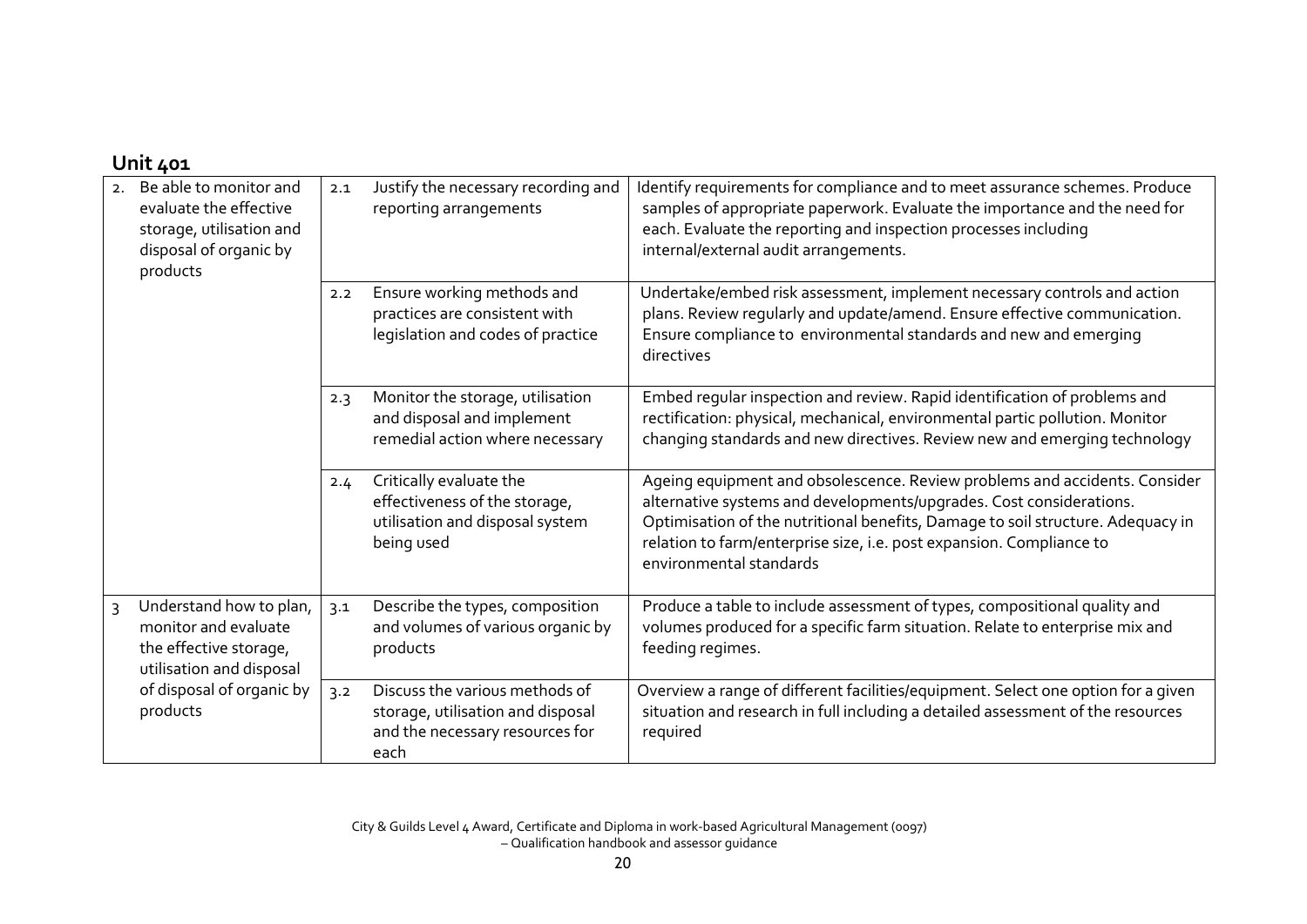| Explain the relevant legislation and<br>3.3<br>codes of practice and associated<br>recording arrangements | Research. Review regularly. Ensure up to date risk assessments are maintained.<br>Understand the responsibility of an organization and associated implications for<br>non compliance. Consider the need and importance for a health and safety<br>policy. Review environmental standards. State the necessary recording<br>arrangements and associated inspection/audit regimes |
|-----------------------------------------------------------------------------------------------------------|---------------------------------------------------------------------------------------------------------------------------------------------------------------------------------------------------------------------------------------------------------------------------------------------------------------------------------------------------------------------------------|
|-----------------------------------------------------------------------------------------------------------|---------------------------------------------------------------------------------------------------------------------------------------------------------------------------------------------------------------------------------------------------------------------------------------------------------------------------------------------------------------------------------|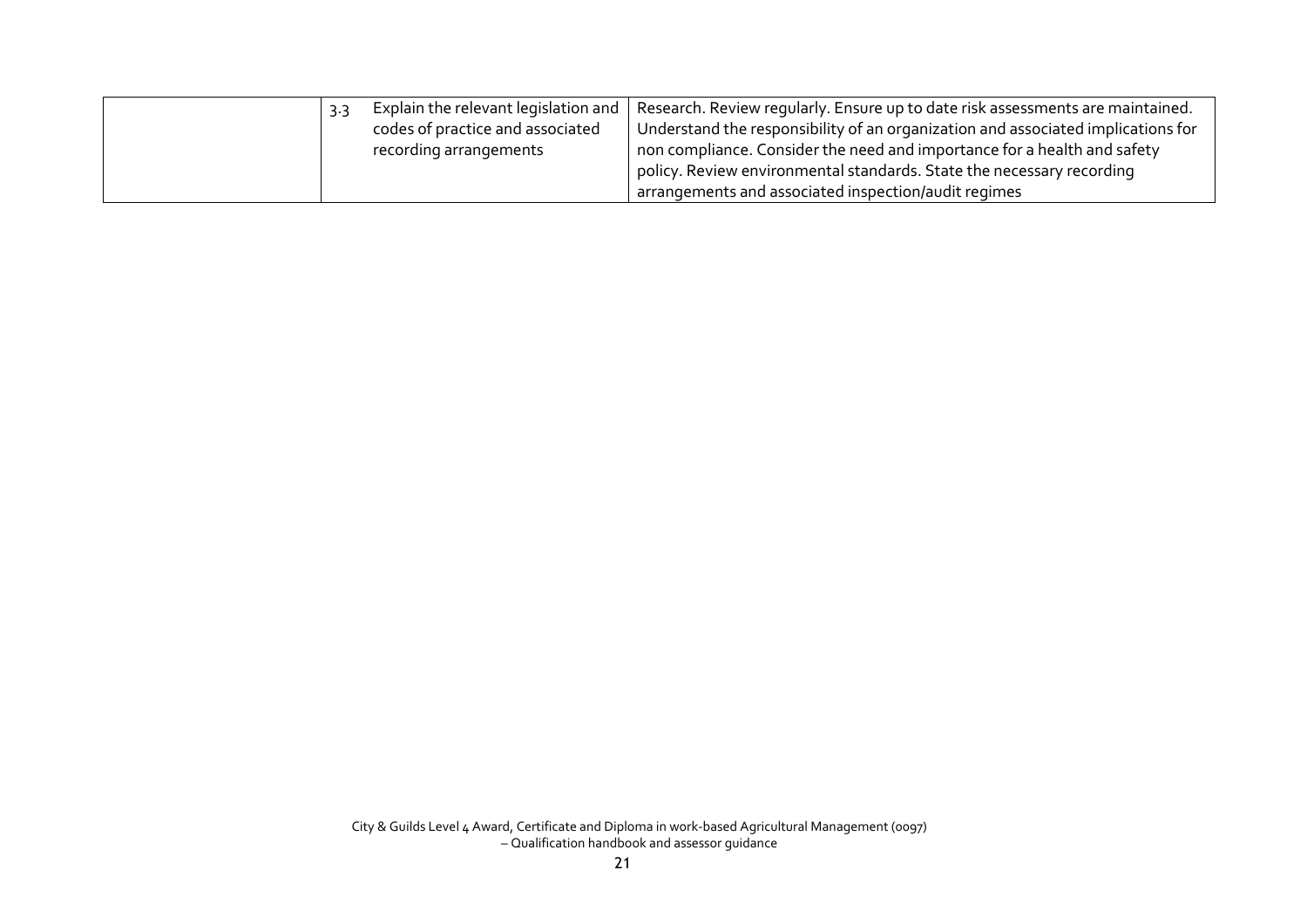| <b>TITLE</b>                                                                                                                                      | Develop and implement plans for the     | Learner's name |  |  |
|---------------------------------------------------------------------------------------------------------------------------------------------------|-----------------------------------------|----------------|--|--|
|                                                                                                                                                   | storage and disposal of inorganic waste |                |  |  |
| <b>UAN REFERENCE</b>                                                                                                                              | K/503/4324                              |                |  |  |
| <b>LEVEL</b>                                                                                                                                      |                                         |                |  |  |
| <b>CREDIT VALUE</b>                                                                                                                               | 10                                      |                |  |  |
| The aim of this unit is to provide the learner with the knowledge, understanding and skills to plan, manage, monitor and evaluate the storage and |                                         |                |  |  |
| disposal of inorganic waste.                                                                                                                      |                                         |                |  |  |
|                                                                                                                                                   |                                         |                |  |  |

#### Relationship to National Occupational Standards : AgM2

| <b>Learner Outcomes</b>                                      | Assessment Criteria                                                                              | For inserting direct evidence or referencing to where the evidence can be<br>found                                                                                                                                                                                                                                           |
|--------------------------------------------------------------|--------------------------------------------------------------------------------------------------|------------------------------------------------------------------------------------------------------------------------------------------------------------------------------------------------------------------------------------------------------------------------------------------------------------------------------|
| The learner will:                                            | The learner can:                                                                                 |                                                                                                                                                                                                                                                                                                                              |
| Be able to plan and<br>manage the storage<br>and disposal of | Critically compare alternative<br>1.1<br>waste management systems                                | For various types of inorganic waste. Review alternative storage and<br>disposal systems. Consider toxicity factors and long term implications to<br>the environment. Financial considerations: capital and revenue costs.                                                                                                   |
| inorganic waste                                              |                                                                                                  | Suitability to a farm and area e.g. soil types, water courses, public access.                                                                                                                                                                                                                                                |
|                                                              | Develop plans for the effective<br>1.2<br>storage and disposal                                   | Relate to a specific farm. Assess types of inorganic waste and quantities:<br>hazardous or non hazardous. Plan suitable handling, storage and<br>disposal. Consult specialist advice. Consider cost factors . Relate to<br>legislative and environmental standards. Evaluate availability of suitable<br>off site facilities |
|                                                              | Ensure that plans are in accordance<br>1.3<br>with relevant legislation and codes<br>of practice | Ensure working methods and practices promote health and safety.<br>Ensure compliance to environmental and stewardship schemes. Must<br>comply with farm assurance standards and any farm designations/status<br>options (e.g. LEAF)                                                                                          |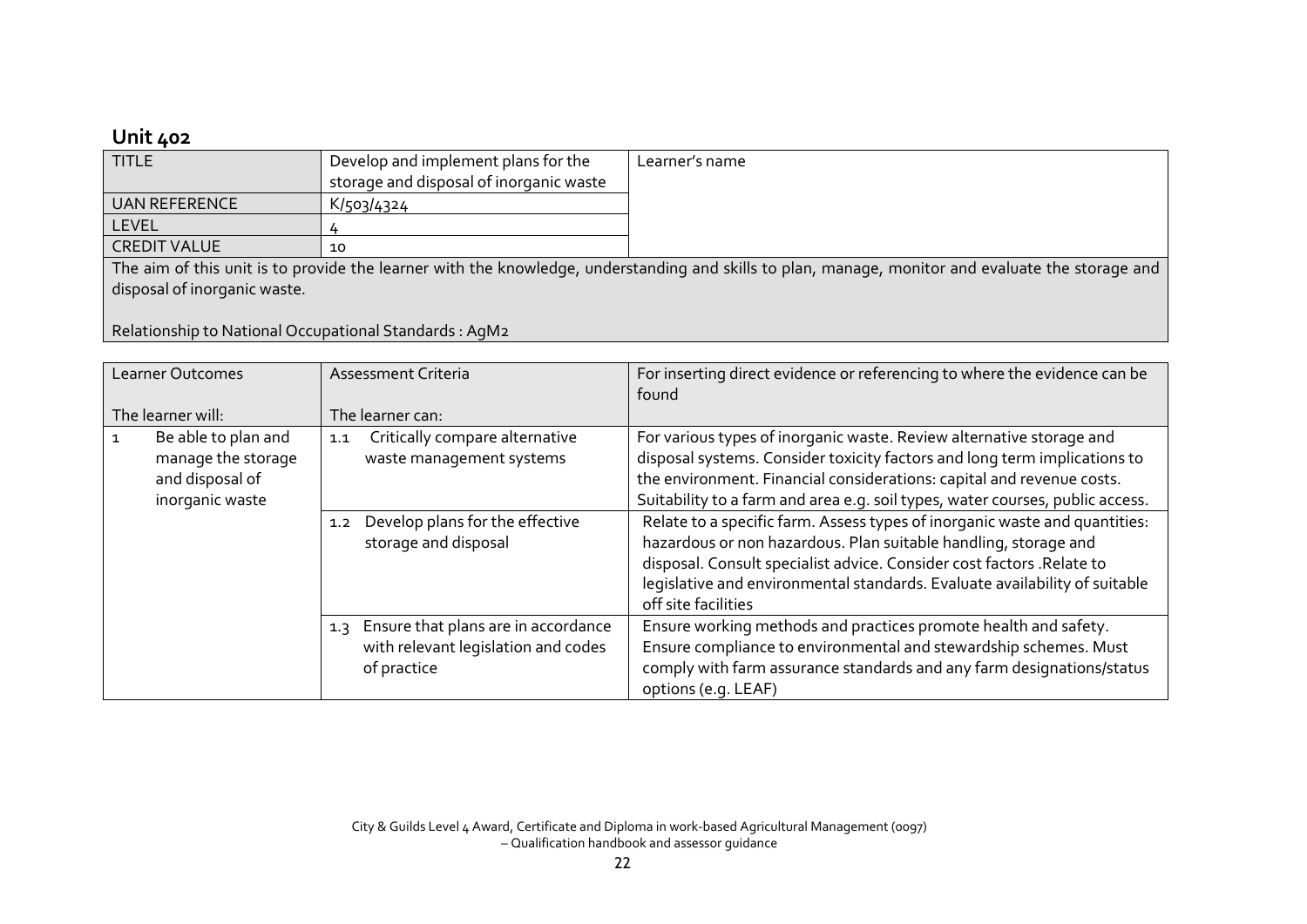| 2. | Be able to monitor       |     | 2.1 Justify the necessary recording and   | Identify requirements for compliance and to meet assurance schemes and            |
|----|--------------------------|-----|-------------------------------------------|-----------------------------------------------------------------------------------|
|    | and evaluate the         |     | reporting arrangements                    | designations. Produce samples of appropriate paperwork. Evaluate the              |
|    | effective storage and    |     |                                           | importance and the need for each. Evaluate the reporting and inspection           |
|    | disposal of inorganic    |     |                                           | processes including internal/external audit arrangements                          |
|    | waste                    |     | 2.2 Ensure working methods and            | Undertake risk assessments, implement necessary controls and action plans.        |
|    |                          |     | practices are consistent with             | Review regularly and update/amend as appropriate. Ensure compliance to            |
|    |                          |     | legislation and codes of practice         | environmental standards and new and emerging directives.                          |
|    |                          | 2.3 | Describe appropriate monitoring           | Regular inspection and review. Describe possible problems and the remedial        |
|    |                          |     | arrangements and types of remedial        | action that may be necessary. Include cost assessments for remedial work.         |
|    |                          |     | action if problems are identified         | Describe how and when to notify relevant authorities                              |
|    |                          |     |                                           | e.g. Environment Agency, if serious problems are developin                        |
|    |                          |     |                                           |                                                                                   |
|    |                          |     | 2.4 Critically evaluate the effectiveness | Evaluate new and emerging technology and ideas and their appropriateness to a     |
|    |                          |     | of the storage and disposal systems       | given farm situation. Consider alternative systems. Review cost factors. Consider |
|    |                          |     | being used                                | adequacy of capacity relative to farm/enterprise size e.g. post expansion.        |
|    |                          |     |                                           | Evaluate compliance to current legislation and standards                          |
| 3. | Understand how to plan,  | 3.1 | Describe the specific types and           | Produce a table showing types, properties and volumes of inorganic waste          |
|    | monitor and evaluate     |     | properties of inorganic waste             | products for a specific farm situation. Assess as hazardous or non hazardous.     |
|    | the storage and disposal |     | produced on farms and how these           | Describe how each should be stored and correctly disposed of                      |
|    | of inorganic waste       |     | must be stored and disposed               |                                                                                   |
|    |                          |     | 3.2 Explain the relevant legislation and  | Research requirements. Review regularly. Ensure up to date assessments are        |
|    |                          |     | codes of practice and associated          | maintained. Understand the responsibility of an organisation and associated       |
|    |                          |     | recording and reporting                   | implications for non compliance. Health and safety policy: need and importance.   |
|    |                          |     | requirements                              | Consider environmental standards. State the necessary recording arrangements      |
|    |                          |     |                                           | and associated inspection/audit regimes                                           |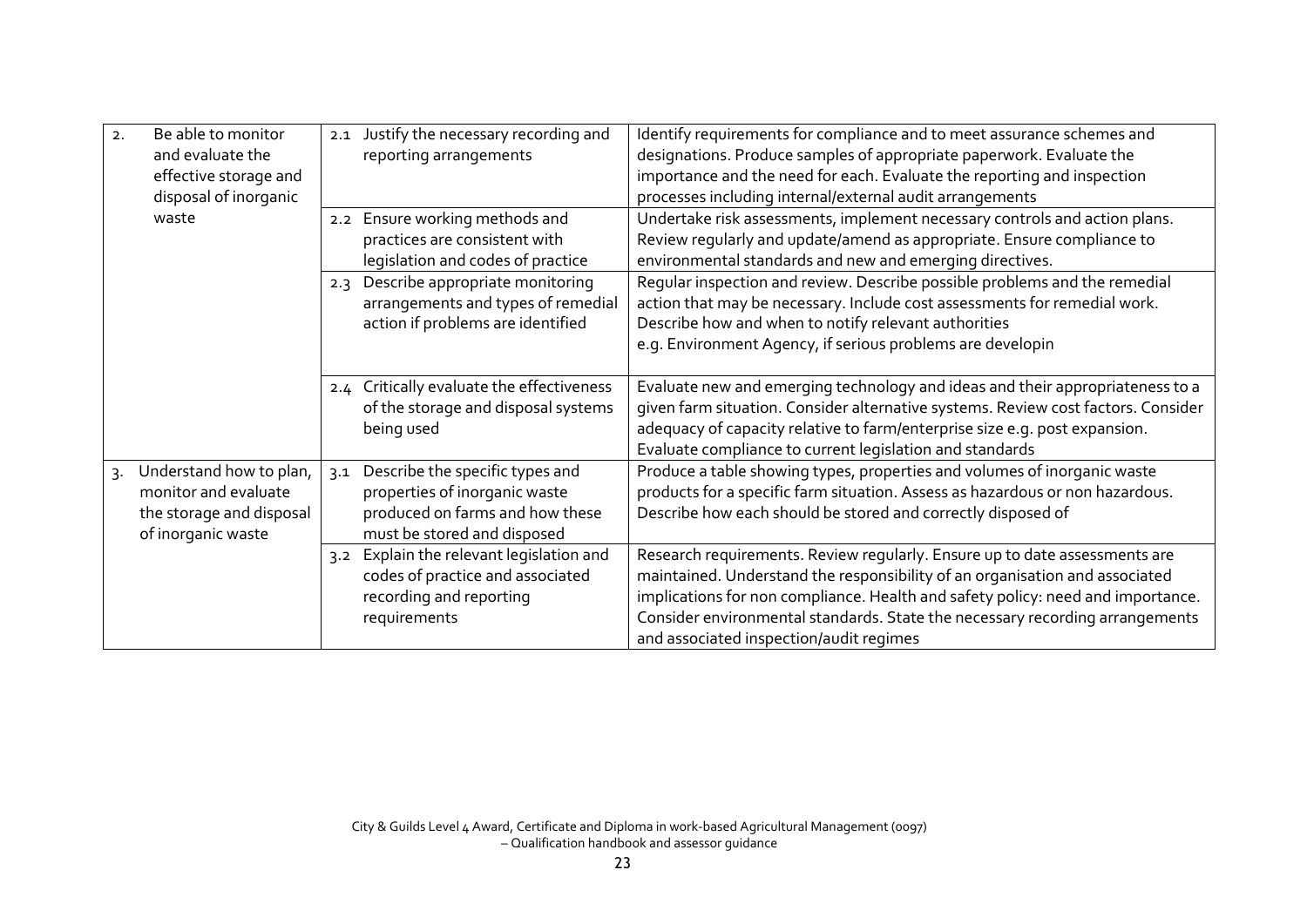| <b>TITLE</b>                                                                                                                                       | Plan and monitor the movement of | Learner's name |
|----------------------------------------------------------------------------------------------------------------------------------------------------|----------------------------------|----------------|
|                                                                                                                                                    | animals                          |                |
| UAN REFERENCE                                                                                                                                      | A/503/4330                       |                |
| <b>LEVEL</b>                                                                                                                                       |                                  |                |
| <b>CREDIT VALUE</b>                                                                                                                                | 10                               |                |
| The aim of this unit is to provide the learner with the knowledge, understanding and skills to plan, manage, monitor and implement the movement of |                                  |                |
| animals.                                                                                                                                           |                                  |                |

#### Relationship to National Occupational Standards : AgM 3

| <b>Learner Outcomes</b> |                                                                               | Assessment Criteria                                                                                                                                          | For inserting direct evidence or referencing to where the evidence can be found                                                                                                                                                                                                                                                                                         |
|-------------------------|-------------------------------------------------------------------------------|--------------------------------------------------------------------------------------------------------------------------------------------------------------|-------------------------------------------------------------------------------------------------------------------------------------------------------------------------------------------------------------------------------------------------------------------------------------------------------------------------------------------------------------------------|
| The learner will:       |                                                                               | The learner can:                                                                                                                                             |                                                                                                                                                                                                                                                                                                                                                                         |
| $\mathbf{1}$ .          | Be able to plan and<br>manage the<br>movement of animals<br>on farms          | Develop plans that ensure the<br>1.1<br>availability of suitable<br>locations/premises and associated<br>resources                                           | Consider distances, access routes, methods of movement, demand for resources<br>partic labour, minimisation of stress, availability of handling facilities, run - back<br>where appropriate, access to water and suitable feeding facilities. Assess staff<br>training needs.                                                                                           |
|                         |                                                                               | Explain the necessary hygiene and<br>1.2<br>bio-security arrangements                                                                                        | Obtain movement licenses where appropriate. Plan to avoid contact with other<br>farms/stock. Review use of chemicals/disinfectants and other disease spread<br>precautions. Consider need for isolation, quarantine or pre mixing arrangements.<br>Initiate/maintain appropriate records and decide responsibility for completion.<br>Consider the need to mark animals |
|                         |                                                                               | Produce protocols for particular<br>1.3<br>movement procedures that farm<br>staff and others can follow and<br>develop effective communication<br>strategies | Plan must meet business, legislative and code of practice requirements. Consider<br>communication strategies for all involved, internal and external. Identify factors<br>that minimise resources inputs, time and disturbance to stock. Consider<br>contingency arrangements and the ability to cope with unplanned events                                             |
| 2.                      | Be able to monitor<br>the implementation<br>and effectiveness of<br>the plans | Monitor the implementation and<br>2.1<br>effectiveness of plans, protocols<br>and procedures                                                                 | Regular inspection/observation, communication and review. Rapid identification<br>of problems and implementation of corrective action: staff, equipment, animal<br>health, movement routes. Monitor new legislation and guidance and<br>incorporate. Respond to external factors resulting in changing practices                                                        |

City & Guilds Level 4 Award, Certificate and Diploma in work-based Agricultural Management (0097) – Qualification handbook and assessor guidance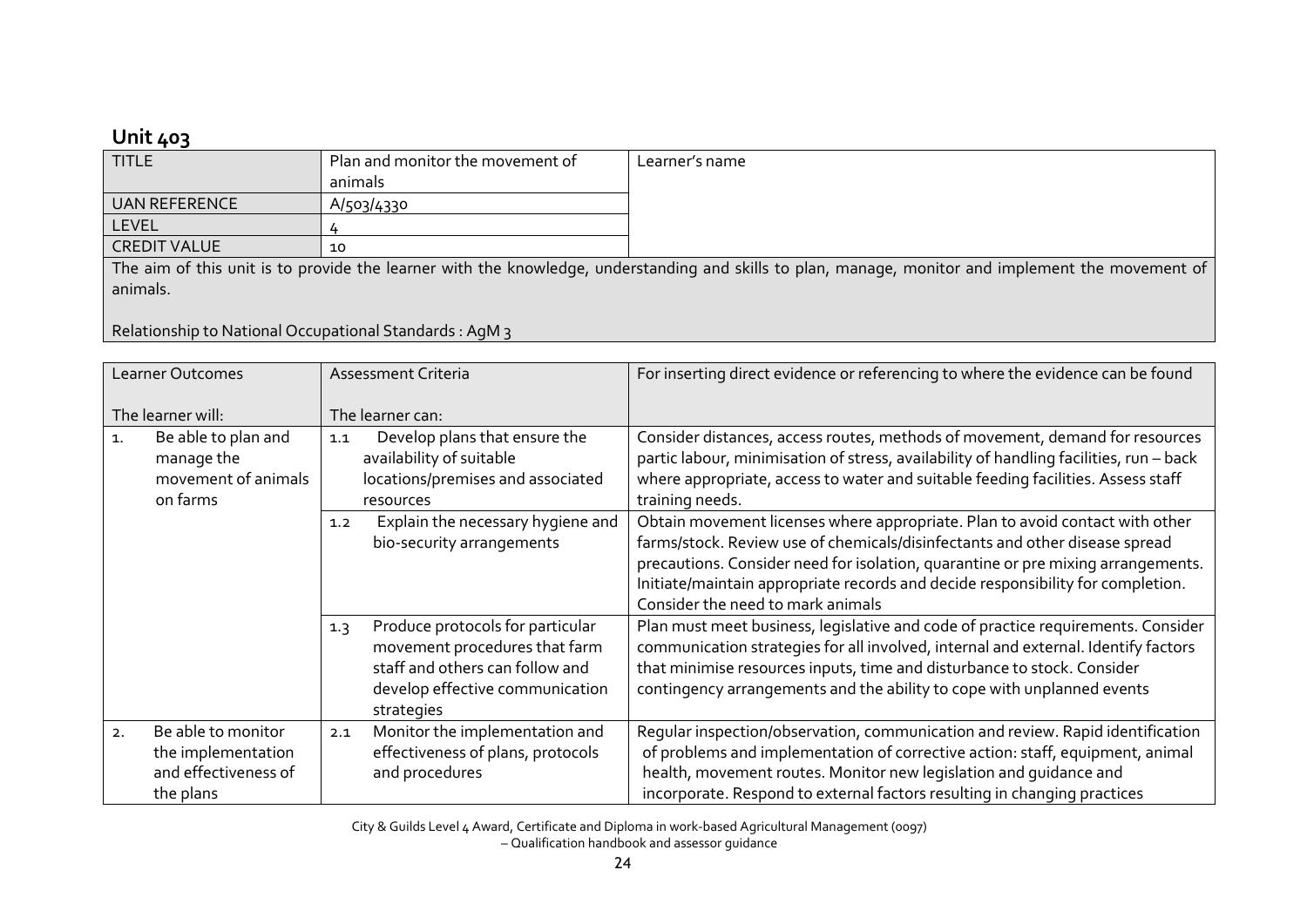City & Guilds Level 4 Award, Certificate and Diploma in work-based Agricultural Management (0097) – Qualification handbook and assessor guidance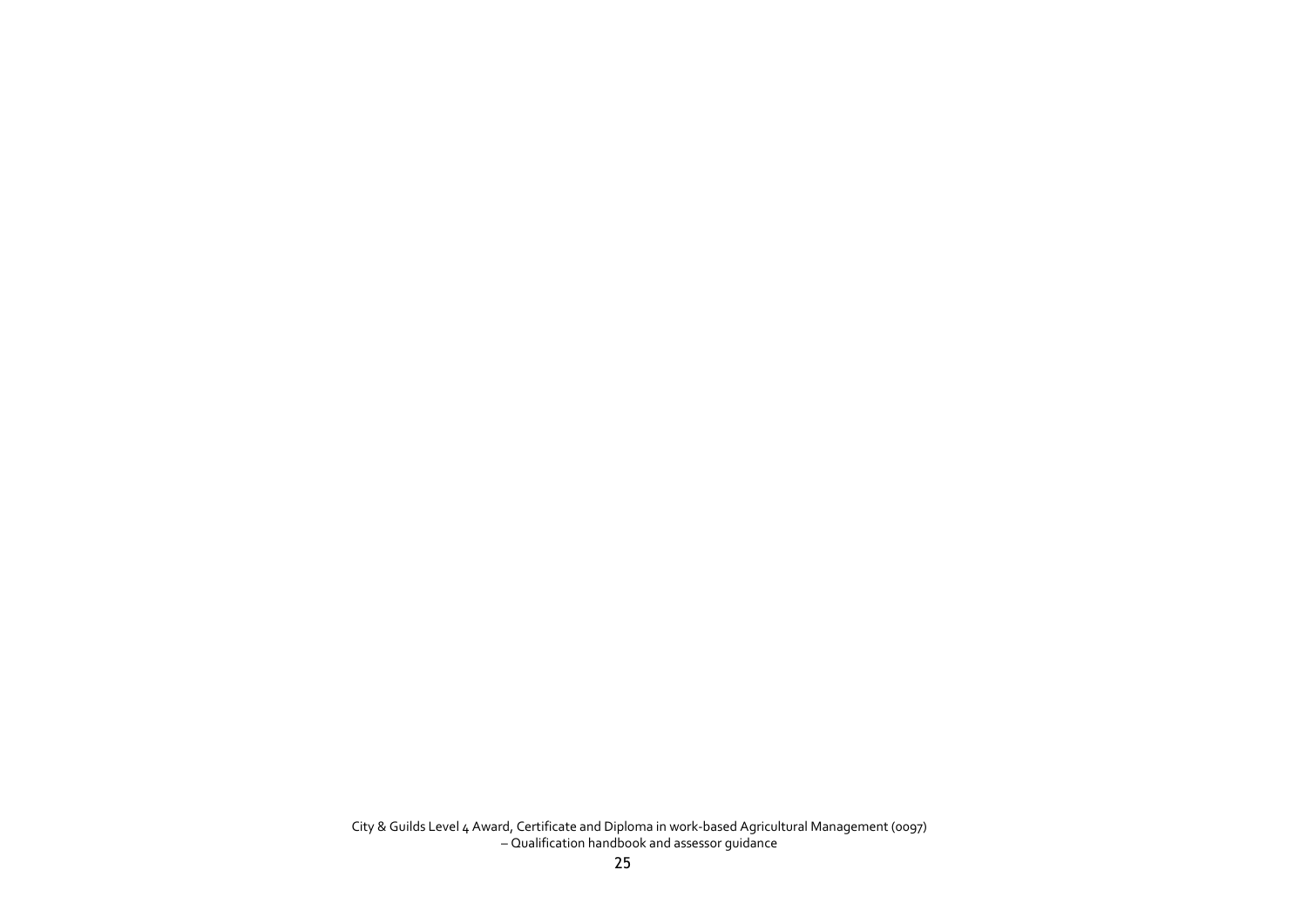|    |                      | 2.2 | Justify the necessary recording and  | Identify requirements for compliance. Produce samples of appropriate records.    |
|----|----------------------|-----|--------------------------------------|----------------------------------------------------------------------------------|
|    |                      |     | reporting arrangements               | Evaluate the importance and the need for each. Evaluate the reporting and        |
|    |                      |     |                                      | inspection processes                                                             |
|    |                      | 2.3 | Explain contingency action           | Identify circumstances where this may be necessary. Consider resource            |
|    |                      |     |                                      | implications and review the capacity of a particular farm to respond. Review the |
|    |                      |     |                                      | need for external support. Ensure suitable plans are written and communicated.   |
|    |                      |     |                                      | Review regularly and test responsiveness                                         |
|    |                      | 2.4 | Ensure all procedures comply with    | Undertake risk assessments, implement necessary controls and set action plans.   |
|    |                      |     | appropriate legislation and codes    | Review regularly and update/amend as appropriate. Review new and emerging        |
|    |                      |     | of practice                          | legislation and codes of practice. Consider environmental effects.               |
| 3. | Understand how to    | 3.1 | Describe the circumstances which     | Describe the factors that make movement necessary: seasonality, age, sexual      |
|    | plan, implement and  |     | require livestock to be moved and    | maturity, nutritional requirements, need for isolation, buying and selling.      |
|    | monitor appropriate  |     | the necessary resources required     | Consider the impact: enterprise, whole farm, interested parties. Identify and    |
|    | arrangements for the |     |                                      | review the necessary resources: location/premises, handling equipment, skilled   |
|    | movement of animals  |     |                                      | personnel transport                                                              |
|    | on farms             | 3.2 | Explain the legislation and codes of | Research current requirements. Review regularly. Ensure up to date risk          |
|    |                      |     | practice and associated              | assessments are maintained. Understand the responsibilities of an organisation   |
|    |                      |     | recording/reporting arrangements     | and associated implications for non compliance. Health and safety policy; need   |
|    |                      |     |                                      | for and importance of. Include consideration of environmental factors. Know the  |
|    |                      |     |                                      | necessary recording requirements and associated inspection/audit regimes.        |
|    |                      | 3.3 | Describe the implications to health  | Consider how movements can impact on the health and welfare of animals.          |
|    |                      |     | and safety and welfare of animals,   | Consider how feeding requirements may change as a result of animal               |
|    |                      |     | farm biosecurity and possible        | movements. Identify how biosecurity/health status may be compromised             |
|    |                      |     | environmental impacts                | through moving. Understand that different animals may have specific needs        |
|    |                      |     |                                      | before, during and after movement: define the common changes in behaviour        |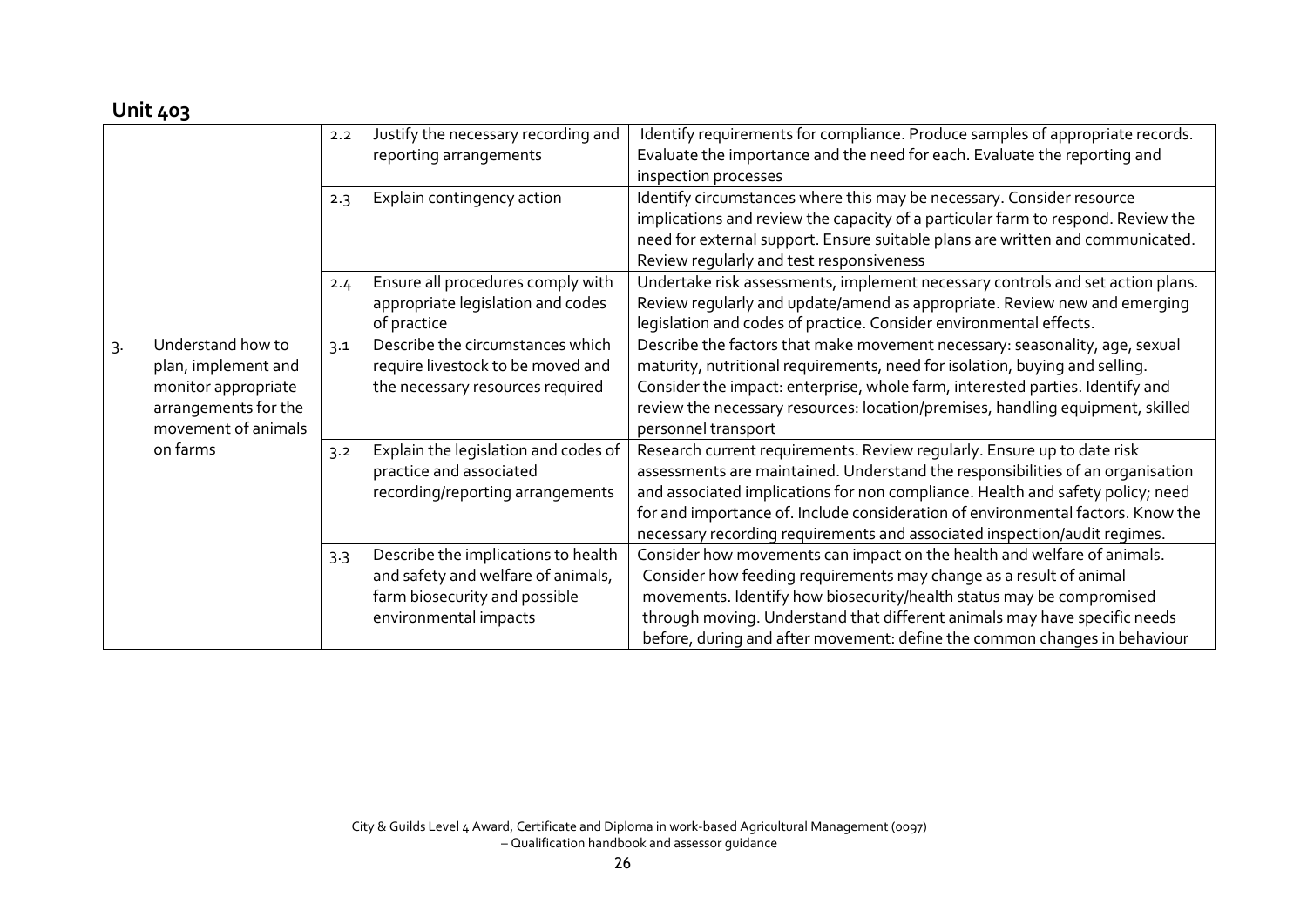| <b>TITLE</b>                                   | Manage grassland and forage crops for                                                                                                                     | Learner's name |  |  |  |
|------------------------------------------------|-----------------------------------------------------------------------------------------------------------------------------------------------------------|----------------|--|--|--|
|                                                | livestock production systems                                                                                                                              |                |  |  |  |
| <b>UAN</b>                                     | J/503/4330                                                                                                                                                |                |  |  |  |
| <b>LEVEL</b>                                   |                                                                                                                                                           |                |  |  |  |
| <b>CREDIT VALUE</b>                            |                                                                                                                                                           |                |  |  |  |
|                                                | The aim of this unit is to provide the learner with the knowledge, understanding and skills to plan, monitor and evaluate the management of grassland and |                |  |  |  |
| forage crops for livestock production systems. |                                                                                                                                                           |                |  |  |  |
|                                                |                                                                                                                                                           |                |  |  |  |

#### Relationship to National Occupational Standards : AgM4

| <b>Learner Outcomes</b> |                                                                                              |                  | Assessment Criteria                                                                                             | For inserting direct evidence or referencing to where the evidence can be found                                                                                                                                                                                               |
|-------------------------|----------------------------------------------------------------------------------------------|------------------|-----------------------------------------------------------------------------------------------------------------|-------------------------------------------------------------------------------------------------------------------------------------------------------------------------------------------------------------------------------------------------------------------------------|
|                         | The learner will:                                                                            | The learner can: |                                                                                                                 |                                                                                                                                                                                                                                                                               |
|                         | Be able to plan an<br>establishment<br>programme for a<br>range of grass and<br>forage crops | 1.1              | Judge the importance of<br>rotation                                                                             | Consider sequence and integration of crops, residual fertility, liming, timing of<br>operation, pest and disease control, weed control, best use of farm manures,<br>access for harvesting and storage, soil structure                                                        |
|                         |                                                                                              | 1.2              | Critically compare different<br>crop/variety choices in relation<br>to a given situation                        | Must include yields, suitability to the farm, nutritive values, balance with other<br>foods in the diet, access, harvesting/storage, cost analysis, impact on animal<br>health                                                                                                |
|                         |                                                                                              | 1.3              | Develop a plan to establish a<br>range of grass and forage<br>crops for a chosen livestock<br>production system | Consider sowing/establishment options, timing of operations, management of<br>the growing crop and labour and machinery requirements, use of contractors,<br>timeliness and weather/soil conditions, lifetime of pastures and reseeding<br>policies. Financial considerations |
| 2.                      | Understand the<br>influence of the<br>soil on the<br>establishment and                       | 2.1              | Explain how different soils will<br>determine cropping policy                                                   | State the common soil types and list their characteristics. Relate to a specific<br>situation and available information, interpret in the context of cultivations, crop<br>establishment, crop management and particularly autumn harvesting and/or<br>access                 |
|                         | management of<br>grass and forage<br>crops                                                   | 2.2              | Describe how soil structure<br>can be assessed and<br>improved                                                  | Include soil assessment techniques and analytical data, describe management<br>and cropping practices that will improve soil structure, consider cost<br>effectiveness                                                                                                        |

City & Guilds Level 4 Award, Certificate and Diploma in work-based Agricultural Management (0097)

– Qualification handbook and assessor guidance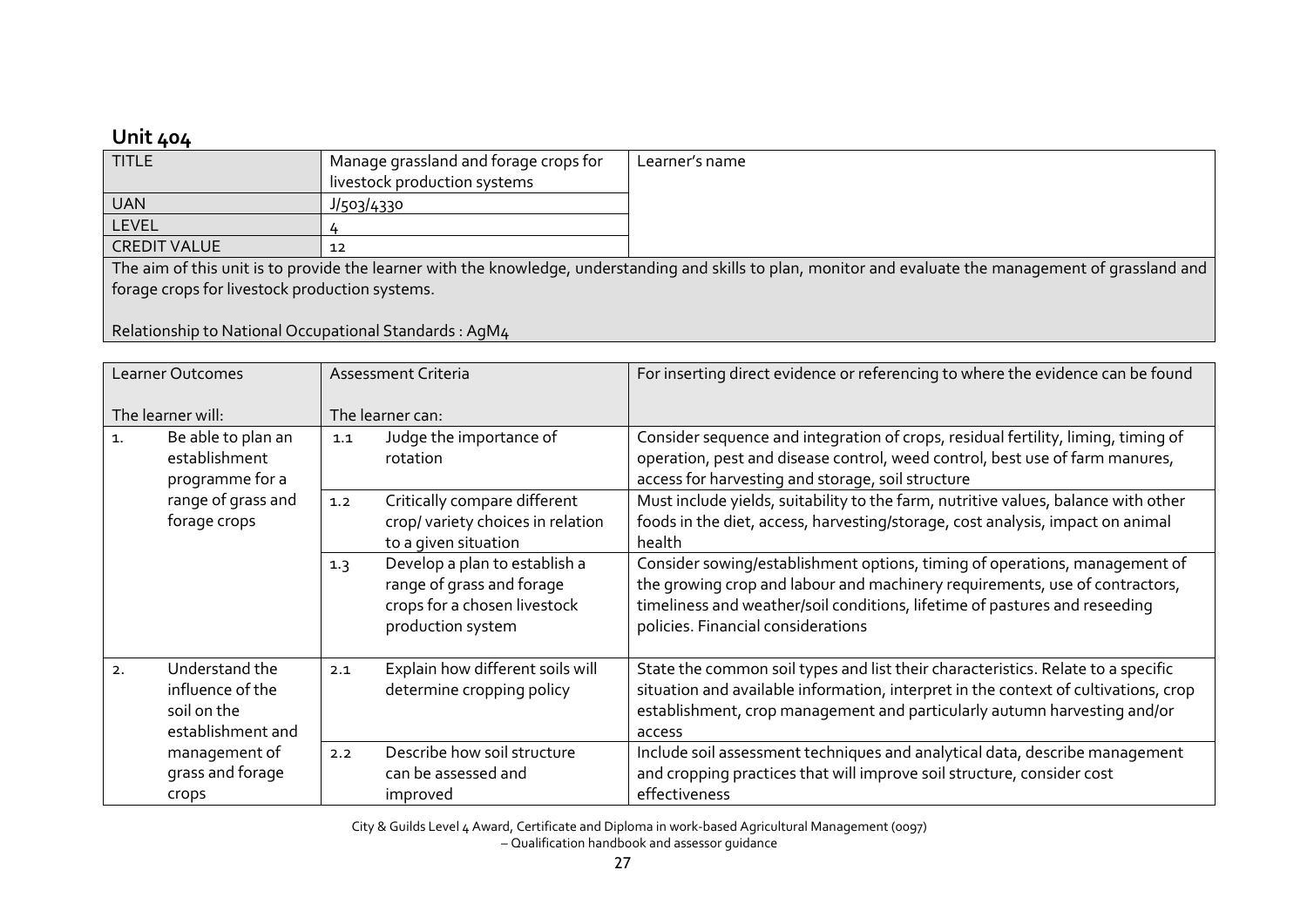| Unit 404                                                                     |     |                                                                                                             |                                                                                                                                                                                                                                                                          |
|------------------------------------------------------------------------------|-----|-------------------------------------------------------------------------------------------------------------|--------------------------------------------------------------------------------------------------------------------------------------------------------------------------------------------------------------------------------------------------------------------------|
| 3. Be able to produce<br>a<br>management plan for a<br>different<br>range of | 3.1 | Design a fertiliser programme                                                                               | Include soil analyses, crop nutrient requirements, use of organic manures,<br>sources of artificial fertiliser, timing and methods of application, environmental<br>factors, assurance standards, cost analysis                                                          |
| grasses and forage crops                                                     | 3.2 | Produce a programme for the<br>control of selected weeds, pests<br>and diseases                             | Include identification of common weeds, pests and diseases, effects on crop<br>growth and feed quality, health issues, control methods. Relate to assurance<br>schemes. Consider environmental impact. Cost analysis                                                     |
| Monitor and<br>4.<br>evaluate the<br>management plan                         | 4.1 | Explain the records necessary for<br>compliance and for monitoring the<br>crop management plan              | Identify requirements for compliance and assurance schemes. Produce samples<br>of appropriate paperwork. Explain the audit/inspection process                                                                                                                            |
|                                                                              | 4.2 | Appraise the adequacy of overall<br>fodder production in relation to<br>livestock needs on the farm         | Review overall crop yields grazed or harvested, livestock numbers, diet plans,<br>adequacy, sufficiency and nutritive quality, purchased foods, animal performance<br>levels relative to targets, animal health. Cost factors                                            |
|                                                                              | 4.3 | Evaluate the physical and<br>financial effectiveness of the<br>plant nutrient and crop health<br>programmes | Consider value of production in relation to variable management inputs. Use<br>benchmarks and comparative data. Marginal analysis. Related physical and<br>financial benefits/issues. Environmental factors and long term sustainability.<br>Quality assurance standards |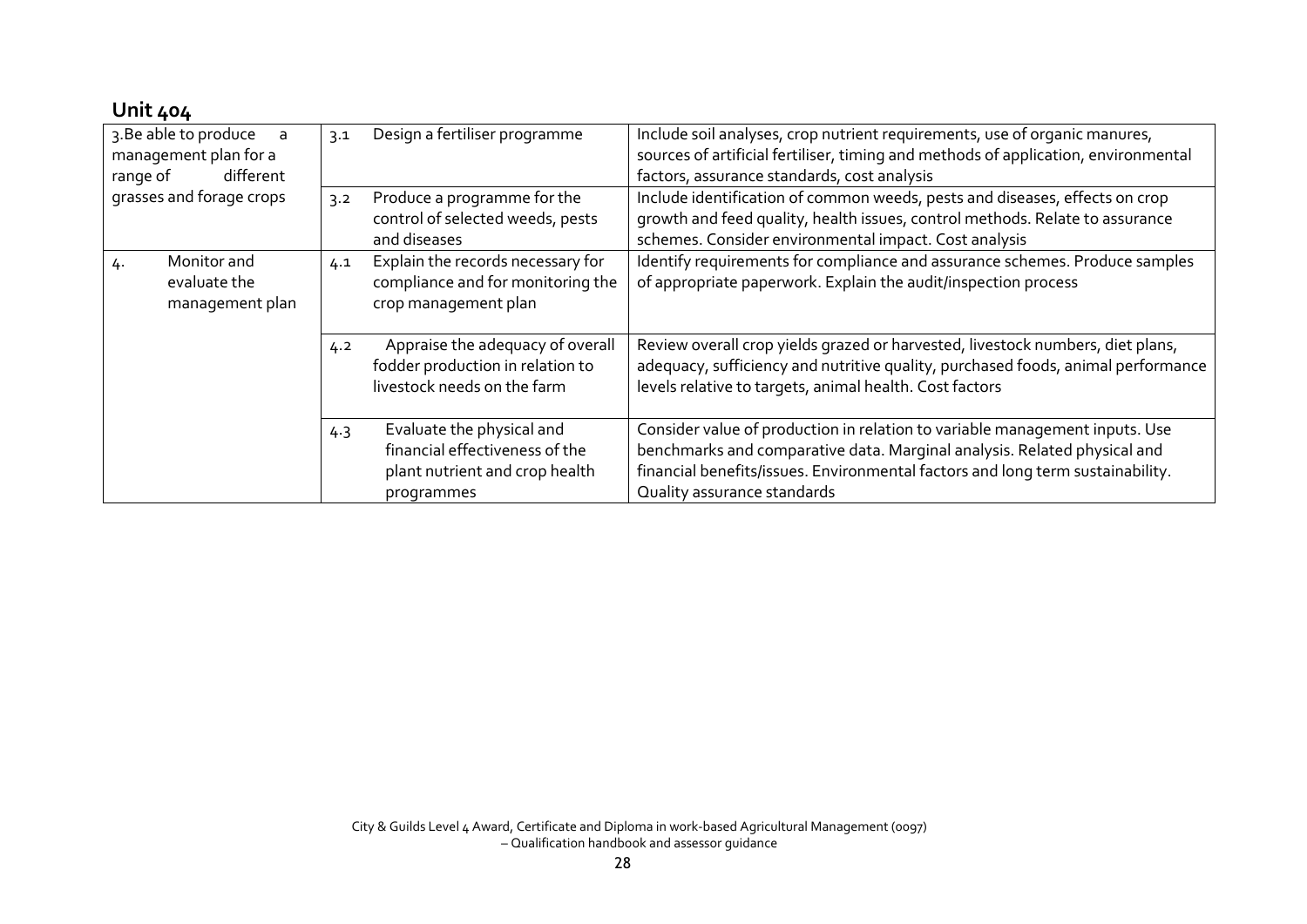| --                  |                                                                                                                |                |  |  |  |  |
|---------------------|----------------------------------------------------------------------------------------------------------------|----------------|--|--|--|--|
| <b>TITLE</b>        | Plan and manage forage conservation                                                                            | Learner's name |  |  |  |  |
|                     | and storage                                                                                                    |                |  |  |  |  |
| <b>UAN</b>          | -/503/4333                                                                                                     |                |  |  |  |  |
| <b>LEVEL</b>        |                                                                                                                |                |  |  |  |  |
| <b>CREDIT VALUE</b> | 12                                                                                                             |                |  |  |  |  |
|                     | 로마 - Catholica - Chathair - Catholic - Hotel - Hotel - Hotel - Hotel - Hotel - Hotel - Control - Hotel - Hotel |                |  |  |  |  |

The aim of this unit is to provide the learner with the knowledge, understanding and skills to plan, monitor and evaluate forage conservation and storage.

Relationship to National Occupational Standards : AgM5

| <b>Learner Outcomes</b>                                                                       | <b>Assessment Criteria</b>                                                                                              | For inserting direct evidence or referencing to where the evidence can be found                                                                                                                                                                                                                                                                                                                                                                                  |
|-----------------------------------------------------------------------------------------------|-------------------------------------------------------------------------------------------------------------------------|------------------------------------------------------------------------------------------------------------------------------------------------------------------------------------------------------------------------------------------------------------------------------------------------------------------------------------------------------------------------------------------------------------------------------------------------------------------|
| The learner will:                                                                             | The learner can:                                                                                                        |                                                                                                                                                                                                                                                                                                                                                                                                                                                                  |
| Be able to plan and<br>manage the<br>conservation and<br>storage of grass<br>and forage crops | Critically compare<br>1.1<br>alternative systems of<br>harvesting and storage<br>Develop plans for the effective<br>1.2 | For various forage systems in use on livestock farms. Consider factors that<br>determine feed quality, minimise crop losses, and the fit to system of feeding<br>and production timetable. Include reference to the environmental impact<br>particularly effluent management and pollution. Financial considerations<br>Relate to a specific farming situation. Include time, frequency and method of                                                            |
|                                                                                               | harvesting, storage and<br>utilisation of grass and forage<br>crops                                                     | harvesting. Consider target yield and feed values. Assess resource requirements<br>partic labour and machinery. Consider use of contractors. Assess field<br>conditioning of grass and use of additives for ensiled crops. Plan the storage<br>system: location/site, capacity, access, feeding arrangements, covering and<br>where appropriate sealing, minimising waste, management of effluent and other<br>environmental issues. Costs: capital and revenue. |
|                                                                                               | Ensure plans are in<br>1.3<br>accordance with relevant<br>legislation and codes of<br>practice                          | Ensure working methods promote health and safety. Consider the environmental<br>impact of all plans partic management of effluent and disposal of waste                                                                                                                                                                                                                                                                                                          |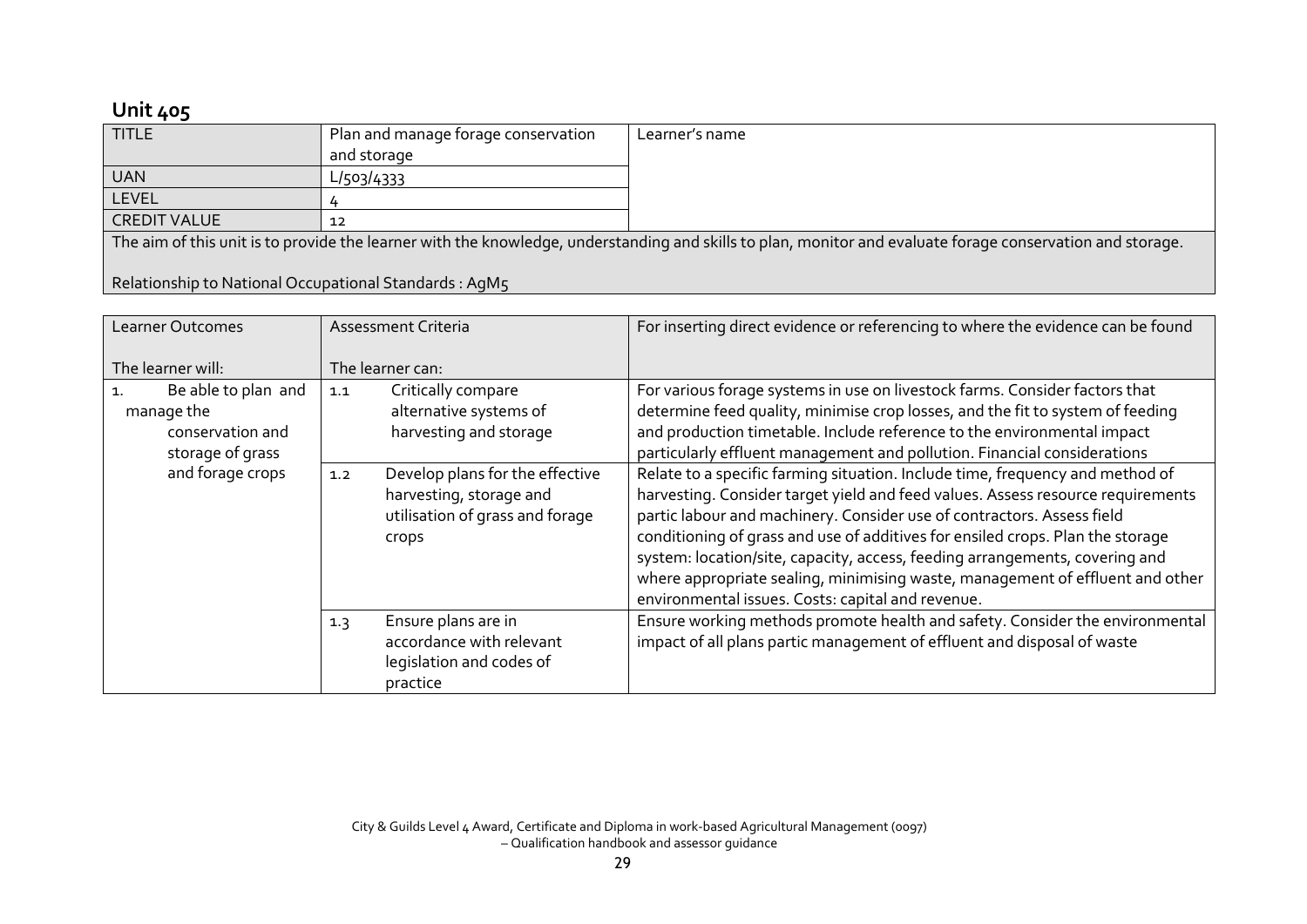| Jnit 405 |  |
|----------|--|
|----------|--|

| 2. | Be able to monitor<br>and evaluate the<br>effectiveness of<br>harvesting and<br>storage of<br>conserved grass<br>and forage crops | 2.1 | Assess the quality and feed value<br>of stored crops                                                          | Include sampling methodology and analysis techniques for stored grass and<br>forages. Consider the interpretation of analyses and the need to produce well<br>balanced diets that meet animal requirements. Monitor quality and adjust diets<br>accordingly. Consider possible health issues and actions that may be taken to<br>reduce these |
|----|-----------------------------------------------------------------------------------------------------------------------------------|-----|---------------------------------------------------------------------------------------------------------------|-----------------------------------------------------------------------------------------------------------------------------------------------------------------------------------------------------------------------------------------------------------------------------------------------------------------------------------------------|
|    |                                                                                                                                   | 2.2 | Monitor crop volumes in store<br>and relate to requirements,<br>taking appropriate action if<br>needed        | Calculate quantities in store. Consider the need to buy in and evaluate<br>alternatives. Ration accordingly. Re-assess regularly and consider necessary<br>action.                                                                                                                                                                            |
|    |                                                                                                                                   | 2.3 | Ensure storage management<br>during feeding minimizes quality<br>deterioration and waste                      | Ensure that storage and feeding management minimise waste and quality<br>deterioration. Review regularly. Identify appropriate action if necessary and<br>implement. Monitor the effects.                                                                                                                                                     |
|    |                                                                                                                                   | 2.4 | Ensure working methods<br>promote good health a safety                                                        | Identify possible problems with health and safety through a process of risk<br>assessment. Review existing controls and plan remedial action as appropriate.<br>Implement and monitor.                                                                                                                                                        |
| 3. | Understand how to<br>plan, manage,<br>monitor and<br>evaluate the                                                                 | 3.1 | Describe the conditions/<br>characteristics that indicate that<br>the crop is suitable for harvest            | Assessment of D value relative to dry matter and yield. Prevailing weather<br>conditions and forecasts. Soil conditions and access. Integration with harvesting<br>of other crops. Availability of contractors where used. Environmental and<br>legislative factors                                                                           |
|    | harvesting, storage<br>and utilisation of<br>grass and forage<br>crops                                                            | 3.2 | Discuss the factors linked to<br>harvest and storage that will<br>influence the quality of conserved<br>crops | For example: timeliness of harvesting, field conditioning and wilting of grass,<br>freedom from soil contamination, avoidance of damage, rapid clamping<br>techniques, consolidation and sheeting/sealing of silages, use of covered stores,<br>good drainage, management during the feeding stage.                                           |
|    |                                                                                                                                   | 3.3 | Explain how to calculate the<br>quantity in store and how to<br>interpret conserved forage<br>analyses        | Techniques for determining volumes of stored crops and converting volumes to<br>weights. Ability to use conversion data. Sampling techniques. Forage analysis<br>services available. Interpretation of forage analyses - use in ration formulation                                                                                            |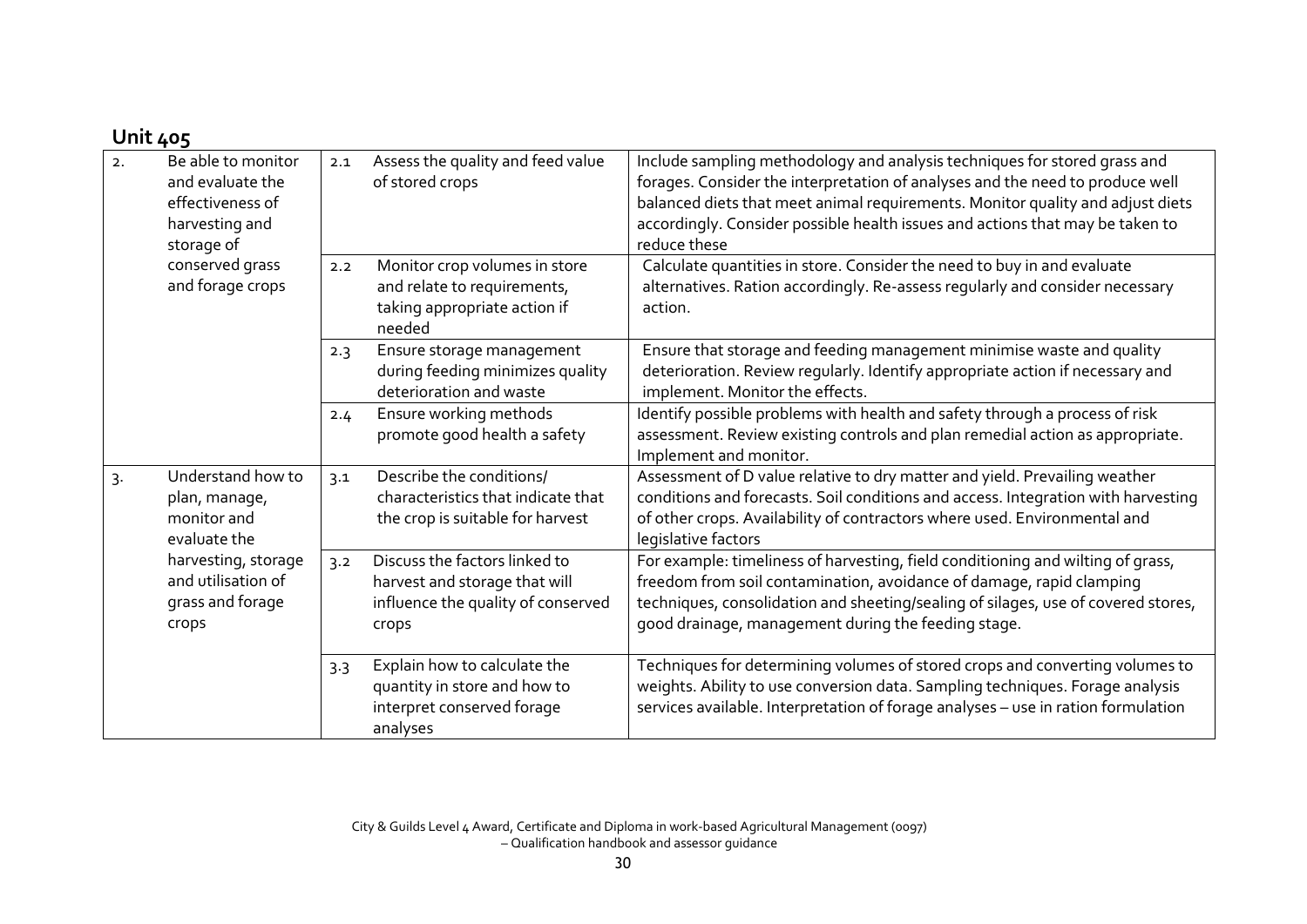| 3.4 | Explain the health and safety<br>standards and other compliance<br>requirements relating to the<br>harvesting, storage and utilisation | Research. Review regularly. Ensure up to date risk assessments are maintained.<br>$\mathsf I$ Understand the responsibilities of the organization. Be aware of the need for a<br>health and safety policy for a farm. Consider compliance requirements and<br>quality assurance standards. |
|-----|----------------------------------------------------------------------------------------------------------------------------------------|--------------------------------------------------------------------------------------------------------------------------------------------------------------------------------------------------------------------------------------------------------------------------------------------|
|     | of conserved crops                                                                                                                     |                                                                                                                                                                                                                                                                                            |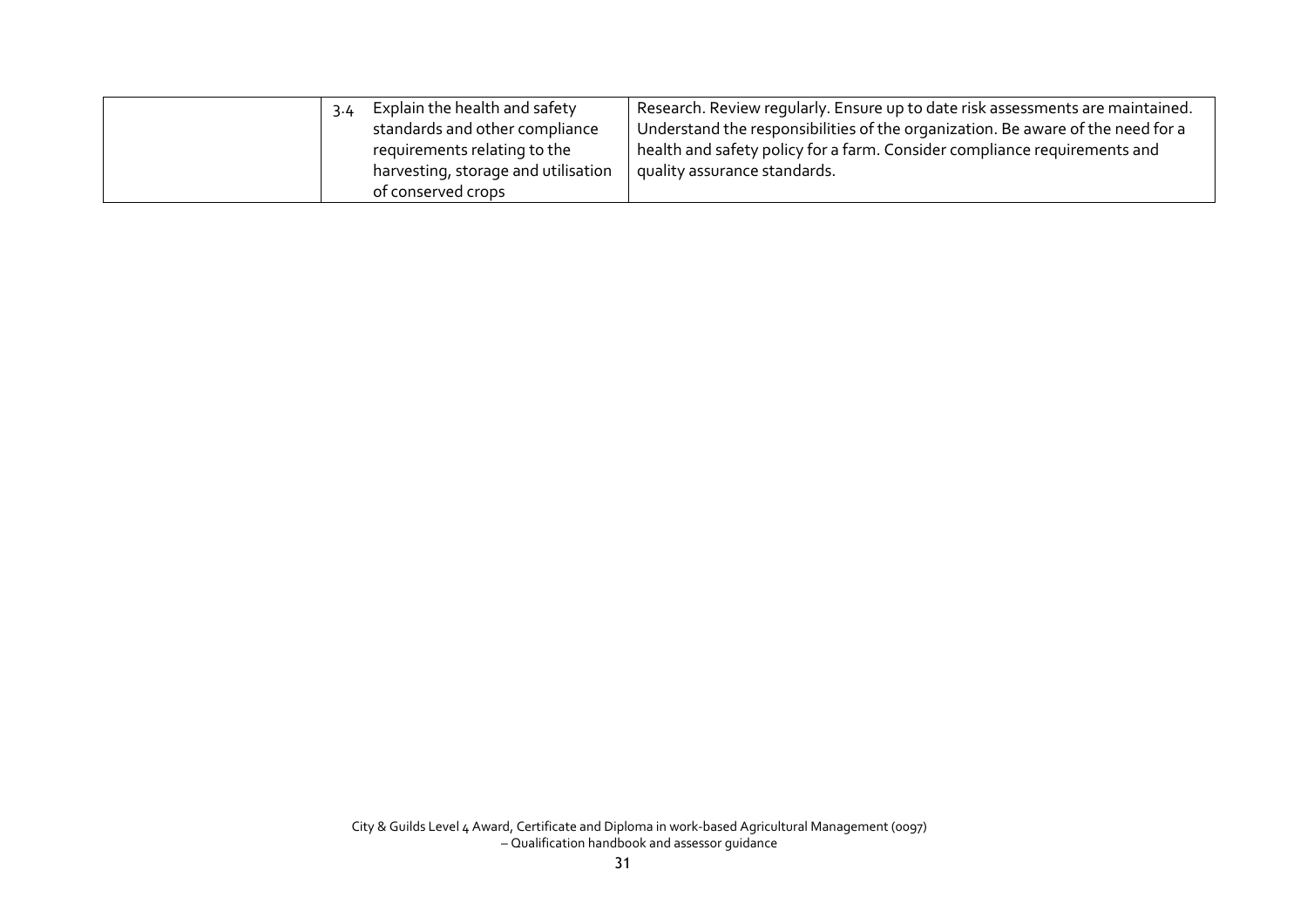| TITLE               | Produce, monitor and manage forage | Learner's name |
|---------------------|------------------------------------|----------------|
|                     | plans including grazing            |                |
| <b>UAN</b>          | R/503/4334                         |                |
| <b>LEVEL</b>        |                                    |                |
| <b>CREDIT VALUE</b> | 12                                 |                |

The aim of this unit is to provide the learner with the knowledge, understanding and skills to produce, monitor, manage and evaluate forage plans to include grazing.

#### Relationship to National Occupational Standards : AgM 6

| <b>Learner Outcomes</b>                                                               | <b>Assessment Criteria</b>                                                                             | For inserting direct evidence or referencing to where the evidence can be found                                                                                                                                                                                                                                                                                                 |
|---------------------------------------------------------------------------------------|--------------------------------------------------------------------------------------------------------|---------------------------------------------------------------------------------------------------------------------------------------------------------------------------------------------------------------------------------------------------------------------------------------------------------------------------------------------------------------------------------|
| The learner will:                                                                     | The learner can:                                                                                       |                                                                                                                                                                                                                                                                                                                                                                                 |
| Be able to produce<br>$\mathbf{1}$<br>and manage forage<br>plans including<br>grazing | Calculate forage requirements<br>1.1<br>based on a chosen production<br>system and available resources | Determine stock numbers, ages and production systems for different classes of<br>forage fed livestock. Calculate feed requirements. Consider available resources.<br>Determine home grown versus purchased. Financial considerations. Calculate<br>area of forage crops in relation to land availability.                                                                       |
|                                                                                       | Evaluate forage crops/grass and<br>1.2<br>match these to production system<br>requirements             | Choose forage crops/ grass. Evaluate suitability of different forage crops/grasses:<br>nutritive values, complimentary aspects, health factors, suitability to stage of<br>production, storage and feeding arrangements, field access for grazed crops,<br>suitability to farm. Consider rotational factors. Financial considerations. Consider<br>alternative grazing systems. |
|                                                                                       | Use grass budgeting techniques<br>1.3<br>including measuring grass and take<br>action as required      | Plan requirements for grazed grass at different times in the season partic for<br>dairy cows. Consider autumn/winter management to produce the spring<br>"wedge". Consider timing and management at turnout. Use of the plate meter<br>for measuring covers and matching growth to consumption. Planning rotation<br>intervals for grazing                                      |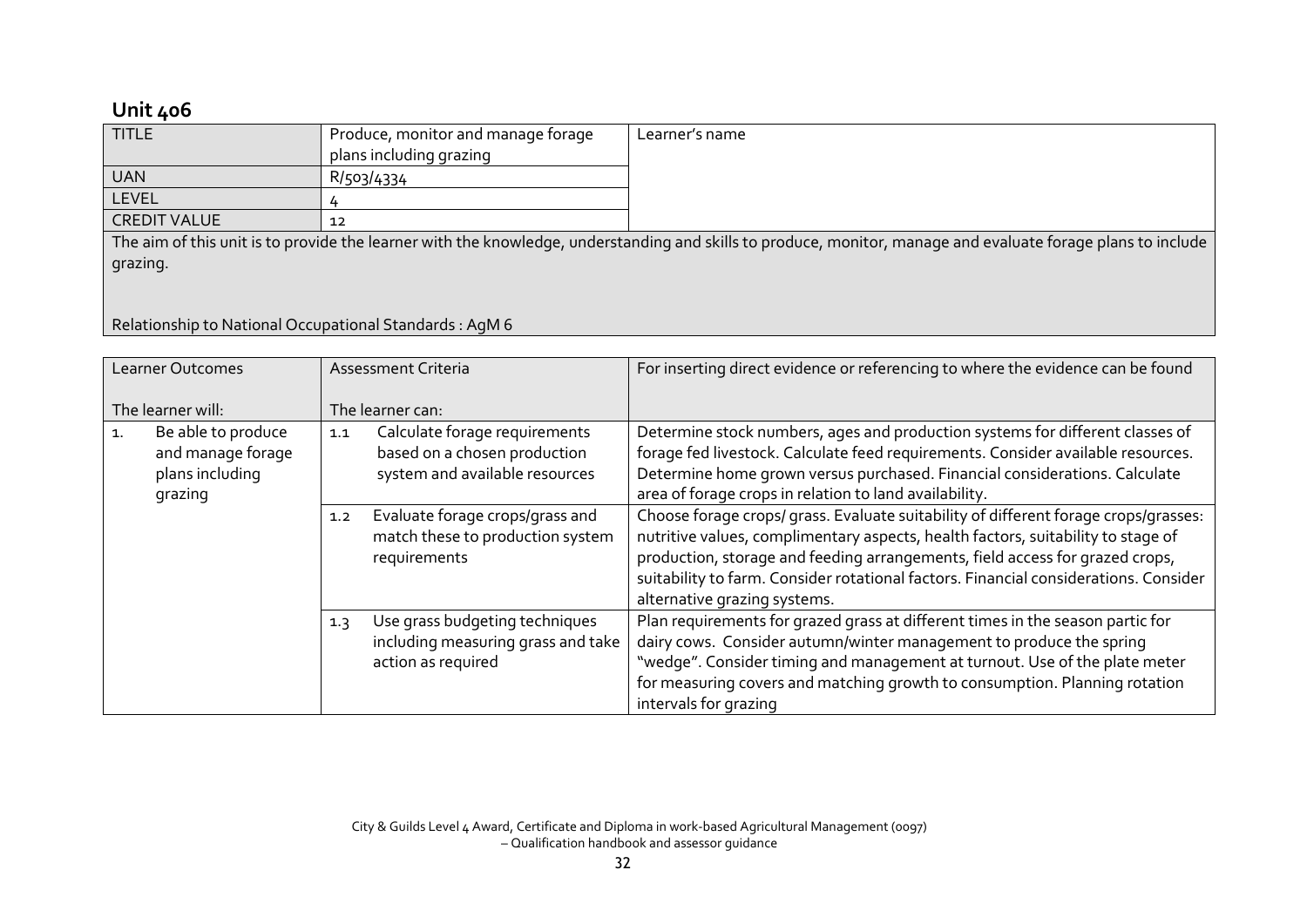| $\overline{2}$ . | Be able to monitor<br>and evaluate the<br>forage plan                         | 2.1 | Decide on the most appropriate<br>recording system and embed this                                                            | Consider manual or electronic. Use of comparative data and benchmarks.<br>Frequency and ease of recording. Integration in to the overall management<br>recording system                                                                                                                                                                            |
|------------------|-------------------------------------------------------------------------------|-----|------------------------------------------------------------------------------------------------------------------------------|----------------------------------------------------------------------------------------------------------------------------------------------------------------------------------------------------------------------------------------------------------------------------------------------------------------------------------------------------|
|                  |                                                                               | 2.2 | Implement the plan and monitor<br>on a regular basis                                                                         | Regular review, reports, meetings. Implement corrective action/change as<br>appropriate. Consider impact on animals, rotational effects and timeliness                                                                                                                                                                                             |
|                  |                                                                               | 2.3 | Evaluate the outcomes of the plan<br>and compare to relevant<br>benchmarks                                                   | Review regularly. Include benchmark comparisons to "best" data. Consider<br>management practices. Consider crops grown. Consider feeding issues/problems                                                                                                                                                                                           |
|                  |                                                                               | 2.4 | Ensure working methods promote<br>health and safety and are<br>consistent with relevant legislation<br>and codes of practice | Identify possible problems with health and safety through risk assessments.<br>Implement necessary controls. Review regularly and take corrective action                                                                                                                                                                                           |
| 3.               | Understand how to<br>plan, manage,<br>monitor and<br>evaluate forage<br>plans | 3.1 | Describe the potential yields, costs<br>and nutritional benefits of a range<br>of suitable forage crops/grasses              | Research best data and specialist advice most applicable to farm and location<br>e.g. yields, nutritive values, physical properties, production costs. Also assess<br>past on farm experiences. Tabulate and review. Consider possible health<br>problems and suitability to class of livestock and stage of production.<br>Complimentary benefits |
|                  |                                                                               | 3.2 | Explain the methods of calculating<br>annual forage requirements                                                             | Match total livestock requirements for different forages to predicted crop yields.<br>Determine crop areas. Consider mix of crops and rotational effects                                                                                                                                                                                           |
|                  |                                                                               | 3.3 | Explain how grass budgeting<br>should be used to aid management                                                              | Reqular measurement of covers using a plate meter. Establish area required for a<br>given number of cows. Continually review milk yields, cow behaviour and state of<br>grazed pastures                                                                                                                                                            |
|                  |                                                                               | 3.4 | Explain how to source new<br>technology and how to evaluate<br>the usefulness to the situation                               | Engage in knowledge/technology transfer activities for information for a partic<br>farm e.g. internet, technical bulletins/publications, research data, focus groups,<br>farm visits Review regularly. Establish preferred learning style. Evaluate the<br>effect of changes                                                                       |
|                  |                                                                               | 3.5 | Describe the legislative factors and<br>codes of practice that relate to<br>forage planning and management                   | Research and review regularly. Ensure up to date risk assessments are<br>maintained. Understand the responsibilities of an organisation. The need and<br>importance of a health and safety policy. Consider environmental codes                                                                                                                    |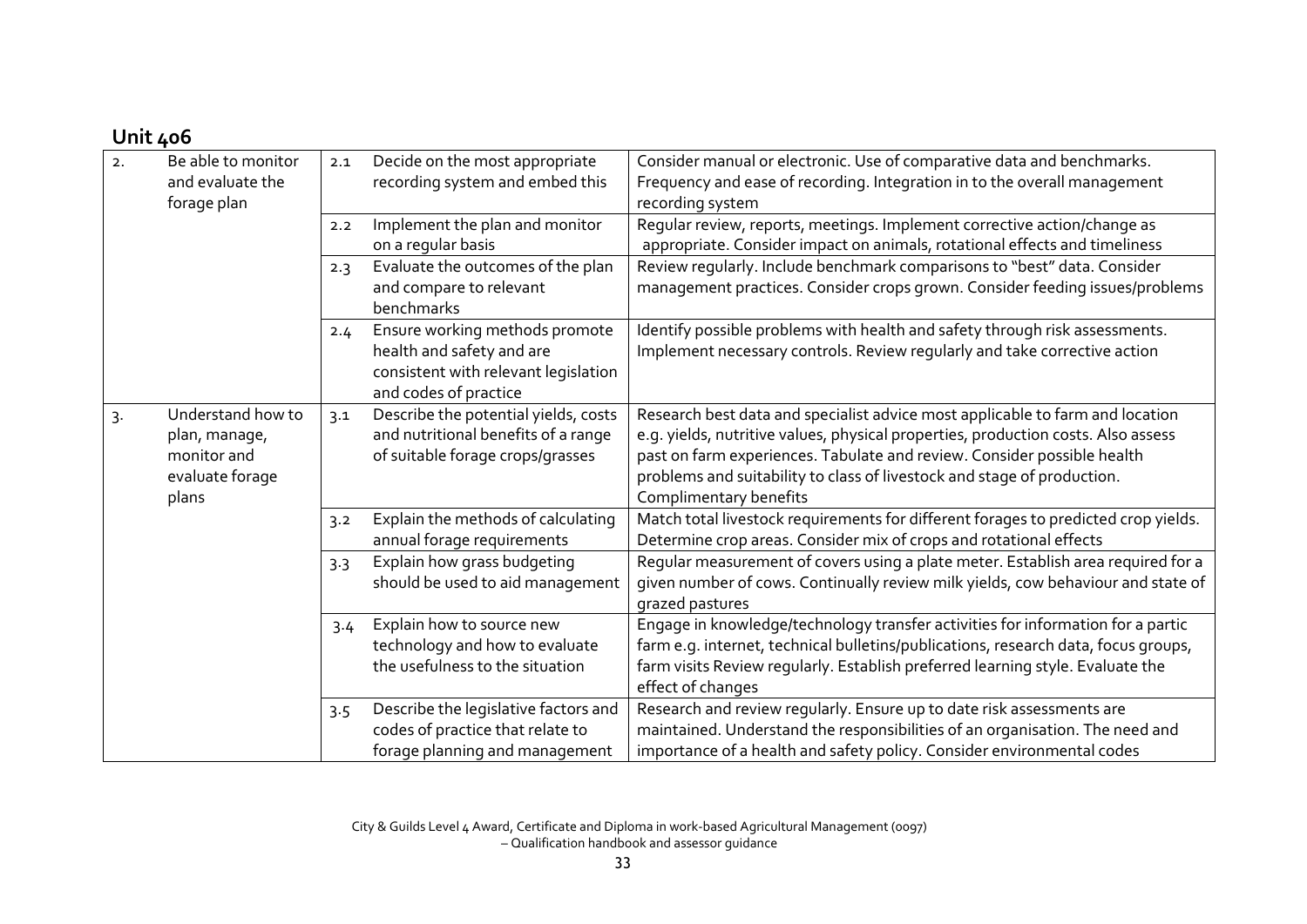| <b>TITLE</b>                                                                                                                                         | Plan, monitor and evaluate the    | Learner's name |  |  |
|------------------------------------------------------------------------------------------------------------------------------------------------------|-----------------------------------|----------------|--|--|
|                                                                                                                                                      | nutrition of production ruminants |                |  |  |
| <b>UAN REFERENCE</b>                                                                                                                                 | Y/503/4335                        |                |  |  |
| LEVEL                                                                                                                                                |                                   |                |  |  |
| <b>CREDIT VALUE</b>                                                                                                                                  | 12                                |                |  |  |
| The aim of the unit is to provide the learner with the knowledge, understanding and skills to plan, implement, monitor and evaluate the nutrition of |                                   |                |  |  |
| production ruminants.                                                                                                                                |                                   |                |  |  |
|                                                                                                                                                      |                                   |                |  |  |

#### Relationship to National Occupational Standards: AgM7

| <b>Learner Outcomes</b>                                                                    | Assessment Criteria                                                               | For inserting direct evidence or referencing to where the evidence can be found                                                                                                                                                                                                                                                                                                      |
|--------------------------------------------------------------------------------------------|-----------------------------------------------------------------------------------|--------------------------------------------------------------------------------------------------------------------------------------------------------------------------------------------------------------------------------------------------------------------------------------------------------------------------------------------------------------------------------------|
| The learner will:                                                                          | The learner can:                                                                  |                                                                                                                                                                                                                                                                                                                                                                                      |
| Be able to recognise the<br>1.<br>role of nutrition in<br>animal health and<br>performance | Establish the effects nutrition<br>1.1<br>has on an animals<br>performance        | For a stated species and class of animal identify the animal and key production<br>factors (e.g. yield, growth rate, body condition, health, welfare, fertility,<br>pregnancy, prolificacy) and identify the how these can be affected by nutrition<br>(diet, types of feed, feed availability, feeding system, expertise of staff,<br>equipment)                                    |
|                                                                                            | Evaluate the benefits of<br>1.2<br>improved nutrition                             | Monitor performance levels (e.g. yield, growth rate, body condition, prolificacy),<br>disease incidence (metabolic and infectious) and feed quality (e.g. forage, grass,<br>silage). Quantify the effect of changes in nutritional value (e.g. changing from<br>first to second cut silage, different supplier) and /or feeding system (e.g. ad<br>libitum, TMR, easy feed, grazing) |
|                                                                                            | Identify nutritional practices<br>1.3<br>that can lead to nutritional<br>problems | Relating to production system, identify potential practices that can impact<br>negatively upon health e.g. starch levels, grazing spring grass, cleanliness of<br>feeding utensils, age/production stage related feed stuffs                                                                                                                                                         |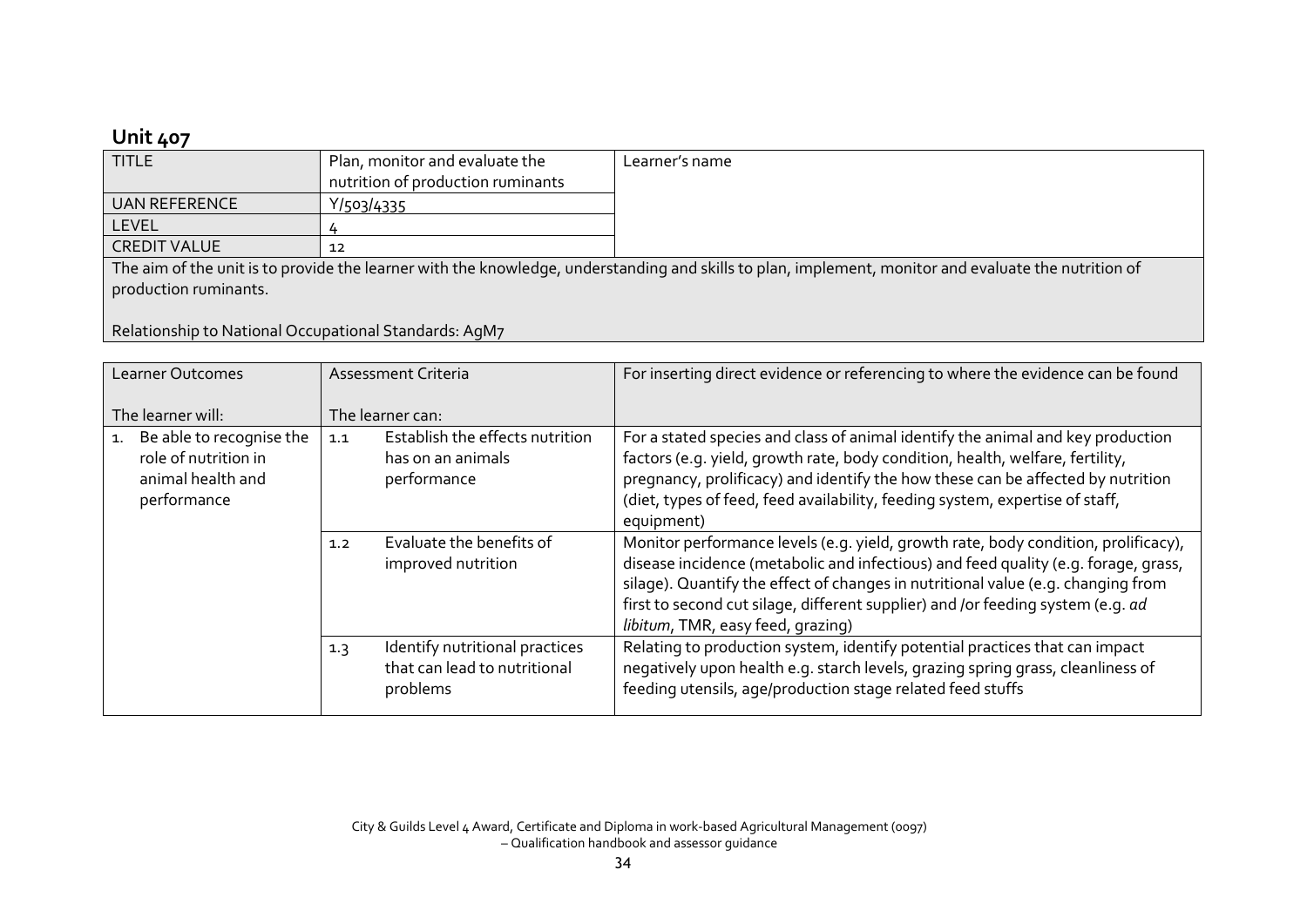|    |                                                                                    | 1.4 | Evaluate a range of<br>feedstuffs and supplements                                              | Select and evaluate individual feeds (e.g. concentrate, forage) and supplements<br>(e.g. minerals, yeasts) to complement the production system and performance<br>levels required taking into account forage and feed availability, Welfare Codes,<br>farm assurance and market requirements (e.g. organic, conventional).                                                                                                                                                                                                                                                                                                                                                                                                                                                                               |
|----|------------------------------------------------------------------------------------|-----|------------------------------------------------------------------------------------------------|----------------------------------------------------------------------------------------------------------------------------------------------------------------------------------------------------------------------------------------------------------------------------------------------------------------------------------------------------------------------------------------------------------------------------------------------------------------------------------------------------------------------------------------------------------------------------------------------------------------------------------------------------------------------------------------------------------------------------------------------------------------------------------------------------------|
| 2. | Be able to plan,<br>implement and<br>monitor rationing<br>systems for<br>livestock | 2.1 | Evaluate the raw materials<br>available, purchased<br>foodstuffs and rations to be<br>prepared | Define number of rations to be formulated to meet the needs of a particular<br>production system. Investigate available ingredients (home grown and/or<br>purchased) in terms of cost, nutritional value, availability, palatability and ability<br>to meet health and welfare, animal needs and production targets.                                                                                                                                                                                                                                                                                                                                                                                                                                                                                     |
|    |                                                                                    | 2.2 | Determine rationing policies<br>that promote animal health,<br>welfare and productivity        | Consider rationing policies (e.g. feeds, feeding systems, timings, equipment,<br>feed availability, forage policy, staff skills) that meet stated current and future<br>performance levels (e.g. yield, growth, pregnancy), promote good health and<br>welfare, and comply with industry standards, farm assurance and market<br>requirements seeking specialist advice when needed (e.g. vet, nutritionist).<br>Select options that meet the set objectives, relevant legislation and codes of<br>practice.                                                                                                                                                                                                                                                                                             |
|    |                                                                                    | 2.3 | Formulate diets for a range<br>of livestock situations                                         | Plan diet formulation (by hand or ICT) seeking specialist advice where needed for<br>a range of livestock situations (e.g. production level, age, breeding or finishing<br>stock, breed,) that meets requirements of health and welfare codes and<br>regulations, markets and farm assurance schemes.                                                                                                                                                                                                                                                                                                                                                                                                                                                                                                    |
|    |                                                                                    | 2.4 | Monitor the diets given to<br>livestock                                                        | Monitor the delivery of the agreed rations and suitable records (e.g. feeds used<br>stocks, feed analyses, ingredient specifications, delivery notes) and compliance<br>with e.g. health and safety legislation, welfare codes and farm assurance<br>schemes. Monitor the effectiveness of the diet against short and long term<br>objectives both physical (e.g. feed usage, animal condition, performance, feed<br>availability, finishing grades, killing out percentage, milk yield and quality, animal<br>health, staff skills, equipment effectiveness) and financial (e.g. market returns,<br>cash flow, budgets) using e.g. historical and benchmarking data, industry<br>standards, farm assurance requirements and identifying areas for improvement.<br>Consult specialist advice when needed |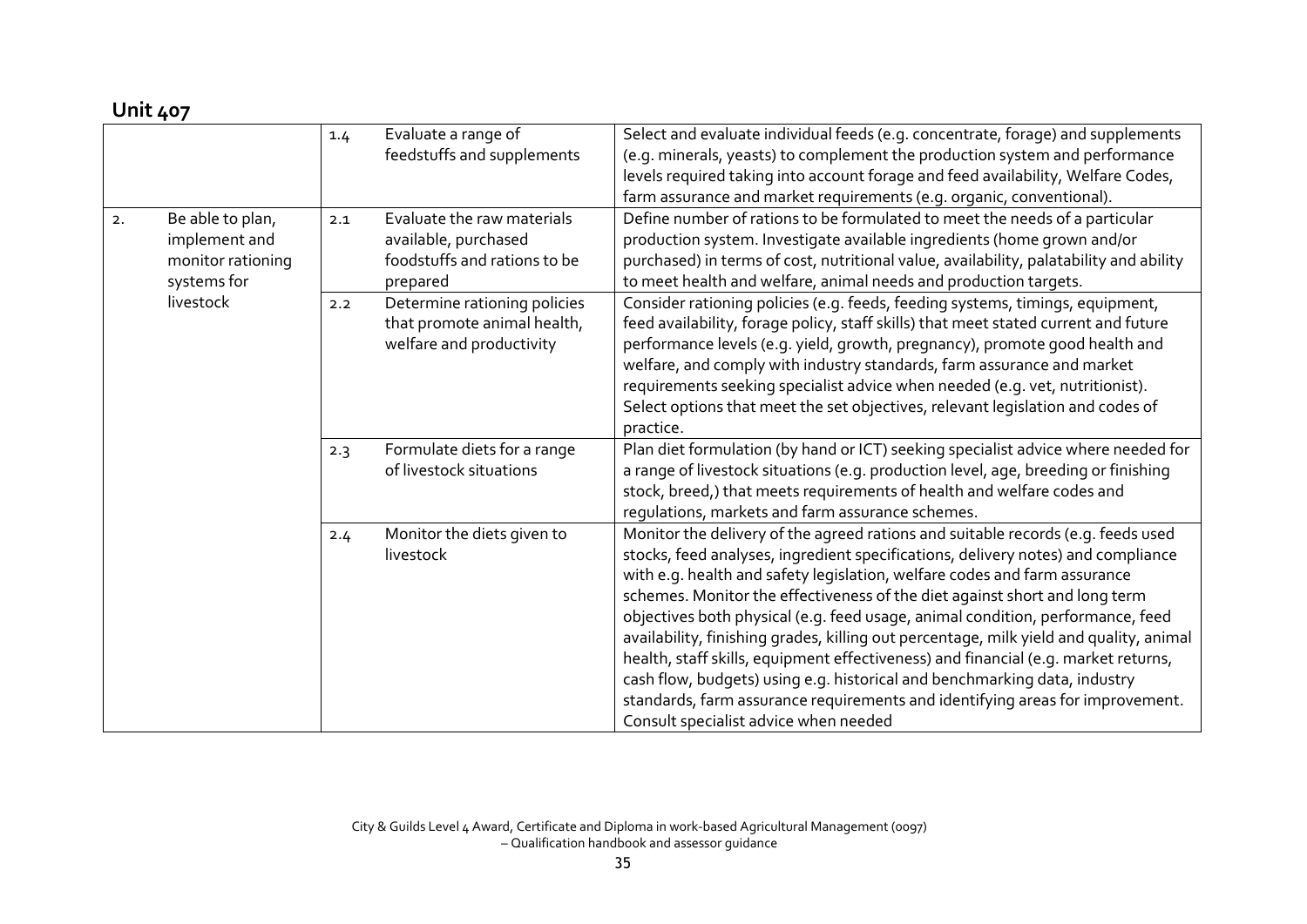| 3. | Understand how to  | 3.1 | Discuss the digestive          | Describe the role of rumen micro flora and fauna, pH and fibre levels and the         |
|----|--------------------|-----|--------------------------------|---------------------------------------------------------------------------------------|
|    | recognise the role |     | processes linked to animal     | utilisation of energy, protein, minerals, vitamins, NPN and protected nutrients in    |
|    | of nutrition in    |     | species, animal health, well   | ruminant digestion and feeding emphasising the synthesis of new compounds             |
|    | animal health and  |     | being and productivity         | within the rumen.                                                                     |
|    | performance        | 3.2 | Explain the benefits of        | Describe the effects of improved nutrition (e.g. timings, feed analysis, minerals,    |
|    |                    |     | improved nutrition on animal   | protected feedstuffs, additives, feed space, water quality, individual rations) on    |
|    |                    |     | health, well-being and         | yield, growth, health and fertility for a range of animals at different stages of     |
|    |                    |     | productivity                   | maturity and/or production cycle.                                                     |
|    |                    | 3.3 | Explain how to evaluate        | Explain the importance of water quality (bacterial, mineral, pollutant), availability |
|    |                    |     | feedstuffs for ration use      | (e.g. for differing performance, size, diet and climate) and methods of supplying     |
|    |                    |     |                                | adequate volumes and quality. Interpret feed analyses and discuss how to use          |
|    |                    |     |                                | this information in designing and modifying a ration.                                 |
|    |                    | 3.4 | Discuss the specific action of | Describe for a range of minerals, vitamins and supplements applicable to a            |
|    |                    |     | mineral, vitamins and other    | production species their importance to the animal, sources and means of               |
|    |                    |     | supplements and their cost     | feeding. Analyse the cost of supplying supplements relative to their affect on        |
|    |                    |     | benefit                        | health and production                                                                 |
|    |                    | 3.5 | Explain the legislation,       | Discuss how feeds and feeding systems comply with relevant legislation and            |
|    |                    |     | regulations, codes of          | codes of practice (food storage, health and safety, Control of Substances             |
|    |                    |     | practice and quality           | Hazardous to Health (COSHH), on farm mixing, Welfare Codes, transport) and            |
|    |                    |     | assurance affecting the        | food safety issues, farm assurance, market requirements and environmental             |
|    |                    |     | nutritional management of      | concerns (e.g. carbon footprint, waste disposal)                                      |
|    |                    |     | animals                        |                                                                                       |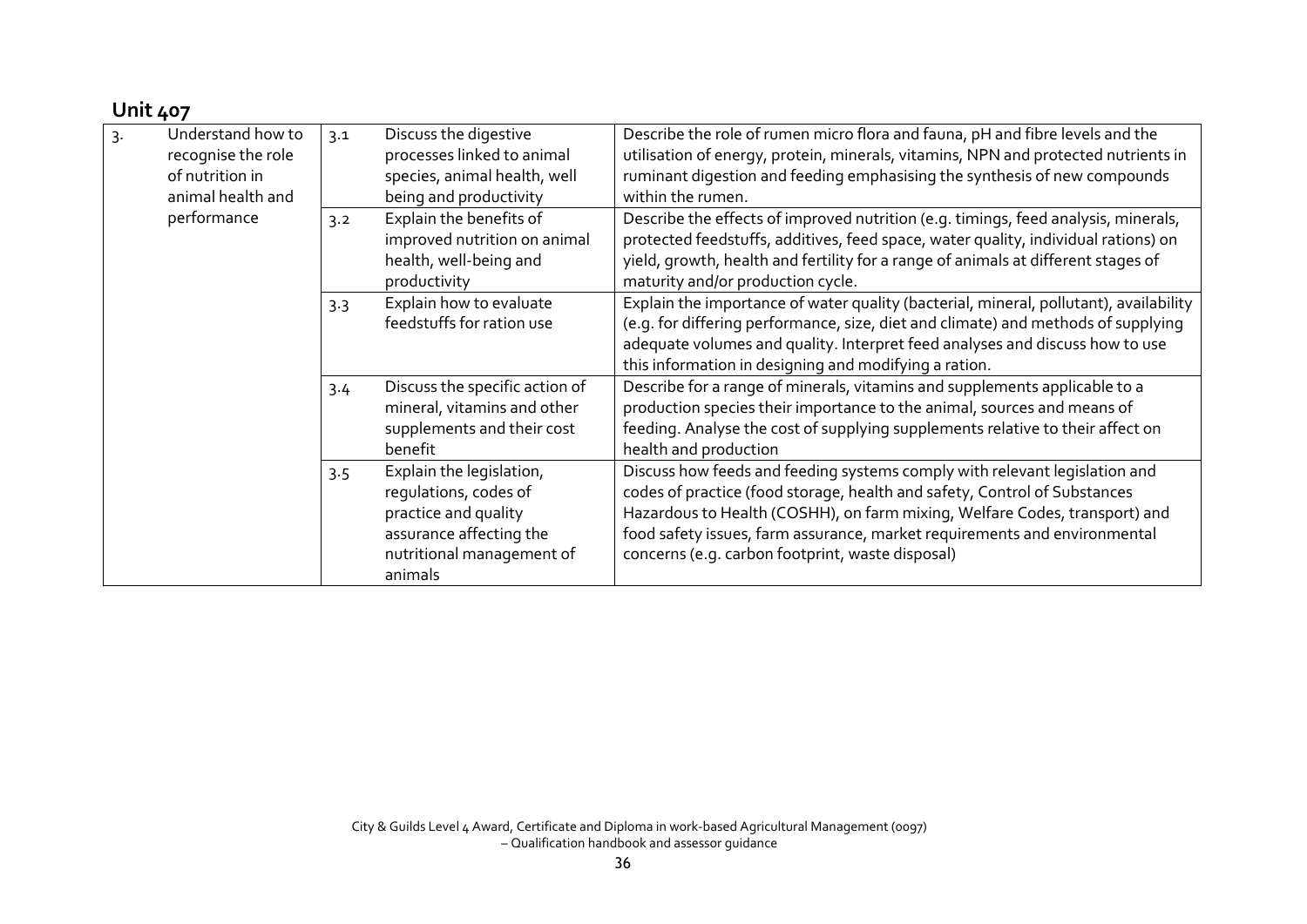| <b>TITLE</b>        | Farm environmental planning, | Learner's name                                                                                                                                         |
|---------------------|------------------------------|--------------------------------------------------------------------------------------------------------------------------------------------------------|
|                     | management and monitoring    |                                                                                                                                                        |
| UAN REFERENCE       | H/503/4337                   |                                                                                                                                                        |
| <b>LEVEL</b>        |                              |                                                                                                                                                        |
| <b>CREDIT VALUE</b> |                              |                                                                                                                                                        |
|                     |                              | The aim of this unit is to provide the learner with the knowledge, understanding and skills to plan, monitor, manage and evaluate a farm environmental |
| plan.               |                              |                                                                                                                                                        |
|                     |                              |                                                                                                                                                        |

#### Relationship to National Occupational Standards : AgM 8

| <b>Learner Outcomes</b>                                                        | Assessment Criteria                                                                                                                     | For inserting direct evidence or referencing to where the evidence can be found                                                                                                                                                                                                                                             |
|--------------------------------------------------------------------------------|-----------------------------------------------------------------------------------------------------------------------------------------|-----------------------------------------------------------------------------------------------------------------------------------------------------------------------------------------------------------------------------------------------------------------------------------------------------------------------------|
| The learner will:                                                              | The learner can:                                                                                                                        |                                                                                                                                                                                                                                                                                                                             |
| Understand how to plan,<br>1.<br>monitor and evaluate an<br>environmental plan | Describe the detail of agri-<br>1.1<br>environmental designations,<br>directives, grants, status options<br>and biodiversity programmes | Know how to access information particularly regarding geographic location,<br>eligibility, benefits, costs, implications, demands, compliance and timeframes.<br>Differentiate between optional and compulsory requirements.                                                                                                |
|                                                                                | Explain the need for a well planned<br>1.2<br>and integrated environmental<br>management plan on a farm                                 | Relate to biodiversity balance, soil health and productivity, soil erosion, water<br>quality, air pollution, pollination and crop yields, resource use and sustainability,<br>carbon management.                                                                                                                            |
|                                                                                | Explain how to assess the<br>1.3<br>environmental value and potential<br>of a site                                                      | Consider survey methodologies. Assessment of land quality and potential both<br>agricultural and environmental. Relate environmental value to natural habitats<br>and special types particularly rare or protected species. Agricultural value to<br>include soil type, topography, altitude, climate, access and location. |
|                                                                                | Explain how to assess a farm's<br>1.4<br>carbon footprint and how to<br>reduce the contribution to<br>emissions                         | Explain techniques for assessing carbon footprints. Review the impact of farm<br>machinery, transportation, sourcing and distribution, livestock numbers,<br>alternative energy sources, woodlands. Consider opportunities for "recycle,<br>reduce, re-use".                                                                |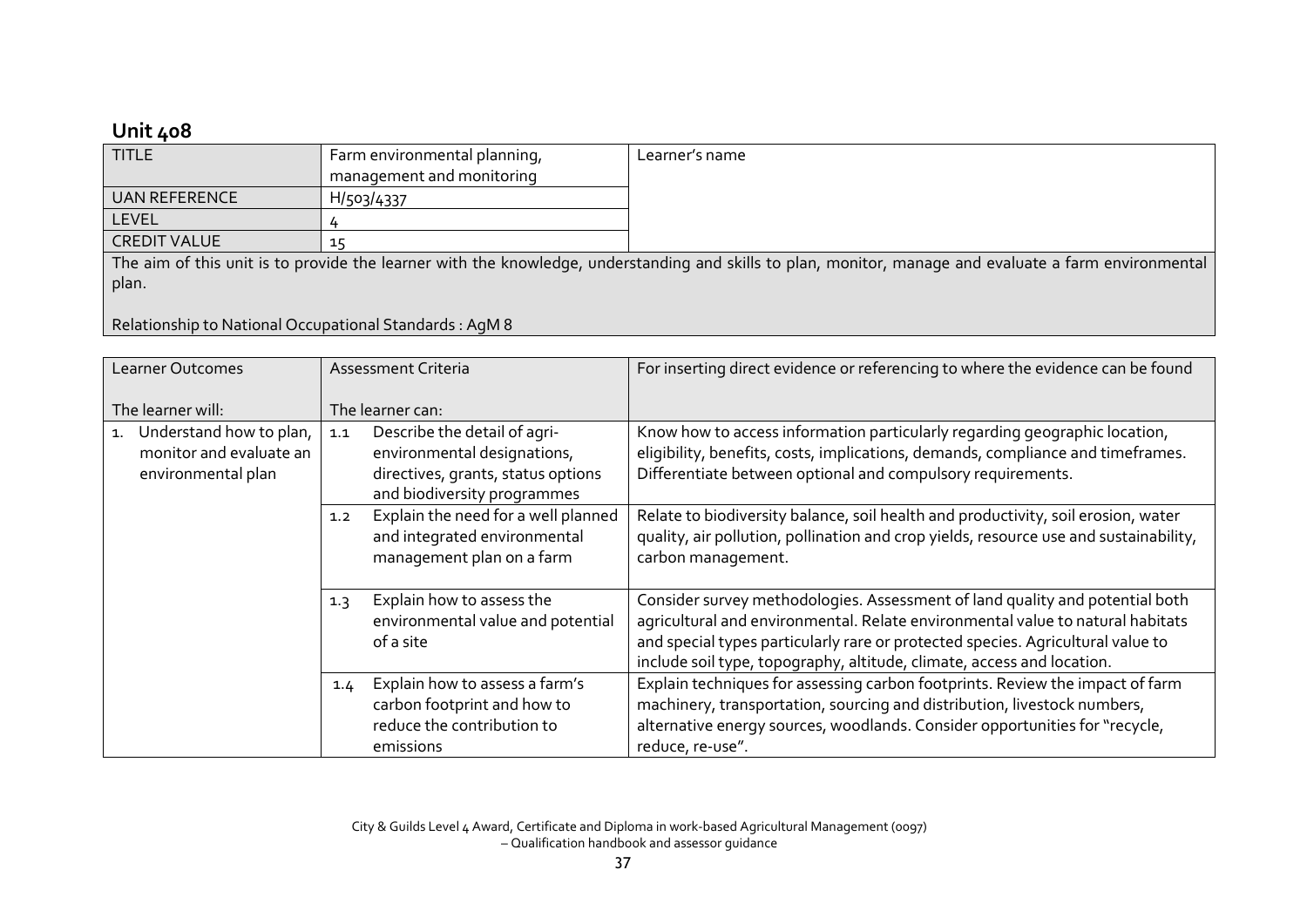|  |                                   | $\frac{1}{2}$ Describe the process of producing   Consider type and location of site, work required, resources needed/available |
|--|-----------------------------------|---------------------------------------------------------------------------------------------------------------------------------|
|  | a work specification and estimate | (sizes, volumes, preferred suppliers), time frames, skills audit, contract options.                                             |
|  | of resources                      | Need to know how to produce work specifications and bills of quantity                                                           |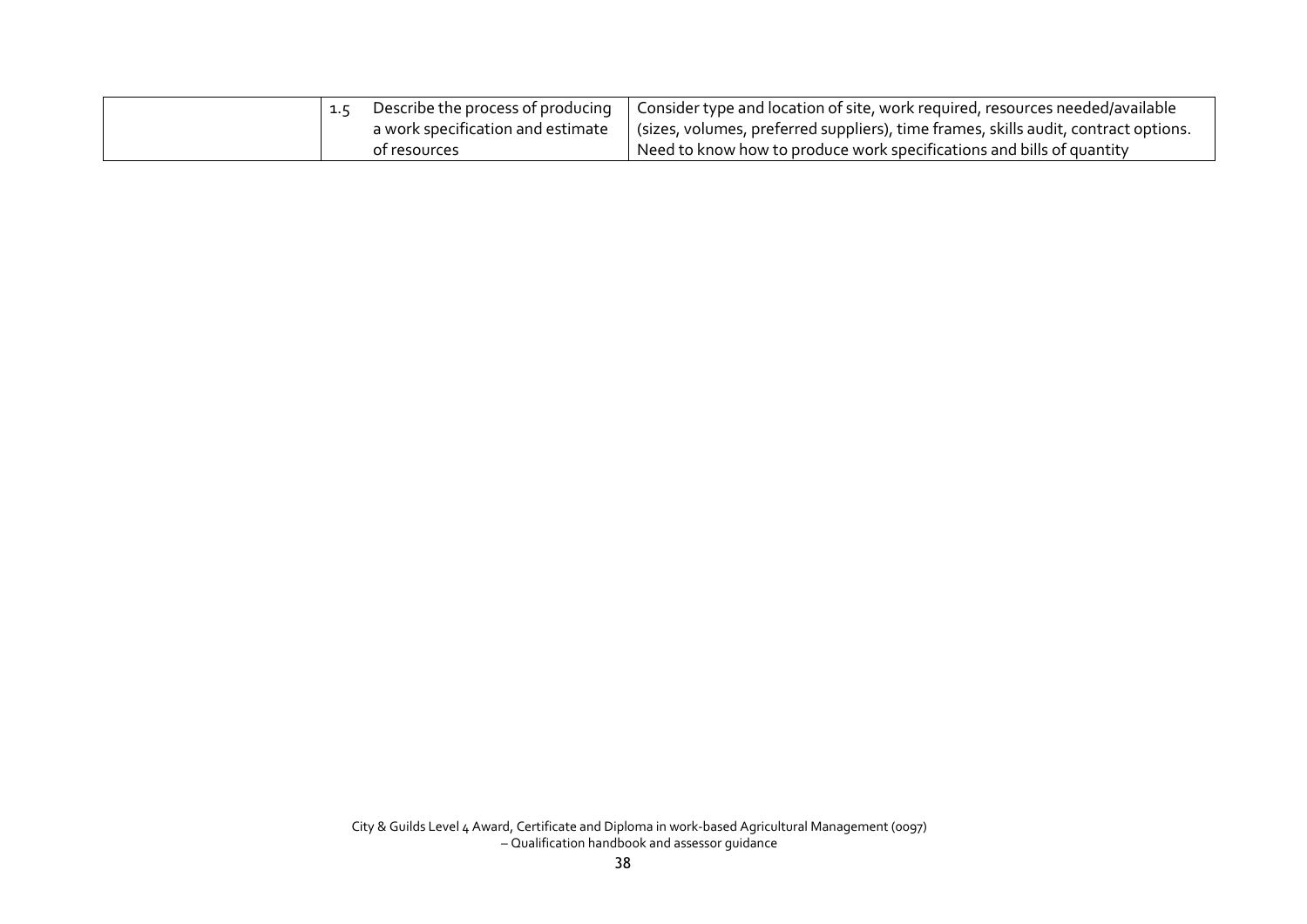|    | <b>Unit 408</b>                                                                     |                 |                                                                                                                                                                                  |                                                                                                                                                                                                                                                                                                                      |
|----|-------------------------------------------------------------------------------------|-----------------|----------------------------------------------------------------------------------------------------------------------------------------------------------------------------------|----------------------------------------------------------------------------------------------------------------------------------------------------------------------------------------------------------------------------------------------------------------------------------------------------------------------|
| 2. | Be able to plan and<br>manage a farm<br>environmental<br>management plan            | 2.1<br>of these | Identify designations, directives,<br>grant schemes, status options<br>and biodiversity programmes<br>relevant to a given farm situation<br>overall benefits<br>and maximise the | Identify and research for a given farm situation. Where optional undertake<br>financial/environmental benefit analyses. Consider compliance factors and other<br>implications/commitments. Seek specialist advice e.g. FWAG. Relate to<br>emerging policies.                                                         |
|    |                                                                                     | 2.2             | Carry out an environmental audit<br>for a farm ensuring compliance<br>with farm assurance schemes                                                                                | Define the purpose and objectives. Consider options of self produced or<br>commissioned. Include biodiversity and compliance to farm assurance schemes.<br>Consider special designations e.g. LEAF                                                                                                                   |
|    |                                                                                     | 2.3             | Identify key priorities and<br>timescales                                                                                                                                        | Produce an action plan of activities with Specific Measurable Achievable Realistic<br>and Timely (SMART) targets. Consider implementation, resources, energy use,<br>effectiveness and evaluation. Set the top three priorities                                                                                      |
|    |                                                                                     | 2.4             | Produce and implement an<br>environmental management plan<br>for a given farm                                                                                                    | Produce maps/plans/specifications - link to audits, action plan and priorities.<br>Relate to environmental, aesthetic and social/community benefits. Consider cost<br>and legal constraints. Relate to specific compliance issues and the availability of<br>grants Consider the effective disposal of organic waste |
|    |                                                                                     | 2.5             | Ensure that the plan meets and<br>embeds the requirements of cross<br>compliance and relevant<br>legislation and codes of practice                                               | Incorporate cross compliance and legislation as appropriate. Relate to a specific<br>farm situation                                                                                                                                                                                                                  |
| 3  | Be able to monitor and<br>evaluate the<br>effectiveness of an<br>environmental plan | 3.1             | Justify the necessary recording and<br>reporting arrangements                                                                                                                    | Identify the requirements for a given farm situation. Produce samples of<br>appropriate records e.g. for organic manures, artificial fertilisers, waste products,<br>volumes of fuel. Evaluate the importance and the need for each. Evaluate the<br>reporting and inspection processes both internal and external.  |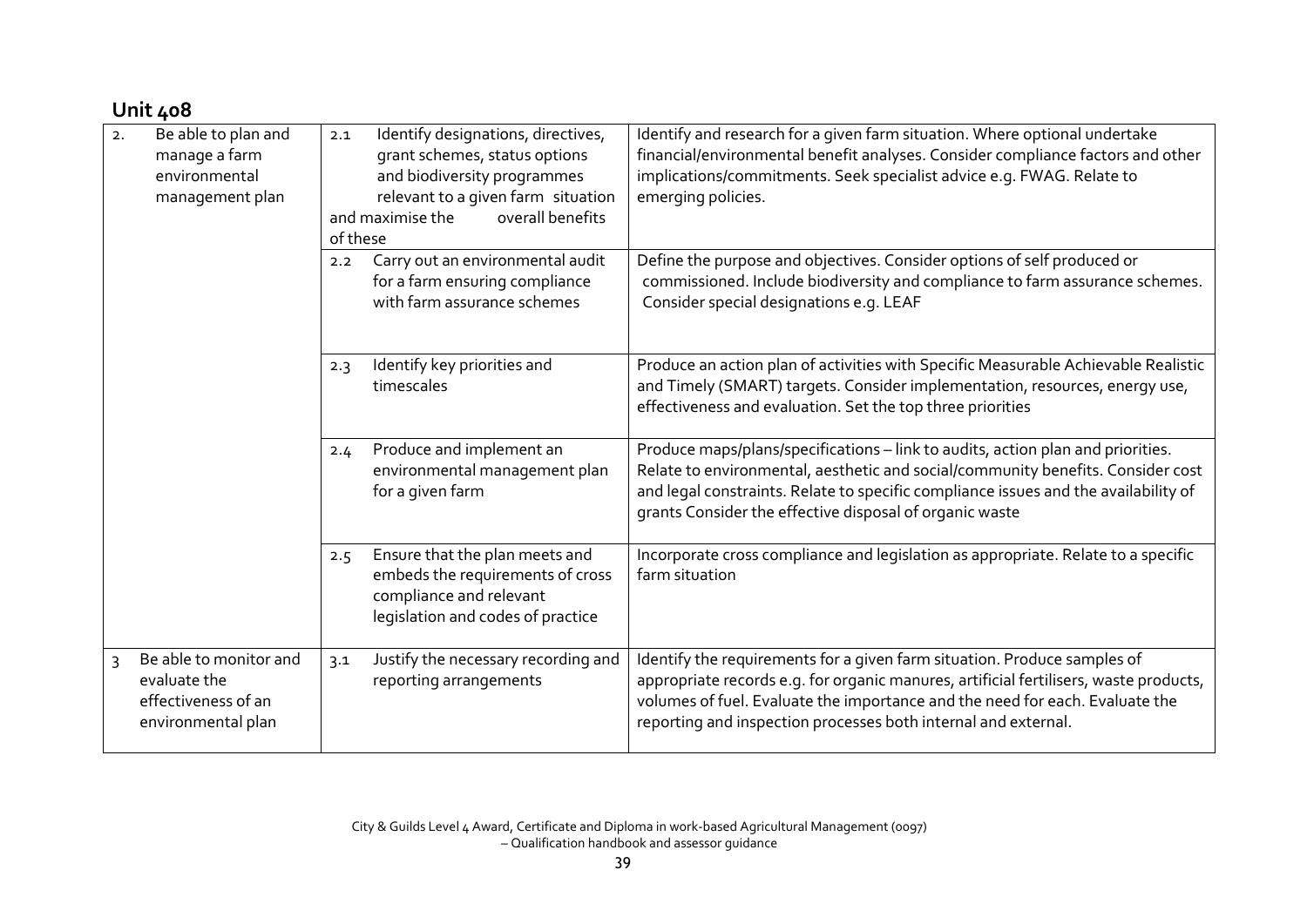| 3.2 | Critically evaluate the outcomes of<br>completed work and implement<br>remedial action where necessary | Evaluate against set criteria e.g. energy efficiency, biodiversity gain, time,<br>finance, production benefits. Consider the impact of any proposed changes on<br>the overall plan. Also consider reporting arrangements. |
|-----|--------------------------------------------------------------------------------------------------------|---------------------------------------------------------------------------------------------------------------------------------------------------------------------------------------------------------------------------|
| 3.3 | Analyse data and use this to inform<br>the planning of future work                                     | Collect and process data for a given situation. Demonstrate how this can be used<br>to improve/develop the environmental plan for the farm.                                                                               |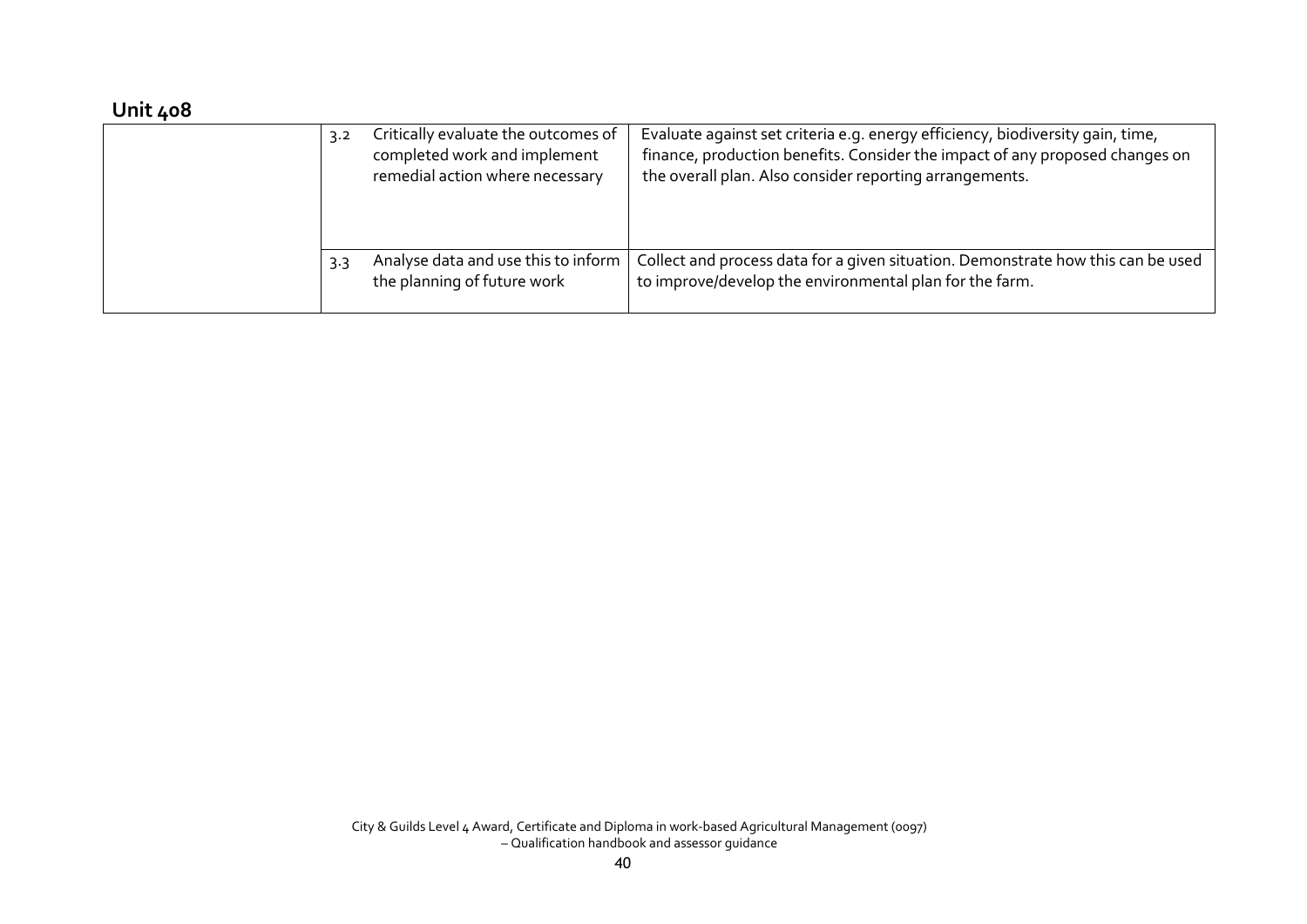| --                  |                                        |                  |
|---------------------|----------------------------------------|------------------|
| <b>TITLE</b>        | Plan, manage and monitor the operation | I Learner's name |
|                     | and performance of the enterprise      |                  |
| UAN REFERENCE       | M/503/4339                             |                  |
| <b>LEVEL</b>        |                                        |                  |
| <b>CREDIT VALUE</b> |                                        |                  |

The aim of this unit is to provide the learner with the knowledge, understanding and skills to plan, manage, monitor and evaluate the operation of an enterprise.

Relationship to National Occupational Standards : AgM9

| Learner Outcomes<br><b>Assessment Criteria</b>                        |                                                                                                                                      | For inserting direct evidence or referencing to where the evidence can be found                                                                                                                                                                                |
|-----------------------------------------------------------------------|--------------------------------------------------------------------------------------------------------------------------------------|----------------------------------------------------------------------------------------------------------------------------------------------------------------------------------------------------------------------------------------------------------------|
| The learner will:                                                     | The learner can:                                                                                                                     |                                                                                                                                                                                                                                                                |
| Be able to plan and<br>1.<br>manage the operation<br>of an enterprise | Appraise and agree the<br>1.1<br>objectives/targets of the<br>enterprise                                                             | Define the objectives/targets, physical and financial. Ensure that the objectives<br>are Specific Measurable Achievable Realistic and Timely (SMART). Seek<br>specialist advice where appropriate. Ensure effective communication to all<br>interested parties |
|                                                                       | Develop plans for the system of<br>1.2<br>production that will deliver the<br>objectives/targets set                                 | Consider environmental factors and sustainability. Must meet quality assurance<br>standards and protocols. Consider resource constraints, farm and market<br>opportunities, and cost implications. Consider animal welfare implications.                       |
|                                                                       | Ensure plans are in accord with<br>1.3<br>recognised standards and meet<br>current and emerging legislation<br>and codes of practice | Consider current and emerging legislation and codes of practice                                                                                                                                                                                                |
|                                                                       | Produce physical and financial<br>1.4<br>forecasts based on the targets                                                              | Decide whether monthly, quarterly or annual. Focus on key input/output<br>information. Concentrate on areas that management can readily influence                                                                                                              |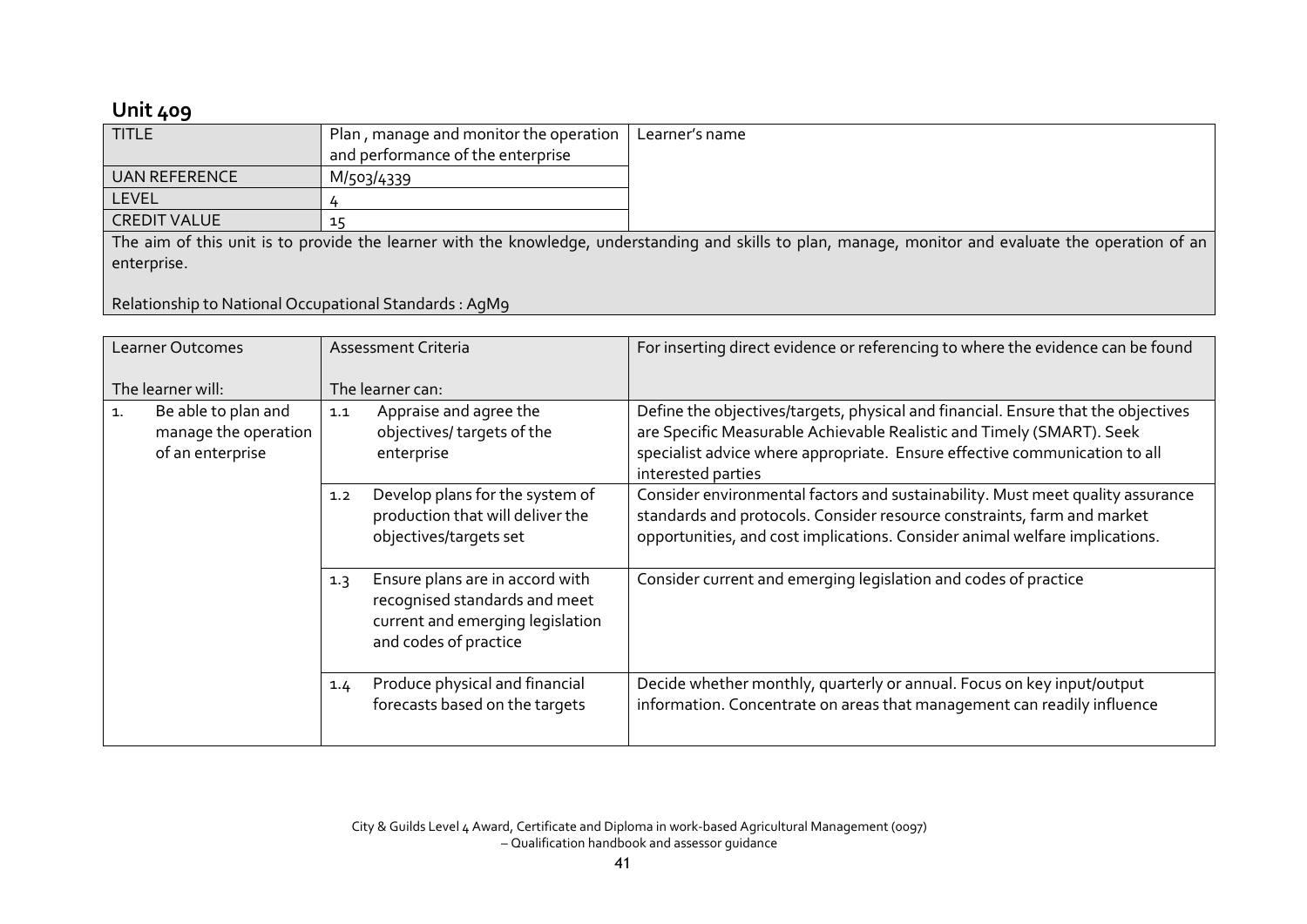|          |                                                                                             | 1.5 | Interpret and respond to market<br>requirements so as to maximise<br>opportunities                                               | Review regularly. Undertake sensitivity analyses. Consider factors such as<br>quantity, size/volume, quality specifications, seasonality, security of contract,<br>potential competition                                                                                                                                                                                       |
|----------|---------------------------------------------------------------------------------------------|-----|----------------------------------------------------------------------------------------------------------------------------------|--------------------------------------------------------------------------------------------------------------------------------------------------------------------------------------------------------------------------------------------------------------------------------------------------------------------------------------------------------------------------------|
| Unit 409 |                                                                                             |     |                                                                                                                                  |                                                                                                                                                                                                                                                                                                                                                                                |
| 2.       | Be able to monitor<br>and evaluate the<br>operation and<br>performance of the<br>enterprise | 2.1 | Justify a suitable physical/ financial<br>enterprise control system                                                              | Consider use of manual or electronic technology or a combination. Review data<br>collection processes: physical and financial. Consider integration of software.<br>Ensure controls focus on key performance criteria e.g. product quality, cost per<br>kilo/litre, margin over feed. Evaluate alternatives and suitability for purpose also<br>access and costs               |
|          |                                                                                             | 2.2 | Monitor and evaluate the<br>performance of the enterprise on a<br>reqular basis and implement<br>remedial action where necessary | Decide frequency of review and by whom. Decide channels of communication<br>and who is empowered to make decisions. Describe possible types of remedial<br>action. Define the term "normalised" relating to data. Consider the impact of<br>changes on other enterprises/whole farm. Consider use of specialist advice.<br>Consider impact of changes on resource requirements |
|          |                                                                                             | 2.3 | Review regularly the effectiveness<br>of procedures and protocols and<br>make changes as necessary                               | Decide frequency and the basis of assessment including benchmark<br>comparisons. Agree communication strategies and who is empowered to make<br>decisions. Describe possible types of remedial action. Test the validity of<br>information/data. Consider the use of specialist advice. Evaluate the impact of<br>change                                                       |
|          |                                                                                             | 2.4 | Monitor compliance to farm<br>assurance standards and with<br>statutory requirements and codes<br>of practice                    | Test procedures and protocols against quality assurance standards and statutory<br>requirements and codes of practice. Modify as necessary and evaluate the<br>physical/financial impact of change                                                                                                                                                                             |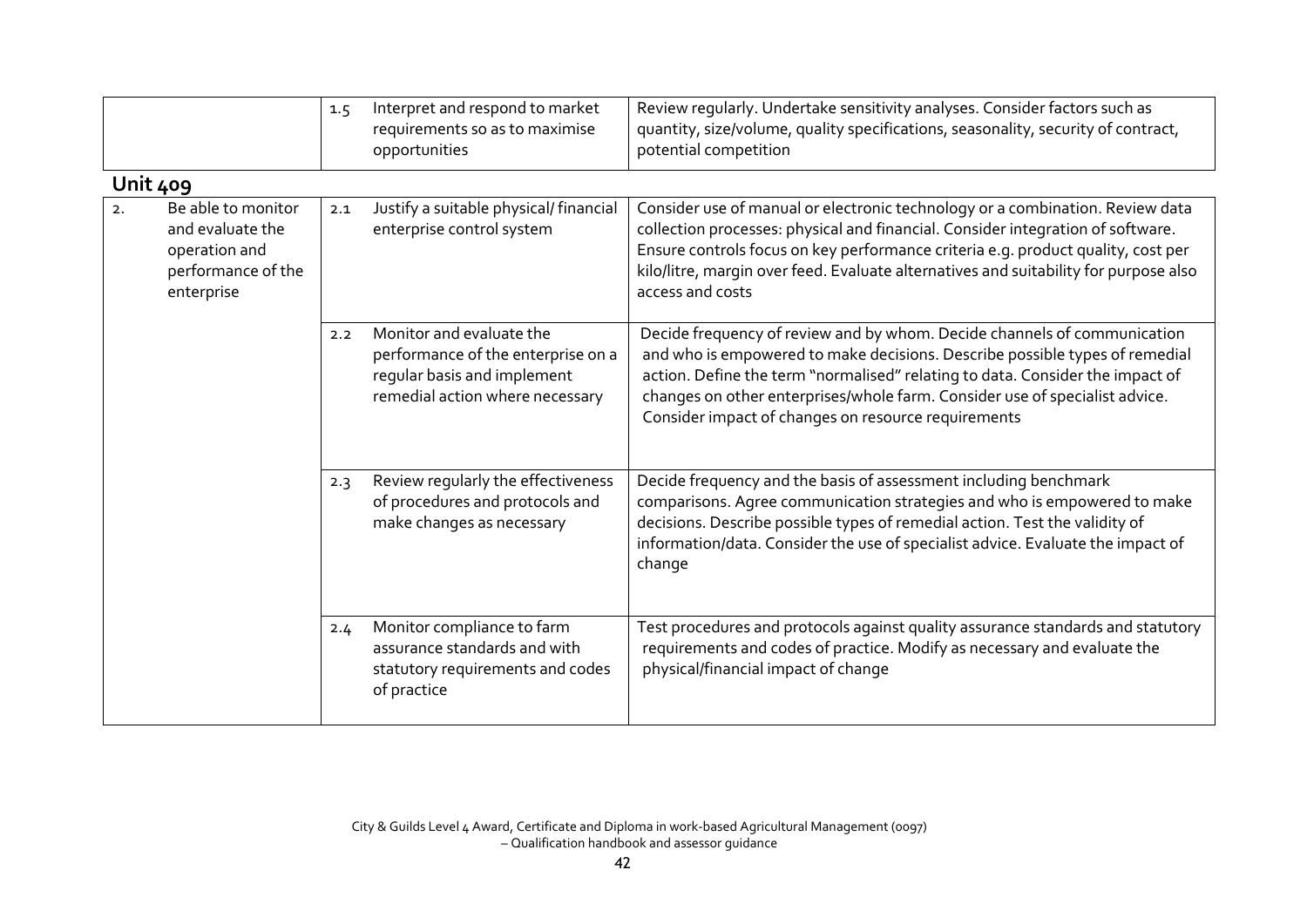| Understand how to<br>plan, manage and<br>monitor the | 3.1 | Explain the importance of<br>establishing a balanced<br>(complementary) enterprise mix | Make best use of farm resources e.g. organic by products. Other factors:<br>demand for labour and machinery, cash flow, spread of risk, control of pest weed<br>and disease. Explain the problems associated with competitive enterprises |
|------------------------------------------------------|-----|----------------------------------------------------------------------------------------|-------------------------------------------------------------------------------------------------------------------------------------------------------------------------------------------------------------------------------------------|
| operation and<br>performance of the                  |     |                                                                                        |                                                                                                                                                                                                                                           |
| enterprise                                           |     |                                                                                        |                                                                                                                                                                                                                                           |

|  | 3.2 Describe the relevant legislation and<br>codes of practice and associated<br>recording and reporting<br>requirements | Research and Review regularly. Ensure appropriate risk assessments are<br>undertaken and maintained. Understand the responsibilities of an organisation.<br>Health and safety policy need and importance. State the necessary recording<br>arrangements and associated inspection/audit regimes                          |
|--|--------------------------------------------------------------------------------------------------------------------------|--------------------------------------------------------------------------------------------------------------------------------------------------------------------------------------------------------------------------------------------------------------------------------------------------------------------------|
|  | 3.3 Explain how to research and evaluate<br>new and emerging technology                                                  | Research and review regularly and assess how new technologies may influence<br>the plan. Important to particularly consider impact on environmental factors and<br>cost implications                                                                                                                                     |
|  | 3.4 Describe how anticipated internal<br>and external policy changes may<br>influence the enterprise                     | Changes may include; farm resources, family issues, unplanned events and<br>contingencies, external policy directives, CAP and levels/areas of farm support,<br>export opportunities, market swings driven by consumer taste: locally,<br>nationally, globally. Consider impact on the plan and implement agreed changes |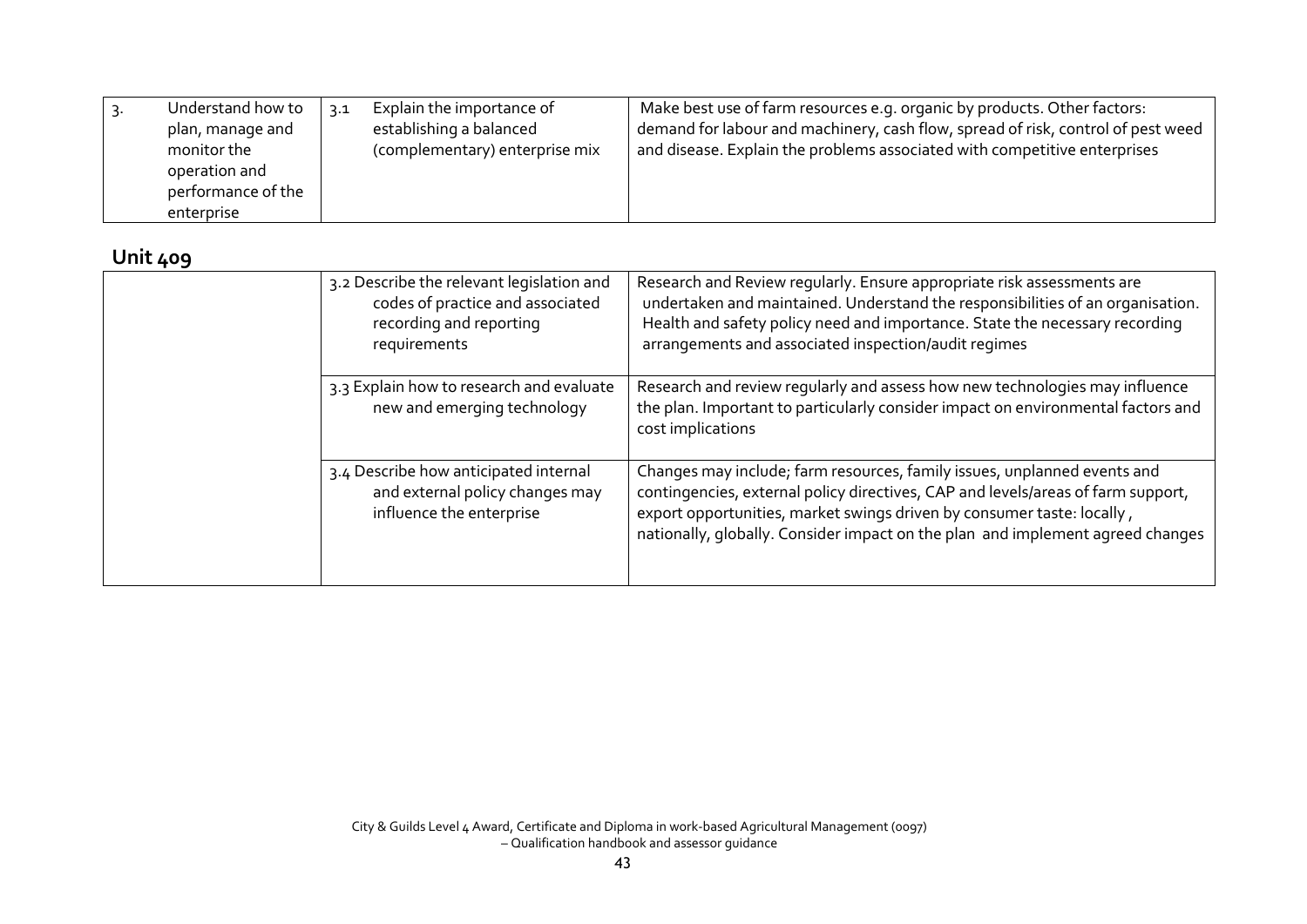| <b>TITLE</b>                                                                                                                                                                                                                   | Plan, manage and evaluate breeding | Learner's name |  |
|--------------------------------------------------------------------------------------------------------------------------------------------------------------------------------------------------------------------------------|------------------------------------|----------------|--|
|                                                                                                                                                                                                                                | programmes                         |                |  |
| UAN REFERENCE                                                                                                                                                                                                                  | M/503/4342                         |                |  |
| <b>LEVEL</b>                                                                                                                                                                                                                   |                                    |                |  |
| <b>CREDIT VALUE</b>                                                                                                                                                                                                            | 212                                |                |  |
| The star of the cost to to a contributed become the barrowledge complementally a subject than the contribution of the security of the security of the security of the security of the security of the security of the security |                                    |                |  |

The aim of the unit is to provide the learner with the knowledge, understanding and skills to plan, implement, monitor and evaluate breeding programmes.

Relationship to National Occupational Standards: AgM10

| <b>Learner Outcomes</b>                      | <b>Assessment Criteria</b>                                                                                       | For inserting direct evidence or referencing to where the evidence can be found                                                                                                                                                                                                                                                                                                                                                                                                                                                                                                                          |
|----------------------------------------------|------------------------------------------------------------------------------------------------------------------|----------------------------------------------------------------------------------------------------------------------------------------------------------------------------------------------------------------------------------------------------------------------------------------------------------------------------------------------------------------------------------------------------------------------------------------------------------------------------------------------------------------------------------------------------------------------------------------------------------|
| The learner will:                            | The learner can:                                                                                                 |                                                                                                                                                                                                                                                                                                                                                                                                                                                                                                                                                                                                          |
| Be able to plan<br>1.<br>breeding programmes | Establish the intended purpose,<br>1.1<br>objectives and targets of the<br>breeding programme                    | Determine targets for breeding plan e.g. numbers of replacements, Artificial<br>Insemination (AI), natural service, embryo transfer, sexed semen, breed<br>improvement, performance improvement, improvement of health status,<br>market requirements, timings of service, culling policy, ram : ewe ratio,<br>seasonality, feed and feeding systems, housing and labour availability. Ensure<br>plan complies with Welfare Codes, legislation and assurance schemes and that<br>plan is cost effective e.g. by budget analysis. Identify and seek specialist<br>internal/external quidance if required. |
|                                              | Specify arrangements for<br>1.2<br>monitoring and reviewing<br>policies                                          | Select and implement suitable recording and observation systems and policies<br>for monitoring mating communicate, where required, findings and decisions<br>effectively with those necessary to ensure effective implementation of plan                                                                                                                                                                                                                                                                                                                                                                 |
|                                              | Implement and maintain<br>1.3<br>necessary recording and<br>reporting arrangements for the<br>breeding programme | Select and implement checks on success of heat detection, service,<br>maintenance of pregnancy (e.g. milk testing, scanning, observation, rectal<br>diagnosis or other physical checks) and numbers of young born (e.g. male:<br>female or litter size) against plan.<br>Plan and prepare for the post natal care of the infant in the first 24 hours (e.g.<br>colostrum, navel, accommodation, fostering). All in accordance with relevant<br>Welfare Codes, disease prevention (e.g. Johnes) and farm assurance schemes,<br>health and safety requlations.                                             |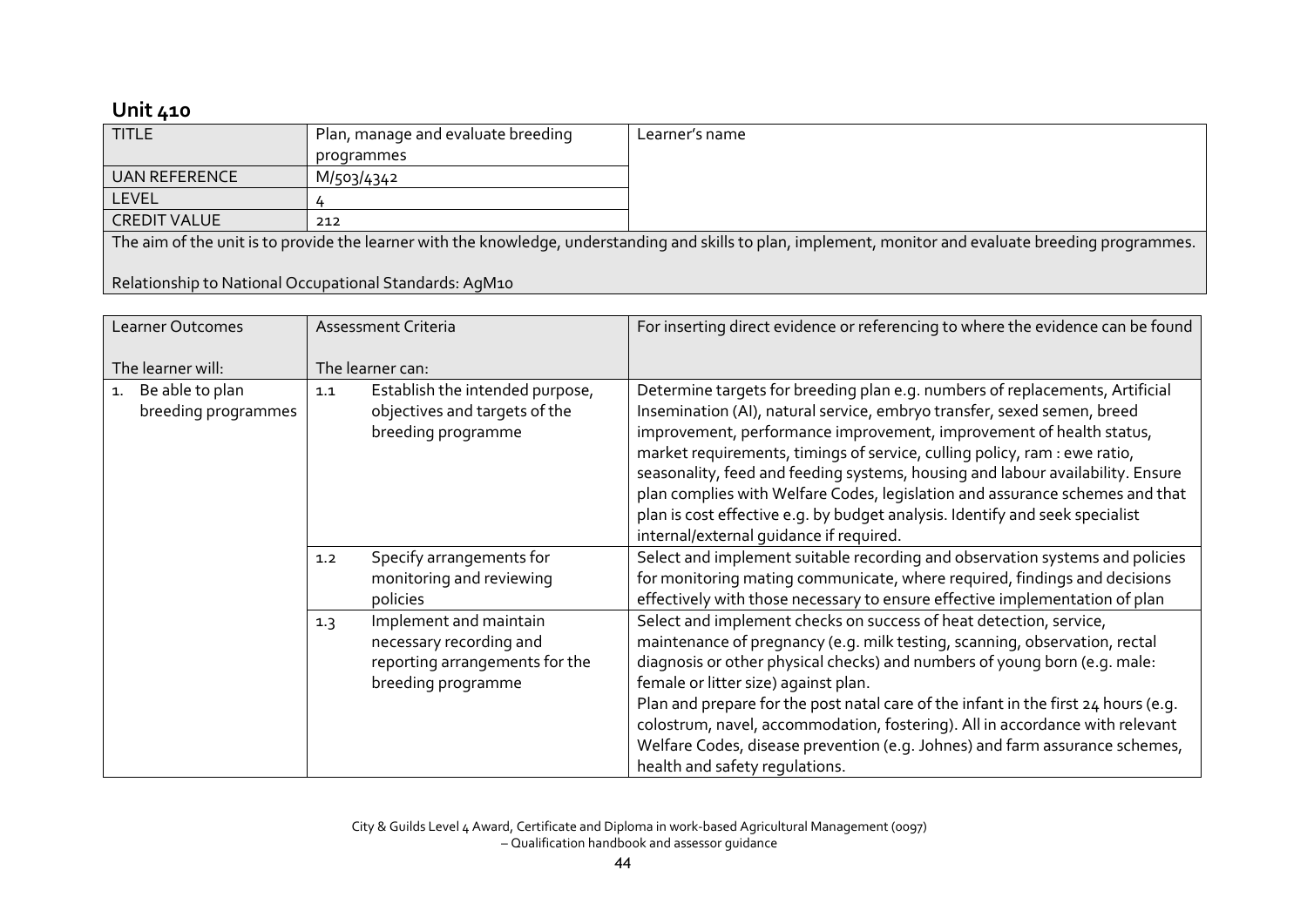|                 | <b>Unit 410</b>                                                            |     |                                                                                                           |                                                                                                                                                                                                                                                                                                                                                                                                     |
|-----------------|----------------------------------------------------------------------------|-----|-----------------------------------------------------------------------------------------------------------|-----------------------------------------------------------------------------------------------------------------------------------------------------------------------------------------------------------------------------------------------------------------------------------------------------------------------------------------------------------------------------------------------------|
| 2.              | Be able to<br>implement and<br>monitor breeding<br>programmes              | 2.1 | Plan and implement mating from<br>chosen parents matching the<br>breeding objectives                      | Select dam and sire criteria to meet objectives of breeding plan. Plan the<br>preparation of animals and facilities to enable successful mating in accordance<br>with Welfare Codes, legislation, five freedoms and health and safety<br>regulations. Manage service: AI, natural service, synchronised breeding, heat<br>detection techniques.                                                     |
|                 |                                                                            | 2.2 | Obtain data and information<br>from the implementation of the<br>breeding programme                       | Select suitable monitoring and recording techniques for each stage of the<br>breeding plan, evaluating the records (e.g. heat, service, pregnancy diagnosis,<br>scanning, condition score, weight, health, feed) and adapting, modifying or<br>deciding on remedial action as required.                                                                                                             |
|                 |                                                                            | 2.3 | Review progress and adapt<br>policies by internal and external<br>factors                                 | Assess the strengths and weaknesses of the programme (reference to<br>benchmarking data, industry standards, etc) and modify as appropriate.                                                                                                                                                                                                                                                        |
| $\mathcal{R}$ . | Understand how to<br>plan, implement and<br>monitor breeding<br>programmes | 3.1 | Describe how to obtain and<br>interpret generic information on<br>sire and dams                           | Describe where to obtain (e.g. vet, professional bodies, breed societies,<br>internet, commercial companies) and demonstrate how to interpret and use<br>genetic information on evaluating breeding animals (e.g. EBV, BQI, PTA).<br>Explain the use of Pedigree stock, performance recording, benchmarking,<br>typing, embryo transfer, sexed semen, semen manipulation in breeding<br>programmes. |
|                 |                                                                            | 3.2 | Explain how to calculate potential<br>genetic merit of planned mating                                     | Describe the structure of the chromosome, define the terms gene and allele.<br>Describe the function of meiosis. Explain, giving examples where possible, the<br>principles of Mendelian inheritance to include dominant and recessive genes,<br>absence of dominance, lethal genes, heritability, sex linkage, modifier genes.                                                                     |
|                 |                                                                            | 3.3 | Explain the desirable and<br>undesirable traits in animal specific<br>to purpose                          | Describe hybrid vigour (e.g. stratification of the sheep industry) and nicking<br>(e.g. North Country Mule) and their value in livestock production systems.<br>Select desirable (e.g. good temperament, mothering and FCE) and undesirable<br>(e.g. low LWG, difficult calving, litter crushing) traits for one class of livestock.                                                                |
|                 |                                                                            | 3.4 | Explain the implications of<br>inbreeding, line breeding,<br>crossbreeding and resultant hybrid<br>vigour | Describe the role of different breeding methods used in grading up and the<br>production of new breeds and commercial stock. Discuss the effects on genetic<br>progress of breeding for multiple traits. Describe the relative roles of breeding<br>and environment (genotype and phenotype) on genetic progress. Discuss the<br>potential roles of cloning and GMOs in livestock breeding.         |

City & Guilds Level 4 Award, Certificate and Diploma in work-based Agricultural Management (0097) – Qualification handbook and assessor guidance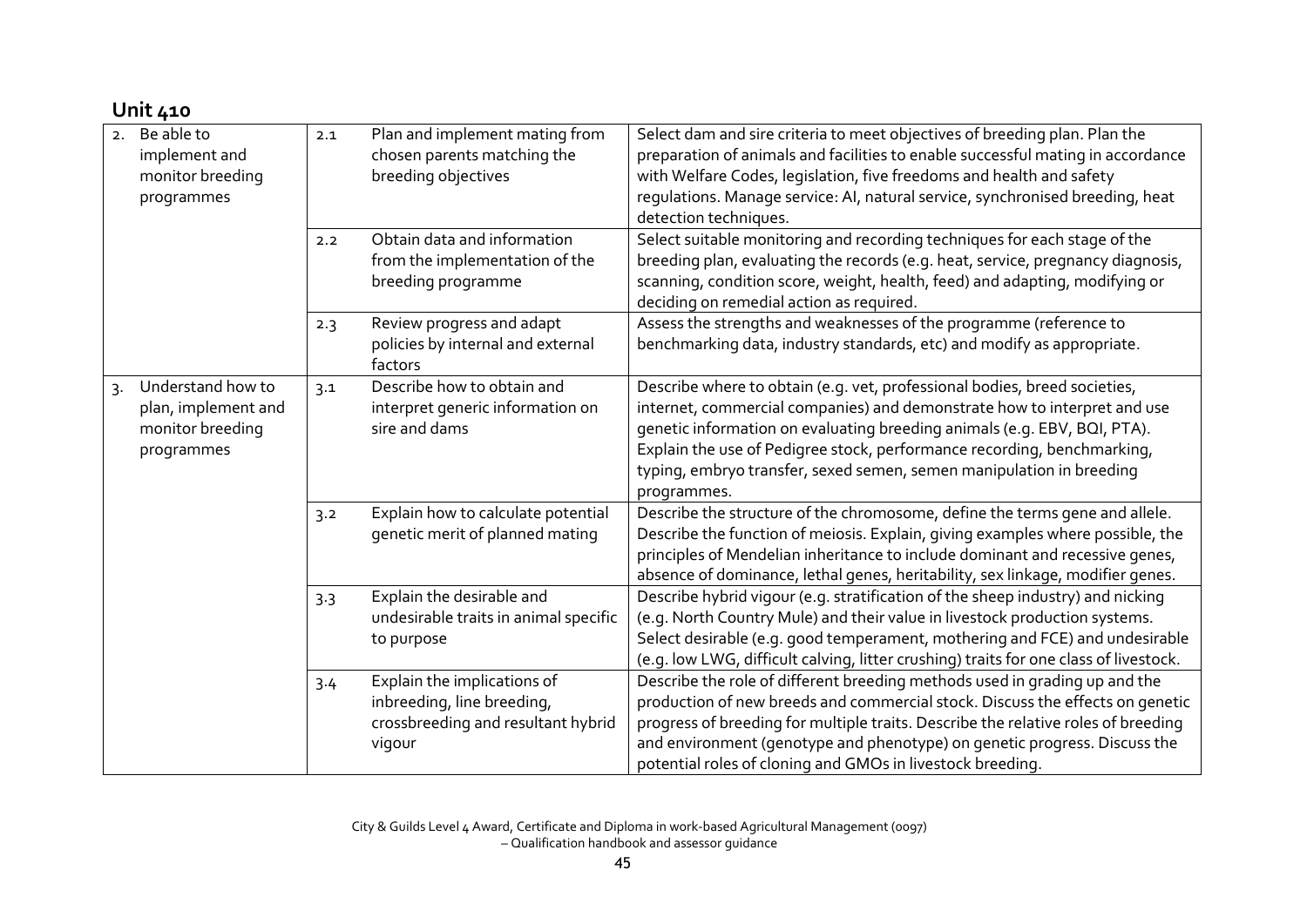|  | Describe how to implement and | Recording, communication (internal and external to organisation), monitoring |
|--|-------------------------------|------------------------------------------------------------------------------|
|  | communicate breeding plans    | and recording, planning, resources, stock, timings, verbal and non verbal    |
|  |                               | communication                                                                |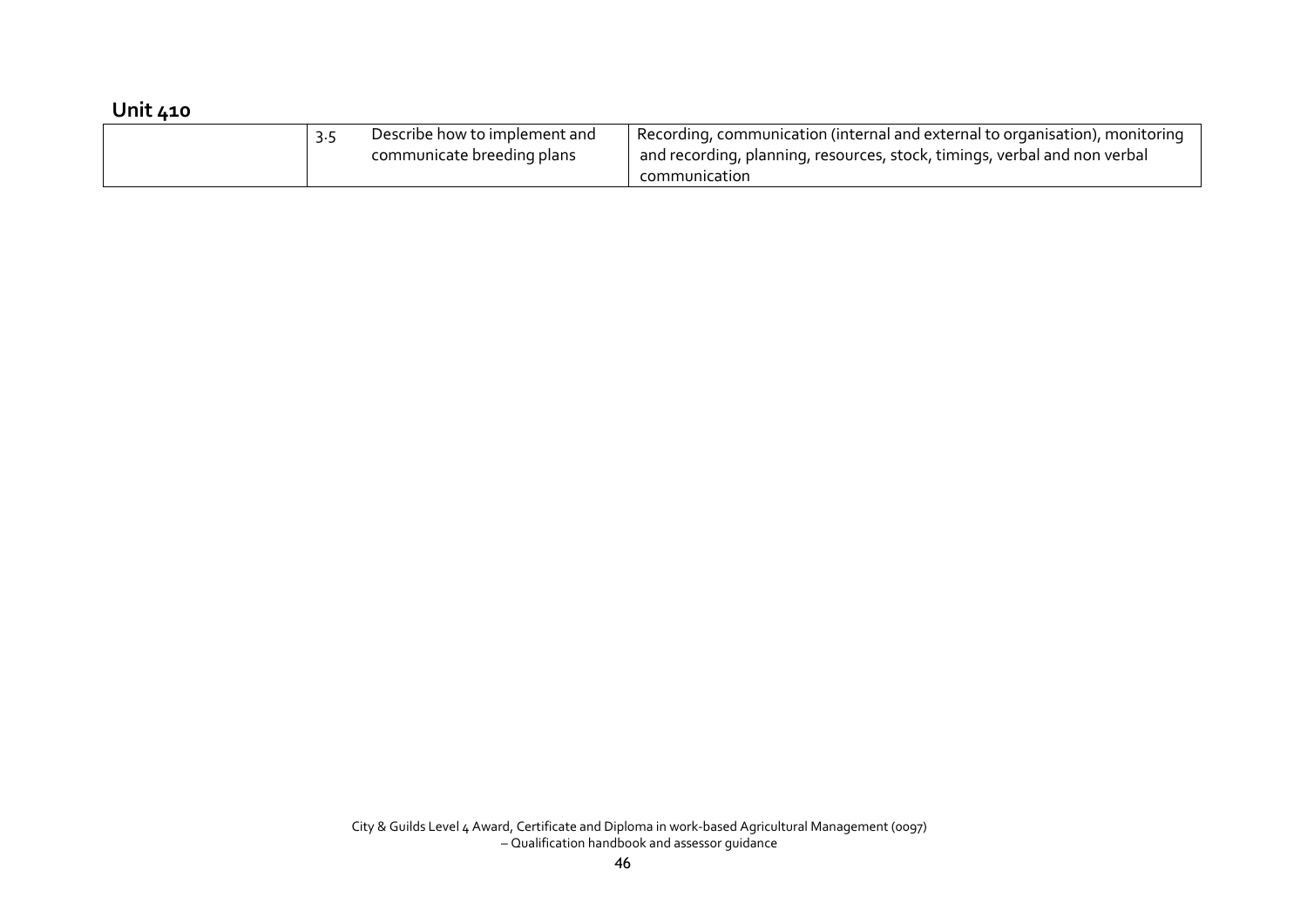| <b>TITLE</b>                                                                                                                                                  | Plan and manage the health and welfare | Learner's name |  |
|---------------------------------------------------------------------------------------------------------------------------------------------------------------|----------------------------------------|----------------|--|
|                                                                                                                                                               | of livestock                           |                |  |
| UAN REFERENCE<br>M/503/4373                                                                                                                                   |                                        |                |  |
| <b>LEVEL</b>                                                                                                                                                  |                                        |                |  |
|                                                                                                                                                               |                                        |                |  |
| The aim of the unit is to provide the learner with the knowledge, understanding and skills to plan, implement and manage the health and welfare if livestock. |                                        |                |  |

Relationship to National Occupational Standards: AgM11

| <b>Learner Outcomes</b>                                                  | Assessment Criteria                           | For inserting direct evidence or referencing to where the evidence can be found                                                                                                                                                                                                                                                                                                                                                                                                                                                                                                                                                                                                                                                                                                                                                                                                                        |
|--------------------------------------------------------------------------|-----------------------------------------------|--------------------------------------------------------------------------------------------------------------------------------------------------------------------------------------------------------------------------------------------------------------------------------------------------------------------------------------------------------------------------------------------------------------------------------------------------------------------------------------------------------------------------------------------------------------------------------------------------------------------------------------------------------------------------------------------------------------------------------------------------------------------------------------------------------------------------------------------------------------------------------------------------------|
| The learner will:                                                        | The learner can:                              |                                                                                                                                                                                                                                                                                                                                                                                                                                                                                                                                                                                                                                                                                                                                                                                                                                                                                                        |
| Be able to plan and<br>implement the health<br>and welfare of<br>animals | Design a health and welfare<br>1.1<br>plan    | Carry out a health risk assessment relevant to both animals and humans and<br>prepare a health and welfare plan with clearly defined targets (e.g. disease<br>detection methods, measurement of disease incidence and its reduction,<br>vaccination, worming, timings, metabolic disorder prevention and treatment,<br>routine treatments, in-feed medication, bio-security measures, isolation<br>procedures, vermin control, water quality and supply, visiting vehicle and persons<br>control measures, organic and inorganic waste management, mastitis and<br>lameness monitoring and control) that complies with relevant legislation and<br>Welfare Codes. Consult vet and other specialists (e.g. nutritionist, soils analyst) in<br>formulation of plan. Identify training requirements. Assess potential benefits<br>including calculation of cost implications and effect on profitability. |
|                                                                          | Implement a health and<br>1.2<br>welfare plan | Implement the plan, deciding upon facilities (e.g. isolation unit and other bio-<br>security measures, suitable penning, handling system, housing, bedding),<br>equipment (e.g. for vaccination, drenching, bolusing; syringes and needles) and<br>materials (e.g. medicines, markers, minerals, lime, teat/navel treatments).<br>Identify training needs and ensure waste is disposed of in accordance with<br>legislation and codes of practice.                                                                                                                                                                                                                                                                                                                                                                                                                                                     |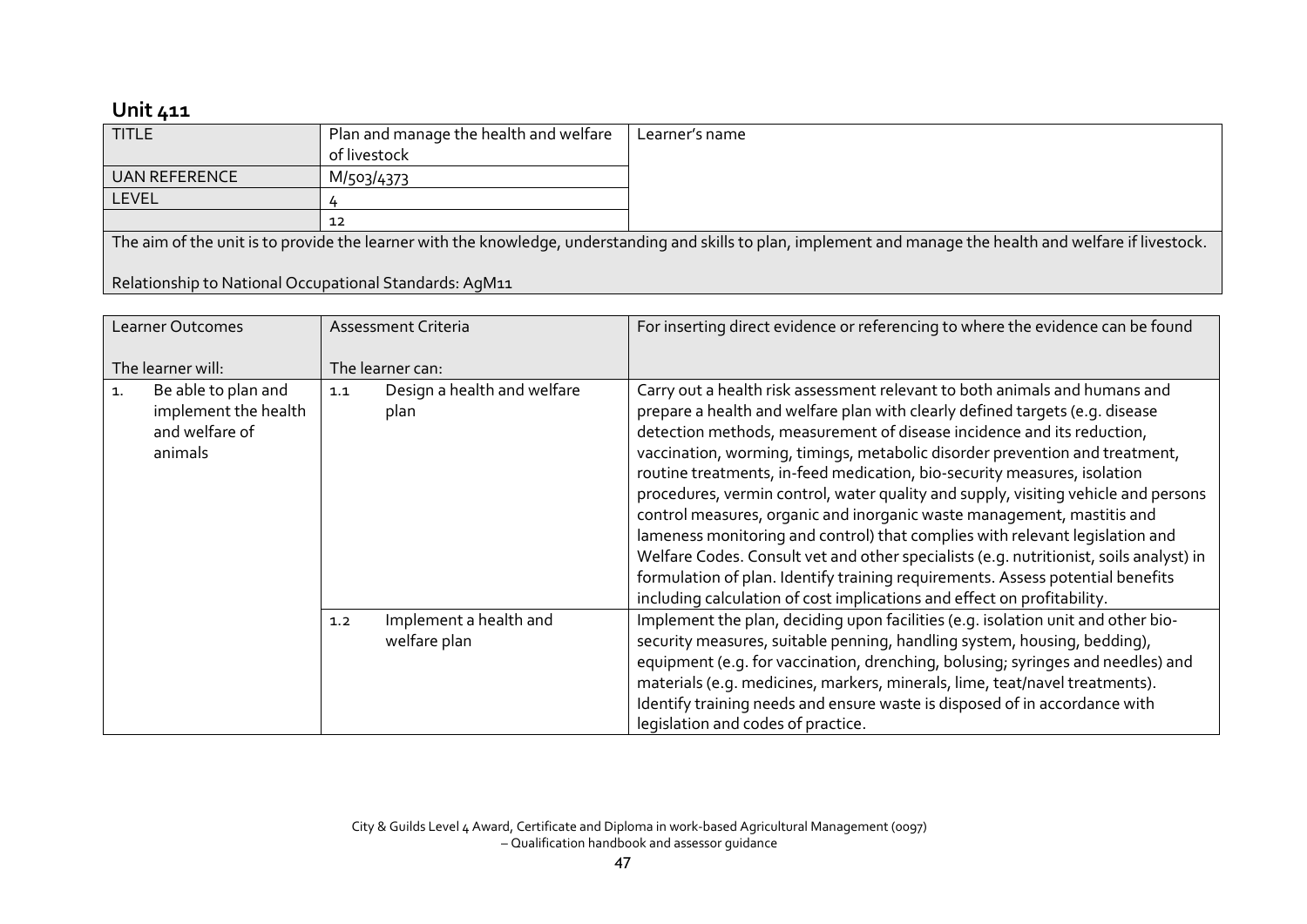| 2. | Be able to manage<br>the health and<br>welfare animals                | 2.1 | Ensure that a health and<br>welfare plan is implemented<br>successfully                                                                                                       | Regular checks of progress and effectiveness against key performance indicators<br>e.g. target treatment dates, stock levels, disease incidence                                                                                                                                                                                                  |
|----|-----------------------------------------------------------------------|-----|-------------------------------------------------------------------------------------------------------------------------------------------------------------------------------|--------------------------------------------------------------------------------------------------------------------------------------------------------------------------------------------------------------------------------------------------------------------------------------------------------------------------------------------------|
|    |                                                                       | 2.2 | Implement a recording keeping<br>system                                                                                                                                       | Implement monitoring and recording systems (e.g. for facilities, equipment,<br>supplies, health status, animal performance, fertility and training needs) that<br>meets requirements of the health plan and complies with Welfare Codes,<br>assurance schemes and legal requirements.                                                            |
|    |                                                                       | 2.3 | Monitor and evaluate the<br>effectiveness of the plan                                                                                                                         | Evaluate observations against e.g. historical and benchmarking data and key<br>performance indicators to compare own performance to similar types of business.<br>Adapt the plan to ensure maintenance of health, performance and profitability.                                                                                                 |
| 3. | Understand the<br>planning of the<br>health and welfare<br>of animals | 3.1 | Discuss the symptoms and<br>seasonality of all significant<br>diseases and disorders that<br>affect the enterprise                                                            | Identify the main diseases relevant to the enterprise/class of stock and discuss<br>their incidence, seasonality, severity, transmission, means of identification,<br>symptoms and the possible methods of prevention and treatment. Discuss their<br>relevance to food security, public perception and the industry as a whole.                 |
|    |                                                                       | 3.2 | Explain how to monitor<br>information and data and<br>implement necessary action                                                                                              | Records, observations, national and regional media and sources of information on<br>disease and its control (e.g. vets, journals, internet). Steps to be taken                                                                                                                                                                                   |
| 4. | Understand<br>managing of health<br>and welfare of<br>animals         | 4.1 | Explain how to implement a<br>system of management that<br>prevent or lessons the<br>likelihood of disease, disorders<br>or other health related issues<br>occurring          | Explain the importance of accurate and timely communication of information<br>both within and outside the organisation in effective disease control and<br>compliance with legislation, farm assurance and maintenance of welfare<br>standards. Describe bio-security methods that can be implemented on farms.<br>Regular checks on performance |
|    |                                                                       | 4.2 | Describe how to produce or<br>obtain health and welfare<br>recording and reporting<br>systems that meet managerial<br>requirements, legislation and<br>farm assurance schemes | Discuss sources of approved recording systems, the role of DEFRA, the vet and<br>other specialists in maintaining animal health on the farm. Explain ways of<br>achieving cost effectiveness in animal health schemes. Explain the application of<br>relevant legislation and codes of practice                                                  |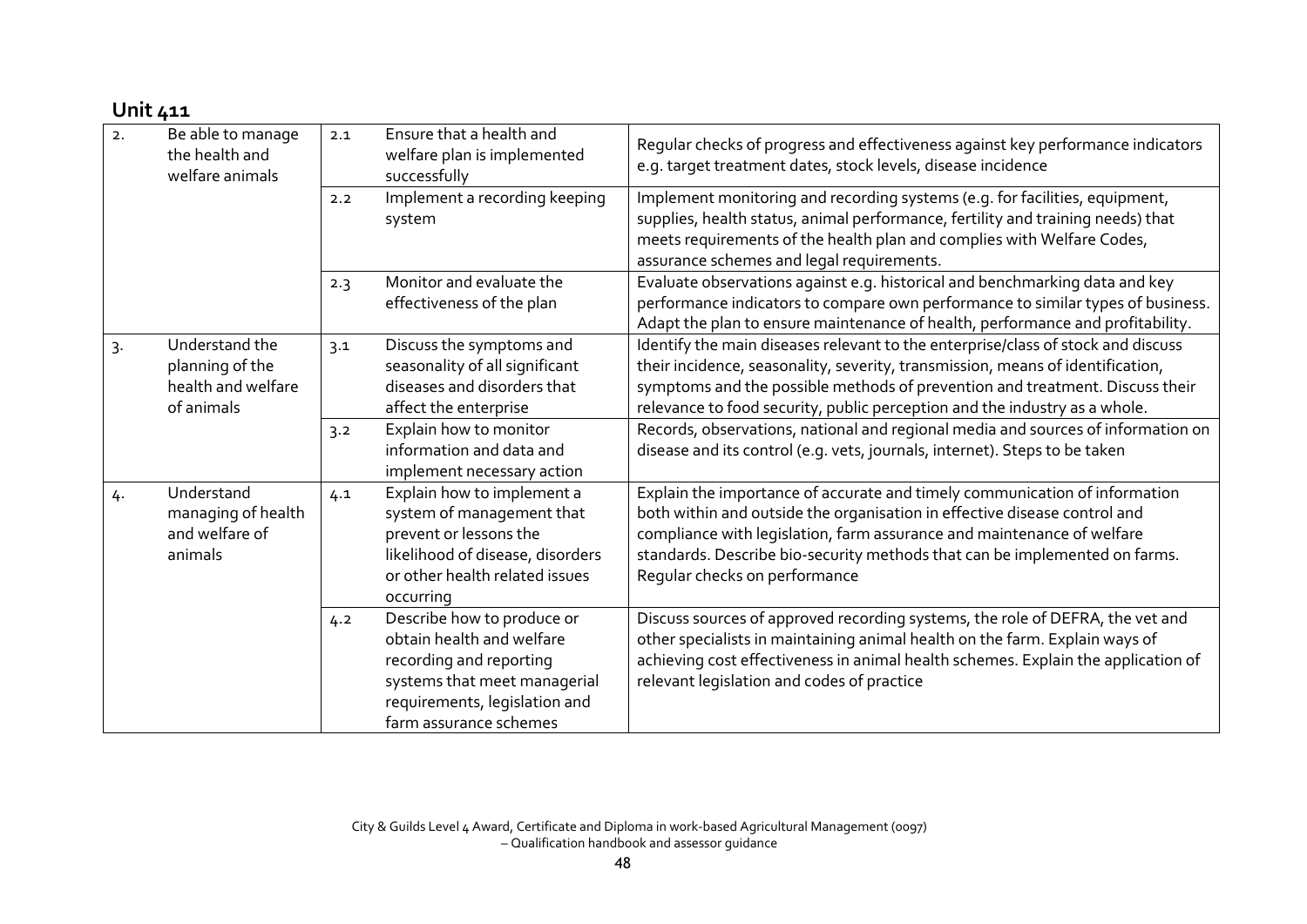| <b>TITLE</b>        | Plan and maintain the provision of | Learner's name |
|---------------------|------------------------------------|----------------|
|                     | livestock replacements             |                |
| UAN REFERENCE       | M/503/4356                         |                |
| <b>LEVEL</b>        |                                    |                |
| <b>CREDIT VALUE</b> | 12                                 |                |

The aim of the unit is to provide the learner with the knowledge, understanding and skills to plan, buy, rear and maintain the provision of livestock replacements.

Relationship to National Occupational Standards: AgM12

| <b>Learner Outcomes</b>                                                         | Assessment Criteria                                                                       | For inserting direct evidence or referencing to where the evidence can be found                                                                                                                                                                                                                                                                                                                                                                                                                   |
|---------------------------------------------------------------------------------|-------------------------------------------------------------------------------------------|---------------------------------------------------------------------------------------------------------------------------------------------------------------------------------------------------------------------------------------------------------------------------------------------------------------------------------------------------------------------------------------------------------------------------------------------------------------------------------------------------|
| The learner will:                                                               | The learner can:                                                                          |                                                                                                                                                                                                                                                                                                                                                                                                                                                                                                   |
| Be able to plan the<br>$\mathbf{1}$ .<br>provision of livestock<br>replacements | 1.1 Evaluate options for obtaining<br>replacement livestock                               | Consider rearing own, contract rearing or purchasing. Relate to herd/flock<br>requirements e.g. for performance, potential market, grazing or feeding<br>system, breed type, replacement rate, growth of enterprise and physical<br>resources and restraints (e.g. housing, land availability, equipment, labour,<br>feed supplies, topography, altitude, soil, rainfall) and finance (costs, budgets,<br>opportunity costs)                                                                      |
|                                                                                 | 1.2 Select preferred feasible options<br>matching business requirements and<br>restraints | Identify suitable sources/methods (private purchase, market, embryo transfer,<br>import, agents and dealers) for obtaining replacement stock and prepare<br>specification that meet requirements of own herd/flock for health status,<br>breed, breed type and physical performance, age, size and condition. Devise<br>rearing system with target growth rates, weights, condition scores and timings<br>that meet herd/flock requirements and conforms with farm assurance and<br>health plans. |
| Be able to buy in<br>2.                                                         | 2.1 Determine specification for livestock                                                 | Devise plan to purchase stock stating e.g. quantities, replacement rates,                                                                                                                                                                                                                                                                                                                                                                                                                         |
| livestock                                                                       | purchase to meet enterprise                                                               | timings, ages, condition scores, weights, breed type and determine transport                                                                                                                                                                                                                                                                                                                                                                                                                      |
| replacements                                                                    | requirements                                                                              | specifications for collection and delivery to fit replacement policy.                                                                                                                                                                                                                                                                                                                                                                                                                             |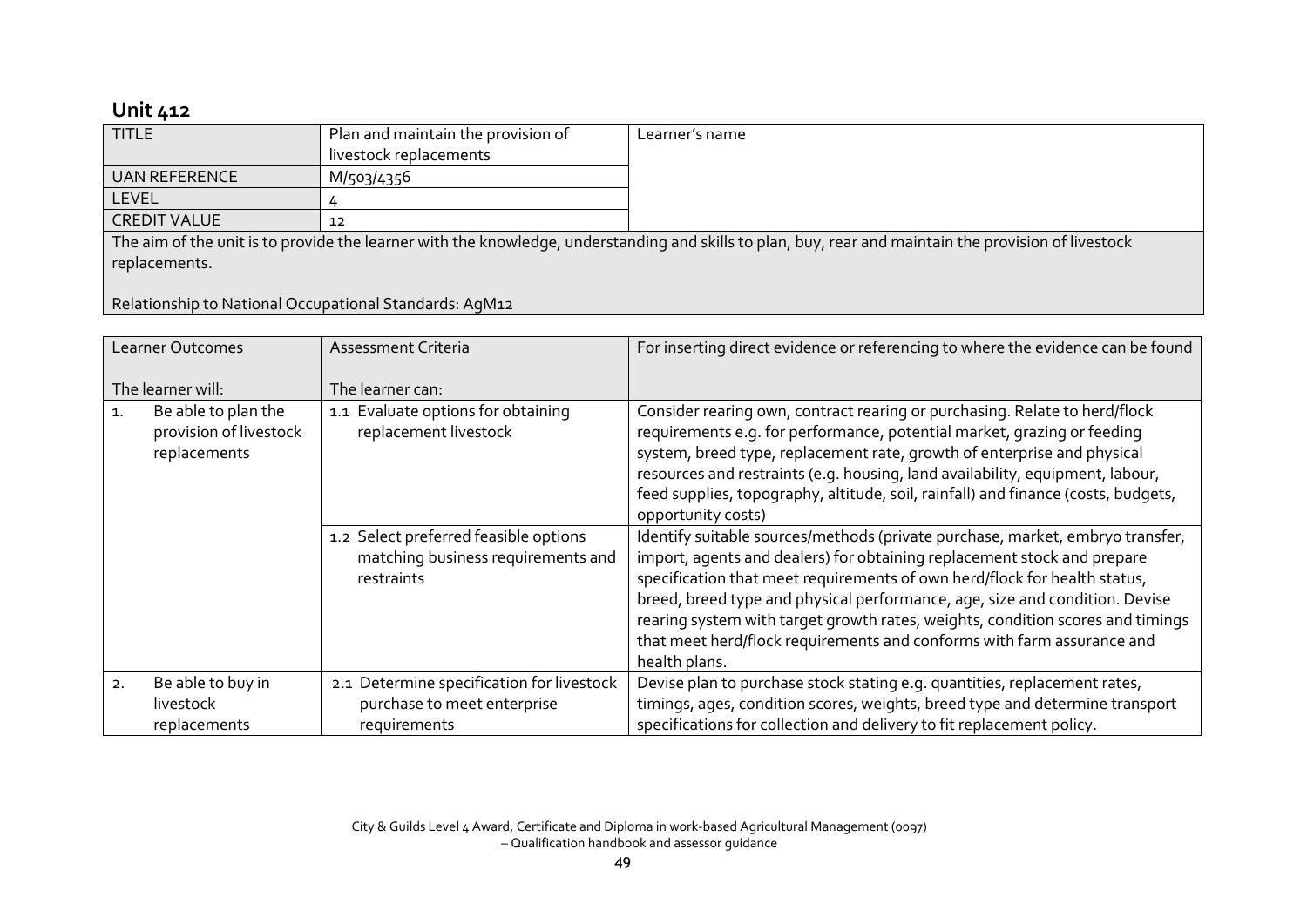|    |                                                                         | 2.2 Plan and implement appropriate bio-<br>security measures to receive the new<br>stock linked to the health and<br>welfare plan       | Plan and implement isolation requirements for purchased/introduced stock<br>(vehicle, building, grazing area, regular inspection, medicinal provision e.g.<br>vaccination).                                                                                                                                                                                                                  |
|----|-------------------------------------------------------------------------|-----------------------------------------------------------------------------------------------------------------------------------------|----------------------------------------------------------------------------------------------------------------------------------------------------------------------------------------------------------------------------------------------------------------------------------------------------------------------------------------------------------------------------------------------|
|    |                                                                         | 2.3 Determine procedures for<br>monitoring stock health, well-being<br>and performance and any necessary<br>actions                     | Select suitable monitoring system for the stock e.g. observation, weighing,<br>food consumption and health and compare to stated targets taking action<br>where required. Plan and implement a health programme for home reared<br>stock to include routine and potential non routine treatments, observation and<br>recording methods. Compliance with health plan and welfare codes.       |
| 3. | Be able to rear<br>livestock<br>replacements                            | 3.1 Determine policies for chosen<br>rearing system                                                                                     | Define performance targets (e.g. weaning weights, turnout weights, service<br>weights, condition scores, ages, timings, daily liveweight gains). Identify and<br>utilise suitable monitoring and recording methods (weighing, inspection,<br>measuring height at withers, condition scoring, food consumption, health) and<br>communicate and implement corrective measures to meet targets. |
|    |                                                                         | 3.2 Monitor performance against targets<br>identifying problem areas and<br>modify plans as appropriate                                 | Monitor actual performance of breeding plan against targets both financial<br>(e.g. price changes, use of budgets) and physical (e.g. numbers required or<br>available, type, condition, growth rate) on ongoing basis. Adapt plans as<br>needed                                                                                                                                             |
| 4. | Understand how to<br>plan and maintain<br>the provision of<br>livestock | 4.1 Explain how to evaluate the<br>opportunities and constraints in<br>determining a course of action<br>beneficial to the organisation | Examination of e.g. budgets, skills, labour, land and buildings, machinery<br>availability, genetic progress, health status and risk                                                                                                                                                                                                                                                         |
|    | replacements                                                            | 4.2 Explain how to identify suitable<br>sources with appropriate health<br>status when buying in livestock                              | Discuss suitable means of acquiring replacement stock and factors that should<br>be considered e.g. health, breeding plan, performance, typing, numbers,<br>seasonality of production.                                                                                                                                                                                                       |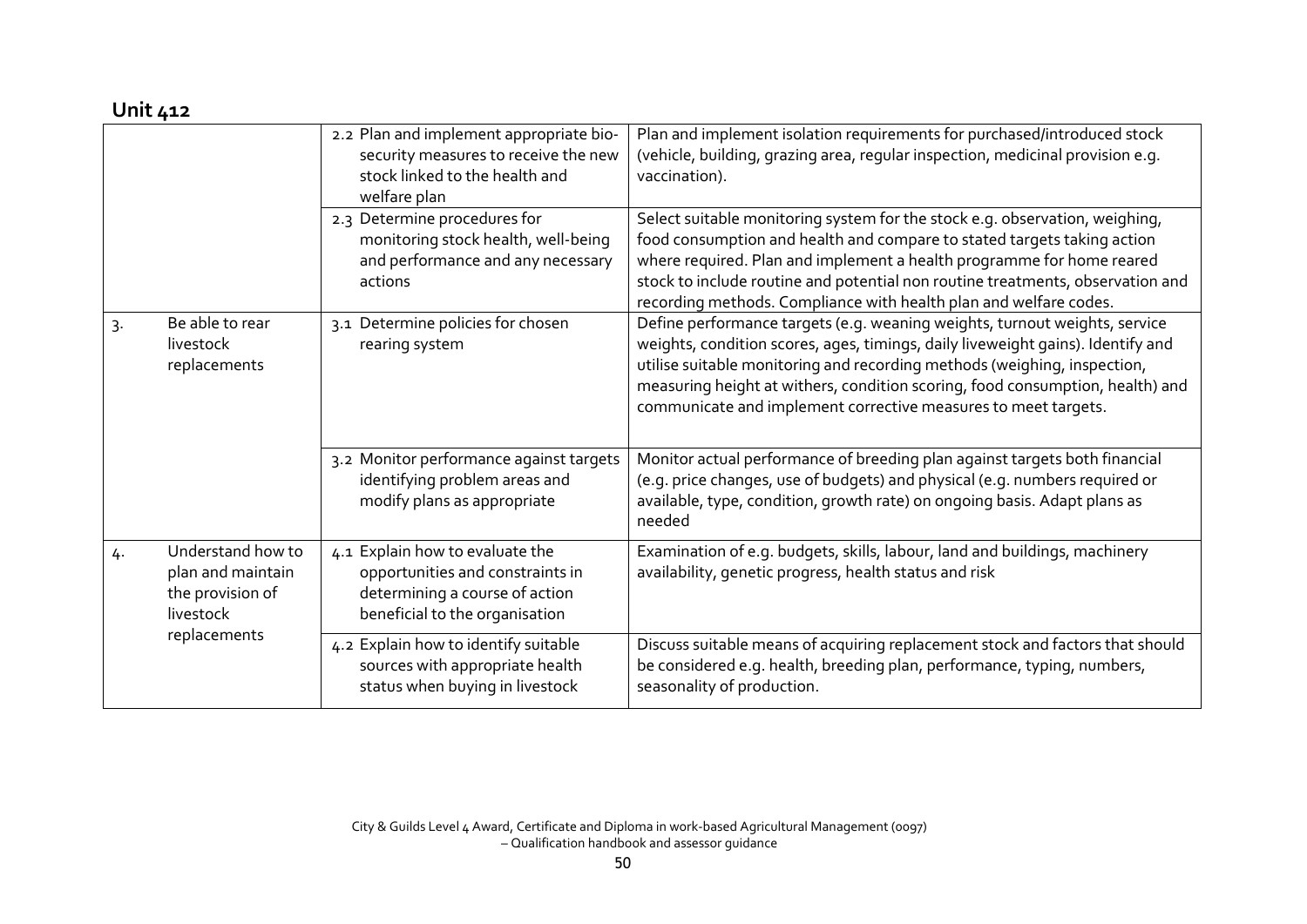|  | Unit 412 |  |
|--|----------|--|
|  |          |  |
|  |          |  |

| 4.3 Discuss the physiology of animal<br>growth and possible effects of<br>rearing performance on subsequent<br>performance               | Describe the effects of relative growth rates of bone, muscle and fat and their<br>manipulation by diet, feeding method, different breeds and commercial<br>crosses, early vs. late maturing breeds, compensatory growth.<br>Discuss the effects of rearing systems on later production e.g. fat deposition in<br>udder, age at puberty, indiscriminate breeding |
|------------------------------------------------------------------------------------------------------------------------------------------|------------------------------------------------------------------------------------------------------------------------------------------------------------------------------------------------------------------------------------------------------------------------------------------------------------------------------------------------------------------|
| 4.4 Explain the different aspects and<br>policies of animal health, well-being,<br>performance and nutrition and how<br>they interrelate | Discuss the health and feeding plans, policies and protocols used on the farm<br>and how these comply with Welfare Codes, the Five Freedoms, farm assurance<br>and market compliance schemes and relevant legislation e.g. environmental<br>protection, notifiable disease, health and safety, safe disposal of waste and<br>fallen stock                        |
| 4.5 Explain how to monitor performance<br>against key targets                                                                            | Explain the importance of monitoring rearing stock against set performance<br>targets and the factors that have to be taken into account when designing and<br>monitoring these targets                                                                                                                                                                          |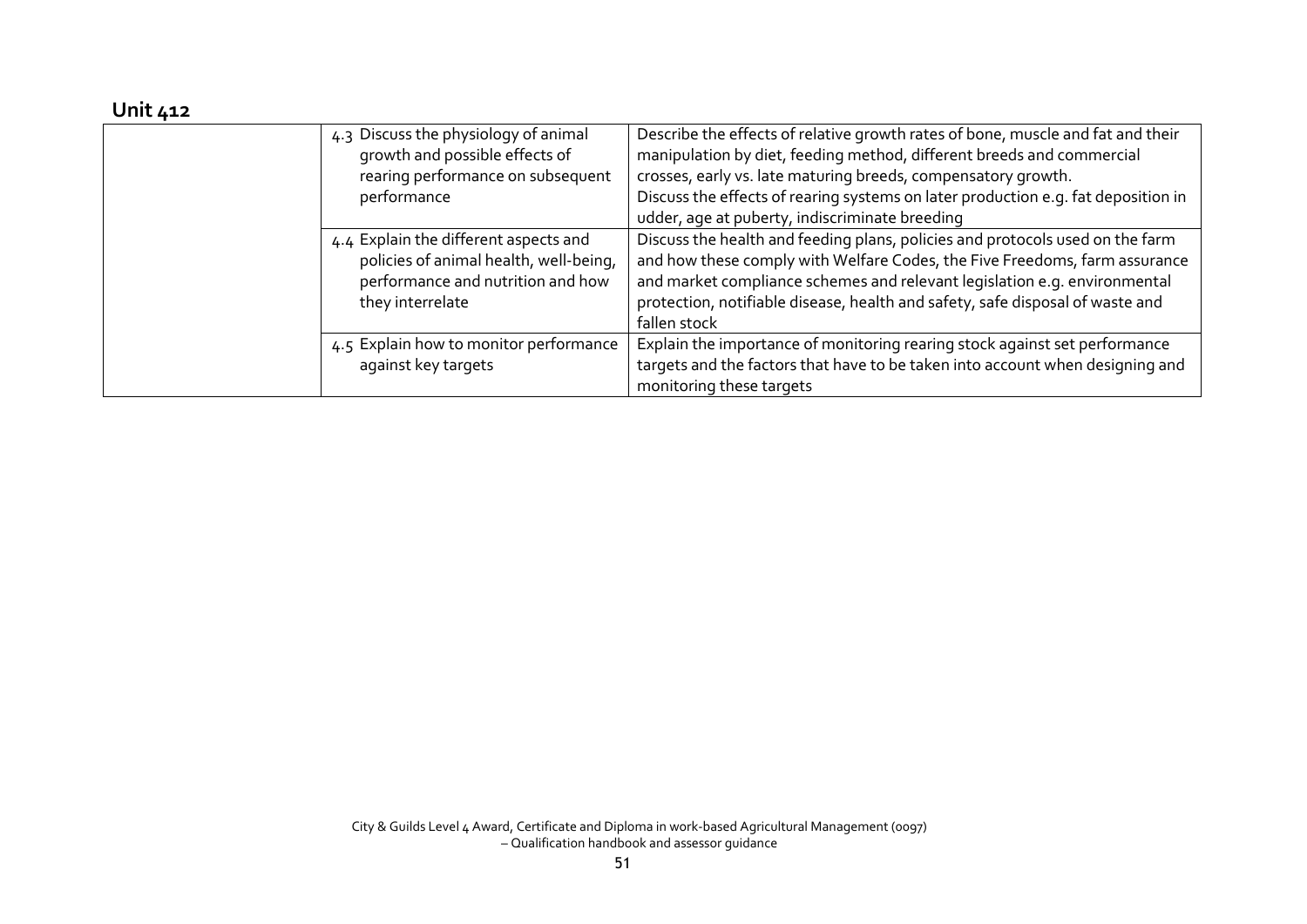| --                                                                                                                                                     |  |                |  |  |
|--------------------------------------------------------------------------------------------------------------------------------------------------------|--|----------------|--|--|
| <b>TITLE</b><br>Plan, manage and evaluate site hygiene                                                                                                 |  | Learner's name |  |  |
| and biosecurity                                                                                                                                        |  |                |  |  |
| UAN REREFENCE<br>A/503/4358                                                                                                                            |  |                |  |  |
| <b>LEVEL</b>                                                                                                                                           |  |                |  |  |
| <b>CREDIT VALUE</b>                                                                                                                                    |  |                |  |  |
| The aim of this unit is to provide the learner with the knowledge, understanding and skills to plan, manage and evaluate site hygiene and biosecurity. |  |                |  |  |

Relationship to National Occupational Standards : AgM13

| <b>Learner Outcomes</b>                                                             | <b>Assessment Criteria</b>                                                                          | For inserting direct evidence or referencing to where the evidence can be found                                                                                                                                                                                                                                                                                                                                                                                                                                                                     |
|-------------------------------------------------------------------------------------|-----------------------------------------------------------------------------------------------------|-----------------------------------------------------------------------------------------------------------------------------------------------------------------------------------------------------------------------------------------------------------------------------------------------------------------------------------------------------------------------------------------------------------------------------------------------------------------------------------------------------------------------------------------------------|
| The learner will:                                                                   | The learner can:                                                                                    |                                                                                                                                                                                                                                                                                                                                                                                                                                                                                                                                                     |
| Understand the<br>1.<br>planning, managing<br>and evaluation of site<br>hygiene and | Explain the importance of<br>1.1<br>good hygiene and<br>biosecurity procedures and<br>protocols     | Relate to the control of animal disease and the maintenance of high standards of<br>food safety. Consider the implications where protocols/ procedures are not<br>strictly adhered to.                                                                                                                                                                                                                                                                                                                                                              |
| biosecurity                                                                         | Explain the relevant legislation and<br>1.2<br>codes of practice and their<br>associated monitoring | Include Animal Health Act 1981 (Notifiable Diseases), holding numbers,<br>herd/flock movement records, movement book, cattle passports, EID, Animal<br>Movement Licenses(AML), general licenses for the movement of<br>cattle/sheep/pigs, 6 day stand still period, Welfare of<br>Animals(Transport)(England) Order 2006, veterinary medicines record, fallen<br>stock scheme. Monitored through RPA/DEFRA inspection and tracing, Trading<br>Standards, farm assurance schemes, health and safety legislation, food safety<br>standards e.g. HACCP |
|                                                                                     | Describe the sources of<br>1.3<br>information and advice available                                  | Include DEFRA web site, local Trading Standards, Codes of Good Agricultural<br>Practice for Farmers (soils, air, water), Codes of Recommendations for the<br>Welfare of Livestock, HSE web site                                                                                                                                                                                                                                                                                                                                                     |
|                                                                                     | Describe the standards required by<br>1.4<br>given quality assurance Schemes                        | Include dairy assurance and health plans (Assured Food Standards: "red tractor",<br>Assured British Meat - ABM)                                                                                                                                                                                                                                                                                                                                                                                                                                     |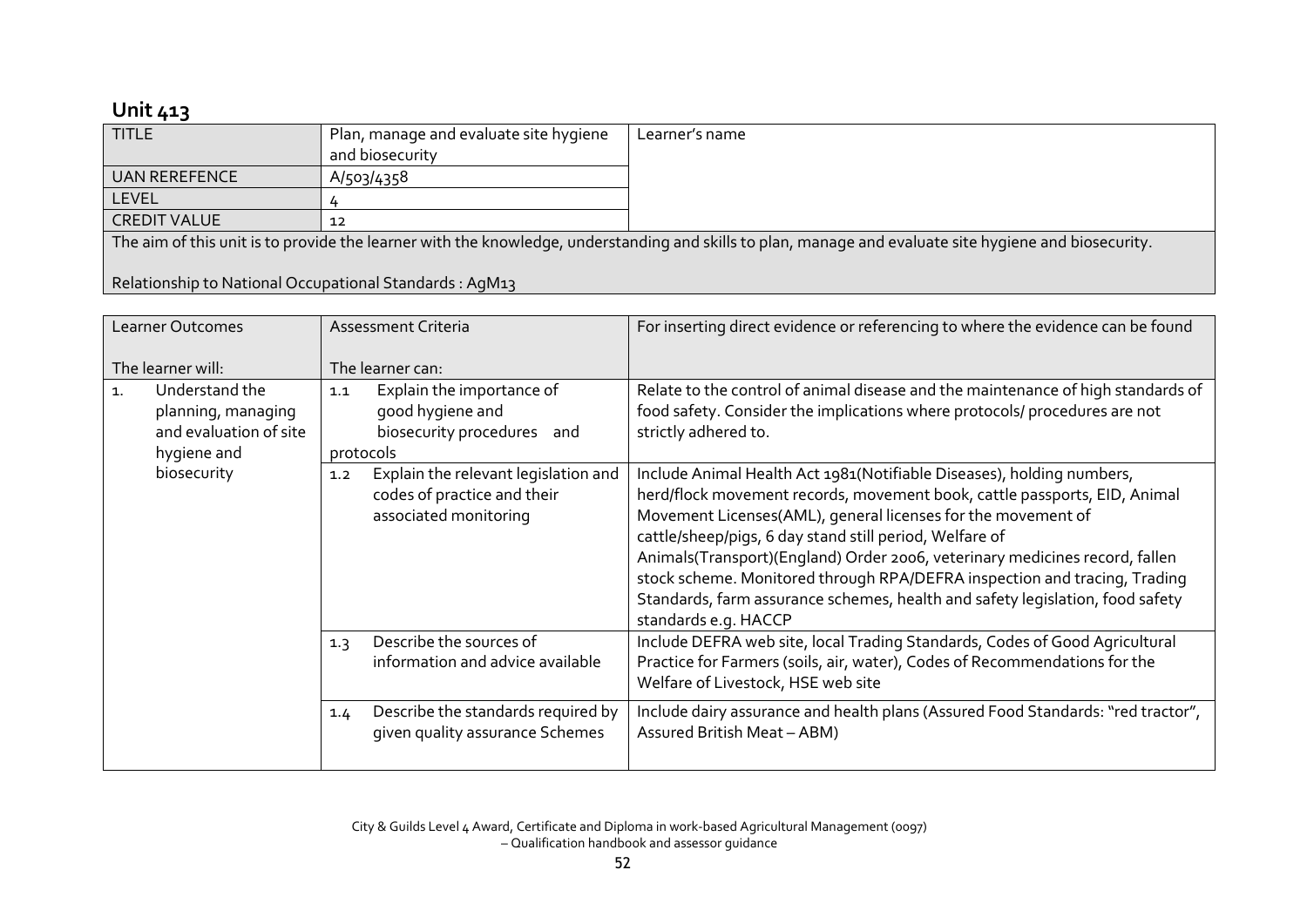|                | Unit 413                                                                                                   |     |                                                                                                                                     |                                                                                                                                                                                                                                                                                                                                                                                                |
|----------------|------------------------------------------------------------------------------------------------------------|-----|-------------------------------------------------------------------------------------------------------------------------------------|------------------------------------------------------------------------------------------------------------------------------------------------------------------------------------------------------------------------------------------------------------------------------------------------------------------------------------------------------------------------------------------------|
| 2.             | Be able to plan and<br>manage farm hygiene and<br>biosecurity                                              | 2.1 | Manage the necessary procedures<br>and protocols for a given farm<br>situation                                                      | Plan and implement procedures. Consider types of movement i.e. external<br>movement on to the farm or "closed". Consider numbers, types of stock and<br>frequency of movement. Consider isolation and holding facilities. Consider<br>facilities for cleaning and disinfection. Relate to personal and equipment<br>hygiene. Include reference to chemical storage and use. Ensure compliance. |
|                |                                                                                                            | 2.2 | Ensure comprehensive risk<br>assessments are carried out and<br>remedial action taken                                               | Undertake and embed risk assessments regarding hygiene and biosecurity in<br>general and in relation to specific standards e.g. HACCP. Implement necessary<br>controls and action plans. Review regularly and update amend                                                                                                                                                                     |
|                |                                                                                                            | 2.3 | Ensure all agreed procedures and<br>protocols are communicated to<br>and understood by all relevant<br>parties                      | Include display boards and signs, periodic meetings, publication of relevant<br>documentation, management advice and guidance, appropriate training. Review<br>regularly; ensure any new or emerging directives/regulations are communicated.<br>Include contractors and others coming on to the farm                                                                                          |
| $\overline{3}$ | Be able to monitor<br>and evaluate the<br>sufficiency and<br>adequacy of the<br>hygiene and<br>biosecurity | 3.1 | Justify the necessary recording and<br>reporting arrangements                                                                       | Identify requirements for compliance and to meet assurance schemes. Produce<br>samples of appropriate paperwork. Evaluate the importance and need for each.<br>Evaluate the reporting and inspection processes including internal/external audit<br>arrangements                                                                                                                               |
|                | arrangements                                                                                               | 3.2 | Critically evaluate the<br>effectiveness of the hygiene and<br>biosecurity procedures and<br>protocols                              | Review regularly and update/amend. Consider new and emerging requirements.<br>Ensure inclusivity and effective communication. Evaluate the effectiveness of the<br>record keeping and inspection processes                                                                                                                                                                                     |
|                |                                                                                                            | 3.3 | Ensure all procedures and<br>protocols meet Quality Assurance<br>standards, legal requirements and<br>appropriate codes of practice | Regular review of standards/legislation - implement change as necessary. Ensure<br>specific regulations are considered e.g. COSHH. Review outcomes of inspections<br>from external authorities and respond accordingly. Seek specialist advice where<br>necessary                                                                                                                              |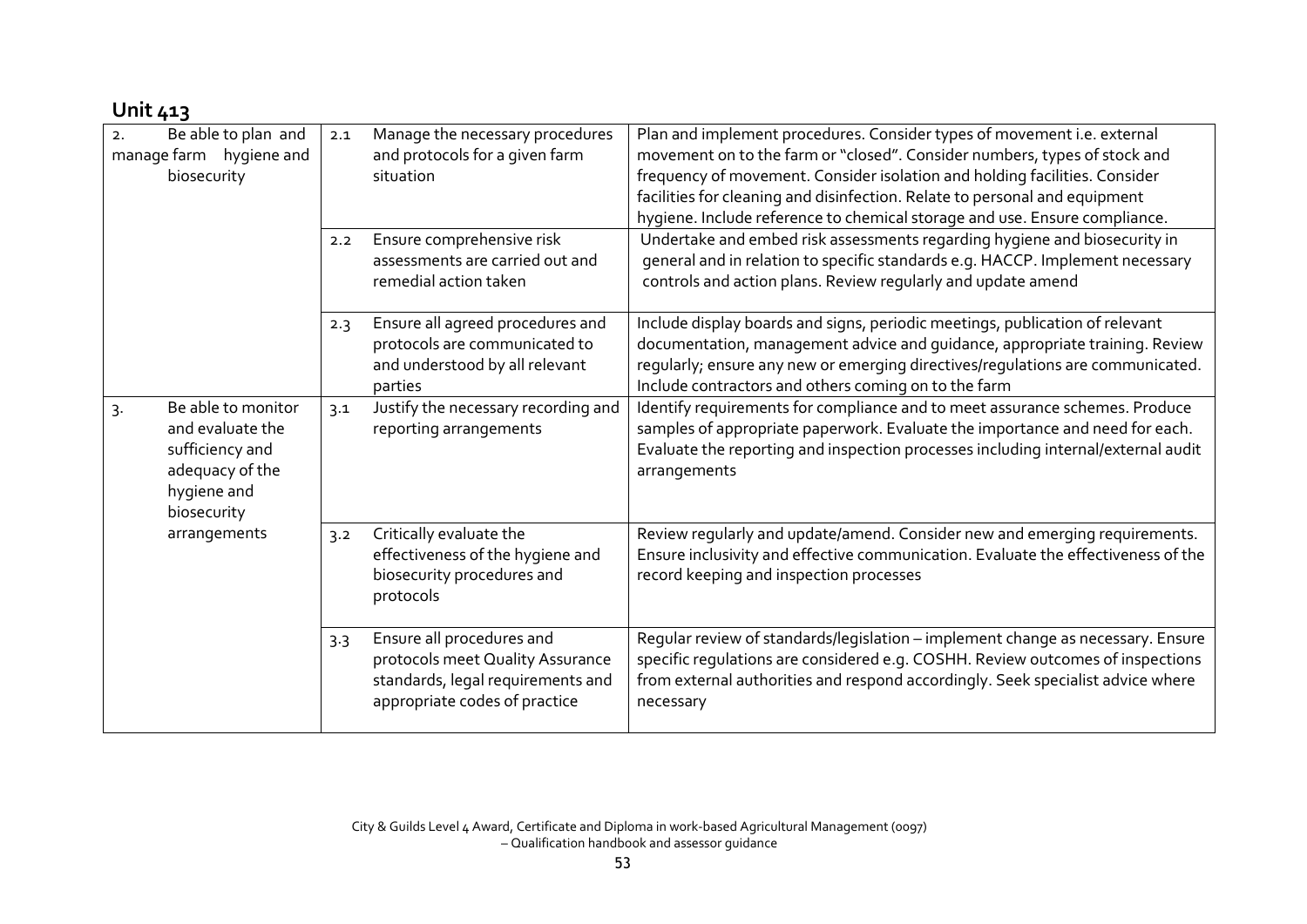| <b>TITLE</b>                                                                                                                                             | Plan, monitor and evaluate the nutrition | Learner's name |  |  |
|----------------------------------------------------------------------------------------------------------------------------------------------------------|------------------------------------------|----------------|--|--|
|                                                                                                                                                          | of mono-gastrics                         |                |  |  |
| UAN REFERENCE<br>A/503/4358                                                                                                                              |                                          |                |  |  |
| LEVEL                                                                                                                                                    |                                          |                |  |  |
| <b>CREDIT VALUE</b><br>12                                                                                                                                |                                          |                |  |  |
| The aim of the unit is to provide the learner with the knowledge, understanding and skills to plan, monitor and evaluate the nutrition of mono-gastrics. |                                          |                |  |  |

Relationship to National Occupational Standards: AgM15

| Learner Outcomes  | Assessment Criteria | <sup>1</sup> For inserting direct evidence or referencing to where the evidence can be found |
|-------------------|---------------------|----------------------------------------------------------------------------------------------|
| The learner will: | The learner can:    |                                                                                              |

| Be able to plan,<br>monitor and | 1.1 Recognise the structure, function<br>and rationale of a feeding | Consider suitability for the production system, timings of ration changes, impact<br>on farm staff to deliver changes, impact on livestock health and welfare, cost |
|---------------------------------|---------------------------------------------------------------------|---------------------------------------------------------------------------------------------------------------------------------------------------------------------|
| evaluate the nutrition          | programme                                                           | implications                                                                                                                                                        |
|                                 | 1.2 Select diets for the feeding                                    | Taking necessary advice and critically appraising this. Must include protein                                                                                        |
|                                 | programme                                                           | (limiting amino acids), energy, vitamins and minerals and energy, compare to                                                                                        |
|                                 |                                                                     | industry standard specifications, form (pellet / meal etc), delivery method                                                                                         |
|                                 |                                                                     | Check compliance with legislation, codes of practice                                                                                                                |
|                                 | 1.3 Plan for medication and ensure                                  | Routine or prescriptive                                                                                                                                             |
|                                 | documentation is complete                                           | Make plans to ensure withdrawal periods are met                                                                                                                     |
|                                 | 1.4 Monitor that farm staff are adhering                            | Monitor that farm staff are adhering to feeding programme                                                                                                           |
|                                 | to feeding programme                                                | Ensure records are appropriate for traceability purposes; organisational and                                                                                        |
|                                 |                                                                     | legislation                                                                                                                                                         |
|                                 |                                                                     | Take steps to ensure that quality assurance standards are met for feed and water                                                                                    |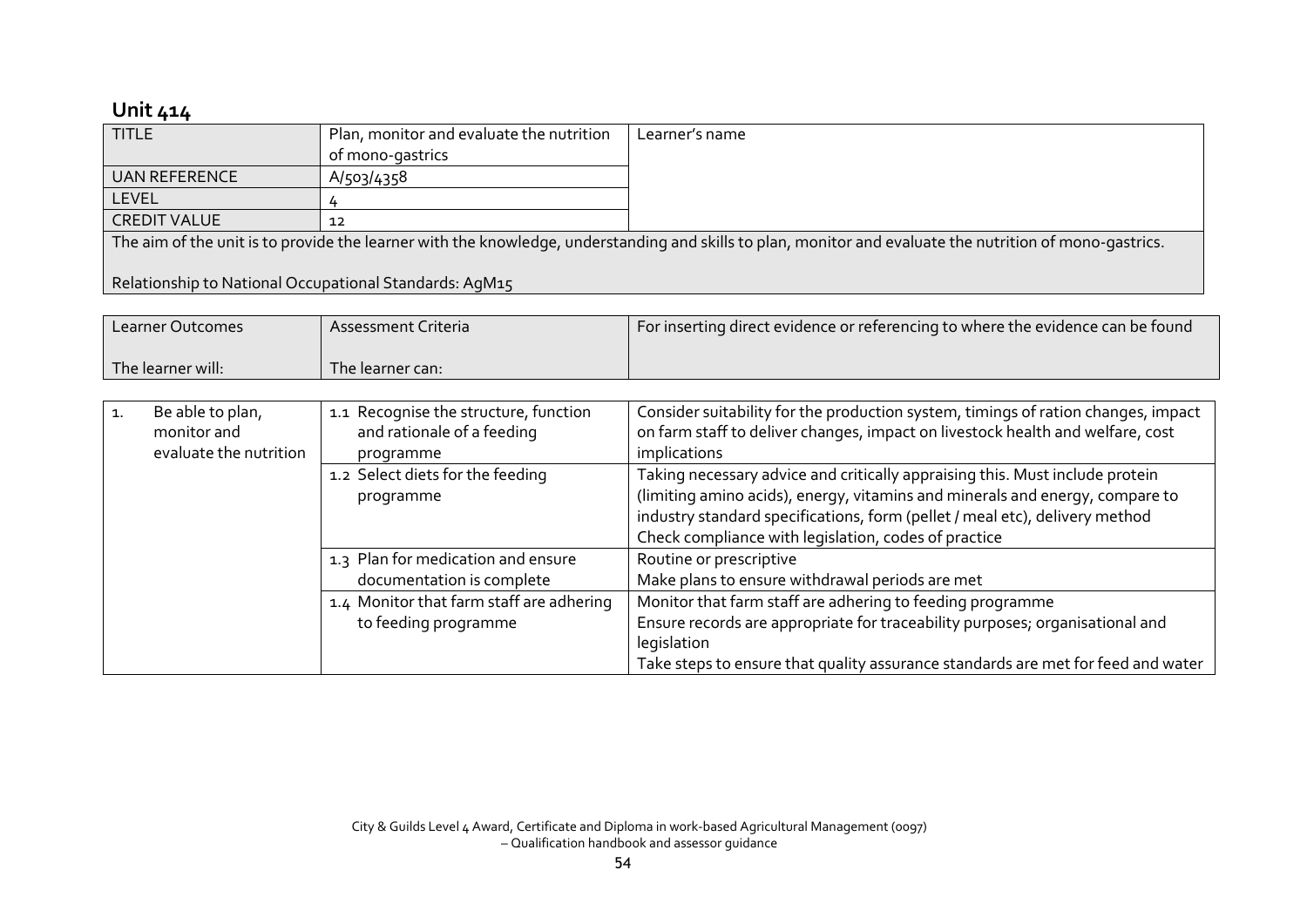| <b>Unit 414</b> |  |
|-----------------|--|
|-----------------|--|

|    |                                                                  |     | 1.5 Implement plans to monitor<br>performance of animals                     | Use a recognised industry standard that includes feed e.g. tonnes feed /<br>sow/year, FCR not growth rate alone, include all records necessary to gather<br>required data. More than one standard may be necessary, depending on the type<br>of business                                      |
|----|------------------------------------------------------------------|-----|------------------------------------------------------------------------------|-----------------------------------------------------------------------------------------------------------------------------------------------------------------------------------------------------------------------------------------------------------------------------------------------|
|    |                                                                  |     | 1.6 Evaluate programmes effectiveness                                        | To include organisational standards and cost effectiveness. Use industry<br>benchmarks<br>Review programme and make changes as necessary<br>Ensure working methods and practices promote health and safety and are<br>consistent with relevant legislation, codes of practice and food safety |
|    |                                                                  |     | 1.7 Investigate problems relating to<br>performance or diet                  | Identify causes, seek and take expert advice, leading to a resolution, report on<br>findings to interested parties<br>If a problem is not apparent, consider investigations that may lead to<br>performance improvements                                                                      |
| 2. | Understand how to<br>plan, monitor and<br>evaluate the nutrition | 2.1 | Explain the digestive<br>processes linked to animal<br>species               | Label a diagram of the digestive tract, to include digestion of amino acids, fat<br>and carbohydrate, vitamins and minerals Common problems linked with<br>digestion                                                                                                                          |
|    |                                                                  | 2.2 | Describe the nutritional<br>requirements for species                         | Includes water<br>How to match the feeding programme to livestock requirements at different<br>ages / stages of production<br>The legislation, regulations and codes of practice affecting the nutritional<br>management of animals include environmental impact                              |
|    |                                                                  | 2.3 | Explain the dietary<br>specifications produced by mil/<br>nutritionist       | Identify commonly used ingredients and their nutritional values Include synthetic<br>ingredients, reducing excesses, use of least cost formulations                                                                                                                                           |
|    |                                                                  | 2.4 | Describe the different types of<br>medication available and their<br>purpose | Prescriptive and preventative                                                                                                                                                                                                                                                                 |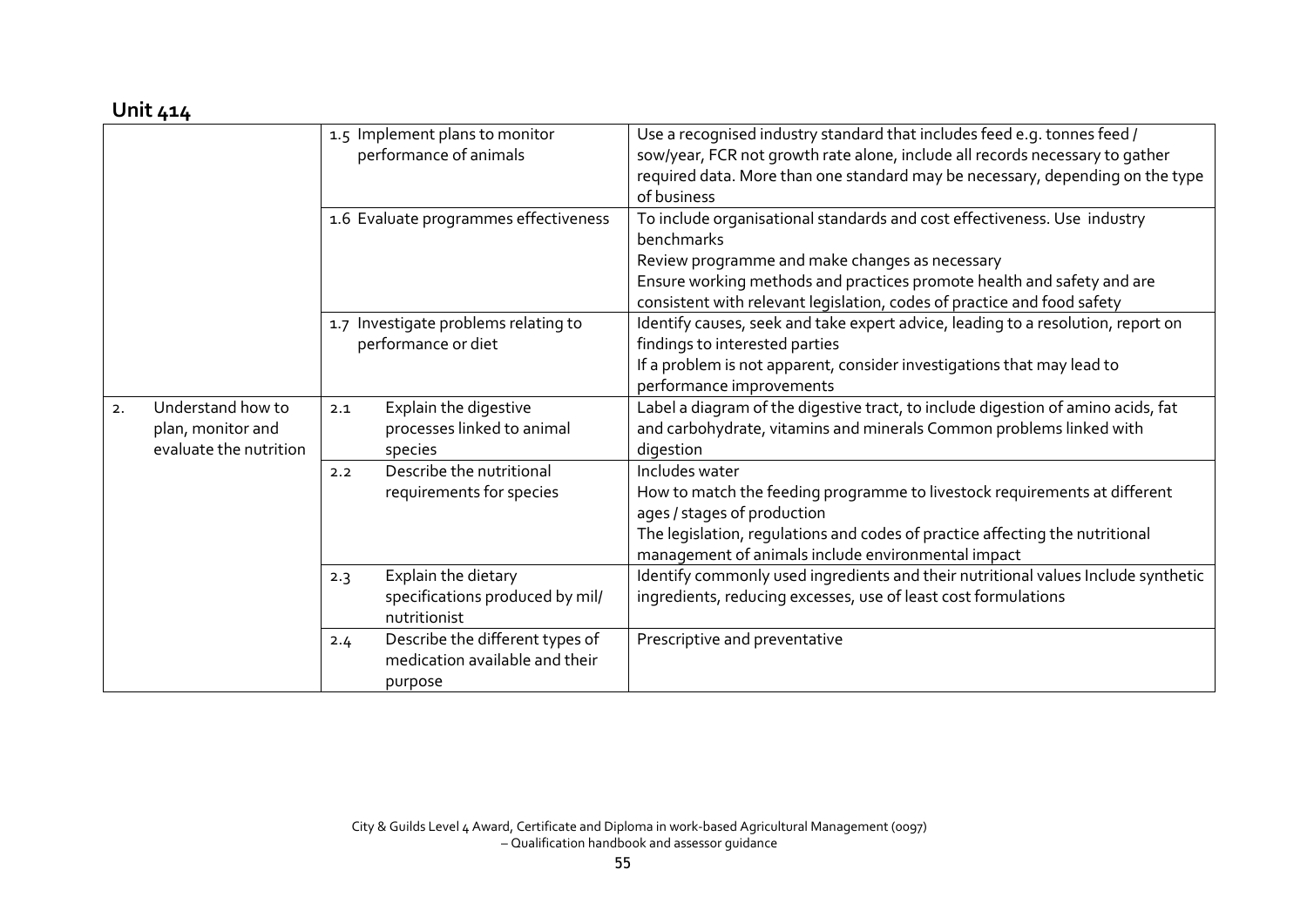| 2.5 | Discuss how to monitor the<br>nutrition programme for<br>animals  | The rationale for reviewing and communicating policies to others involved<br>production system such as veterinary surgeons and farm staff<br>The reporting and recording arrangements which are necessary under legislation,<br>code of practice and food safety<br>The quality assurance standards for feed and water<br>The key performance indicators and how to calculate and benchmark results |
|-----|-------------------------------------------------------------------|-----------------------------------------------------------------------------------------------------------------------------------------------------------------------------------------------------------------------------------------------------------------------------------------------------------------------------------------------------------------------------------------------------|
| 2.6 | Discuss how to evaluate the<br>nutrition programme for<br>animals | How to identify problems with diets including ingredient, animal, environment<br>and feeding methods influences as well as health and welfare issues<br>How to solve identified problems<br>The link between animal nutrition and environmental factors<br>Where to source competent specialist advice if needed                                                                                    |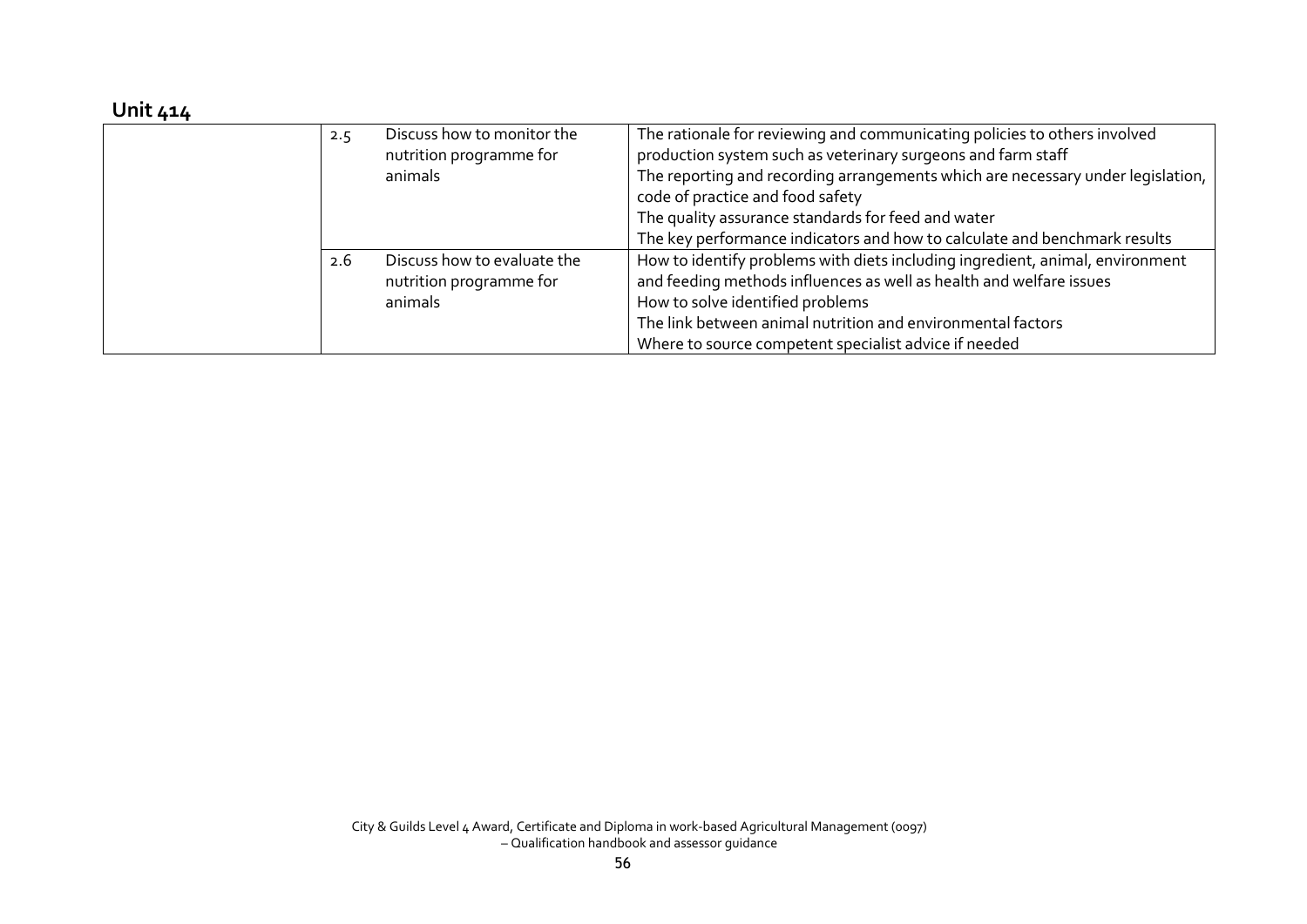| <b>TITLE</b>                                                                                                                                       | Plant nutrients and fertilizer planning | Learner's name |  |  |  |
|----------------------------------------------------------------------------------------------------------------------------------------------------|-----------------------------------------|----------------|--|--|--|
| <b>UAN</b>                                                                                                                                         | R/503/4365                              |                |  |  |  |
| <b>LEVEL</b>                                                                                                                                       |                                         |                |  |  |  |
| CREDIT VALUE                                                                                                                                       |                                         |                |  |  |  |
| The aim of this unit is to provide the learner with the knowledge, understanding and skills to plan and manage plant nutrients and fertiliser use. |                                         |                |  |  |  |

Relationship to National Occupational Standards : AgM21

| <b>Learner Outcomes</b>               |                                           | Assessment Criteria                                                               | For inserting direct evidence or referencing to where the evidence can be found                                                                                 |
|---------------------------------------|-------------------------------------------|-----------------------------------------------------------------------------------|-----------------------------------------------------------------------------------------------------------------------------------------------------------------|
| The learner will:<br>The learner can: |                                           |                                                                                   |                                                                                                                                                                 |
|                                       | Be able to produce a<br>manure management | 1.1 Clarify the optimum levels of plant<br>nutrients and pH levels for crops in a | Produce soil analysis and pH testing records including sampling methodology<br>and analytical techniques. Demonstrate ability to use plant nutrient requirement |
|                                       | plan                                      | named rotation                                                                    | and plant nutrient source reference material. Justification of optimum levels of<br>plant nutrients. Must include cost benefit analysis.                        |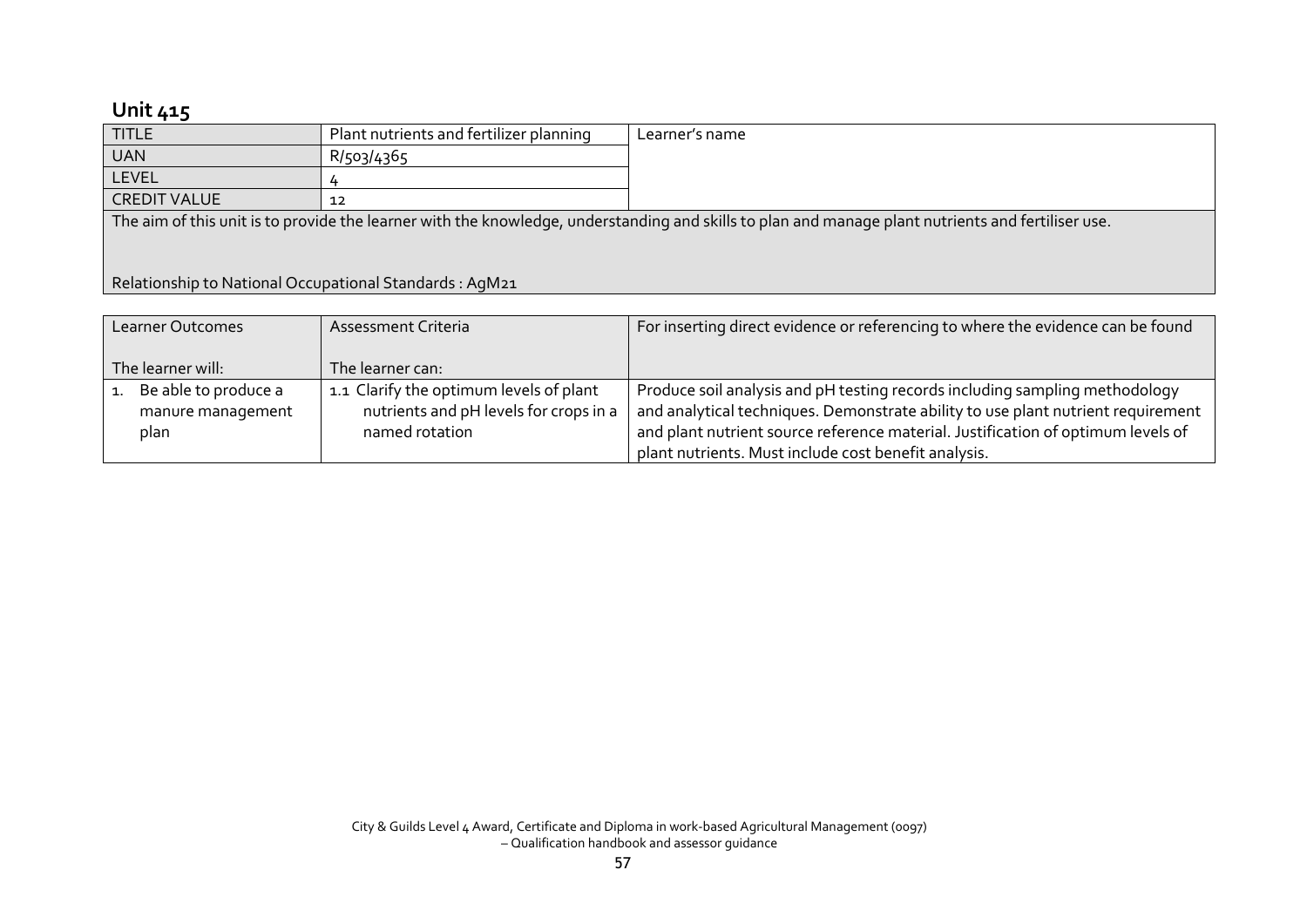| 1.2 Develop a fertiliser management<br>plan that will deliver sufficient plant<br>nutrients and pH level to grow the<br>named crops in a given rotation | The plan will include identified plant nutrient and pH levels for a named crop. A<br>record of soil analysis or estimation based on previous cropping (organic<br>situation) environmental protection data, soil protection review, Nitrogen<br>Vulnerable Zones (NVZ) compliance if applicable, maps showing vulnerable areas<br>and water courses, records of organic manures applied with timings and method<br>of application. |
|---------------------------------------------------------------------------------------------------------------------------------------------------------|------------------------------------------------------------------------------------------------------------------------------------------------------------------------------------------------------------------------------------------------------------------------------------------------------------------------------------------------------------------------------------------------------------------------------------|
|                                                                                                                                                         | Sources of plant nutrients i.e. organic manures, compounds, blends, straights,<br>cost comparisons for different sources, similarly for calcium carbonate<br>correction.                                                                                                                                                                                                                                                           |
|                                                                                                                                                         | Review and consider the consequence and effect of plant nutrients within the<br>environment inc. leaching, excesses of nitrates and phosphates in watercourses,<br>losses to the air eq timing of urea application. Application techniques and<br>appliance testing to be discussed                                                                                                                                                |
|                                                                                                                                                         | Plan to include storage arrangements and transportation legislation ref nitrogen                                                                                                                                                                                                                                                                                                                                                   |

|   | _____                                                                                          |                                                                                                                    |                                                                                                                                                                                                                                                                                                                                                                                                         |
|---|------------------------------------------------------------------------------------------------|--------------------------------------------------------------------------------------------------------------------|---------------------------------------------------------------------------------------------------------------------------------------------------------------------------------------------------------------------------------------------------------------------------------------------------------------------------------------------------------------------------------------------------------|
|   | 2. Be able to advise<br>others who need to<br>know the<br>implementation of the<br>manure plan | 2.1 Carry out or instruct others on the<br>implementation of the fertiliser<br>plan                                | By self or others<br>The fertiliser plan is used to advise all involved in its implementation. Check its<br>use as a working document. staff training records, FACT certificates, fertiliser<br>application machinery testing                                                                                                                                                                           |
| २ | Be able to calculate the<br>cost of the manure plan<br>and evaluate its<br>effectiveness       | 3.1 Calculate and critically compare the<br>cost of the fertiliser plan for<br>different crops in a given rotation | Compare existing fertiliser plan with alternative forms of nutrient and pH<br>balancing. Sufficient data available to allow bench marking or comparative<br>analysis.<br>Confirm if not demonstrated learners understanding of measurement units of<br>nutrient declaration and ratios<br>Question if not demonstrated learners undertanding of chemical and physical<br>properties of fertiliser types |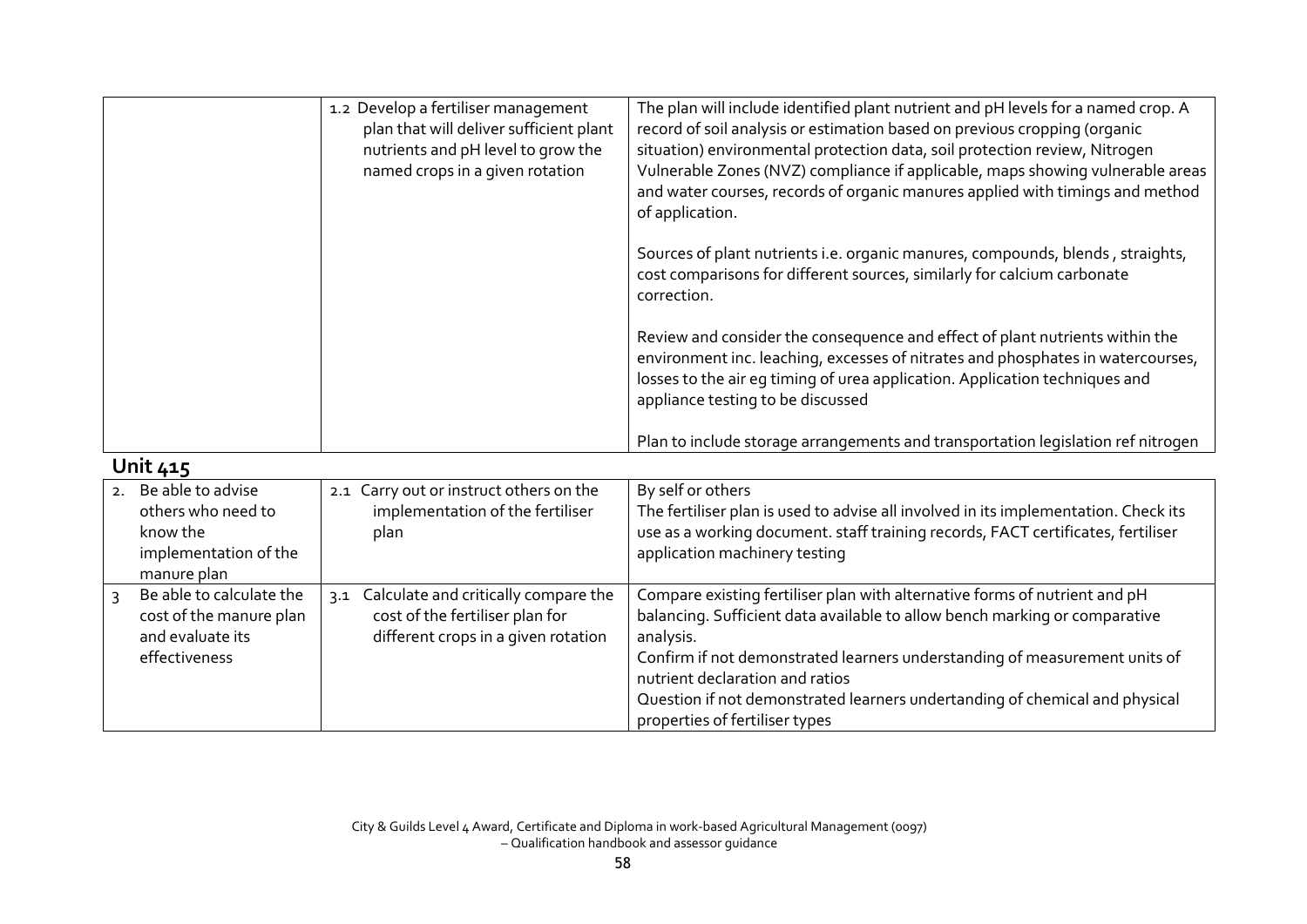|  | 4. Understand the<br>properties and<br>environmental impact<br>of plan nutrient<br>application | 4.1 | Explain how nutrients are lost from<br>plants to the environment                                                             | Explain knowledge of leaching, particularly nitrogen and phosphorus. water run<br>off, losses to the air in dry conditions<br>Demonstrate knowledge of environmental protection. Nitrogen Vulnerable<br>Zones (NVZ), current and new directives, soil protection |
|--|------------------------------------------------------------------------------------------------|-----|------------------------------------------------------------------------------------------------------------------------------|------------------------------------------------------------------------------------------------------------------------------------------------------------------------------------------------------------------------------------------------------------------|
|  |                                                                                                | 4.2 | Judge the economic and<br>environmental consequences of: a)<br>Inaccurate fertiliser<br>spreading<br>b)<br>poor storage      | Use typical examples to confirm awareness.                                                                                                                                                                                                                       |
|  |                                                                                                |     | 4.3 Clarify the influence of local climate<br>geographic factors on fertiliser<br>quantity and timing for a given<br>crop    | Discuss the consequences of fertiliser applications in high environmental risk<br>situations, e.g. urea in dry conditions, inferior formulation, use of nitrogen on<br>early season brassica                                                                     |
|  |                                                                                                |     | 4.4 Explain how the placement of<br>fertiliser can influence the quantity<br>and timing of fertilizer for the<br>crops grown | Use examples to confirm understanding e.g. placement for maize and potatoes.<br>Direct injection into grassland. Discuss effect on timing and cost benefits                                                                                                      |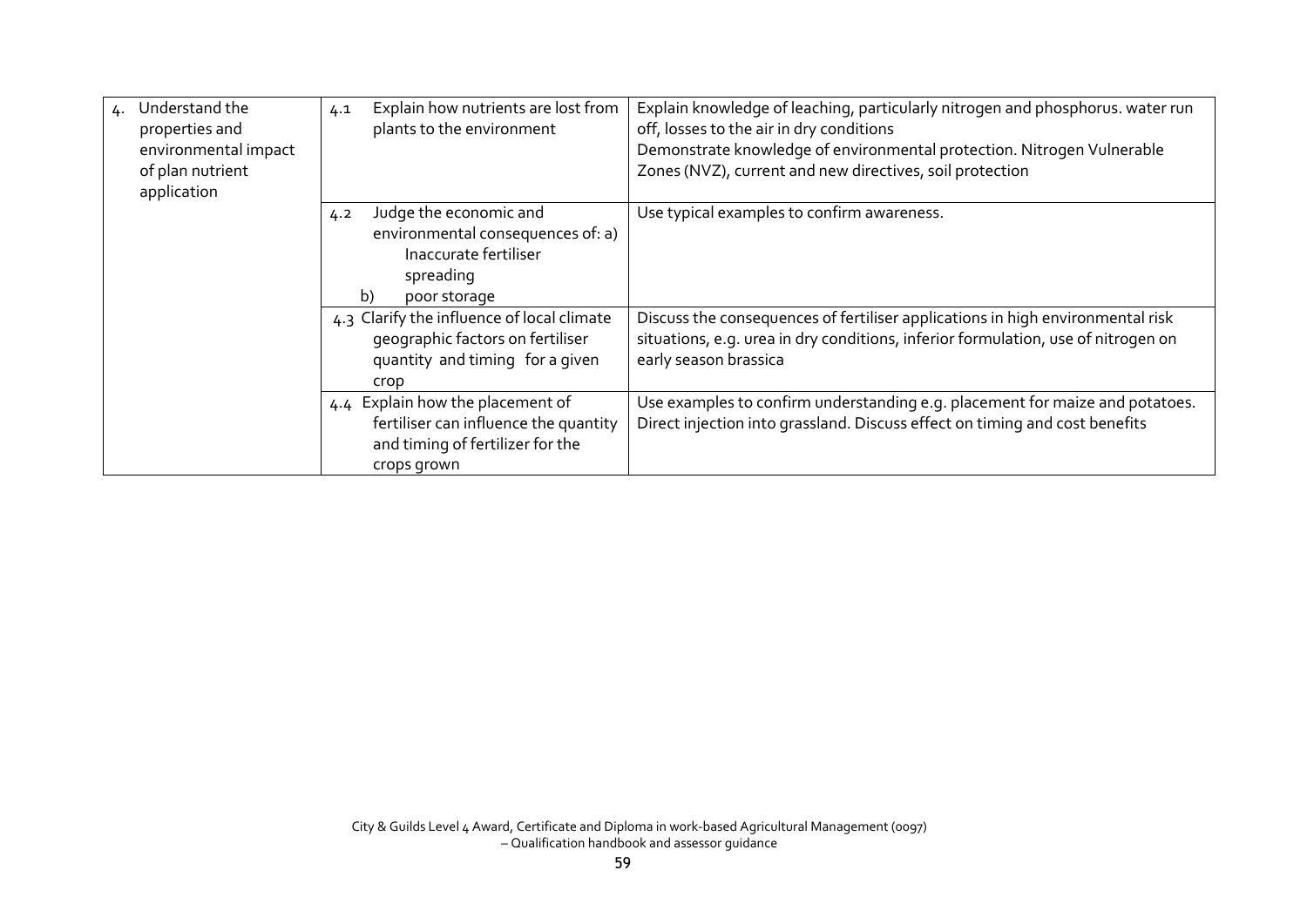| TITLE               | Plan, monitor and evaluate the<br>management of crops | Learner's name |
|---------------------|-------------------------------------------------------|----------------|
| <b>UAN</b>          | H/503/4368                                            |                |
| LEVEL               |                                                       |                |
| <b>CREDIT VALUE</b> |                                                       |                |

The aim of this unit is to provide the learner with the knowledge, understanding and skills to plan, monitor, manage and evaluate the establishment of crops.

Relationship to National Occupational Standards : AgM30

| <b>Learner Outcomes</b>                               | Assessment Criteria                                                                                             | For inserting direct evidence or referencing to where the evidence can be found                                                                                                                                                                                                                                                                                                                                                                                                                                                                                                                                                                                                                                                                                                                                                                                                                                                                 |
|-------------------------------------------------------|-----------------------------------------------------------------------------------------------------------------|-------------------------------------------------------------------------------------------------------------------------------------------------------------------------------------------------------------------------------------------------------------------------------------------------------------------------------------------------------------------------------------------------------------------------------------------------------------------------------------------------------------------------------------------------------------------------------------------------------------------------------------------------------------------------------------------------------------------------------------------------------------------------------------------------------------------------------------------------------------------------------------------------------------------------------------------------|
| The learner will:                                     | The learner can:                                                                                                |                                                                                                                                                                                                                                                                                                                                                                                                                                                                                                                                                                                                                                                                                                                                                                                                                                                                                                                                                 |
| Be able to plan and<br>manage the<br>establishment of | Identify the intended purpose of<br>1.1<br>the crop area                                                        | Justification based on commercial and rotational grounds for growing the crop.<br>Examine expected financial reasons for growing the crop and its place in the crop<br>rotation                                                                                                                                                                                                                                                                                                                                                                                                                                                                                                                                                                                                                                                                                                                                                                 |
| crops                                                 | Produce a management plan<br>1.2<br>that includes:<br>the resources required<br>health and safety policy<br>ii) | Produce a plan, that can be effectively monitored, that relates to a named crop.<br>Evaluate the reasons for growing the crop with opportunities and constraints.<br>Ensure the plan covers the crop's place within the cropping rotation. Residual<br>nutrients and nutrients for the planned crop are stated. A justification of varietal<br>choice based on demonstrated proven performance or latest research<br>documentation.<br>Include a management /cropping calendar that covers:- site preparation, seed,<br>fertiliser and pesticide requirement and procurement. Schedule the resources<br>and method of provision, study labour requirement along with seasonality.<br>Identify critical management timings and points e.g. growth stages.<br>Embed and ensure crop protocols, compliance with environmental stewardship<br>schemes, soil protection reviews, cross compliance, health and safety and road<br>traffic legislation |
|                                                       | Communicate the management<br>1.3<br>plan to those involved                                                     | Include a communication procedure for all involved in the implementation of the<br>plan, highlighting specific skills, qualifications and training updates required.                                                                                                                                                                                                                                                                                                                                                                                                                                                                                                                                                                                                                                                                                                                                                                            |

City & Guilds Level 4 Award, Certificate and Diploma in work-based Agricultural Management (0097) – Qualification handbook and assessor guidance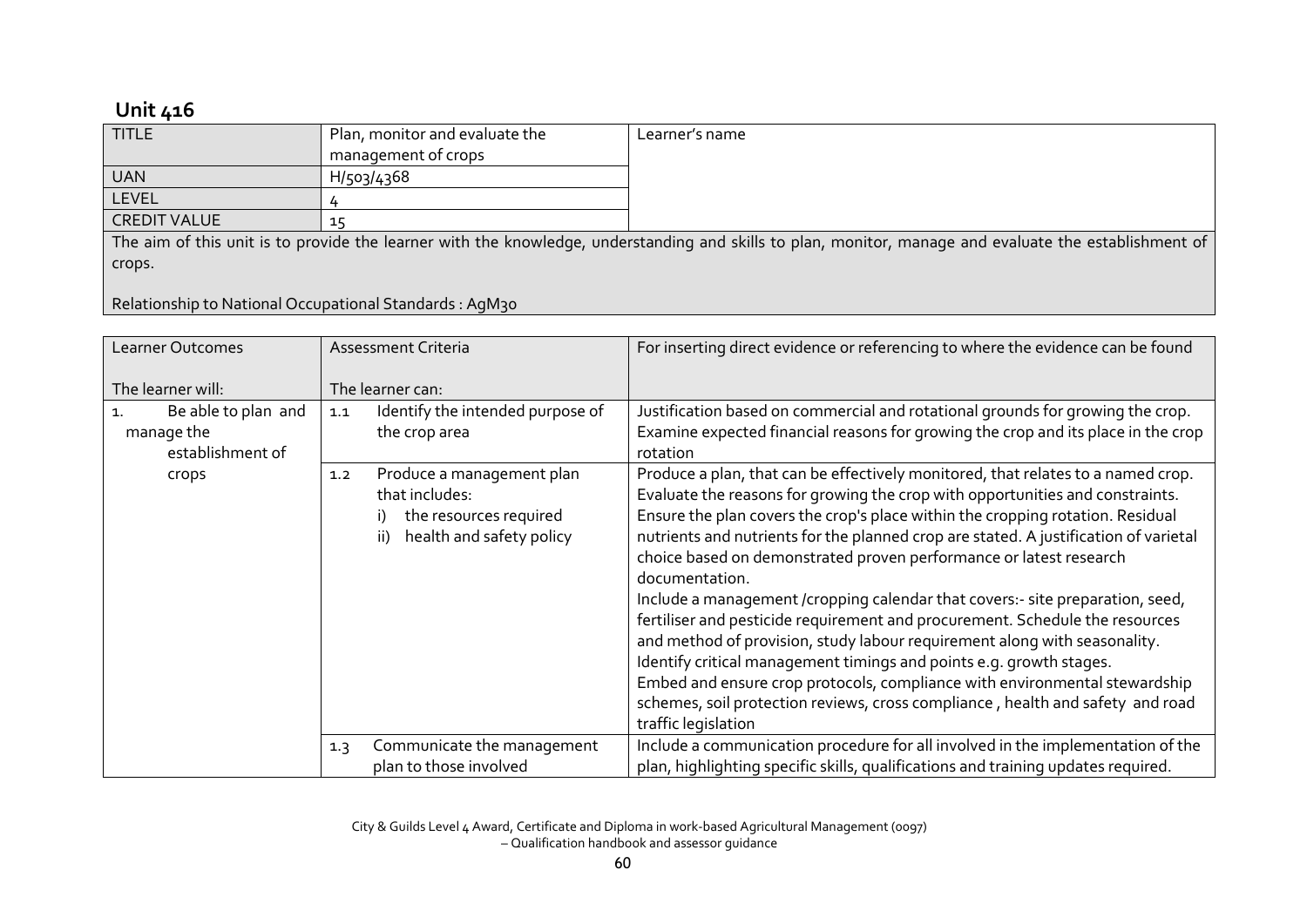| Be able to monitor<br>2.<br>and evaluate the<br>management of<br>crops | 2.1 Use suitable methods to monitor the<br>management of the cropped areas<br>2.2 Take appropriate actions to maintain<br>the crop management plan<br>2.3 Evaluate the management plan with<br>the use of accurate records                                                                                         | Evidence that the plan is used as a management tool to monitor the cropped<br>area, plant populations, pest density, record crop walking with<br>recommendations, weather and environmental impact.<br>Use of appropriate IT software<br>Record of remedial actions taken, the effect of actions, witness statements from<br>agronomists<br>Review of physical and financial input and output data to demonstrate viability of<br>growing the crop. Carry out benchmarking/comparative analysis and varietal |
|------------------------------------------------------------------------|--------------------------------------------------------------------------------------------------------------------------------------------------------------------------------------------------------------------------------------------------------------------------------------------------------------------|--------------------------------------------------------------------------------------------------------------------------------------------------------------------------------------------------------------------------------------------------------------------------------------------------------------------------------------------------------------------------------------------------------------------------------------------------------------------------------------------------------------|
| Understand how to<br>3.<br>plan, monitor and<br>manage crop<br>areas   | 3.1 Explain the potential consequences<br>of poor management of the planted<br>area<br>3.2 Define specific details of<br>interventions<br>i)<br>methods and consequences<br>ii)<br>disposal of waste<br>iii)<br>final intended condition of the<br>iv)<br>site<br>limits of own responsibility/<br>V)<br>authority | evaluation<br>Discuss the effects of poor site selection, poor seedbed prep. wrong varietal<br>choice, incorrect plant nutrient provision, untimely pest control                                                                                                                                                                                                                                                                                                                                             |
|                                                                        | 3.3 Summarise own responsibilities<br>within:<br>(i) the organisations health and safety<br>policy<br>(ii) other relevant legislation<br>3.4 Explain the likely causes of<br>deviations from plans                                                                                                                 | Organisational health and safety is produced and own responsibilities discussed<br>in the context of growing the crop. Cover use of managing staff, machinery, use<br>of chemical and other hazardous substances<br>Include codes of good practice, environmental protection, road traffic legislation<br>Include weather, labour availability, market forces, pests and diseases                                                                                                                            |

City & Guilds Level 4 Award, Certificate and Diploma in work-based Agricultural Management (0097) – Qualification handbook and assessor guidance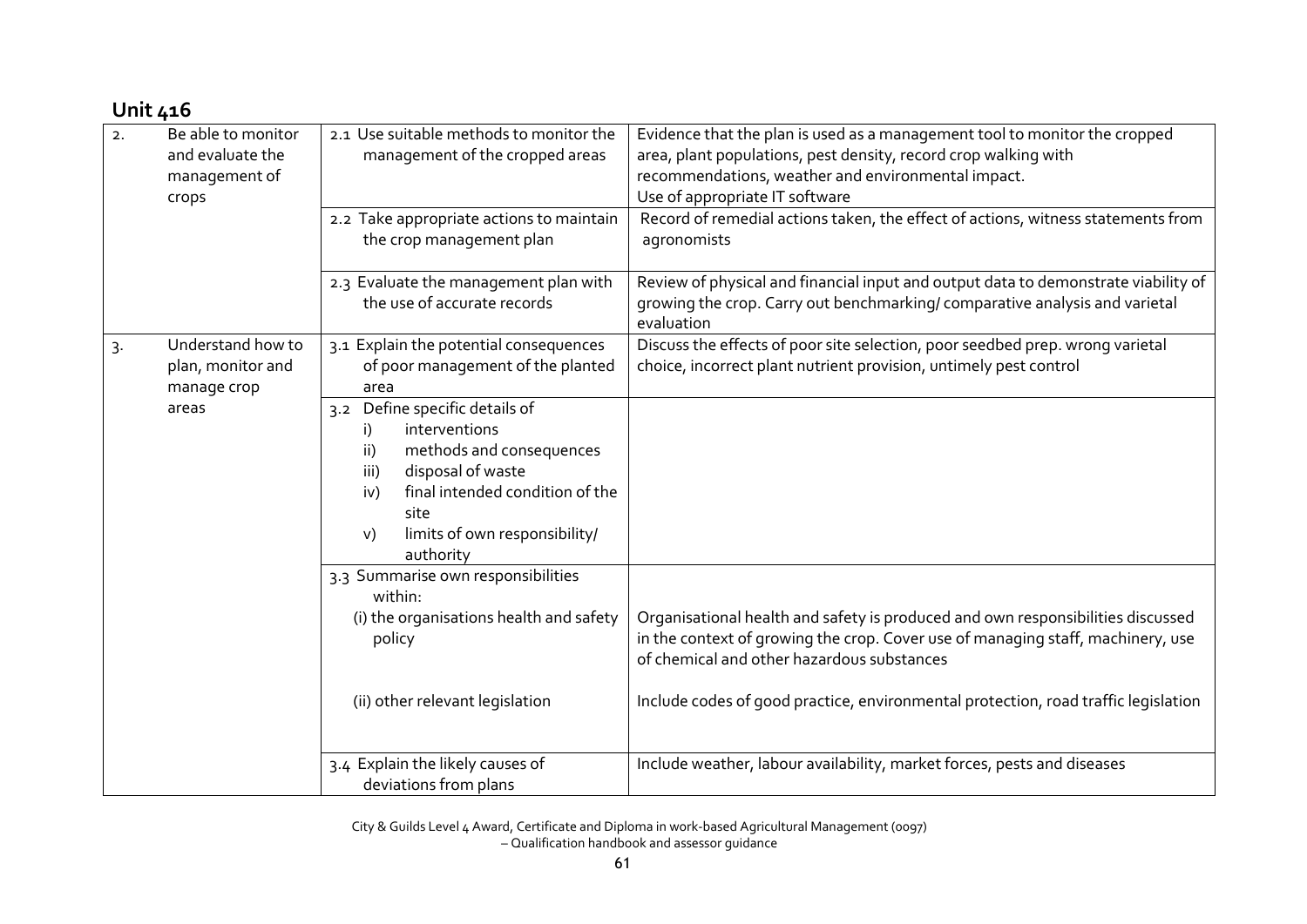| <b>TITLE</b>                                                                                                                                              | Plan and manage the harvesting,     | Learner's name |  |  |
|-----------------------------------------------------------------------------------------------------------------------------------------------------------|-------------------------------------|----------------|--|--|
|                                                                                                                                                           | transportation and storage of crops |                |  |  |
| UAN REFERENCE                                                                                                                                             | K/503/4369                          |                |  |  |
| <b>LEVEL</b>                                                                                                                                              |                                     |                |  |  |
| <b>CREDIT VALUE</b>                                                                                                                                       | 12                                  |                |  |  |
| The aim of this unit is to provide the learners with the knowledge, understanding and skills to plan and manage harvesting, transportation and storage of |                                     |                |  |  |
| crops.                                                                                                                                                    |                                     |                |  |  |
|                                                                                                                                                           |                                     |                |  |  |

Relationship to National Occupational Standards : Ag M 31

| <b>Learner Outcomes</b>                                                      | Assessment Criteria |                                                                                    | For inserting direct evidence or referencing to where the evidence can be found                                                                                                                                                                                                                                                                                                                                                                                                                                                        |
|------------------------------------------------------------------------------|---------------------|------------------------------------------------------------------------------------|----------------------------------------------------------------------------------------------------------------------------------------------------------------------------------------------------------------------------------------------------------------------------------------------------------------------------------------------------------------------------------------------------------------------------------------------------------------------------------------------------------------------------------------|
| The learner will:                                                            | The learner can:    |                                                                                    |                                                                                                                                                                                                                                                                                                                                                                                                                                                                                                                                        |
| Be able to plan the<br>harvesting,<br>transportation and<br>storage of crops | grown               | 1.1. Identify the destination and<br>marketing requirements of crops               | Produce a marketing contract or a usage rationale that includes destination/<br>delivery point, quality and quantity, and delivery timings                                                                                                                                                                                                                                                                                                                                                                                             |
|                                                                              | 1.2                 | Produce a management plan for<br>the harvesting, transport and<br>storage of crops | Relate to a specific cropping situation. The plan to include timing and method of<br>harvesting, optimum yields and quality with method of assessing both.<br>Resources required inc.labour, machinery, storage and a plan for their<br>preparation. Highlight use of contractors and special plans to ensure their<br>effectiveness.<br>Operational health and safety policy that includes use of all resources<br>control plans. risk assessments for changing weather and marketing conditions<br>and monitoring of the stored crop |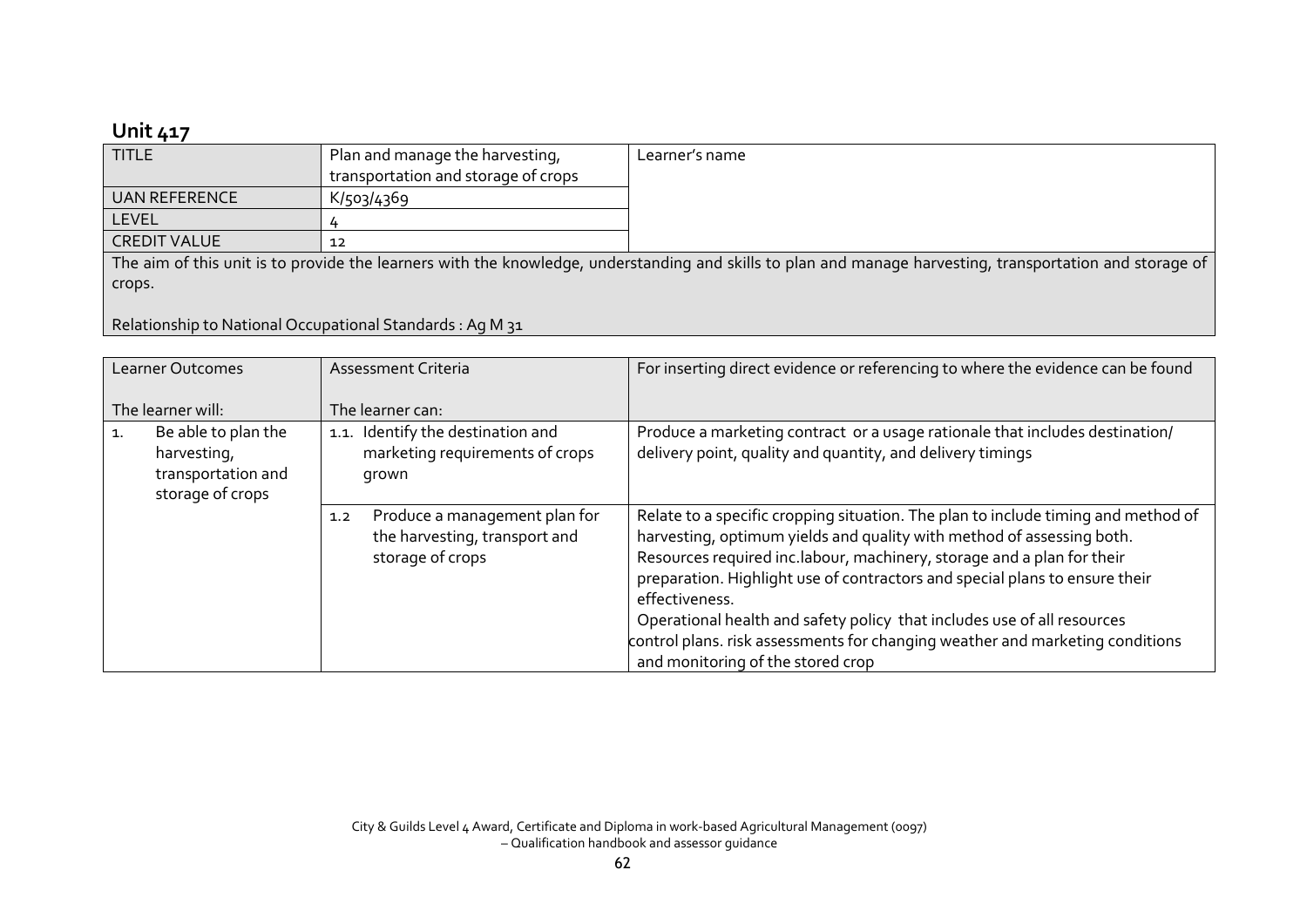|    | <b>Unit 417</b>                                                                         |                                                                                                                       |                                                                                                                                                                                                                                                                                                                                                                                                                                                                                          |  |  |
|----|-----------------------------------------------------------------------------------------|-----------------------------------------------------------------------------------------------------------------------|------------------------------------------------------------------------------------------------------------------------------------------------------------------------------------------------------------------------------------------------------------------------------------------------------------------------------------------------------------------------------------------------------------------------------------------------------------------------------------------|--|--|
| 2. | Be able to manage<br>the harvesting,<br>transportation and<br>storage of crops<br>grown | 2.1 Monitor the management plan from<br>accurately provided records                                                   | Manage, review and revise the plan. Records that demonstrate compliance with<br>quality assurance standards which meet the needs of the buyer or user of the<br>crop. Harvesting efficiency records, samples of harvested crops. Identification<br>and actions taken to identify and rectify problems throughout the harvesting and<br>storage process.<br>Data that is used to critically assess the physical and financial performance and<br>then used for future management planning |  |  |
|    |                                                                                         | 2.2 Manage the safe use of equipment<br>in accordance with legislation and<br>manufacturers instructions              | Machinery maintenance/ servicing and replacement records, renewal policy,<br>operator training record, availability of operator manuals                                                                                                                                                                                                                                                                                                                                                  |  |  |
|    |                                                                                         | Manage the health and safety of all<br>2.3<br>involved in harvesting,<br>transportation and storage of<br>crops grown | Effectively embed and monitor health and safety policy, including risk<br>assessments and control of substances hazardous to health. Evidence reporting<br>of incidences, diseases and dangerous occurrences as well as continual<br>monitoring and improvements                                                                                                                                                                                                                         |  |  |
| 3. | Understand how to plan<br>and manage the<br>harvesting,<br>transportation and           | Explain the importance of<br>3.1<br>recognising and dealing with<br>deviations from the plan                          | To lessen the detrimental impact of deviation, assist rapid remedial processes                                                                                                                                                                                                                                                                                                                                                                                                           |  |  |
|    | storage or crops grown                                                                  | Summarise the types of crop<br>3.2<br>harvesting, transportation and<br>storage records and their purpose             | Discuss alternative methods to those previously demonstrated                                                                                                                                                                                                                                                                                                                                                                                                                             |  |  |
|    |                                                                                         | Clarify the organisational health<br>3.3<br>and safety policy                                                         | Explain organisational health and safety policy and their responsibilities therein,<br>highlight limitations and who is responsible for them including the learners<br>specific responsibilities and limits to their ability and authority                                                                                                                                                                                                                                               |  |  |
|    |                                                                                         | Evaluate the impact different<br>3.4<br>management methods have on<br>harvesting, transportation and<br>storage       | Critically discuss alternative management methods to those presently used in<br>the harvesting, transporting and storage process                                                                                                                                                                                                                                                                                                                                                         |  |  |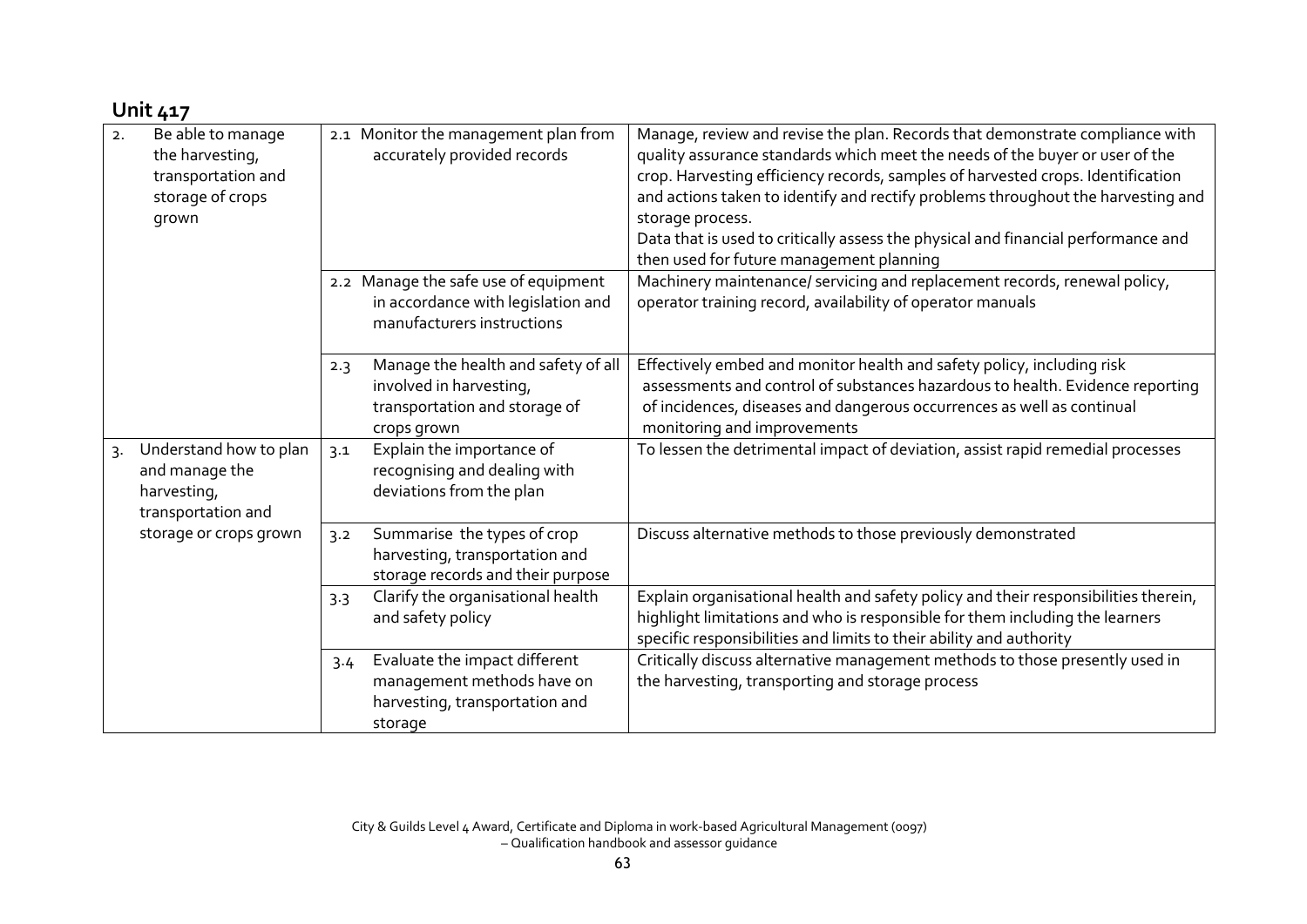| Clarify remedial action that<br>3.5 | For a named crop explain variations to harvesting methods, adjustments to          |
|-------------------------------------|------------------------------------------------------------------------------------|
| supports the harvesting,            | harvesting machinery, additional drying, chemical or additive treatment,           |
| transportation and storage of the   | washing, cleaning.                                                                 |
| $C \cap D =$                        | Discuss communications with the buyer/user, changes to contract or destination     |
| 3.6 Analyse the skills required to  | Discuss/list skills required to monitor crop throughout process including ripeness |
| monitor the crop through            | of crop/ condition, contamination, damage in harvesting/ transport, continual      |
| harvesting, transportation and      | monitoring of the stored crop, indicators or problems, signs of pest damage.       |
| storage                             | Most importantly preemption of problems. Identification of further training        |
|                                     | required and how to source it                                                      |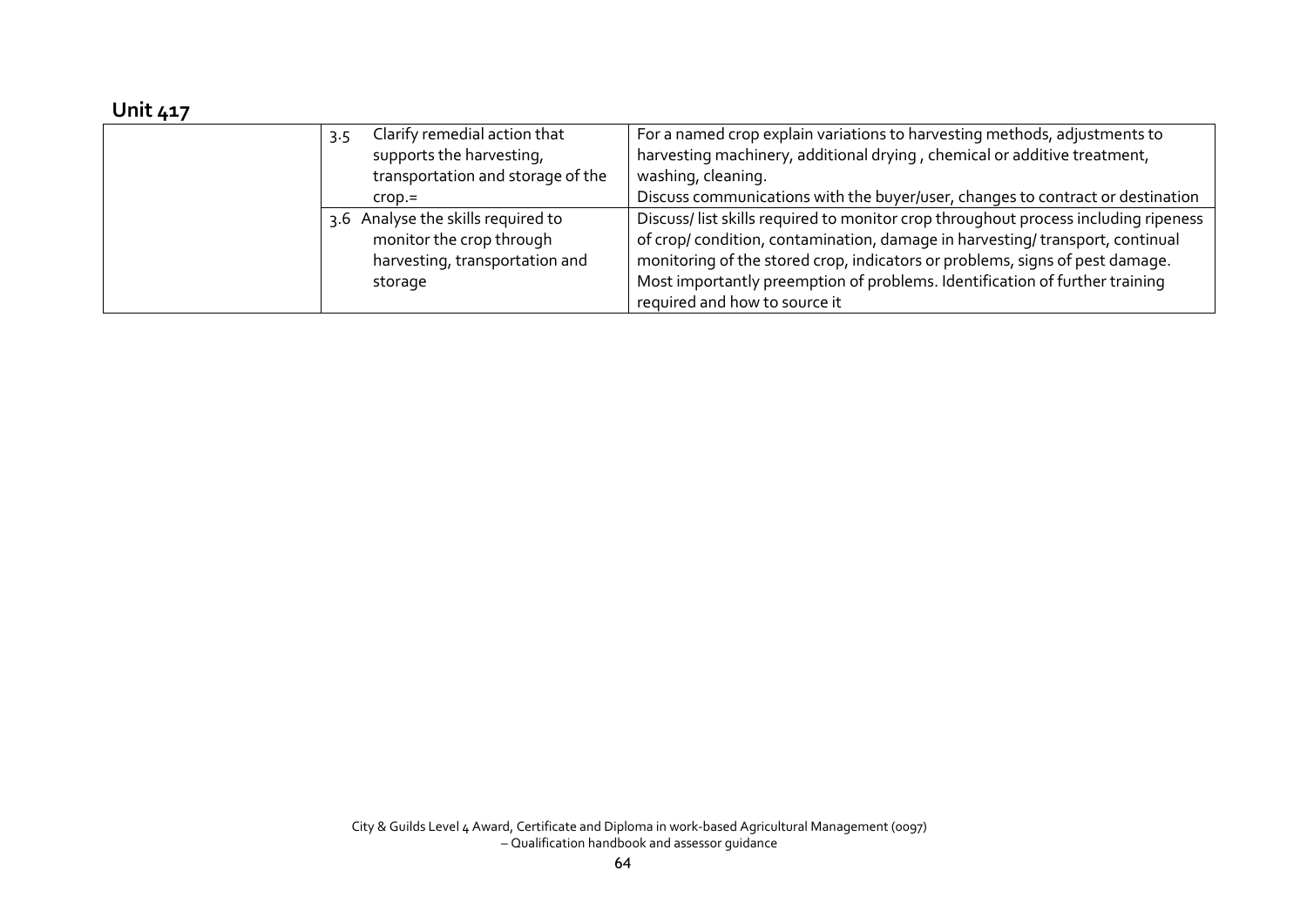| <b>TITLE</b><br>Plan and manage the control of weeds, |                    | Learner's name |
|-------------------------------------------------------|--------------------|----------------|
|                                                       | pests and diseases |                |
| UAN REFERENCE                                         | D/503/4370         |                |
| <b>LEVEL</b>                                          |                    |                |
| CREDIT VALUE                                          | 12                 |                |

The aim of this unit is to provide the learner with the knowledge, understanding and skills to plan, manage, monitor and review the control of weeds, pests and diseases.

#### Relationship to National Occupational Standards : CU 110

| <b>Learner Outcomes</b><br>The learner will: |                                                                         | <b>Assessment Criteria</b><br>The learner can:                                    | For inserting direct evidence or referencing to where the evidence can be found                                                                                                                                                                                                                                                                                                                                                                                                                                                                                                                                                              |
|----------------------------------------------|-------------------------------------------------------------------------|-----------------------------------------------------------------------------------|----------------------------------------------------------------------------------------------------------------------------------------------------------------------------------------------------------------------------------------------------------------------------------------------------------------------------------------------------------------------------------------------------------------------------------------------------------------------------------------------------------------------------------------------------------------------------------------------------------------------------------------------|
|                                              | Be able to plan<br>control measures for<br>weeds, pests and<br>diseases | Justify the need for control<br>1.1<br>measures.                                  | For a named crop detail the potential problems, state control measures available,<br>consider husbandry, environmental and financial implications. Link to crop<br>protocols.                                                                                                                                                                                                                                                                                                                                                                                                                                                                |
|                                              |                                                                         | Develop a crop and environmental<br>1.2<br>protection plan                        | For the same crop produce a plan to control those problems warranting control<br>along with most suitable methodology. Ensure that all involved in its delivery<br>fully understand their responsibilities under health and safety, legislation and<br>environmental regulations. Methods of protecting the wellbeing of bystanders<br>and the general public must be included. Resources must be listed that include<br>testing of application equipment, storage or chemicals and other harmful<br>substances, operative training, Control of Substances Hazardous to Health<br>(COSHH) assessments. define the role of specialist advisor |
| 2.                                           | Be able to<br>implement control<br>measures                             | Monitor and modify control<br>2.1<br>measures appropriately as<br>problems change | Records of crop walking with critical thresholds of infestation and<br>recommendations, agronomist reports. diary entries, witness statements                                                                                                                                                                                                                                                                                                                                                                                                                                                                                                |

City & Guilds Level 4 Award, Certificate and Diploma in work-based Agricultural Management (0097) – Qualification handbook and assessor guidance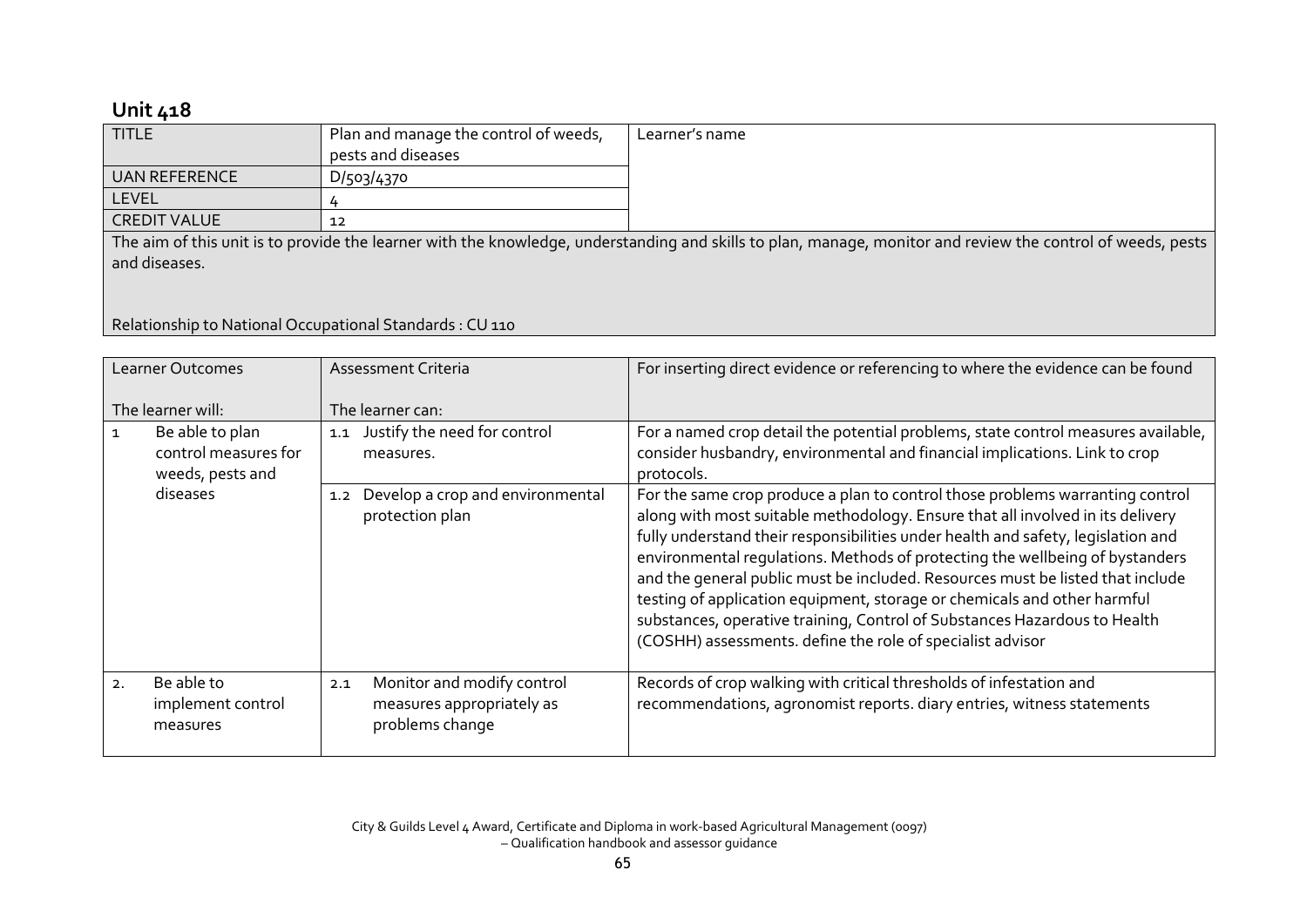| Develop and maintain effective<br>$\overline{2.2}$<br>communication strategies and<br>reporting procedures | Ongoing control recommendation supported by advisor recommendations,<br>applications and operator records, crop assurance audit trails. |
|------------------------------------------------------------------------------------------------------------|-----------------------------------------------------------------------------------------------------------------------------------------|
|------------------------------------------------------------------------------------------------------------|-----------------------------------------------------------------------------------------------------------------------------------------|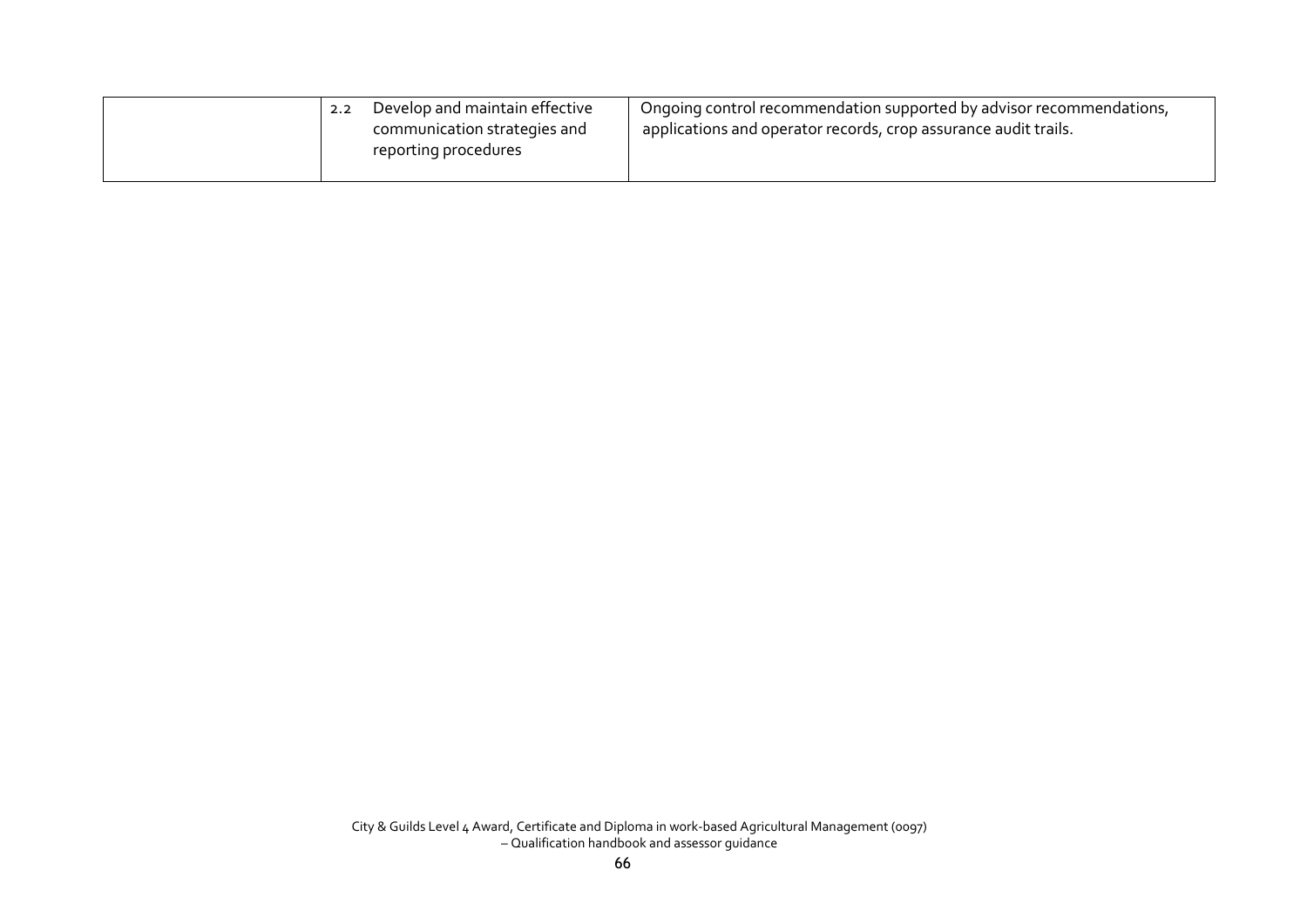| Be able to monitor<br>$\overline{3}$<br>and review control<br>measures | Judge that work is carried out<br>3.1<br>according to plan                                  | The plan is used as a working document and will include detailed crop records<br>that cover the life of the named crop from establishment to sale or end use.<br>Regulations are complied with throughout.                       |
|------------------------------------------------------------------------|---------------------------------------------------------------------------------------------|----------------------------------------------------------------------------------------------------------------------------------------------------------------------------------------------------------------------------------|
|                                                                        | Review and evaluate that<br>3.2<br>appropriate action is taken in the<br>event of problems  | Financial and environmental justification for planned and modified actions will<br>exist in the form of calculations, conclusions, records discussions, advisor<br>guidance. Sound, substantial and robust evidence is required. |
|                                                                        | Revise the effectiveness of the<br>3.3<br>plan                                              | Comparative analysis of crop performance, efficacy of control measures both<br>physical and financial. Sound, substantial and robust evidence is required                                                                        |
| Understand how to<br>4.<br>plan and manage the<br>control of weeds,    | Discuss the effect of weather and<br>4.1<br>site conditions                                 | Relate the effects on a specific crop in terms of weeds, pests and diseases stating<br>predicted timings and foreseeable problems throughout the life of the crop.<br>Describe management to minimise effects                    |
| pests and diseases                                                     | Explain advantages and<br>4.2<br>disadvantages of integrated pest<br>management             | Demonstrate working knowledge and research of I.P.M in terms of rotations, life<br>cycles, natural predators ref. L.E.A.F                                                                                                        |
|                                                                        | Explain the importance and<br>4.3<br>options for sourcing independent<br>specialist advice. | Limitations of own knowledge, new and emerging technology, highlight sources<br>such as advisors, technical data and transfer, IT                                                                                                |
|                                                                        | Discuss the importance of control<br>4.4<br>measures and their effective<br>implementation  | Identify benefits i.e. higher yield, improved quality, easier harvesting, timeliness,<br>improved margins, environmental to subsequent crops                                                                                     |
|                                                                        | 4.5 Explain public relationship protocols<br>when implementing the control<br>plan          | Timely notification to those affected by control measures inc.consumers,<br>bystanders, neighbours, walkers. Discuss grower responsibility under industries<br>public image.                                                     |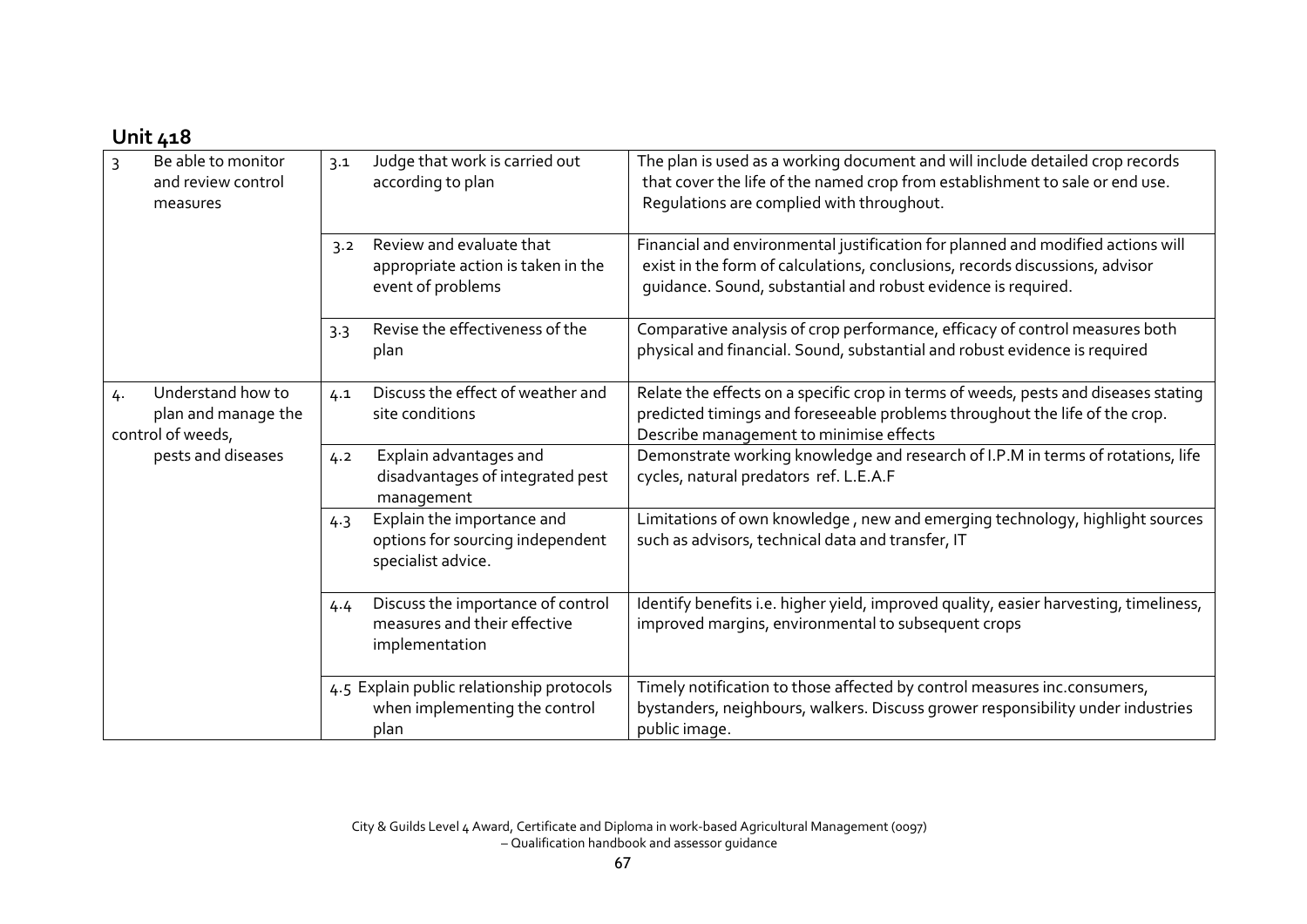| <b>TITLE</b>                                                                                                                                  | Manage the transportation of animals | Learner's name |  |  |
|-----------------------------------------------------------------------------------------------------------------------------------------------|--------------------------------------|----------------|--|--|
| <b>UAN REFERENCE</b>                                                                                                                          | H/503/4371                           |                |  |  |
| <b>LEVEL</b>                                                                                                                                  |                                      |                |  |  |
| <b>CREDIT VALUE</b>                                                                                                                           | 12                                   |                |  |  |
| The aim of this unit is to provide the learner with the knowledge, understanding and skills to plan and manage the transportation of animals. |                                      |                |  |  |
|                                                                                                                                               |                                      |                |  |  |
|                                                                                                                                               |                                      |                |  |  |
| Relationship to National Occupational Standards : CU117                                                                                       |                                      |                |  |  |

| <b>Learner Outcomes</b>                                           | Assessment Criteria                                                                                                       | For inserting direct evidence or referencing to where the evidence can be found                                                                                                                                                                                                                                                                                         |  |
|-------------------------------------------------------------------|---------------------------------------------------------------------------------------------------------------------------|-------------------------------------------------------------------------------------------------------------------------------------------------------------------------------------------------------------------------------------------------------------------------------------------------------------------------------------------------------------------------|--|
| The learner will:<br>The learner can:                             |                                                                                                                           |                                                                                                                                                                                                                                                                                                                                                                         |  |
| Be able to plan and<br>manage the<br>transportation of<br>animals | Develop and implement plans,<br>1.1<br>specific to the species where<br>appropriate                                       | Consider the provision of feed and water, timing and distance of the journey, and<br>contingency plans to cover breakdowns, accidents or animal related problems.<br>Ensure procedures are compliant with animal movement regulations including<br>the 6 day rule. Ensure stock is in the correct condition for their destination.<br>Consider communication protocols. |  |
|                                                                   | Critically compare alternative<br>1.2<br>systems of handling and restraint<br>for both safe loading and<br>transportation | Relate to a specified species of animal. Include consideration of systems,<br>facilities, health and safety, welfare and stress minimization, product assurance.<br>Evaluate the benefits of permanent versus portable equipment                                                                                                                                        |  |
|                                                                   | Determine the system procedures<br>1.3<br>that are important for good<br>hygiene and biosecurity                          | Consider cleaning and disinfection, disposal of soiled material, isolation and<br>mixing arrangements, the need for personal protective equipment,<br>recording/inspection arrangements                                                                                                                                                                                 |  |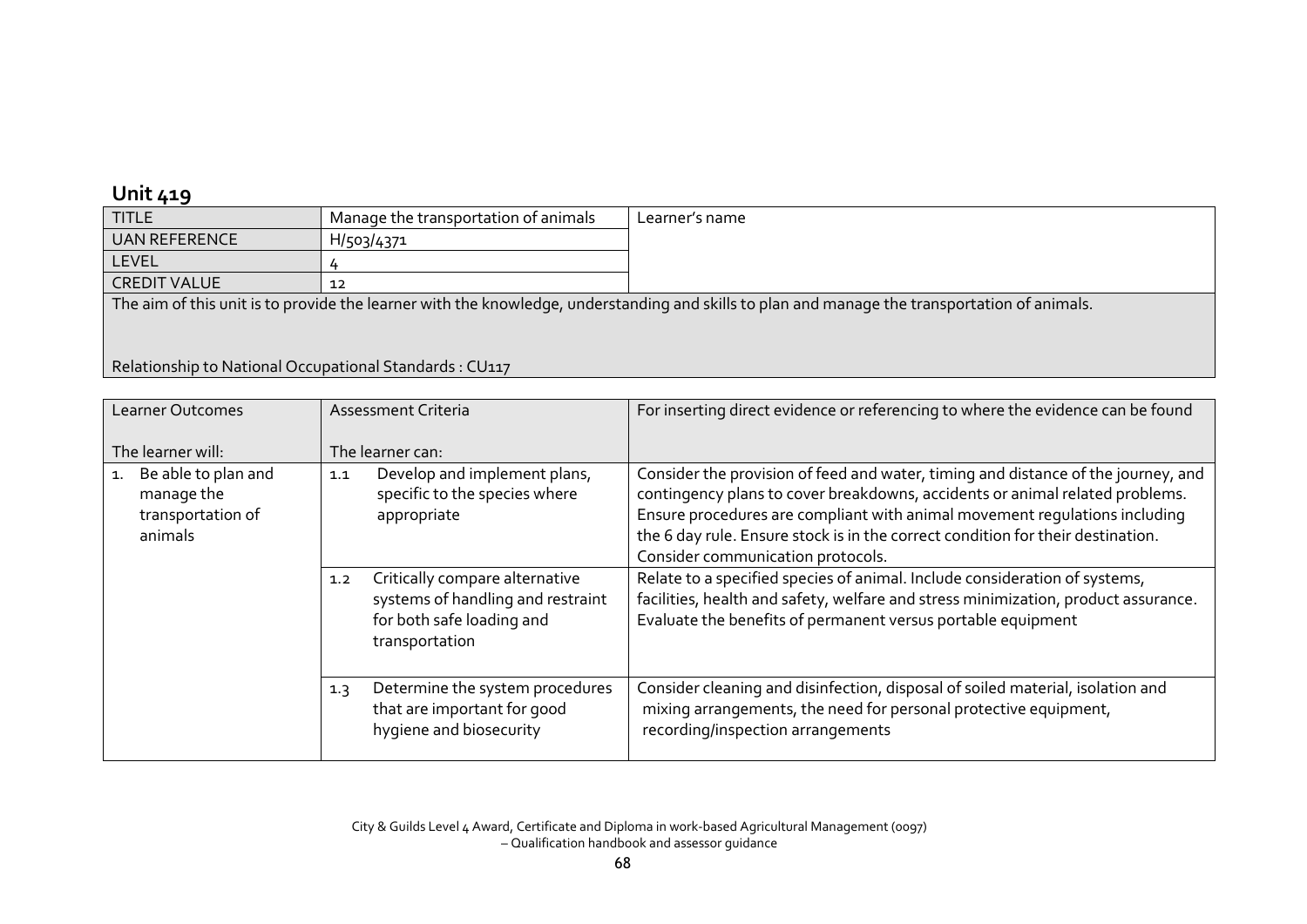| 1.4 | Ensure that plans offer good<br>welfare standards and are in<br>accordance with relevant<br>legislation and codes of practice | Consider length of time in transit, provision of food and water, stocking densities<br>in transit, ventilation, precautions against very high/very low temperatures,<br>avoidance of fighting/bullying, minimizing stress, minimal delays once stock are<br>loaded. Ensure compliance to the five freedoms defined by the Farm Animal<br>Welfare Council |
|-----|-------------------------------------------------------------------------------------------------------------------------------|----------------------------------------------------------------------------------------------------------------------------------------------------------------------------------------------------------------------------------------------------------------------------------------------------------------------------------------------------------|
|-----|-------------------------------------------------------------------------------------------------------------------------------|----------------------------------------------------------------------------------------------------------------------------------------------------------------------------------------------------------------------------------------------------------------------------------------------------------------------------------------------------------|

| 2.<br>evaluate the<br>effectiveness of the<br>transportation<br>arrangements for<br>animals | Be able to monitor and                                                                         | 2.1 | Justify the necessary recording and<br>reporting arrangements                                 | Compliance to the legal requirements: Animal Transport Certificates and<br>Movement Licenses where required. Evaluate the reporting and inspection<br>processes including external audit arrangements                                                                                                                                                                                                                       |
|---------------------------------------------------------------------------------------------|------------------------------------------------------------------------------------------------|-----|-----------------------------------------------------------------------------------------------|-----------------------------------------------------------------------------------------------------------------------------------------------------------------------------------------------------------------------------------------------------------------------------------------------------------------------------------------------------------------------------------------------------------------------------|
|                                                                                             |                                                                                                | 2.2 | Monitor that all animal<br>transportation methods are in<br>accordance with the approved plan | Regular inspection of the transportation standard/arrangements, the fitness of<br>the animals, competence of the person in charge of the vehicle, the<br>arrangements on arrival at destination. Ensure adequate training. Rapid<br>identification of problems and rectification                                                                                                                                            |
|                                                                                             |                                                                                                | 2.3 | Critically evaluate the<br>effectiveness of the approved plan                                 | Consider ageing equipment and obsolescence. Consider Trading Standards<br>reports/inspections. Review of any problems and/or accidents. Evaluate<br>alternative systems and developments/upgrades. Cost considerations.<br>Incorporate compliance check to current and emerging legislation/codes of<br>practice                                                                                                            |
| 3.                                                                                          | Understand how to<br>plan, manage, monitor<br>and evaluate the<br>transportation of<br>animals | 3.1 | Describe the legislation and<br>powers of authority relating to the<br>movement of animals    | Legislation: Animal Welfare Act 2006, Welfare of Animals Order 2006, Transport<br>of Animals(Cleansing and Disinfection) Order 2003<br>Trading Standards Officers, Animal Health(formerly SVS) and Police powers to<br>safequard the welfare of animals and prevent contravention of the law, powers<br>to advise, direct or serve notice, powers to inspect animals, powers to prevent a<br>journey starting or continuing |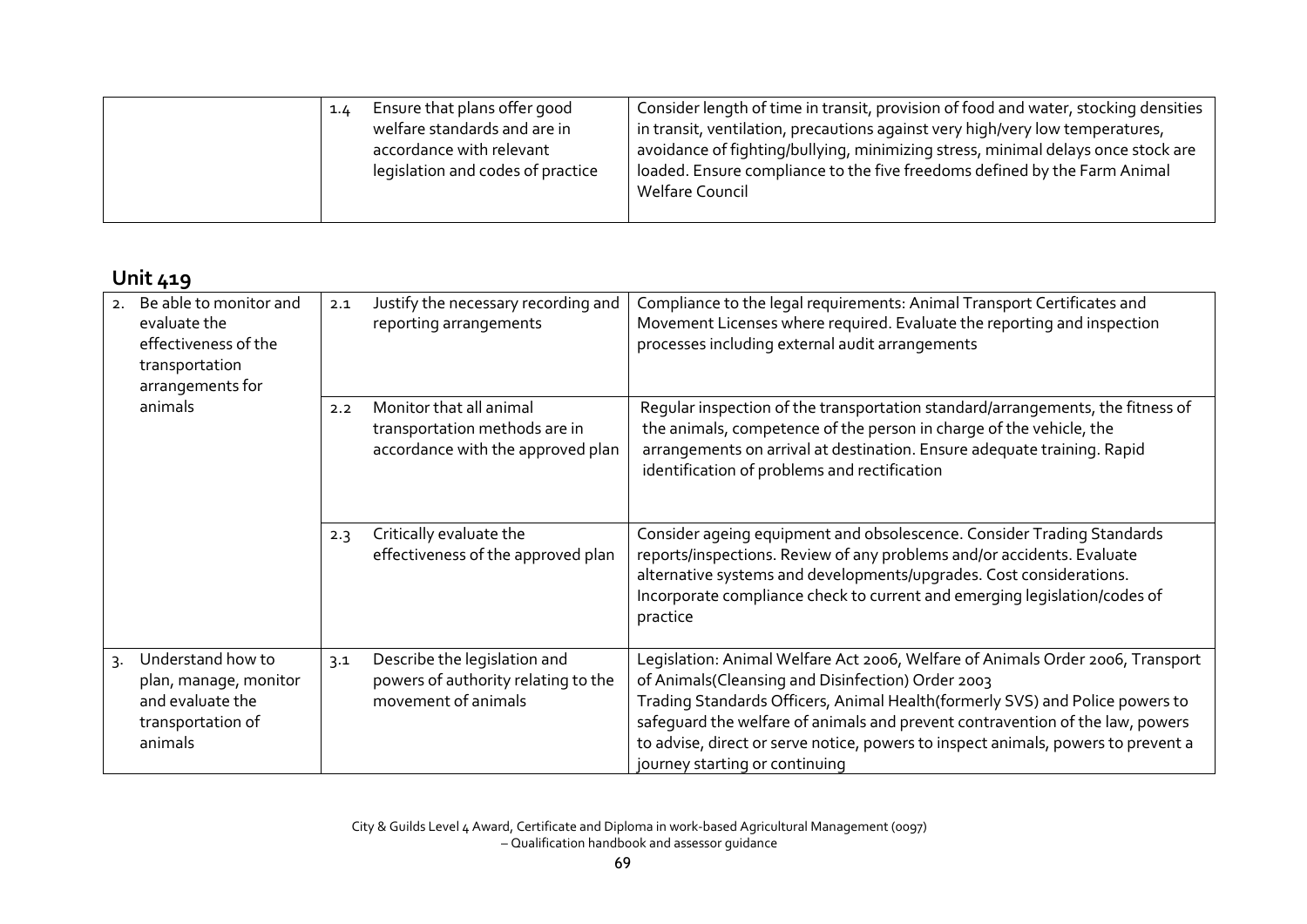| 3.2 | Describe the statutory paperwork<br>and reporting procedures that<br>must be adhered to | Animal Transporter Authorisation (farmers type 1, haulers type 2), Animal<br>Transport Certificate (ATC), Animal Movement License, species specific<br>movement documentation/passport, identification of animals and numbers to be<br>transported. TB testing where applicable |
|-----|-----------------------------------------------------------------------------------------|---------------------------------------------------------------------------------------------------------------------------------------------------------------------------------------------------------------------------------------------------------------------------------|
| 3.3 | Explain the importance of animal<br>movement controls                                   | To ensure that: animals are transported without delay, the person in charge will<br>take action to safeguard welfare, stress is reduced to a minimum, animals fit to<br>travel, spread of disease is reduced, consumer interests are protected                                  |

| State the common diseases for<br>each species of animal being<br>transported and describe how each<br>is transmitted | Main concern is those diseases transmitted by contact or air borne e.g. for cattle:<br>I foot and mouth, blue tongue, tuberculosis |
|----------------------------------------------------------------------------------------------------------------------|------------------------------------------------------------------------------------------------------------------------------------|
|----------------------------------------------------------------------------------------------------------------------|------------------------------------------------------------------------------------------------------------------------------------|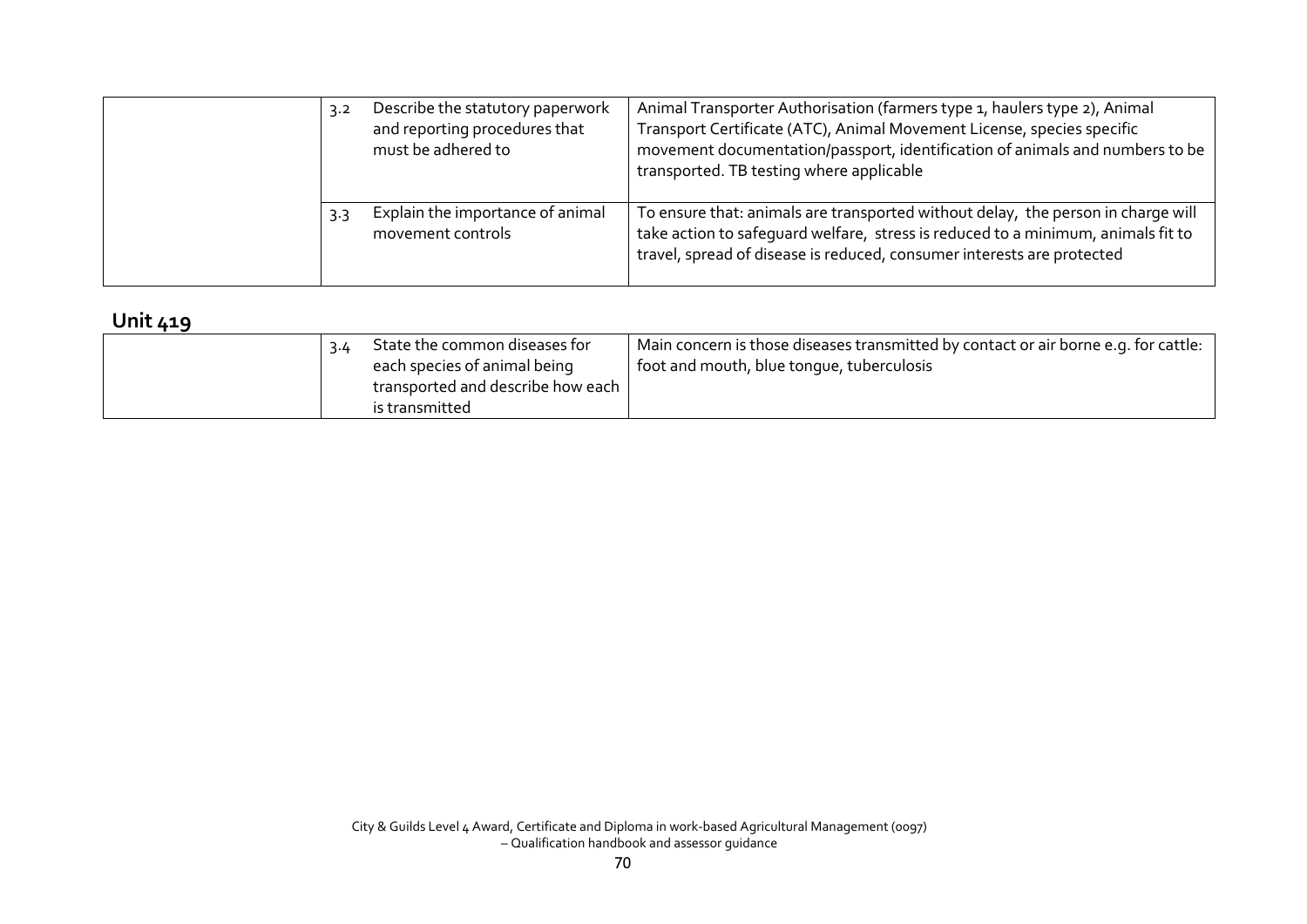| <b>TITLE</b>                                                           |                                                       |                                                                                                                                                                                            |
|------------------------------------------------------------------------|-------------------------------------------------------|--------------------------------------------------------------------------------------------------------------------------------------------------------------------------------------------|
|                                                                        | 'Manage Emergencies and Incidents in                  | Learner's name                                                                                                                                                                             |
|                                                                        | the Land-Based Sector                                 |                                                                                                                                                                                            |
| UAN REFERENCE                                                          | Y/503/1595                                            |                                                                                                                                                                                            |
| <b>LEVEL</b>                                                           |                                                       |                                                                                                                                                                                            |
| <b>CREDIT VALUE</b>                                                    |                                                       |                                                                                                                                                                                            |
| $-1$<br>$\sim$ $\sim$ $\sim$<br><b>Contract Contract Contract</b><br>. | $\cdots$ $\cdots$ $\cdots$<br>$\cdot$ $\cdot$ $\cdot$ | $\mathbf{1}$ $\mathbf{1}$ $\mathbf{1}$ $\mathbf{1}$ $\mathbf{1}$<br><b>The second contract of the second contract of the second contract of the second contract of the second contract</b> |

The aim of this unit is to provide learners with the knowledge, understanding and skills to manage emergencies and incidents in the land-based sector.

#### Relationship to National Occupational Standards : CU141

| <b>Learner Outcomes</b><br><b>Assessment Criteria</b>                              |                                                                                                                                           | For inserting direct evidence or referencing to where the evidence can be found                                                                                                                                                                                                                                                      |
|------------------------------------------------------------------------------------|-------------------------------------------------------------------------------------------------------------------------------------------|--------------------------------------------------------------------------------------------------------------------------------------------------------------------------------------------------------------------------------------------------------------------------------------------------------------------------------------|
| The learner will:                                                                  | The learner can:                                                                                                                          |                                                                                                                                                                                                                                                                                                                                      |
| Be able to manage<br>1.<br>incidents or<br>emergencies in the<br>land-based sector | Ensure that procedures are in<br>1.1<br>place to deal with incidents and<br>emergencies                                                   | There should be procedures in place to comply with Health and Safety legislation<br>including Reporting of Injuries, Diseases and Dangerous Occurrences Regulation<br>(RIDDOR), Environmental pollution, Notifiable diseases regulations, Fire, Flood,<br>Tempest, Incidences of crime and other possible incidents and emergencies. |
|                                                                                    | Oversee the allocation of resources<br>1.2<br>to manage an incident or<br>emergency                                                       | The procedures above will contain a detailed assessment of resource adequacy<br>with provision for review and maintenance/ renewal                                                                                                                                                                                                   |
|                                                                                    | Take appropriate action in the<br>1.3<br>event of an incident or emergency                                                                | Appropriate action directives detailed within procedures<br>Reporting procedures                                                                                                                                                                                                                                                     |
|                                                                                    | Give full and accurate details of the<br>1.4<br>incident or emergency to the<br>emergency services of others that<br>need the information | Describe emergency service briefing possibly within professional discussion<br>Reports and reporting procedures.<br>See DEFRA homepage legal services, HSE homepage legislation,<br>legislation.gov.uk, dft.gov.uk                                                                                                                   |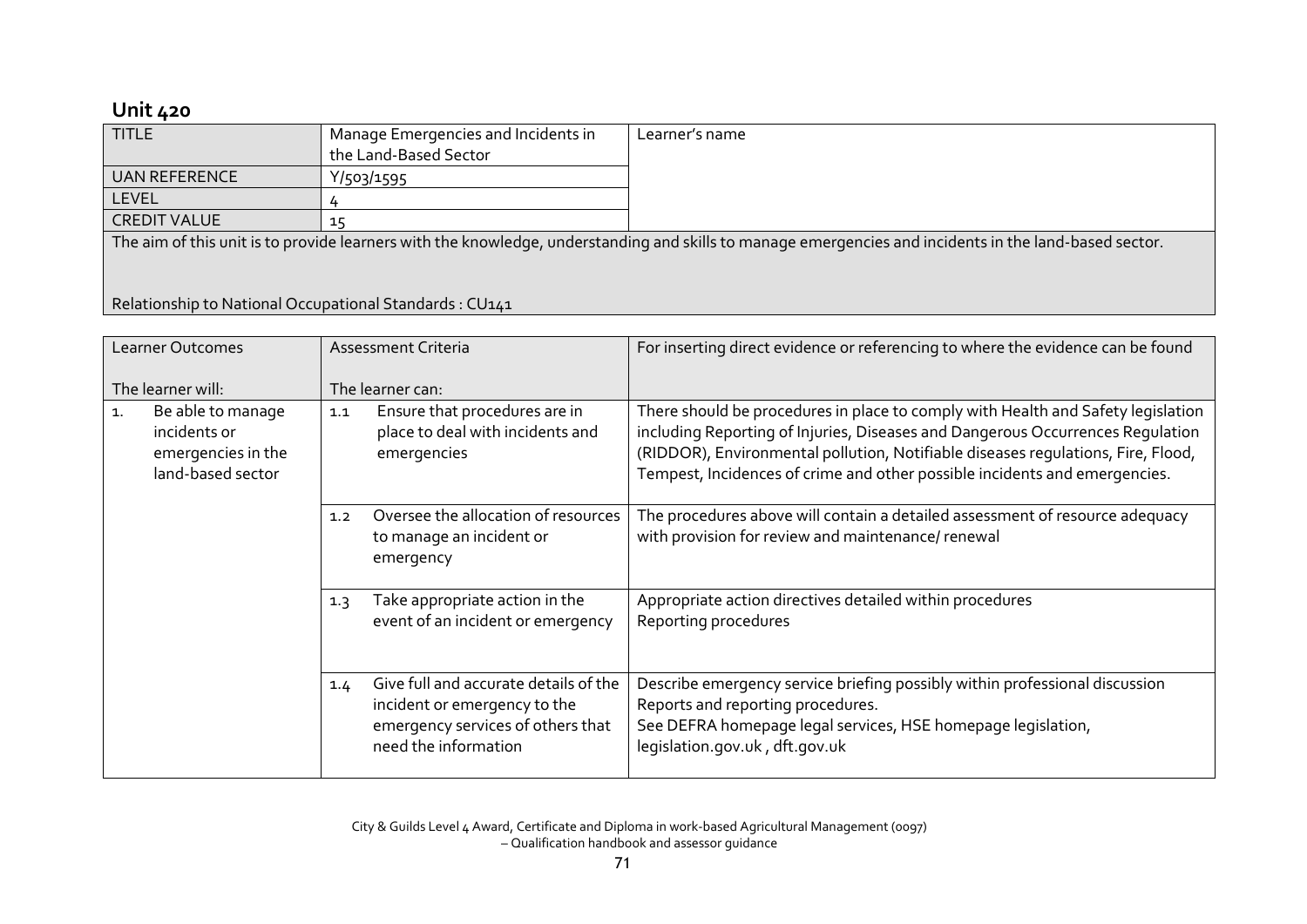|    |                                                                      | 1.5 | Ensure that procedures are<br>communicated to those who need<br>to be informed                                      | Provision within procedures for all involved to see and confirm understanding.<br>Circulated to all involved.                                                                                                                    |
|----|----------------------------------------------------------------------|-----|---------------------------------------------------------------------------------------------------------------------|----------------------------------------------------------------------------------------------------------------------------------------------------------------------------------------------------------------------------------|
|    |                                                                      | 1.6 | Ensure that those who need to<br>know can use emergency<br>equipment.                                               | Provision within procedures to ensure that all needing to use equipment are<br>trained in the equipments use and updated on a regular basis                                                                                      |
|    |                                                                      | 1.7 | Maintain own safety whilst dealing<br>with an incident or emergency                                                 | Role of coordinator clearly described in procedures including record of ongoing<br>training and danger awareness training.                                                                                                       |
|    | 2. Understand how to<br>manage an<br>incident or<br>emergency in the | 2.1 | Discuss appropriate ways to<br>communicate procedures and<br>instructions to others                                 | To be included in procedures, communication by mobile phone, contact details<br>of all involved including emergency services.                                                                                                    |
|    | land-based sector                                                    | 2.2 | Explain the limits of own<br>responsibility, authority and<br>competence to deal with<br>incidences and emergencies | Details on the role of all involved to be clearly stated in the procedures.<br>Discuss with leader of emergency services at first opportunity. Witness<br>statement.                                                             |
|    |                                                                      | 2.3 | Evaluate the effectiveness of<br>the procedures used in an<br>incident or emergency                                 | For an emergency or incident review the procedure with those involved including<br>recommendations of the emergency services. The evidence could be the report,<br>emergency services recommendations and the revised procedure. |
| 3. | Understand the<br>procedures in<br>place to deal with                | 3.1 | Explain the procedures for dealing<br>with incidents and emergencies.                                               | The production of procedures, see 1.1, may demonstrate an understanding,<br>further confirmation may need to be gained from professional discussion                                                                              |
|    | incidents and<br>emergencies                                         | 3.2 | Explain the procedures for<br>contacting the emergency services                                                     | Emergency service contact details should be found in the procedures 1.1<br>999, with other details to be found in web sites in 1.4.                                                                                              |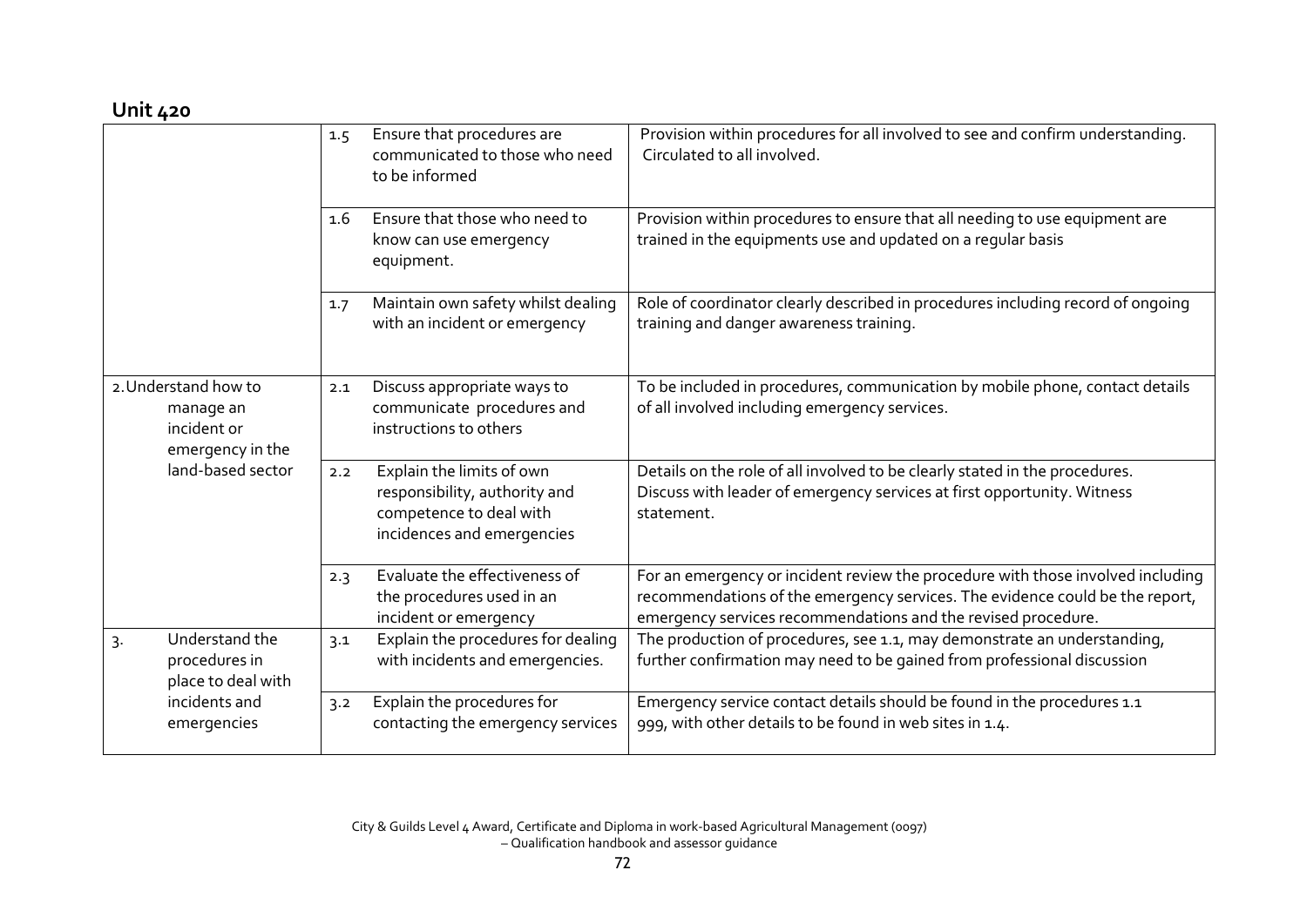|                                                                                                                       | 3.3 | State the details that should be<br>recorded and reported.                | Details as listed in information found on web sites as above, Reporting of Injuries,<br>Diseases and Dangerous Occurrences Regulation (RIDDOR).<br>Other sources can be used.                                                                                                                                        |
|-----------------------------------------------------------------------------------------------------------------------|-----|---------------------------------------------------------------------------|----------------------------------------------------------------------------------------------------------------------------------------------------------------------------------------------------------------------------------------------------------------------------------------------------------------------|
|                                                                                                                       | 3.4 | Explain why these details should<br>be recorded.                          | Improve management of incidents and emergencies.<br>Reduce incidents and emergencies.<br>To improve resources / equipment both in the immediate management situation<br>and in the larger land-based sector. Insurance and litigious purposes.                                                                       |
| Understand related<br>legislative<br>requirements<br>involved in the<br>management of<br>incidents and<br>emergencies | 4.1 | Explain the legal requirements<br>relating to an incident or<br>emergency | Using the incident or emergency described in the evidence in 2.3 researches the<br>legal requirements, possibly using the appropriate web site/s in 1.4. Other<br>sources can be used.<br>Alternatively any other possible incident or emergency could be used to provide<br>sufficient evidence for these criteria. |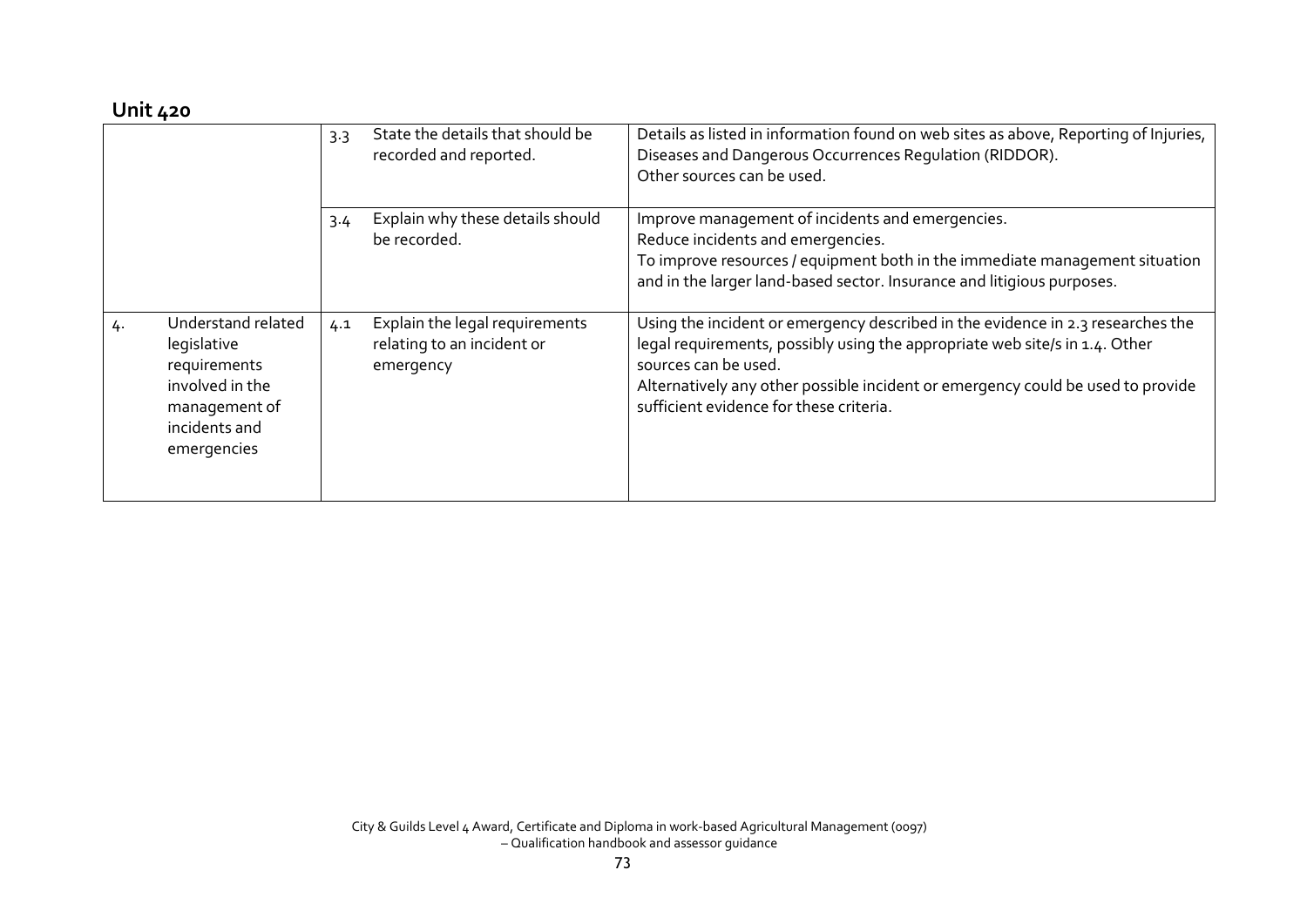| <b>TITLE</b>                                                           | ' Manage Emergencies and Incidents in | Learner's name                                                                                                                                                                             |
|------------------------------------------------------------------------|---------------------------------------|--------------------------------------------------------------------------------------------------------------------------------------------------------------------------------------------|
|                                                                        | the Land-Based Sector                 |                                                                                                                                                                                            |
| UAN REFERENCE                                                          | K/503/4372                            |                                                                                                                                                                                            |
| <b>LEVEL</b>                                                           |                                       |                                                                                                                                                                                            |
| <b>CREDIT VALUE</b>                                                    |                                       |                                                                                                                                                                                            |
| $-1$<br>$\sim$ $\sim$ $\sim$<br><b>Contract Contract Contract</b><br>. | $\cdot$ $\cdot$ $\cdot$               | $\mathbf{1}$ $\mathbf{1}$ $\mathbf{1}$ $\mathbf{1}$ $\mathbf{1}$<br><b>The second contract of the second contract of the second contract of the second contract of the second contract</b> |

The aim of this unit is to provide learners with the knowledge, understanding and skills to manage emergencies and incidents in the land-based sector.

#### Relationship to National Occupational Standards : CU141

| <b>Learner Outcomes</b>                                                            | Assessment Criteria                                                                                                                    | For inserting direct evidence or referencing to where the evidence can be found                                                                                                                                                                                                                                                      |
|------------------------------------------------------------------------------------|----------------------------------------------------------------------------------------------------------------------------------------|--------------------------------------------------------------------------------------------------------------------------------------------------------------------------------------------------------------------------------------------------------------------------------------------------------------------------------------|
| The learner will:                                                                  | The learner can:                                                                                                                       |                                                                                                                                                                                                                                                                                                                                      |
| Be able to manage<br>1.<br>incidents or<br>emergencies in the<br>land-based sector | Ensure that procedures are in<br>1.1<br>place to deal with incidents and<br>emergencies                                                | There should be procedures in place to comply with Health and Safety legislation<br>including Reporting of Injuries, Diseases and Dangerous Occurrences Regulation<br>(RIDDOR), Environmental pollution, Notifiable diseases regulations, Fire, Flood,<br>Tempest, Incidences of crime and other possible incidents and emergencies. |
|                                                                                    | 1.2 Oversee the allocation of resources to<br>manage an incident or emergency                                                          | The procedures above will contain a detailed assessment of resource adequacy<br>with provision for review and maintenance/renewal                                                                                                                                                                                                    |
|                                                                                    | 1.3 Take appropriate action in the event<br>of an incident or emergency                                                                | Appropriate action directives detailed within procedures<br>Reporting procedures                                                                                                                                                                                                                                                     |
|                                                                                    | 1.4 Give full and accurate details of the<br>incident or emergency to the<br>emergency services of others that<br>need the information | Describe emergency service briefing possibly within professional discussion<br>Reports and reporting procedures.<br>See DEFRA homepage legal services, HSE homepage legislation,<br>legislation.gov.uk, dft.gov.uk                                                                                                                   |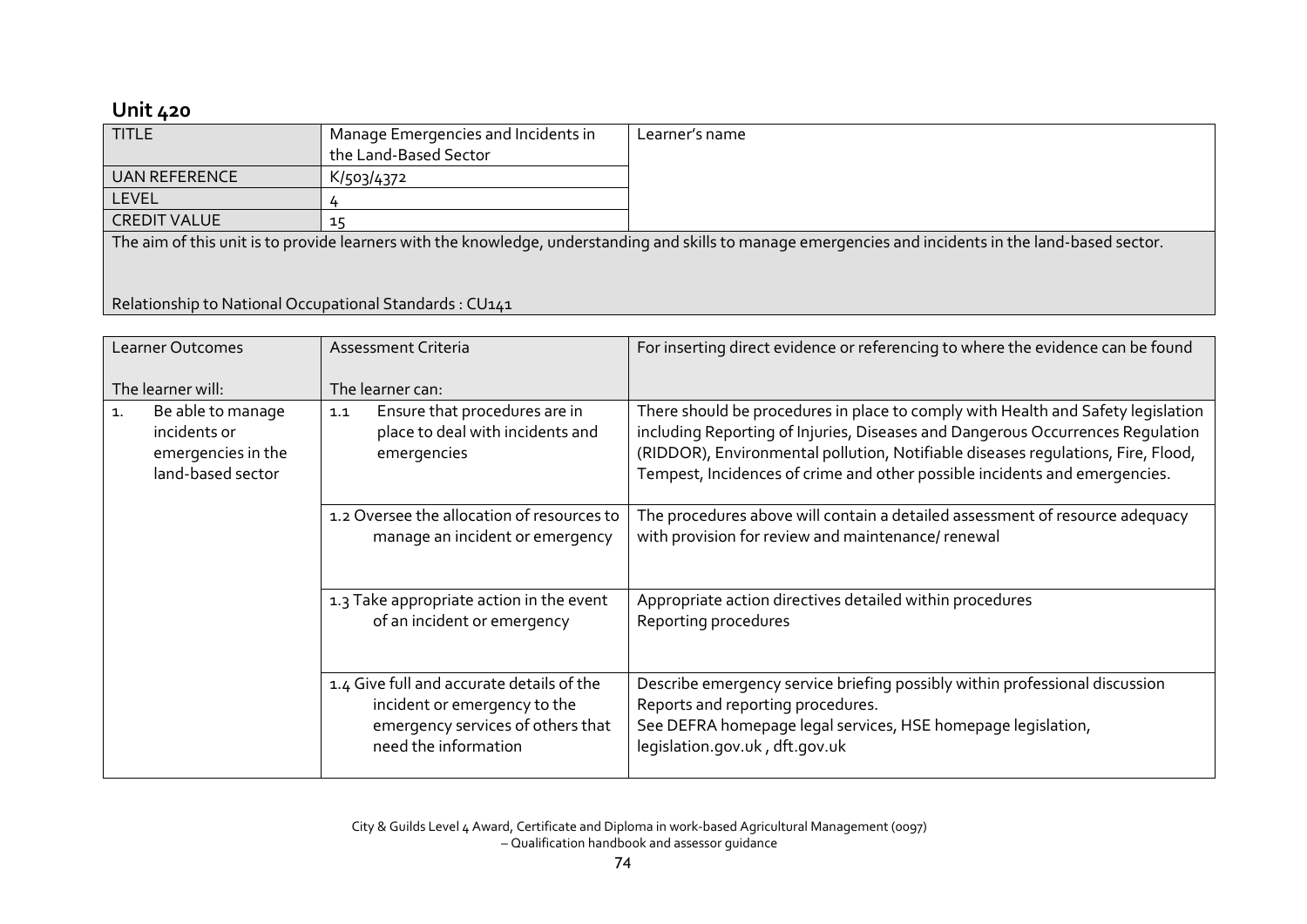|    |                                                                      | 1.5 | Ensure that procedures are<br>communicated to those who need<br>to be informed                                      | Provision within procedures for all involved to see and confirm understanding.<br>Circulated to all involved.                                                                                                                    |
|----|----------------------------------------------------------------------|-----|---------------------------------------------------------------------------------------------------------------------|----------------------------------------------------------------------------------------------------------------------------------------------------------------------------------------------------------------------------------|
|    |                                                                      | 1.6 | Ensure that those who need to<br>know can use emergency<br>equipment                                                | Provision within procedures to ensure that all needing to use equipment are<br>trained in the equipments use and updated on a regular basis                                                                                      |
|    |                                                                      | 1.7 | Maintain own safety whilst dealing<br>with an incident or emergency                                                 | Role of coordinator clearly described in procedures including record of ongoing<br>training and danger awareness training.                                                                                                       |
|    | 2. Understand how to<br>manage an<br>incident or<br>emergency in the | 2.1 | Discuss appropriate ways to<br>communicate procedures and<br>instructions to others                                 | To be included in procedures, communication by mobile phone, contact details<br>of all involved including emergency services.                                                                                                    |
|    | land-based sector                                                    | 2.2 | Explain the limits of own<br>responsibility, authority and<br>competence to deal with<br>incidences and emergencies | Details on the role of all involved to be clearly stated in the procedures.<br>Discuss with leader of emergency services at first opportunity. Witness<br>statement.                                                             |
|    |                                                                      | 2.3 | Evaluate the effectiveness of<br>the procedures used in an<br>incident or emergency                                 | For an emergency or incident review the procedure with those involved including<br>recommendations of the emergency services. The evidence could be the report,<br>emergency services recommendations and the revised procedure. |
| 3. | Understand the<br>procedures in<br>place to deal with                | 3.1 | Explain the procedures for dealing<br>with incidents and emergencies                                                | The production of procedures, see 1.1, may demonstrate an understanding,<br>further confirmation may need to be gained from professional discussion                                                                              |
|    | incidents and<br>emergencies                                         | 3.2 | Explain the procedures for<br>contacting the emergency services                                                     | Emergency service contact details should be found in the procedures 1.1<br>999, with other details to be found in web sites in 1.4.                                                                                              |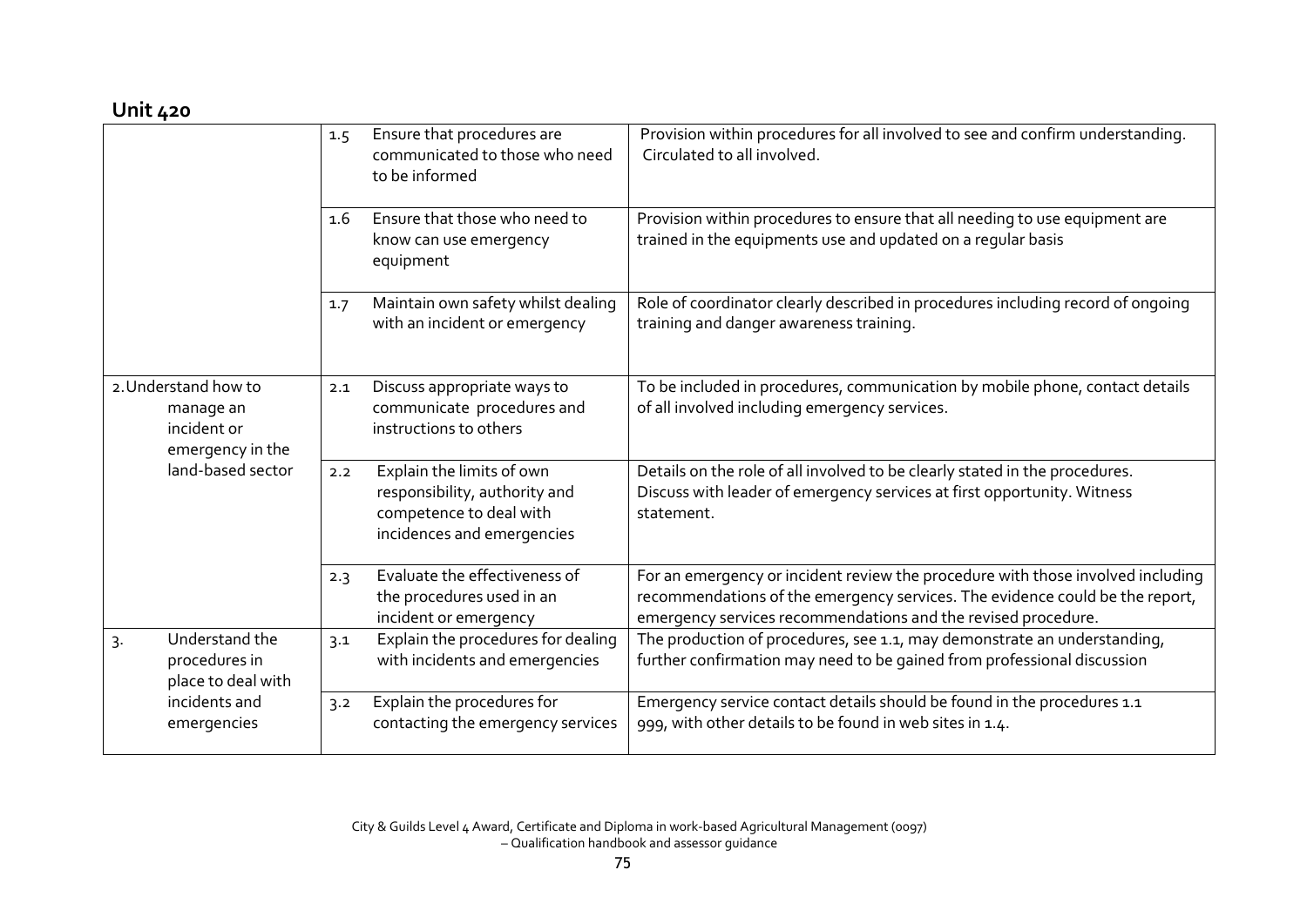|                                                                                                                       | 3.3 | State the details that should be<br>recorded and reported                 | Details as listed in information found on web sites as above, Reporting of Injuries,<br>Diseases and Dangerous Occurrences Regulation (RIDDOR).<br>Other sources can be used.                                                                                                                                        |
|-----------------------------------------------------------------------------------------------------------------------|-----|---------------------------------------------------------------------------|----------------------------------------------------------------------------------------------------------------------------------------------------------------------------------------------------------------------------------------------------------------------------------------------------------------------|
|                                                                                                                       | 3.4 | Explain why these details should<br>be recorded                           | Improve management of incidents and emergencies.<br>Reduce incidents and emergencies.<br>To improve resources / equipment both in the immediate management situation<br>and in the larger land-based sector. Insurance and litigious purposes.                                                                       |
| Understand related<br>legislative<br>requirements<br>involved in the<br>management of<br>incidents and<br>emergencies | 4.1 | Explain the legal requirements<br>relating to an incident or<br>emergency | Using the incident or emergency described in the evidence in 2.3 researches the<br>legal requirements, possibly using the appropriate web site/s in 1.4. Other<br>sources can be used.<br>Alternatively any other possible incident or emergency could be used to provide<br>sufficient evidence for these criteria. |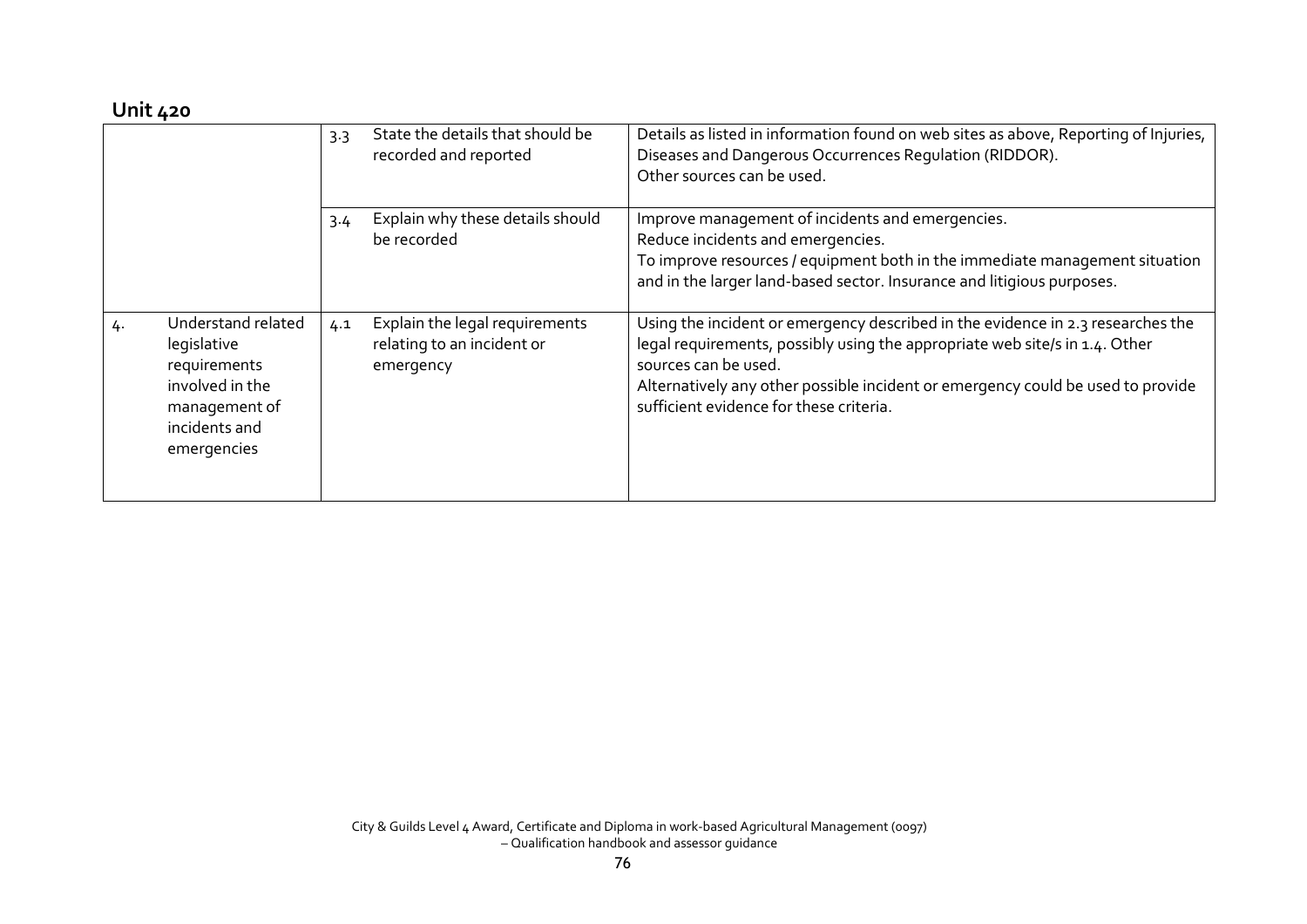| <b>TITLE</b>        | Develop, negotiate and agree proposals<br>to offer land based services and products | Learner's name |
|---------------------|-------------------------------------------------------------------------------------|----------------|
| UAN REFERENCE       | K/503/4372                                                                          |                |
| LEVEL               |                                                                                     |                |
| <b>CREDIT VALUE</b> | 14                                                                                  |                |

The aim of this unit is to provide the learner with the knowledge, understanding and skills to develop, negotiate and agree proposals to offer land-based services and products.

Relationship to National Occupational Standards : CU 96

| <b>Learner Outcomes</b>    |                  | <b>Assessment Criteria</b>      | For inserting direct evidence or referencing to where the evidence can be found  |
|----------------------------|------------------|---------------------------------|----------------------------------------------------------------------------------|
| The learner will:          | The learner can: |                                 |                                                                                  |
| Be able to interpret<br>1. | 1.1              | Check the specification         | Analysis of a contract / tender document that your organisation could provide    |
| specifications and         |                  | documents and identify any      | services of products for. Examine key areas such as machinery, expertise, labour |
| evaluate capacity to act   |                  | issues for your organisation    | you could provide. Consider financial, insurance, professional indemnity,        |
|                            |                  |                                 | compatibility with existing commitments.                                         |
|                            | 1.2              | Evaluate the opportunities and  | Provide a synopsis of your organisations ability to meet the conditions of the   |
|                            |                  | constraints the work offers the | contract/tender. Areas such as qualifications, expertise, machinery, labour,     |
|                            |                  | organisation                    | seasonality should be considered along with methods of overcoming limiting       |
|                            |                  |                                 | factors. Consider the implications of tendering.                                 |
|                            | 1.3              | Seek advice on areas of         | Evidence provided of clarification from the contractor, and or external advice   |
|                            |                  | uncertainty or inconsistencies  | being sought. Include research material regarding consumer protect and the       |
|                            |                  |                                 | trade descriptions act. Cost analysis for these areas of resource shortfall.     |
|                            |                  |                                 | Justification to proceed or not.                                                 |
|                            | 1.4              | Plan the preparation of a       | Calculations with assumptions to cover all preceding points. Use suitable        |
|                            |                  | suitable proposal that meets    | quideline material stating source.                                               |
|                            |                  | the required submission date    |                                                                                  |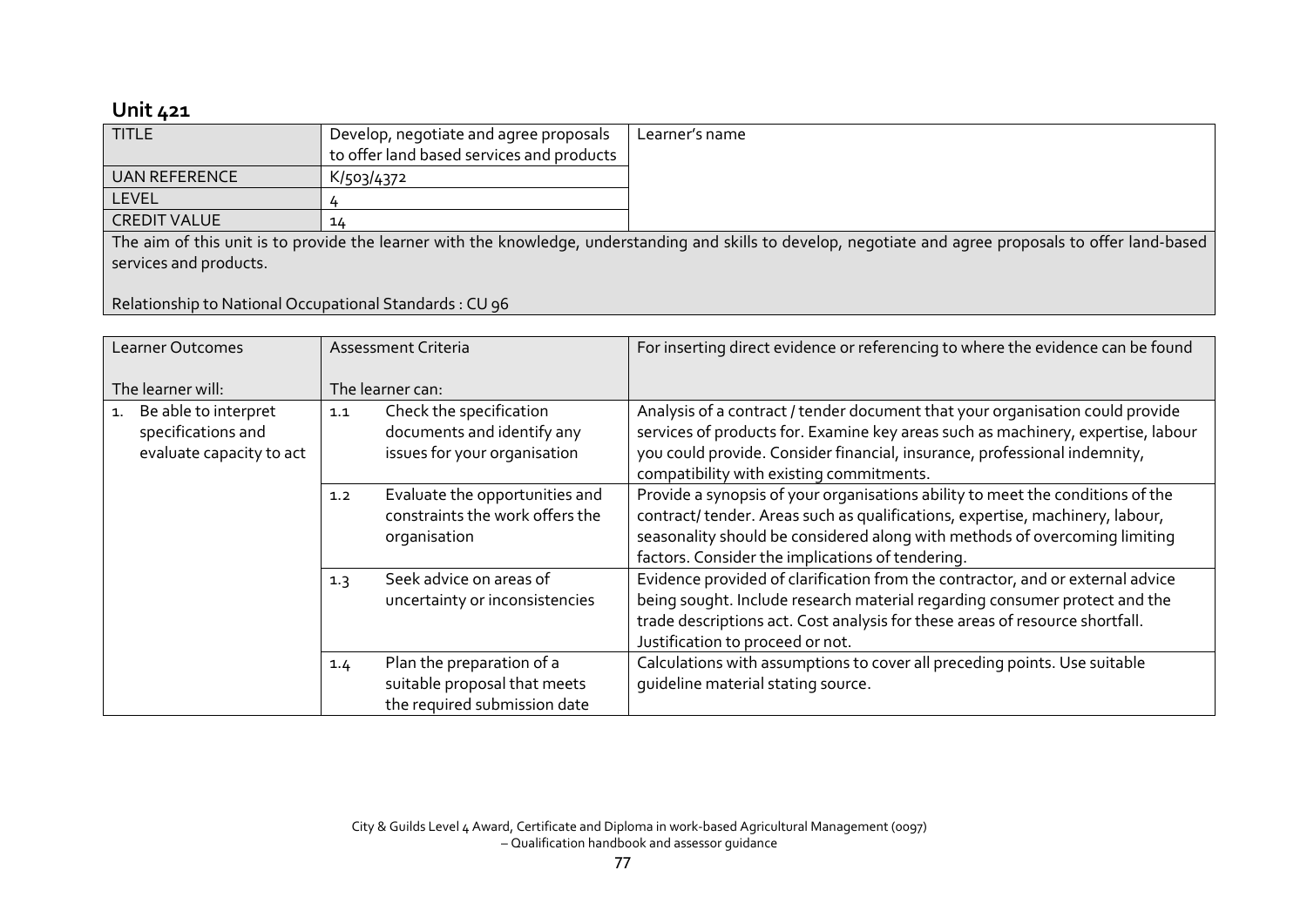| Be able to prepare<br>Identify the resources required<br>2.1<br>proposals to offer<br>to achieve the contract<br>services and products | Inventory of all resources and timings. Consideration of capacities and<br>capabilities |
|----------------------------------------------------------------------------------------------------------------------------------------|-----------------------------------------------------------------------------------------|
|----------------------------------------------------------------------------------------------------------------------------------------|-----------------------------------------------------------------------------------------|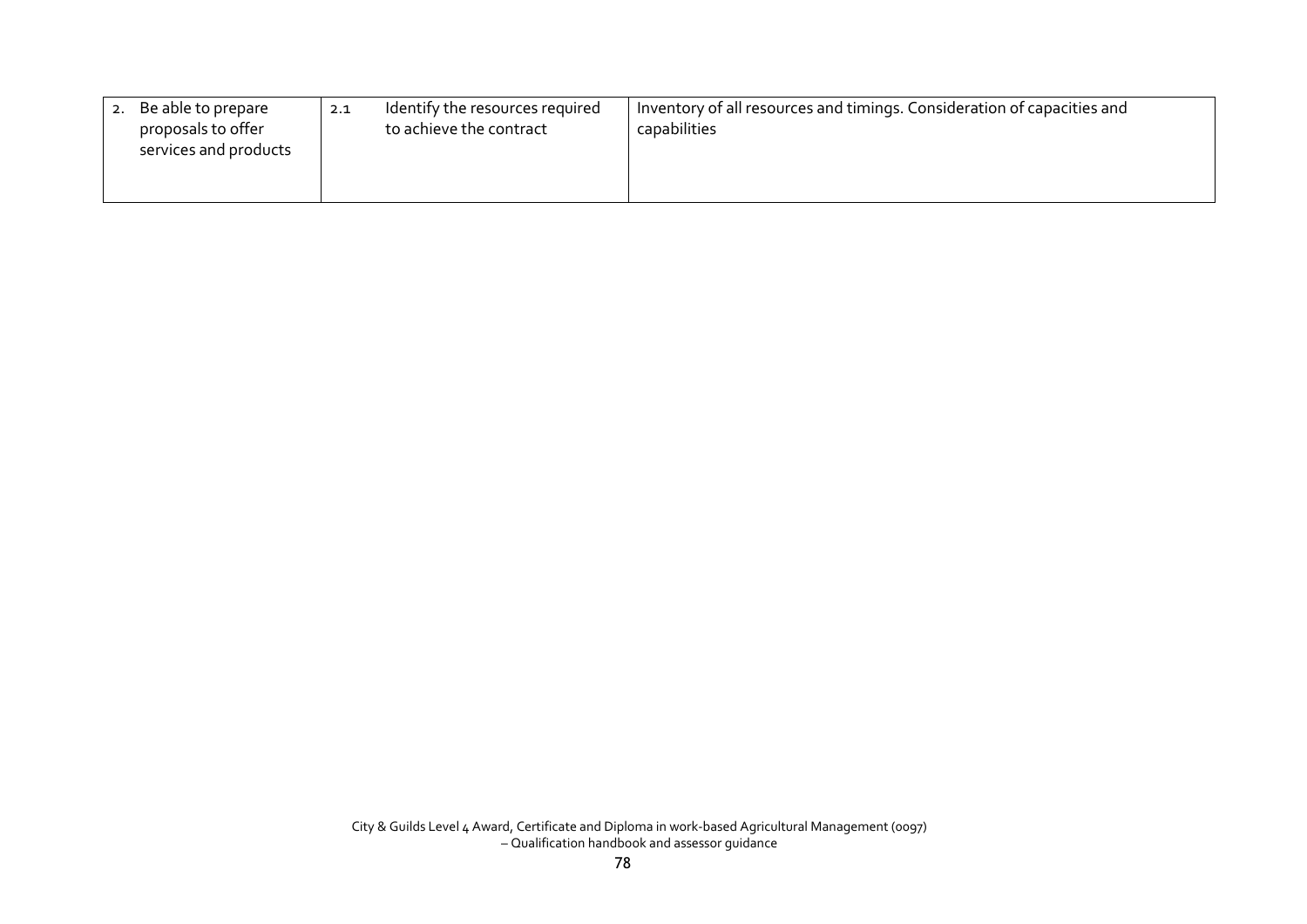|    |                                                                     | 2.2 | Evaluate the influence of<br>external factors on the proposal                                                               | PESTLE analysis, Risk assessments, contingency arrangements for weather and<br>other adverse factors                                                                                       |
|----|---------------------------------------------------------------------|-----|-----------------------------------------------------------------------------------------------------------------------------|--------------------------------------------------------------------------------------------------------------------------------------------------------------------------------------------|
|    |                                                                     | 2.3 | Produce costings that will<br>provide adequate profit<br>margins                                                            | Accurate and reasonable cost benefits analysis. Include cash flow and finance<br>costs. Examples of specialist advice. Sources of information to be stated and<br>justified.               |
|    |                                                                     | 2.4 | Supply additional information<br>required by the customer                                                                   | Include experience and staff qualifications, contingency arrangements, ability to<br>cover unforeseen difficulties, procedures to minimise the impact on neighbours<br>and the environment |
|    |                                                                     | 2.5 | Produce and submit proposals<br>which meet the customer's<br>requirements                                                   | Example(s) of submitted contract/ tender. Confirmation of acceptance from<br>contractor.                                                                                                   |
| 3. | Be able to negotiate<br>proposals and agree<br>services and product | 3.1 | Negotiate, clarify and agree<br>responsibilities and<br>procedures                                                          | Examples(s) of modified contract/tender. witness statements                                                                                                                                |
|    | provision                                                           | 3.2 | Agree and confirm contracts<br>prior to the start of work                                                                   | Acceptance of contracts/ tender signed by contractor. witness statements                                                                                                                   |
| 4. | Understand how to<br>develop, negotiate and                         | 4.1 | Discuss the purpose of<br>thoroughly inspecting and                                                                         | To reduce misunderstanding, operational shortcomings, and disagreements.                                                                                                                   |
|    | agree proposals to<br>offer services and<br>products                |     | cross referencing specification<br>documents                                                                                | Aid the achievement of successful contract delivery                                                                                                                                        |
|    |                                                                     | 4.2 | Explain the organisational,<br>legal, resource and ethical<br>issues that might be involved<br>in taking on particular work | For a service or product named above cover legal, insurance, social and<br>environmental implications of taking on such a contract.                                                        |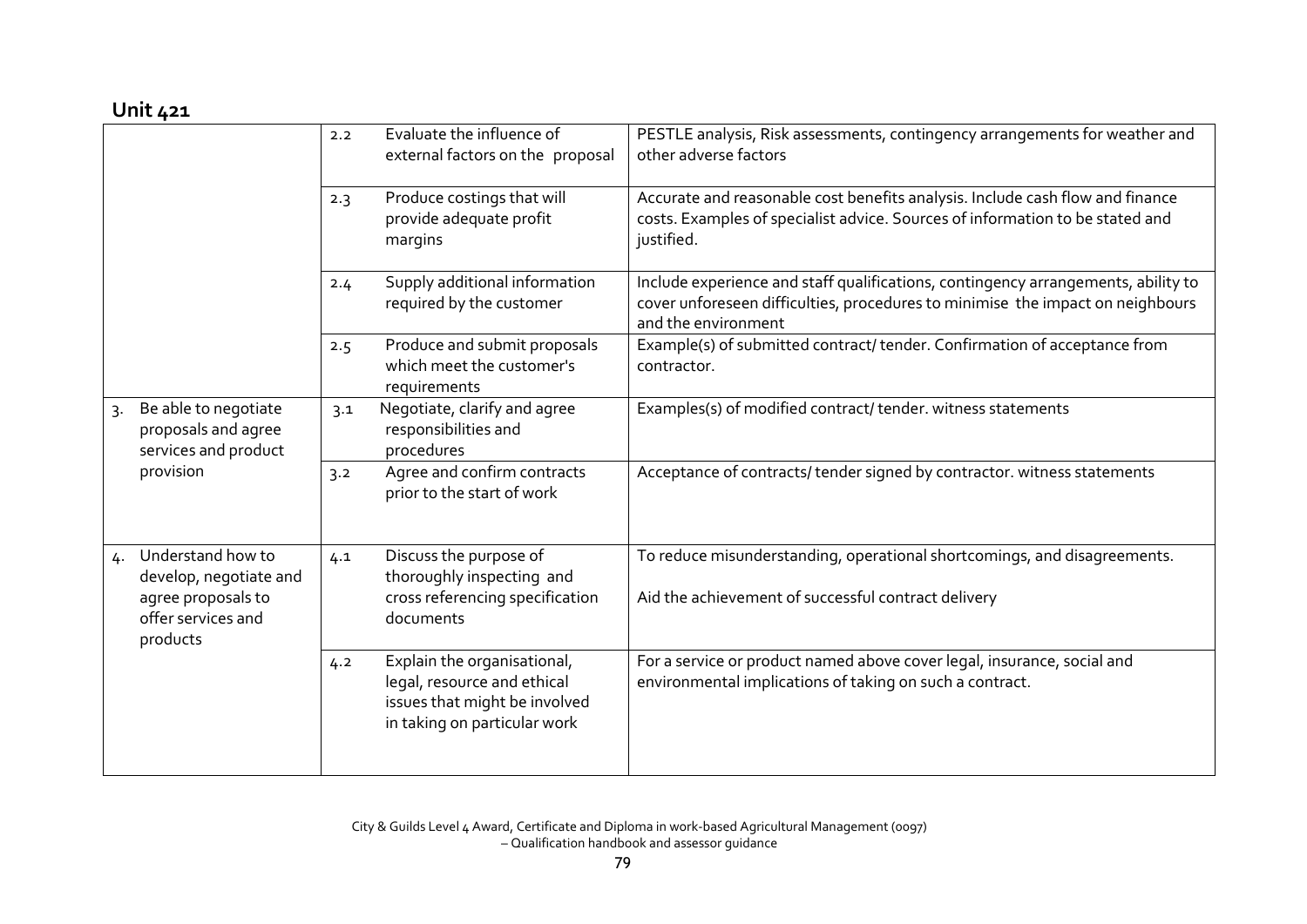| Identify the reasons for not<br>4.3<br>taking on contracts even if the<br>organisation has the capacity<br>to carry them out | Not fulfilling customer satisfaction, detriment to existing customers, financial<br>instability, risk exposure, size of contact, time constraints. |
|------------------------------------------------------------------------------------------------------------------------------|----------------------------------------------------------------------------------------------------------------------------------------------------|
| Explain why post-proposal<br>4.4<br>negotiations may be<br>necessary and how to conduct<br>them in an effective manner       | To ensure contract or tender is legally safe, correct, meets your needs. Seek<br>specialist or professional advice.                                |
| Describe when it may be<br>4.5<br>advisable to draw others in the<br>negotiation to help achieve a<br>successful outcome.    | When issuing contracts or tenders for the first time or for unfamiliar work                                                                        |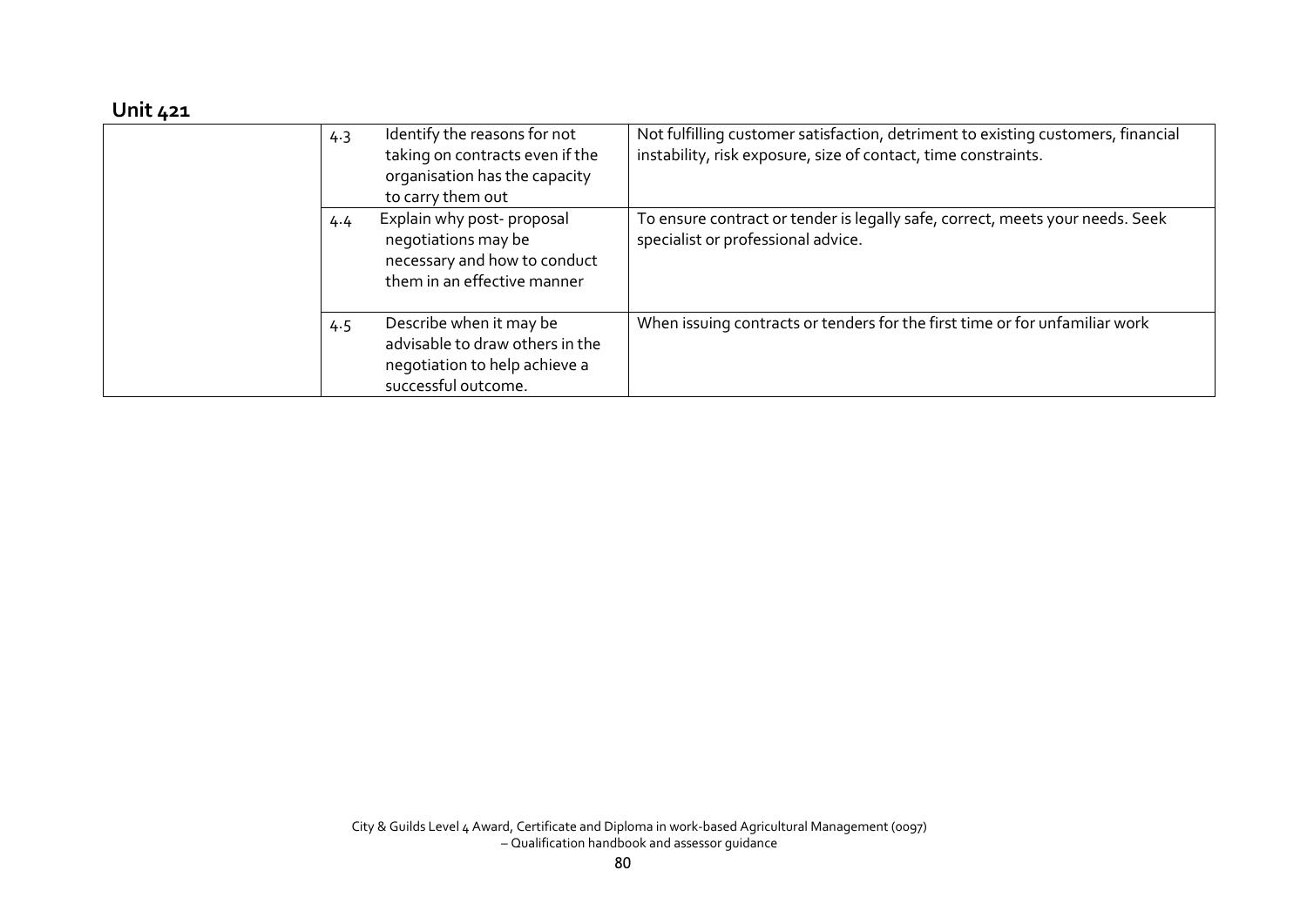| <b>TITLE</b>  | Commission, monitor and evaluate<br>contract work for the land-based sector | Learner's name |
|---------------|-----------------------------------------------------------------------------|----------------|
| UAN REFERENCE | M/503/4287                                                                  |                |
| <b>LEVEL</b>  |                                                                             |                |
| CREDIT VALUE  | 12                                                                          |                |

The aim of this unit is to provide the learner with the knowledge, understanding and skills to commission, monitor, support and evaluate contract work for the land-based sector.

Relationship to National Occupational Standards : CU 97

| <b>Learner Outcomes</b>                                                  | <b>Assessment Criteria</b>                                                       | For inserting direct evidence or referencing to where the evidence can be found                                                                                                                                                                                                |
|--------------------------------------------------------------------------|----------------------------------------------------------------------------------|--------------------------------------------------------------------------------------------------------------------------------------------------------------------------------------------------------------------------------------------------------------------------------|
| The learner will:                                                        | The learner can:                                                                 |                                                                                                                                                                                                                                                                                |
| Be able to<br>1.<br>commission work to<br>enable objectives to<br>be met | 1.1 Produce specifications in<br>accordance with organisational<br>requirements  | A detailed description of work to be commissioned including specifications Work<br>required, standard demanded, timing, legal, environmental and ethical<br>compliance, limitations and restrictions, payment terms, licenses and permit<br>requirements.                      |
|                                                                          | Develop selection criteria and make<br>1.2<br>available to potential contractors | Produce a contractor specification with a description of work offered conditions<br>that have to be complied with, inc capacity, timing, expertise/qualifications legal<br>and environmental compliance based on 1.1<br>Include a schedule by which the work will be monitored |
|                                                                          | 1.3 Use a commissioning/tendering<br>process                                     | Evidence that the above work has been put out to tender either by public notice,<br>copy of letters to chosen people. witness statements                                                                                                                                       |
|                                                                          | 1.4 Accept a commission/tender                                                   | Letter of confirmation to the successful contractor.<br>Letter to unsuccessful contractors.                                                                                                                                                                                    |
|                                                                          | 1.5 Produce and issue a contract                                                 | Produce a contract or use an approved model contract that covers the conditions<br>listed in 1.1. Clearly stating the responsibilities of both parties inc. specific<br>arrangements such as licenses and permits and payment terms. Protects the<br>rights of the consumer    |

City & Guilds Level 4 Award, Certificate and Diploma in work-based Agricultural Management (0097) – Qualification handbook and assessor guidance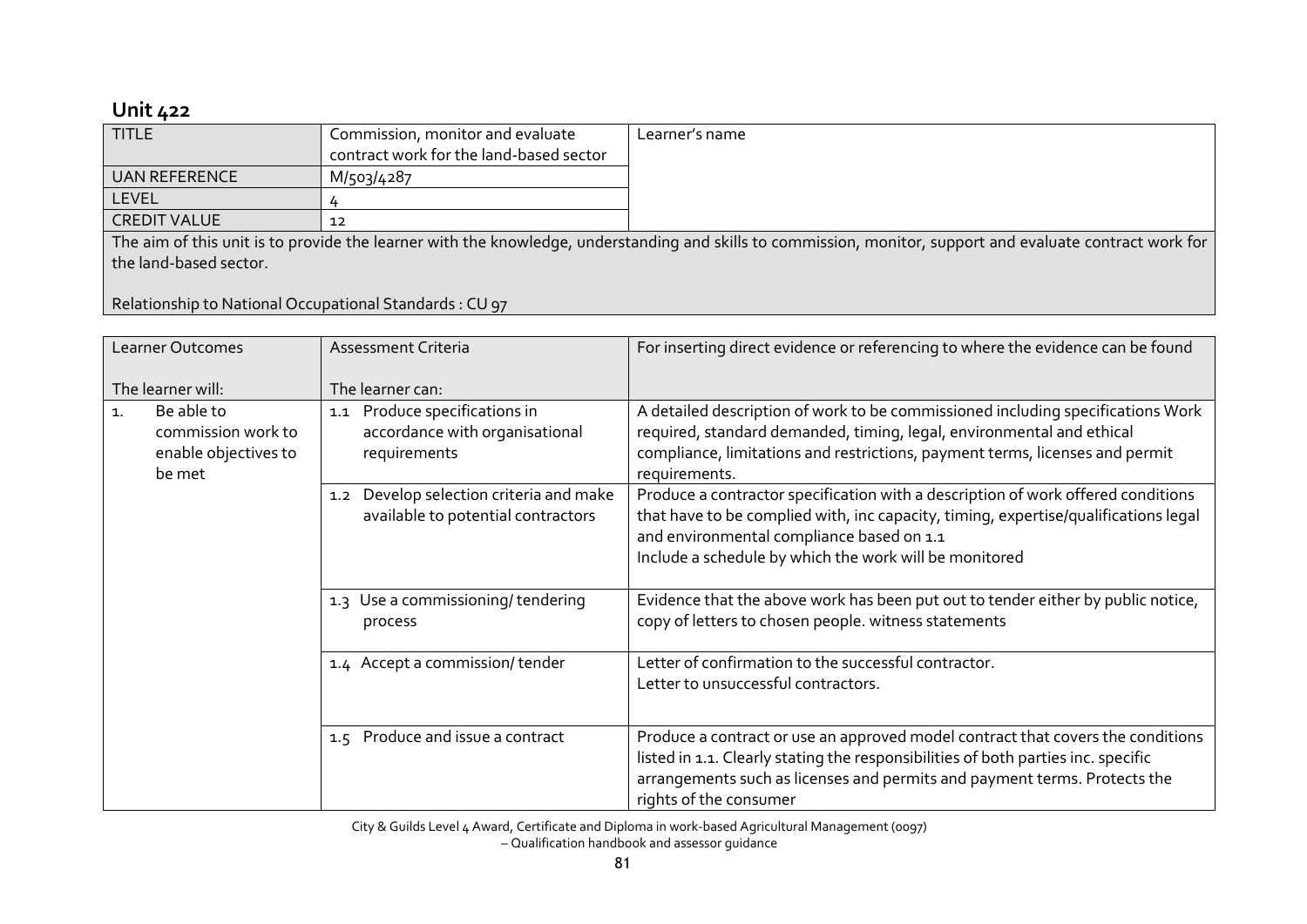| <b>Unit 422</b> |                                                                                           |                                                                                                       |                                                                                                                                                                                                                                                                                        |
|-----------------|-------------------------------------------------------------------------------------------|-------------------------------------------------------------------------------------------------------|----------------------------------------------------------------------------------------------------------------------------------------------------------------------------------------------------------------------------------------------------------------------------------------|
| $\overline{2}$  | Be able to monitor<br>and evaluate the<br>progress of<br>contract work<br>against targets | 2.1 Monitor and review the progress of<br>work.                                                       | Documentation and or records that demonstrate the monitoring process as laid<br>out in the schedule under 1.2. Changes must be justified and agreed by both<br>parties. They may be supported by financial considerations and implications.<br>Minutes of meetings. Witness statements |
|                 |                                                                                           | Ensure the contract work complies<br>2.2<br>with relevant legislation,<br>regulations and guidelines. | Documentation and or records that regulations such as local authority planning,<br>health and safety and other regulations are monitored and enforced either by<br>the learner or an appointed and named person. Minutes of meetings                                                   |
|                 |                                                                                           | Identify and record deviations and<br>2.3<br>redefine the contract as necessary.                      | Evidence used in 2.1 above.                                                                                                                                                                                                                                                            |
| 3.              | Be able to support<br>contractors to<br>enable them to<br>achieve objectives              | Provide contractors with<br>3.1<br>appropriate information                                            | Regular meetings with contractors to discuss progress and deviations.<br>Witness statements form contractors<br>Lines of communication<br>Record of information passed between both parties                                                                                            |
|                 |                                                                                           | Develop an effective<br>3.2<br>communication system with the<br>contractors.                          | Minutes of regular and impromptu meetings.<br>Witness statements for contractors<br>Notes, emails, correspondence.                                                                                                                                                                     |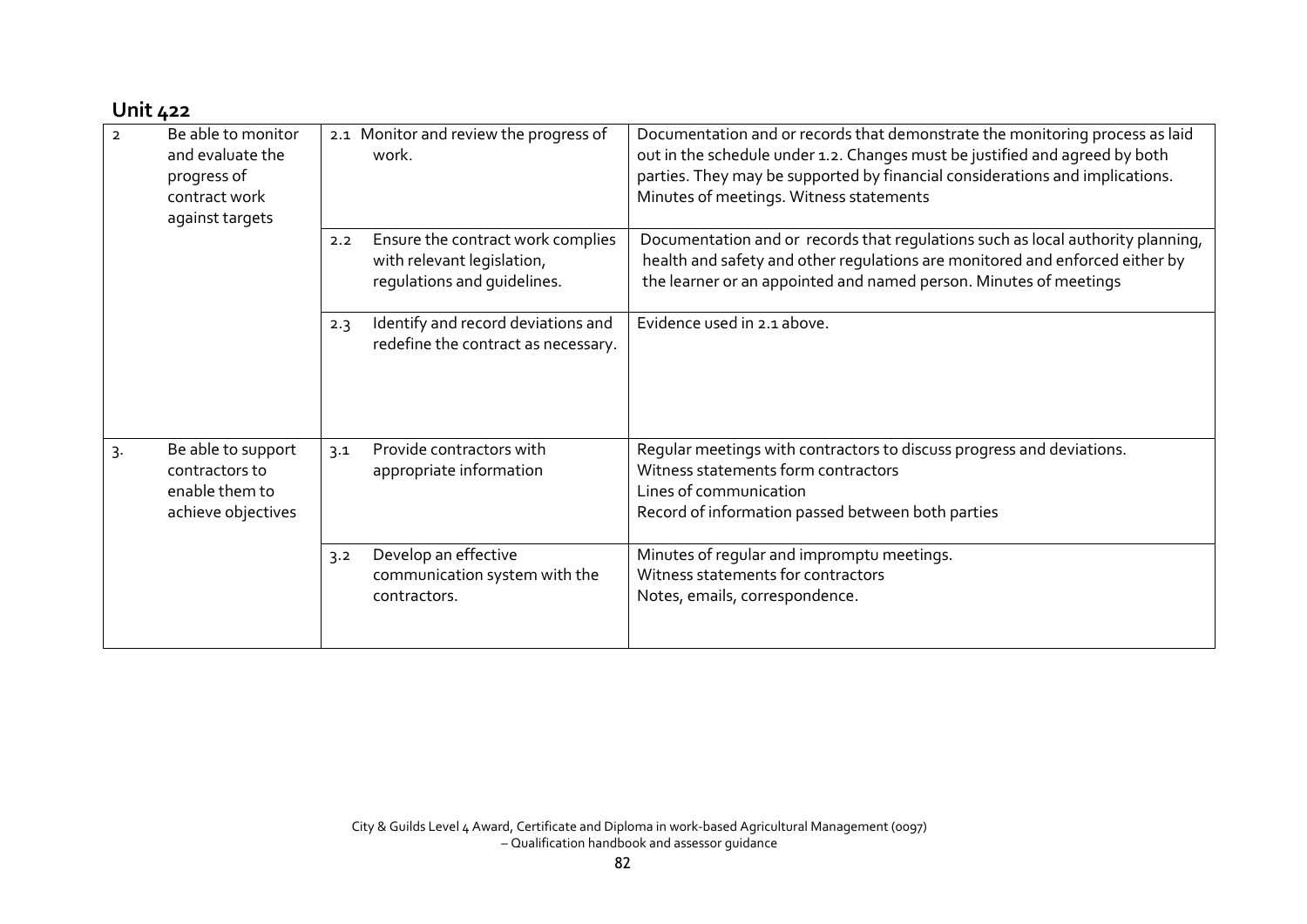| <b>Unit 422</b> |                                                  |     |                                                                                                                                                                             |                                                                                                                                                                                                                                                                                  |
|-----------------|--------------------------------------------------|-----|-----------------------------------------------------------------------------------------------------------------------------------------------------------------------------|----------------------------------------------------------------------------------------------------------------------------------------------------------------------------------------------------------------------------------------------------------------------------------|
| 4.              | Understand how to<br>commission<br>contract work | 4.1 | Explain why it is important to<br>include information in relation to<br>purpose, objectives, methods,<br>legislation, outcomes, budgets,<br>environmental and safety issues | To protect the rights of the consumer, to achieve organisationl objectives.<br>comply with legislation, regulations and codes of practice                                                                                                                                        |
|                 |                                                  | 4.2 | Explain the importance of<br>establishing and maintaining good<br>working relationships with<br>contractors                                                                 | To achieve organisational objectives, to create and maintain a positive working<br>relationship, avoid conflict and improve productivity.                                                                                                                                        |
|                 |                                                  | 4.3 | Clarify why control systems are<br>necessary                                                                                                                                | To maintain quality, keep the project on track and meet deadlines.                                                                                                                                                                                                               |
|                 |                                                  | 4.4 | Discuss the importance of<br>accountability, openness and<br>probity in the management of<br>contract work                                                                  | Create and maintain a productive working environment, build trust and<br>confidence.                                                                                                                                                                                             |
|                 |                                                  | 4.5 | Explain a contractors needs in<br>terms of cash flow                                                                                                                        | Particularly important on extended projects where large amounts of resources/<br>supplies are provided by the contractor. Finance costs money and needs security.<br>Contract completion may be delayed incases were cash flow impedes supply<br>provision.                      |
|                 |                                                  | 4.6 | Explain how contracts are<br>commissioned and tenders are<br>accepted                                                                                                       | This may be demonstrated. If not then learner must explain the process.<br>Include meeting organisational objectives, obtaining the most suitable<br>contractor, complying with legislation and codes of practice. Achieving services<br>that are time bound and cost effective. |

City & Guilds Level 4 Award, Certificate and Diploma in work-based Agricultural Management (0097) – Qualification handbook and assessor guidance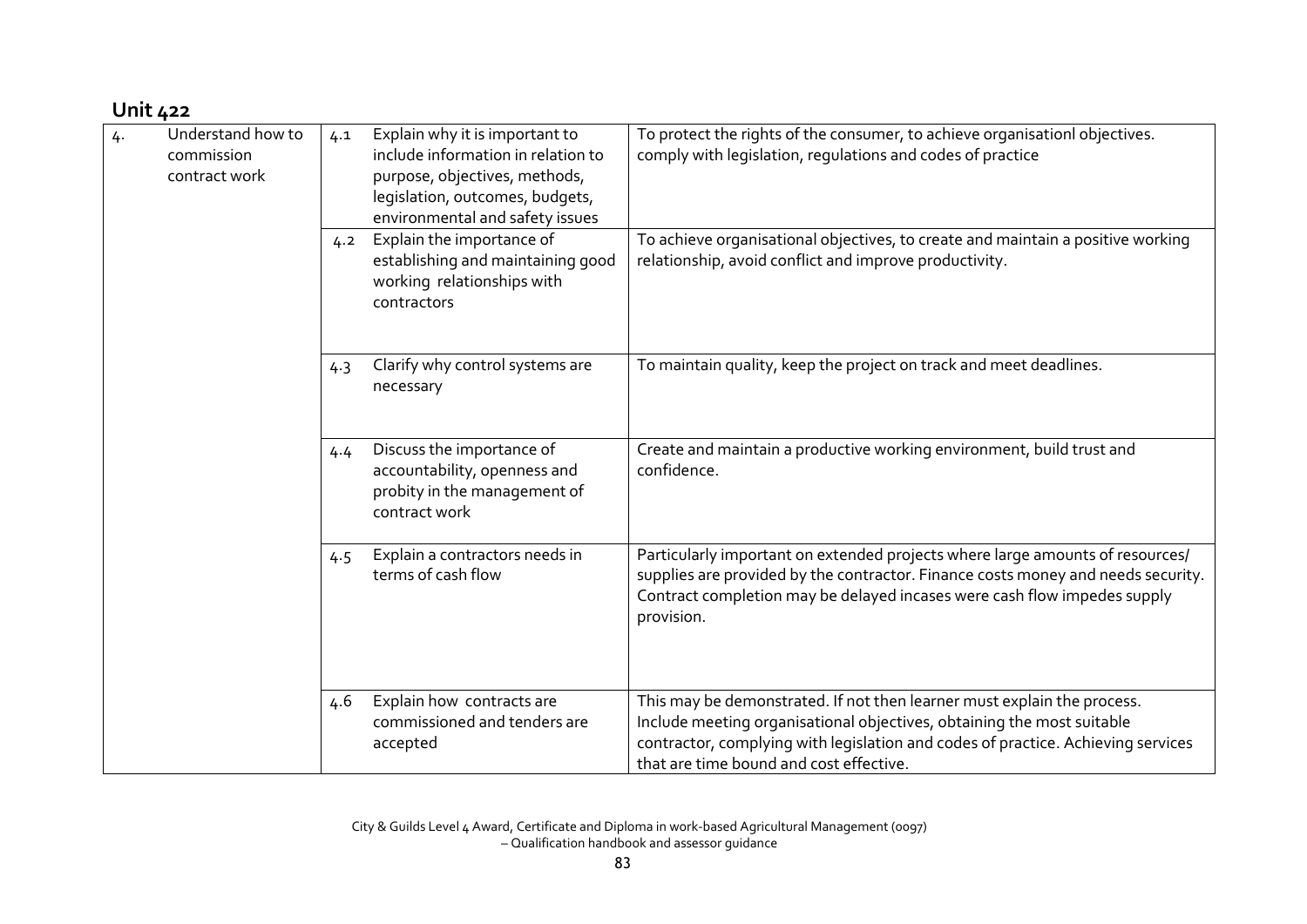| <b>TITLE</b>                                             | Develop and review a Marketing Policy | Learner's name |  |  |
|----------------------------------------------------------|---------------------------------------|----------------|--|--|
| UAN REFERENCE                                            | R/503/1594                            |                |  |  |
| <b>LEVEL</b>                                             |                                       |                |  |  |
| <b>CREDIT VALUE</b>                                      |                                       |                |  |  |
| Relationship to National Occupational Standards : CU 108 |                                       |                |  |  |

| <b>Learner Outcomes</b>                        | <b>Assessment Criteria</b>                                                                     | For inserting direct evidence or referencing to where the evidence can be found                                                                                                                                                                                                                                                                                                         |
|------------------------------------------------|------------------------------------------------------------------------------------------------|-----------------------------------------------------------------------------------------------------------------------------------------------------------------------------------------------------------------------------------------------------------------------------------------------------------------------------------------------------------------------------------------|
| The learner will:<br>The learner can:          |                                                                                                |                                                                                                                                                                                                                                                                                                                                                                                         |
| Understand the role of<br>marketing            | Evaluate techniques used to<br>1.1<br>market products and services in<br>the sector            | Learner can discuss a number of marketing techniques and select most suitable<br>for named product / service.<br>Market research, develop marketing mix, evaluation of marketing effectiveness                                                                                                                                                                                          |
|                                                | Analyse the main principles of<br>1.2<br>marketing                                             | Personalised results of training or research notes. Learner can demonstrate<br>most appropriate techniques for named product/ service.<br>4'Ps' Product, Price, Promotion, Place<br>7'P' above + Physical layout (factory), provision for customer care, processes.<br>Cover Branding, profit and loss and break even budgeting<br>Understand customer needs and satisfy customer needs |
|                                                | Assess risk factors associated with<br>1.3<br>the marketing process                            | Risk analysis for named product / service that includes reliability, validity<br>accuracy, product quality and availability, external factors                                                                                                                                                                                                                                           |
|                                                | Discuss potential constraints on<br>1.4<br>resources used to carry out<br>marketing activities | Potential constraints that cover physical, financial, legal and regulations<br>see 4.1 below                                                                                                                                                                                                                                                                                            |
| Be able to develop a<br>2.<br>marketing policy | Identify target markets for the<br>2.1<br>product or service                                   | A policy that clearly identifies the product/ service and target market(s) Evidence<br>that all possible marketing opportunities have been examined                                                                                                                                                                                                                                     |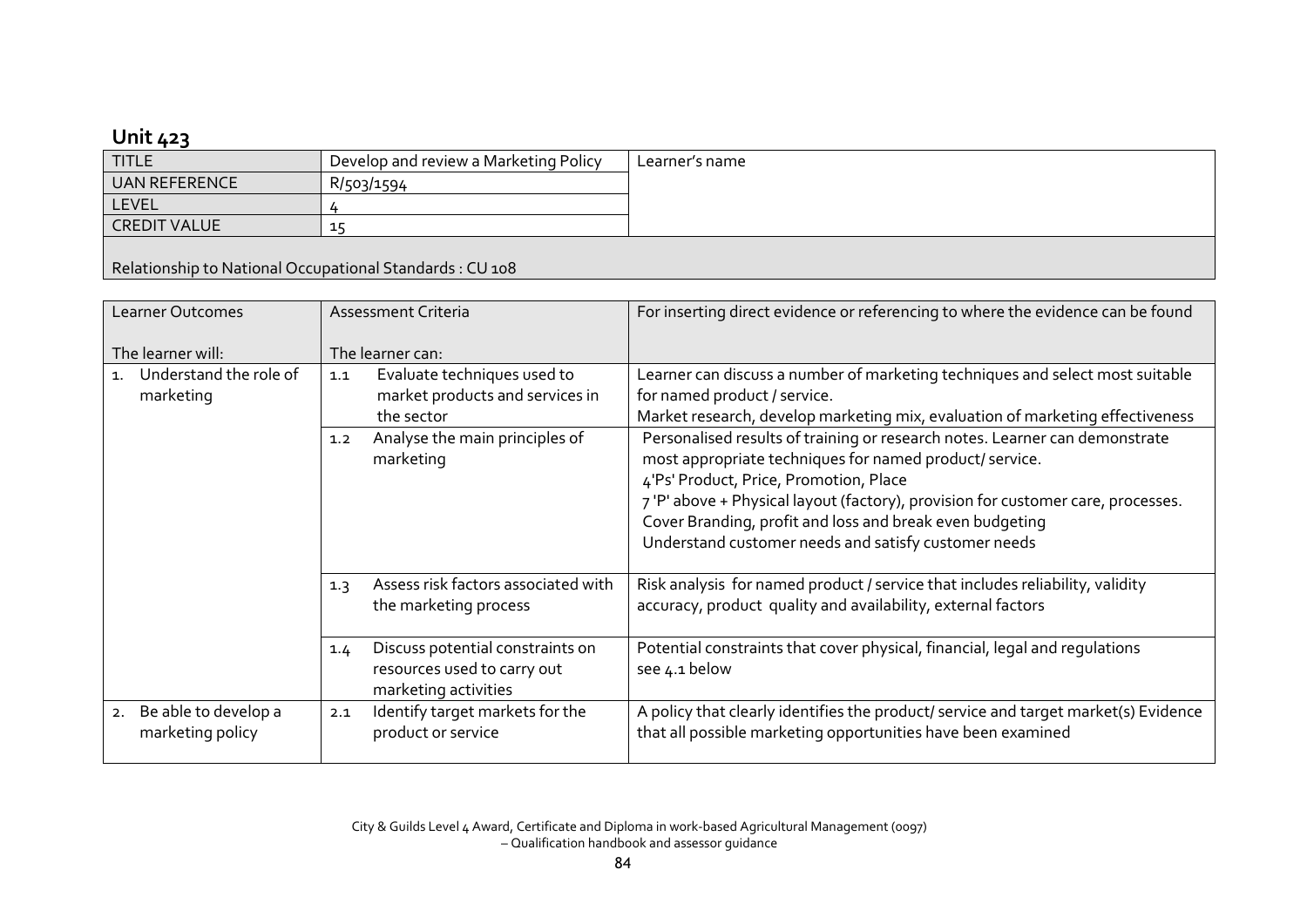| <b>Unit 423</b>                                 |     |                                                                                                |                                                                                                                                                                                                                                                                                                                                                         |
|-------------------------------------------------|-----|------------------------------------------------------------------------------------------------|---------------------------------------------------------------------------------------------------------------------------------------------------------------------------------------------------------------------------------------------------------------------------------------------------------------------------------------------------------|
|                                                 | 2.2 | Describe consumer groups, needs<br>and benefits of using a product or<br>service               | The policy will clearly state target consumer groups, their needs and benefits.<br>The importance of branding, special identity of the product or service will be<br>discussed and concluded. Surveys, questionnaires, comparative sales trends.<br>Market research data. See 3.2 below                                                                 |
|                                                 | 2.3 | Identify cost effective ways in<br>which to market products or<br>services.                    | A detailed and justified cost effective marketing cost strategy. Alternative<br>marketing strategies must be explored and cost evaluated.                                                                                                                                                                                                               |
|                                                 | 2.4 | Identify a work schedule from<br>product development to<br>marketing.                          | A critical path analysis that clearly shows product development from the start to<br>marketing. Include research, testing, time scale, staff development and training,<br>specialist advice required.                                                                                                                                                   |
|                                                 |     | 2.5 Identify resources needed to market<br>a product or service                                | The critical path analysis produced above will also include the physical and<br>financial resources and cost required over the expected life of the product or<br>service. Examine the need for specialist advice and where to source it.                                                                                                               |
| Be able to manage a<br>3.<br>marketing activity | 3.1 | Communicate the marketing<br>policy to those involved with<br>implementation.                  | Evidence will be provided that the marketing policy is communicated to all those<br>involved in its implementation including advisors and financiers. Action minutes<br>of meetings, emails, circulation lists, progress reports, results of tests, positive<br>and negative customer feedback. Sales compared to target sales. Market place<br>reports |
|                                                 | 3.2 | Describe ways in which to sell the<br>product to enable most effective<br>sales.               | The monitoring process will include ongoing recommendations and adjustments<br>to improve sales. Product placement, pricing, and advertising. Use of third<br>parties or agents.                                                                                                                                                                        |
|                                                 | 3.3 | Evaluate objectives, targets and<br>criteria for successful marketing a<br>product or service. | Projected sales targets and customer feedback will be used on a regular and<br>ongoing basis to achieve objectives. Response to feedback. Actions taken to<br>increase sales of margins.                                                                                                                                                                |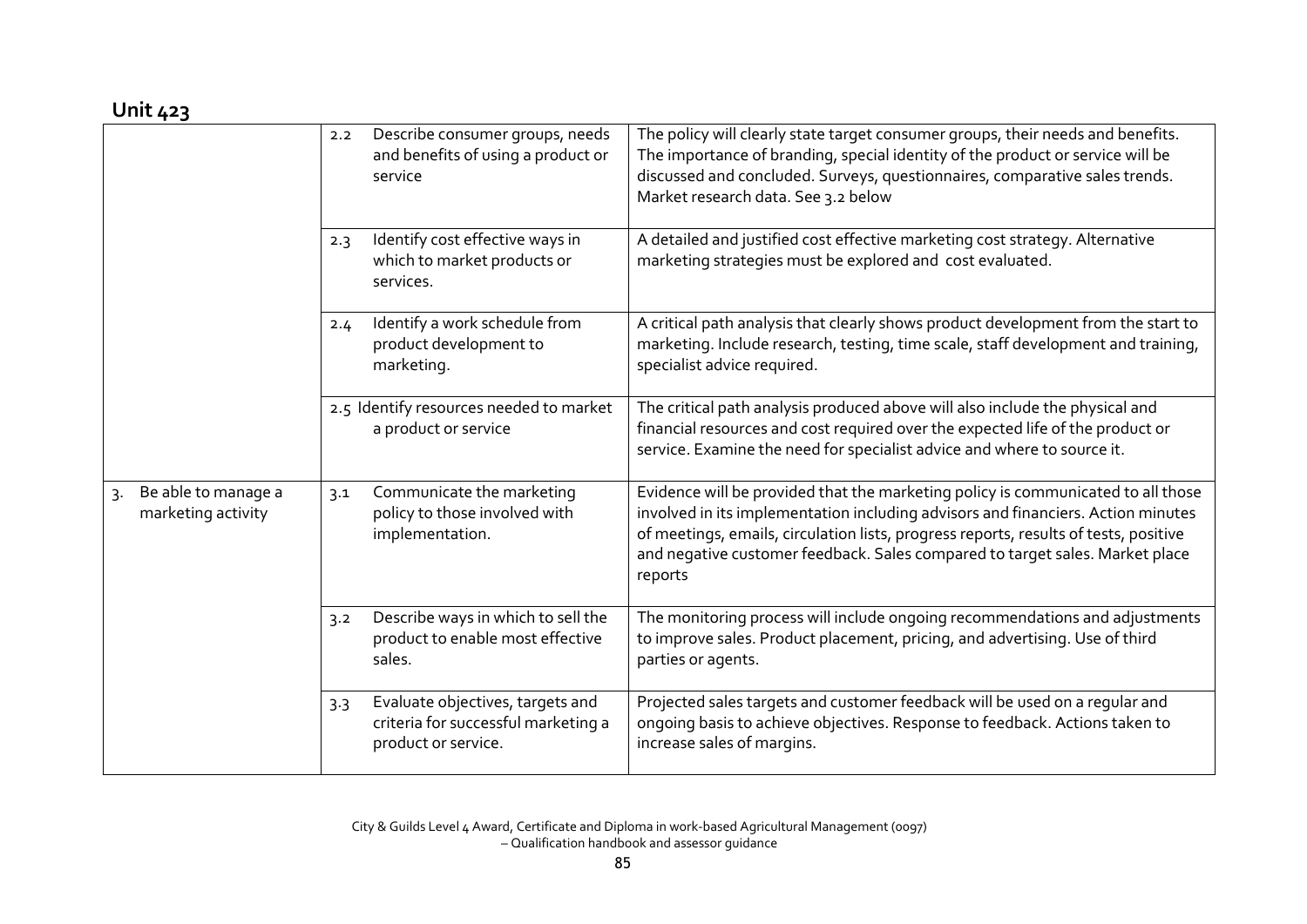|  | Analyse the importance of        | Market research, surveys to ascertain importance of branding versus pricing, |
|--|----------------------------------|------------------------------------------------------------------------------|
|  | branding and special identity of | I value for money. Positioning of product in marketing hierarchy. Quality of |
|  | products.                        | product. Examine niche products.                                             |
|  |                                  |                                                                              |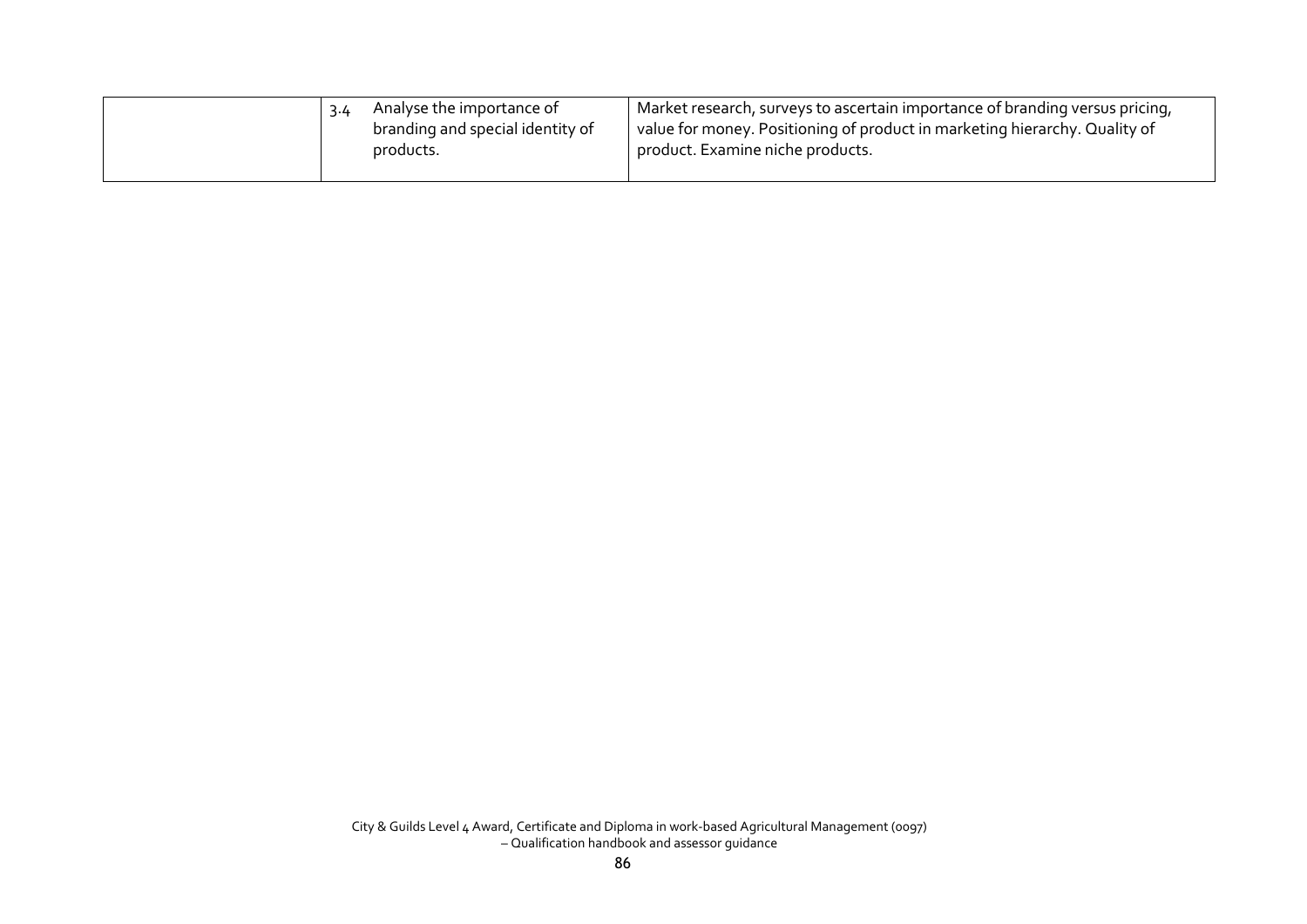| 4. | Understand the review<br>process of marketing<br>activities | 4.1 | Evaluate legal, regulatory and<br>other constraints affecting<br>marketing policy. | Research and quidance evidence, advisory support, professional protection.<br>Trading standards guidance material, patent protection. Membership of trade<br>organisations                                 |
|----|-------------------------------------------------------------|-----|------------------------------------------------------------------------------------|------------------------------------------------------------------------------------------------------------------------------------------------------------------------------------------------------------|
|    |                                                             | 4.2 | Analyse methods of<br>communicating policy to those<br>involved in implementation. | Documentation that shows regular review of the effectiveness of communication<br>policy, see 3.1 above.                                                                                                    |
|    |                                                             | 4.3 | Make recommendations for<br>further development of the<br>marketing policy         | Evidence is provided that demonstrates that the marketing and communication<br>policies are continually being updated to achieve business targets. Product sales<br>are monitored and projections revised. |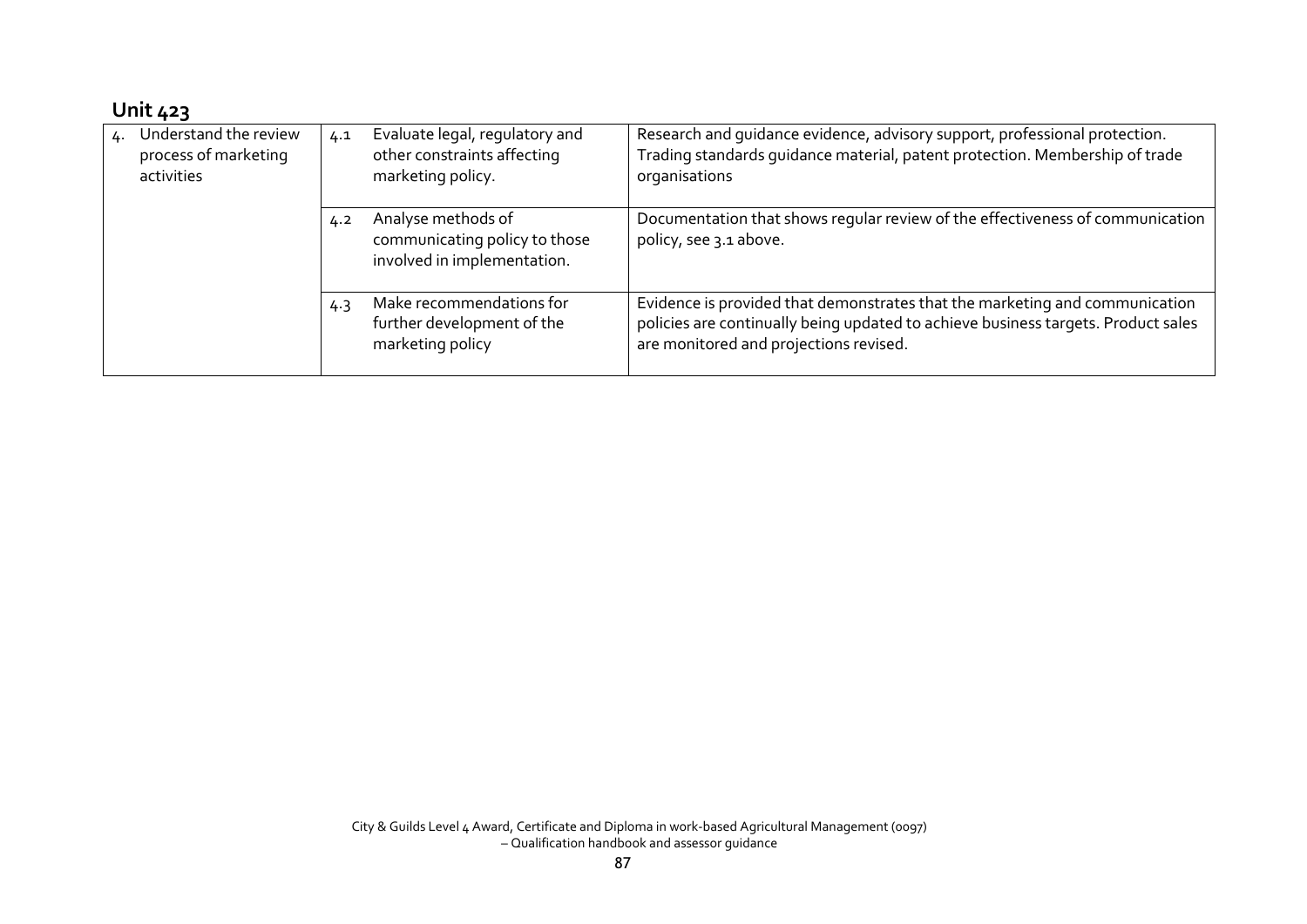| TITLE                                                                                                                                                   | Manage information, knowledge and    | Learner's name |  |  |
|---------------------------------------------------------------------------------------------------------------------------------------------------------|--------------------------------------|----------------|--|--|
|                                                                                                                                                         | communications within the land based |                |  |  |
|                                                                                                                                                         | sector                               |                |  |  |
| UAN REFERENCE                                                                                                                                           | T/503/4388                           |                |  |  |
| <b>LEVEL</b>                                                                                                                                            |                                      |                |  |  |
| <b>CREDIT VALUE</b>                                                                                                                                     |                                      |                |  |  |
| The aim of this unit is to provide the learner with the knowledge, understanding and skills to plan, manage, monitor and evaluate communications within |                                      |                |  |  |
| the land-based sector.                                                                                                                                  |                                      |                |  |  |

Relationship to National Occupational Standards : CU123

| <b>Learner Outcomes</b>                                                       | Assessment Criteria                                                                               | For inserting direct evidence or referencing to where the evidence can be found                                                                                                         |
|-------------------------------------------------------------------------------|---------------------------------------------------------------------------------------------------|-----------------------------------------------------------------------------------------------------------------------------------------------------------------------------------------|
| The learner will:                                                             | The learner can:                                                                                  |                                                                                                                                                                                         |
| Be able to plan and<br>manage information,<br>knowledge and<br>communications | Ensure staff have easy access<br>1.1<br>to appropriate knowledge and<br>information               | Consider the legislative requirements of at least two job roles and identify how to<br>ensure staff can access the appropriate knowledge and information associated<br>with those tasks |
|                                                                               | Ensure confidential information<br>1.2<br>and knowledge are kept<br>secure                        | Consider the obligations of an employer/line manager and the organisation's<br>business code of practice/policy regarding data protection protocols.                                    |
|                                                                               | Ensure that information is<br>1.3<br>made available in ways that<br>are timely and cost effective | Explain how the methods used would ensure that relevant information has been<br>made available and how to evidence the employee's level of understanding.                               |

**Note:** this unit does not necessarily relate to using information or communication technology but may do if appropriate

City & Guilds Level 4 Award, Certificate and Diploma in work-based Agricultural Management (0097) – Qualification handbook and assessor guidance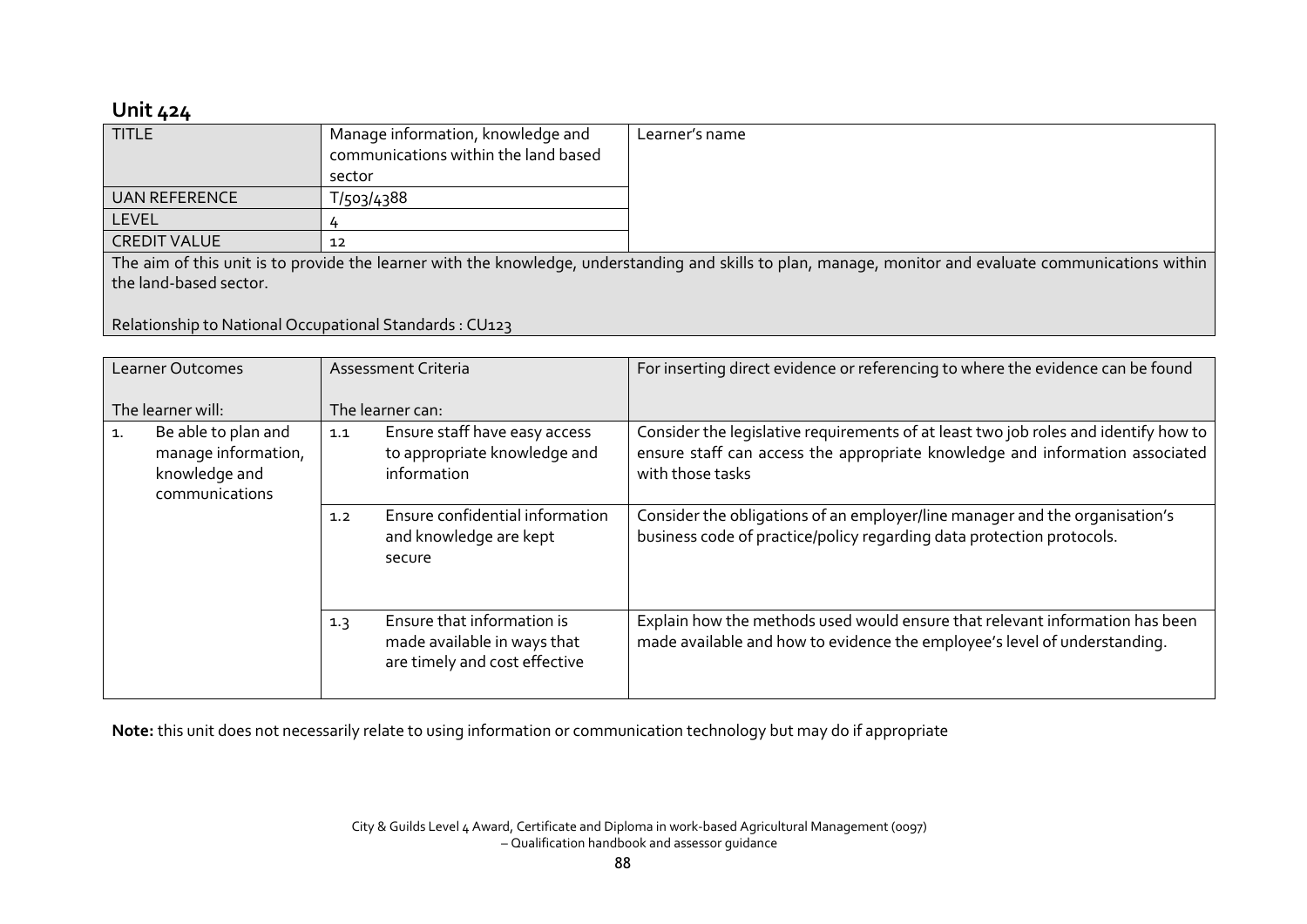| <b>Unit 424</b> |
|-----------------|
|-----------------|

| 2. | Be able to monitor<br>and evaluate the<br>effective planning<br>and management<br>of information,<br>knowledge and<br>communication | 2.1<br>2.2 | Ensure that the need for<br>information and knowledge are<br>continually reviewed<br>Evaluate stored information<br>and update or destroy as    | Identify the legislative requirements of a farm assurance scheme, stating how to<br>ensure the knowledge of all staff can be continually updated<br>List communication methods that can be used to assess that all staff have the<br>relevant information needed to ensure the farms compliance.<br>Considering the 8 principles of the Data Protection Act, identify procedures for:<br>personal details of staff |
|----|-------------------------------------------------------------------------------------------------------------------------------------|------------|-------------------------------------------------------------------------------------------------------------------------------------------------|--------------------------------------------------------------------------------------------------------------------------------------------------------------------------------------------------------------------------------------------------------------------------------------------------------------------------------------------------------------------------------------------------------------------|
|    |                                                                                                                                     | 2.3        | appropriate<br>Ensure that all information is<br>stored in compliance with data<br>protection legislation                                       | staff appraisals.<br>Stating the Data Protection Act: describe how to implement the policy within a<br>given agricultural organisation                                                                                                                                                                                                                                                                             |
| 3. | Understand how to<br>plan, manage and<br>evaluate<br>information,<br>knowledge and                                                  | 3.1        | Describe the types of<br>knowledge and information<br>that needs to be shared in a<br>given organisation and the<br>likely benefits of doing so | Must include health and safety/ risk assessments in relation to all potential<br>hazards/risks e.g. machinery, slurry pits etc. Must be communicated to both staff<br>and visitors to the farm                                                                                                                                                                                                                     |
|    | communication                                                                                                                       | 3.2        | Critically appraise evidence of<br>past experience and use as an<br>aid to planning                                                             | Evaluate records of past experience with regard to suitability for purpose,<br>managed outcomes, acceptability by staff, access and storage, legal compliance,<br>appropriateness to assurance schemes                                                                                                                                                                                                             |
|    |                                                                                                                                     | 3.3        | Explain the protocols and<br>procedures for managing<br>confidential information and<br>the importance of doing this                            | Referencing both the Freedom of Information Act 2000 and the Data Protection<br>Act state the importance of following protocols and procedures when handling<br>confidential information relating to members of staff.                                                                                                                                                                                             |
|    |                                                                                                                                     | 3.4        | Describe where to seek specialist<br>advice and support<br>relating<br>to knowledge<br>management                                               | Identify four aspects of an agricultural business and identify two appropriate<br>organizations/ businesses where specialist advice can be obtained. Explain for<br>each why they might be used as the chosen service provider.                                                                                                                                                                                    |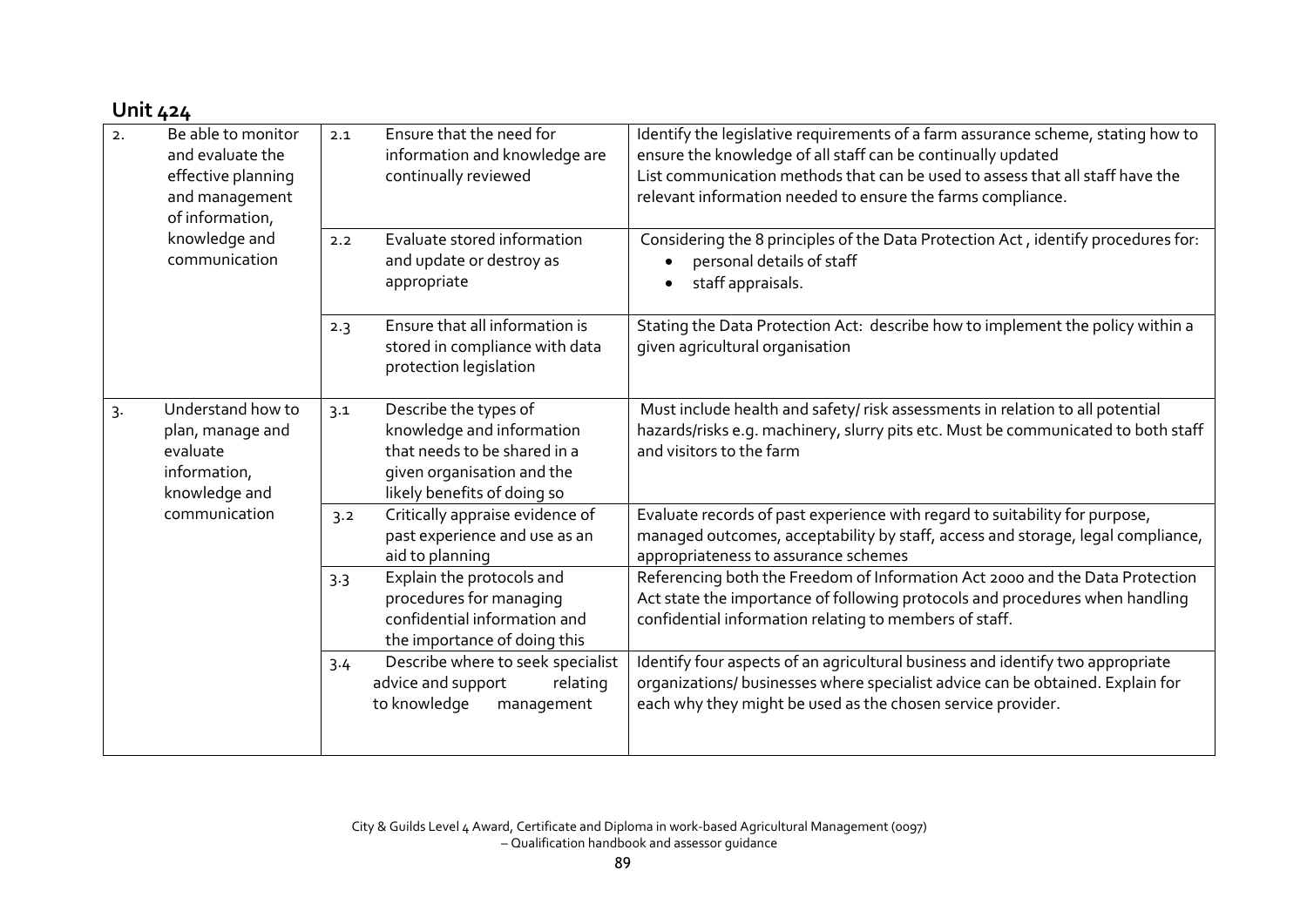| 3.5 | Describe the types of people<br>outside the organisation who<br>can benefit from or contribute<br>to the pool of knowledge and<br>information | Identify how the managers and staff can contribute to good public relations and<br>how consumers can benefit from information and knowledge direct from the<br>producer.<br>Evaluate the benefits of discussion groups and assess the importance of<br>Continuous Personal Development (CPD) as a contributor to updating<br>knowledge and information. |
|-----|-----------------------------------------------------------------------------------------------------------------------------------------------|---------------------------------------------------------------------------------------------------------------------------------------------------------------------------------------------------------------------------------------------------------------------------------------------------------------------------------------------------------|
| 3.6 | Summarise the principles of<br>data protection legislation                                                                                    | List the eight principles of the Data Protection Act                                                                                                                                                                                                                                                                                                    |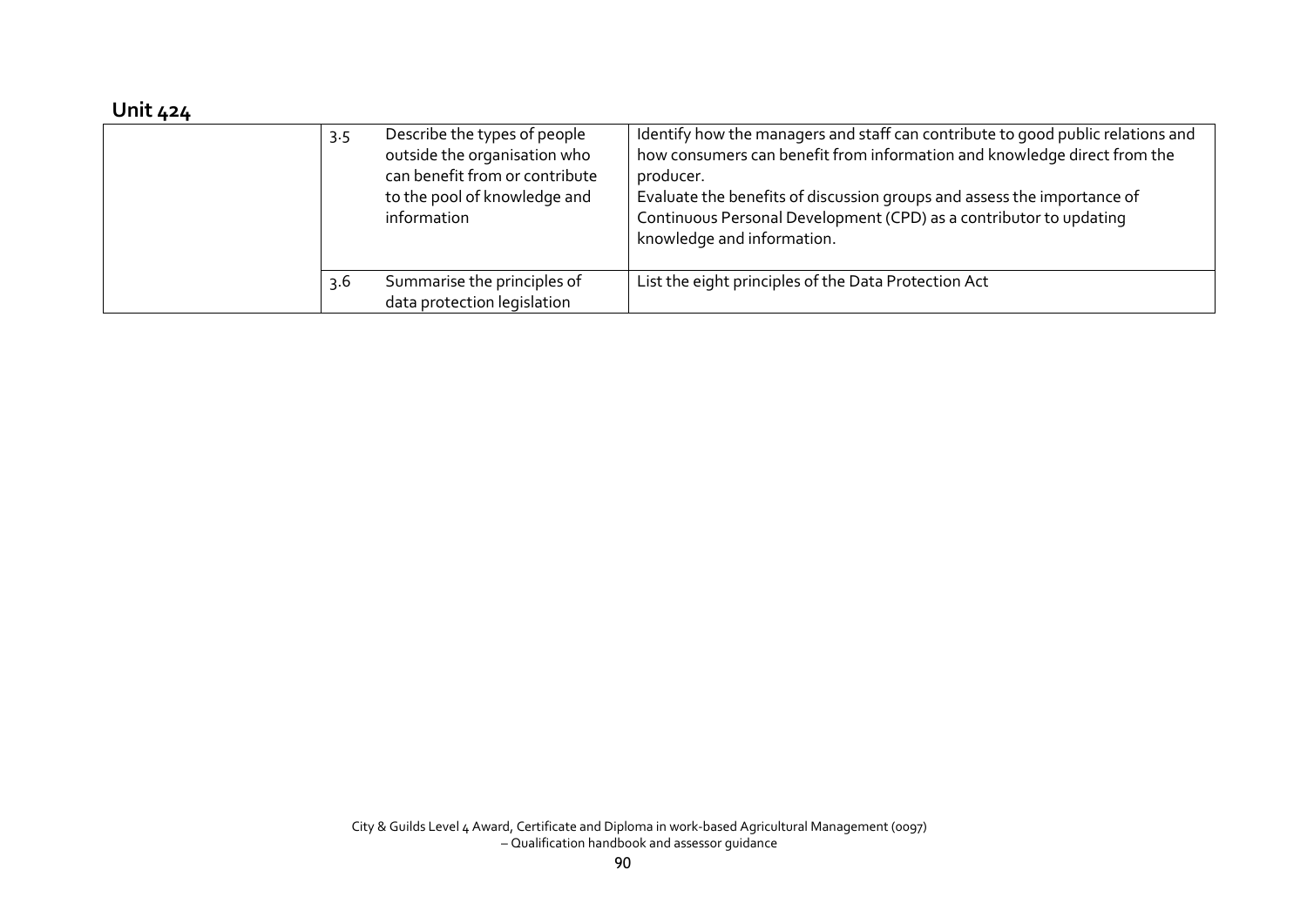| <b>TITLE</b>        | Plan and manage the development of     | Learner's name |
|---------------------|----------------------------------------|----------------|
|                     | those working in the land based sector |                |
| UAN REFERENCE       | A/503/4389                             |                |
| LEVEL               |                                        |                |
| <b>CREDIT VALUE</b> |                                        |                |

The aim of the unit is to provide the learner with the knowledge, understanding and skills to plan and manage the development of those working in the landbased sector.

Relationship to National Occupational Standards : CU131

| <b>Learner Outcomes</b>                                                                     | Assessment Criteria                                                                                                                            | For inserting direct evidence or referencing to where the evidence can be found                                                                                                                                                                                                                                                                                                                      |
|---------------------------------------------------------------------------------------------|------------------------------------------------------------------------------------------------------------------------------------------------|------------------------------------------------------------------------------------------------------------------------------------------------------------------------------------------------------------------------------------------------------------------------------------------------------------------------------------------------------------------------------------------------------|
| The learner will:                                                                           | The learner can:                                                                                                                               |                                                                                                                                                                                                                                                                                                                                                                                                      |
| Be able to identify,<br>$\mathbf{1}$<br>plan and implement<br>personal<br>development plans | Identify the development needs<br>1.1<br>of all staff both as individuals<br>and teams                                                         | Reqular assessment based on observation of performance, achievement of<br>targets, level of skill/knowledge, ability to work in teams. Also use appraisal<br>discussions, including self assessment. Use third party assessment where<br>available, appropriate and reliable. Take quidance from competent specialists.<br>Ensure all assessments comply with organisational procedures              |
|                                                                                             | Compare and contrast the needs of<br>1.2<br>individuals with the<br>strategic/operational objectives of<br>the organisation and set priorities | Identify strategic and operational plans and resultant objectives/targets.<br>Establish the organisation's priorities for skills development. Compare these to<br>the needs of the individual                                                                                                                                                                                                        |
|                                                                                             | Produce a development plan for all<br>1.3<br>staff                                                                                             | Undertake "gap" analysis. Identify the preferred learning style of the individual.<br>Identify suitable learning opportunities. Consider cost and time available.<br>Produce a plan which is clear, relevant and has Specific Measurable Achievable<br>Realistic and Timely (SMART) objectives. Ensure this fits the organisation's<br>objectives. Must include consideration of team working skills |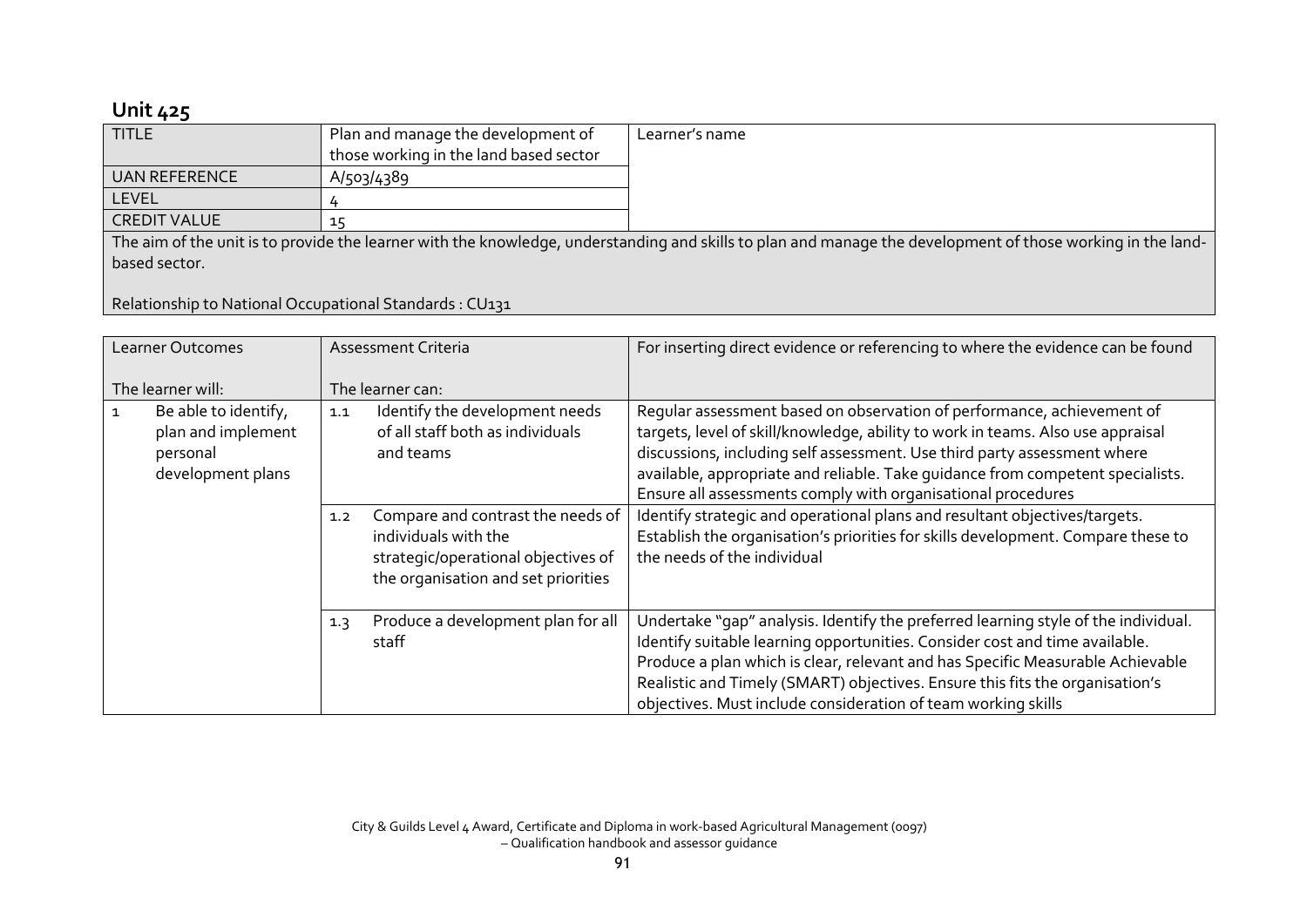|    |                                                       | 1.4 | Implement the development plan<br>and review regularly, agree<br>remedial action where necessary | Regular review of the plan. Use feedback and other benchmarking techniques<br>including self assessment. Review the effectiveness of the plan. Agree<br>alternatives, introduce remedial action                                                                                                                                                                                   |
|----|-------------------------------------------------------|-----|--------------------------------------------------------------------------------------------------|-----------------------------------------------------------------------------------------------------------------------------------------------------------------------------------------------------------------------------------------------------------------------------------------------------------------------------------------------------------------------------------|
| 2. | Be able to assess<br>performance                      | 2.1 | Discuss with staff the<br>introduction/use of a performance<br>appraisal system                  | Discuss the purpose and the role of the appraiser and appraise. Emphasise the<br>need for fairness, confidentiality, equality of opportunity and an individual's right<br>to appeal. Explain the importance of self appraisal. Recognise feedback from<br>team members                                                                                                            |
|    |                                                       | 2.2 | Implement a system of<br>performance appraisal                                                   | Base on sufficient, valid and reliable performance information. Consider the<br>importance of being a two way process and having sufficient uninterrupted time<br>available . Evaluate the need for self appraisal Plan pre-declared<br>processes/procedures, consistent for all. Ensure the appraisal is open and<br>transparent and delivers meaningful and worthwhile outcomes |
| 3  | Understand how to<br>identify, plan, and<br>implement | 3.1 | Explain the importance of human<br>resource development to the<br>effectiveness of the business  | Better skilled staff and greater awareness, higher motivation and team working,<br>less disputes and conflict, reduced days of sickness, better staff retention. Should<br>result in improved productivity and reduction of costs                                                                                                                                                 |
|    | development<br>needs and assess<br>performance        | 3.2 | Describe how to establish<br>development needs and how to<br>present a development plan          | Must clearly identify procedures and processes for establishing an individual's<br>development needs, including self assessment. Establish ways in which valid<br>information can be collected. Recognise the need for good record keeping. Must<br>identify the objectives of the organization and the resultant priorities                                                      |
|    |                                                       | 3.3 | Discuss the various ways in which<br>development needs may be met                                | Identify possible learning/development opportunities available e.g. training,<br>seminars/workshops, self study, shadowing, discussion groups, visits. Use<br>specialist /advice/support if appropriate, Identify preferred learning styles of an<br>individual then match. Consider implications of time, resources and costs. Also<br>consider timescale                        |
|    |                                                       | 3.4 | Explain the key underlying<br>principles to effective performance<br>appraisal                   | Must include self appraisal, be a rigorous, robust and valid process, be<br>confidential, be a pre agreed/ declared process, be consistent, relevant and clear.<br>Overall a fair and objective assessment. Must ensure that the process has<br>credibility. Consider the need for an alternative appraiser system in larger<br>organisations                                     |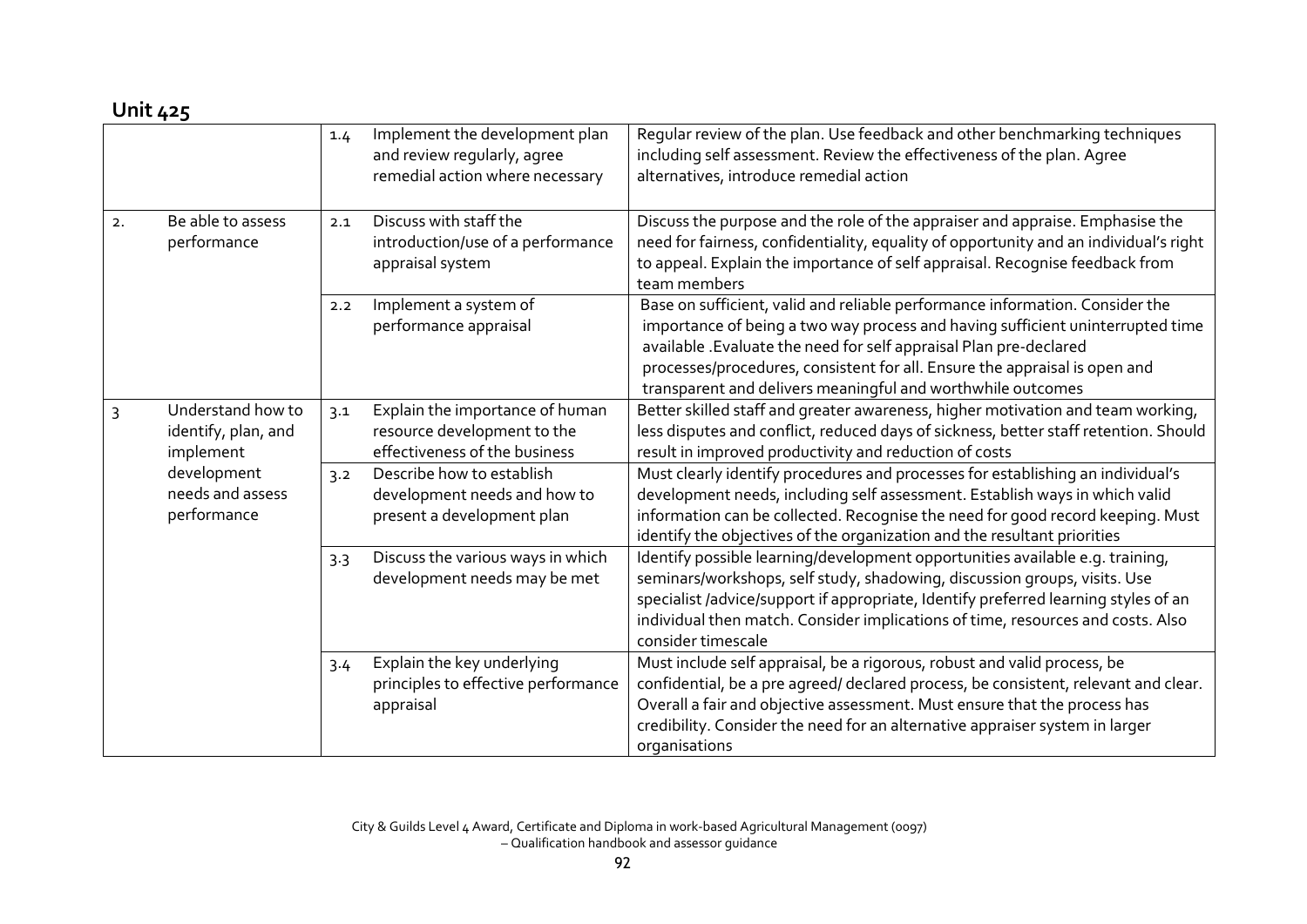City & Guilds Level 4 Award, Certificate and Diploma in work-based Agricultural Management (0097) – Qualification handbook and assessor guidance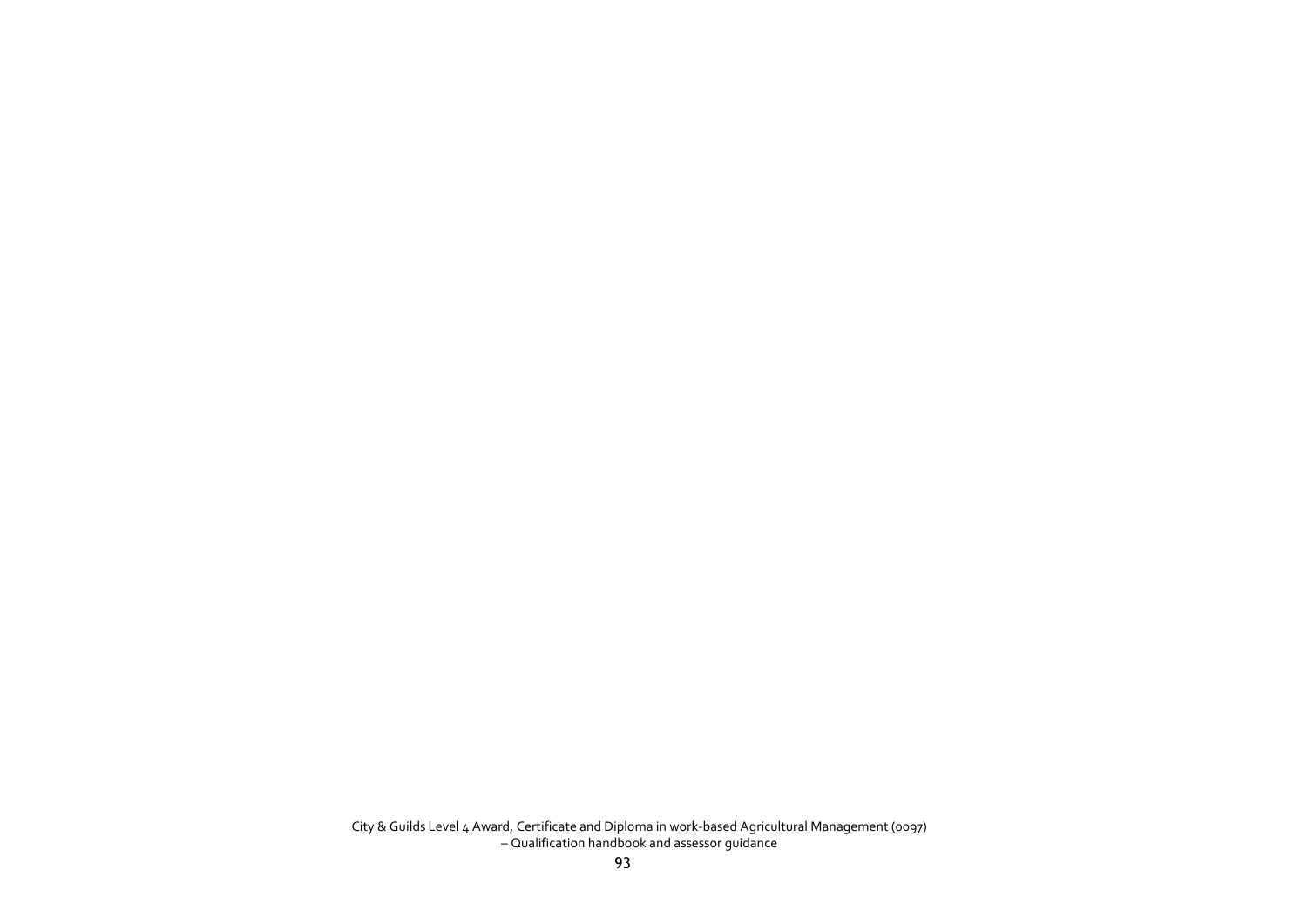## **Unit 426\***

This unit has been replaced by unit 526. Learners registered before 1st July 2017 should use this unit. Learners registered after 1st July 2017 should use unit 526

| <b>TITLE</b>                                         | Manage own professional development | Learner's name |  |  |
|------------------------------------------------------|-------------------------------------|----------------|--|--|
|                                                      | in an organisation                  |                |  |  |
| UAN REFERENCE                                        | L/600/9586                          |                |  |  |
| <b>LEVEL</b>                                         |                                     |                |  |  |
| <b>CREDIT VALUE</b>                                  |                                     |                |  |  |
|                                                      |                                     |                |  |  |
| Relationship to National Occupational Standards: n/a |                                     |                |  |  |
|                                                      |                                     |                |  |  |

| <b>Learner Outcomes</b> |                                                      |                  | <b>Assessment Criteria</b>                                                                                                                 | For inserting direct evidence or referencing to where the evidence can be found |
|-------------------------|------------------------------------------------------|------------------|--------------------------------------------------------------------------------------------------------------------------------------------|---------------------------------------------------------------------------------|
| The learner will:       |                                                      | The learner can: |                                                                                                                                            |                                                                                 |
| 1.                      | Be able to assess<br>own goals and                   | 1.1              | Identify own career and<br>personal goals                                                                                                  |                                                                                 |
|                         | career<br>development                                | 1.2              | Assess how own career goals<br>affect work role and<br>professional development                                                            |                                                                                 |
| 2.                      | Be able to set<br>personal work<br>objectives        | 2.1              | Agree SMART (Specific,<br>Measurable, Achievable,<br>Realistic and Time-bound)<br>personal work objectives in<br>line with work objectives |                                                                                 |
| 3.                      | Be able to produce<br>a personal<br>development plan | 3.1<br>3.2       | Identify gaps between<br>objectives set, own current<br>knowledge and skills<br>Produce a development plan                                 |                                                                                 |
| 4.                      | Be able to<br>implement and                          | 4.1              | Plan activities identified in own<br>development plan                                                                                      |                                                                                 |
|                         | monitor own<br>personal                              | 4.2              | Explain how to monitor and<br>review own personal                                                                                          |                                                                                 |

City & Guilds Level 4 Award, Certificate and Diploma in work-based Agricultural Management (0097)

– Qualification handbook and assessor guidance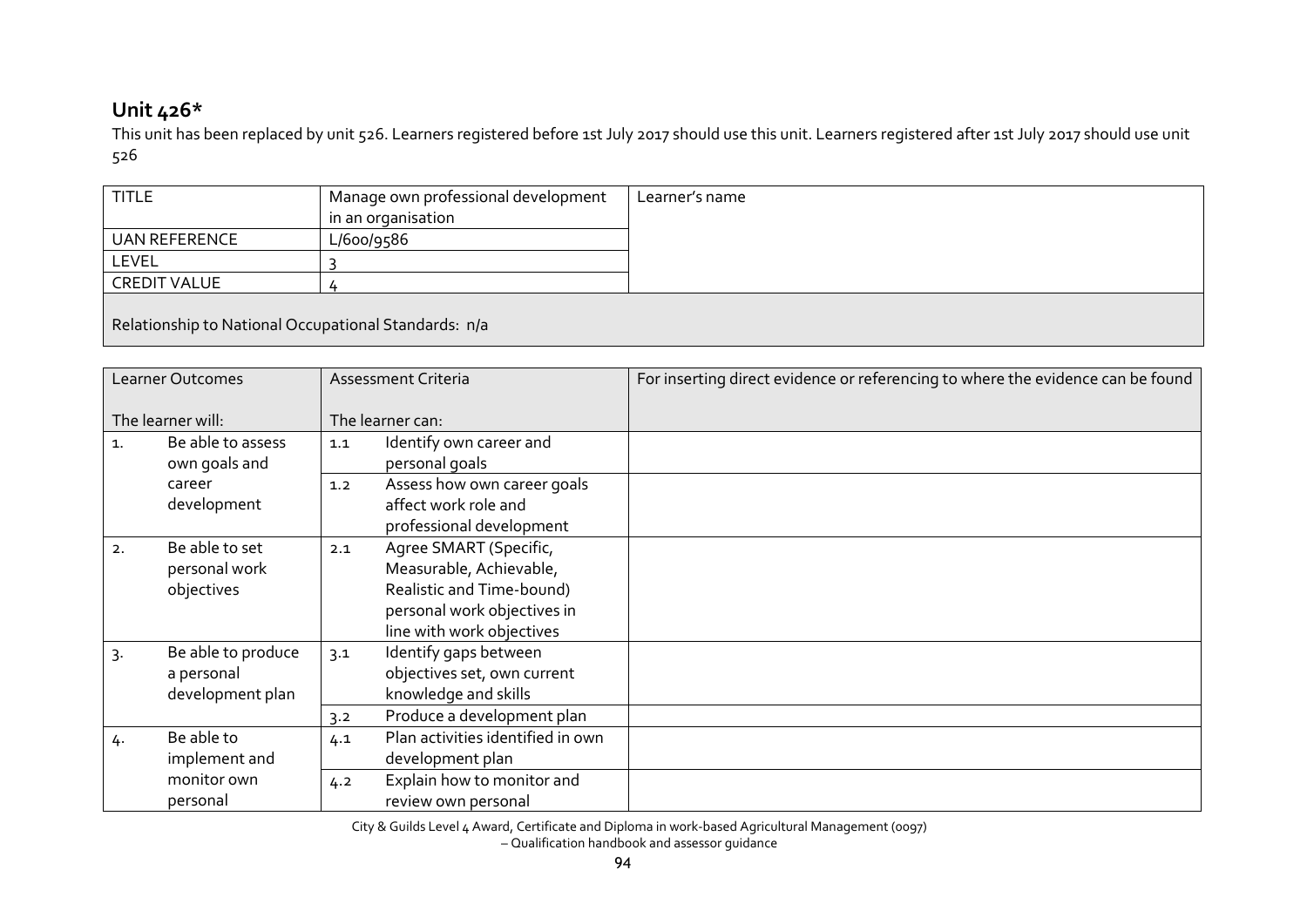| <b>TITLE</b>                                                                                                                                         | Contract Documentation and           | Learner's name |  |
|------------------------------------------------------------------------------------------------------------------------------------------------------|--------------------------------------|----------------|--|
|                                                                                                                                                      | Management for Land-based Industries |                |  |
| UAN REFERENCE                                                                                                                                        | [/503/4391                           |                |  |
| LEVEL                                                                                                                                                |                                      |                |  |
| <b>CREDIT VALUE</b>                                                                                                                                  |                                      |                |  |
| The aim of this unit is to provide the learner with the knowledge, understanding and skills to apply and manage contract documentation to land-based |                                      |                |  |

The aim of this unit is to provide the learner with the knowledge, understanding and skills to apply and manage contract documentation to land-based industries.

Relationship to National Occupational Standards :

| <b>Learner Outcomes</b>                                                             | Assessment Criteria                                                           | For inserting direct evidence or referencing to where the evidence can be found                                                                                                                                                                                                                                          |
|-------------------------------------------------------------------------------------|-------------------------------------------------------------------------------|--------------------------------------------------------------------------------------------------------------------------------------------------------------------------------------------------------------------------------------------------------------------------------------------------------------------------|
| The learner will:                                                                   | The learner can:                                                              |                                                                                                                                                                                                                                                                                                                          |
| Know the type of<br>1.<br>contract documents<br>required for land-based<br>projects | 1.1 Identify the contract documents used<br>in and-based contract procurement | The learner can identify and produce suitable model contracts/ clauses for<br>named activity/ project, e.g. various tenancy agreements, share and contract<br>farming agreements, agreements to offer numerous services, machinery sharing<br>and hire agreements, various licenses offering rights of access and others |
|                                                                                     | Describe the relationship between<br>1.2<br>documents                         | Learner can access and compare similar documents then select most suitable for<br>named activity                                                                                                                                                                                                                         |
| Understand how<br>works are specified in<br>respect of standards<br>and quality     | 2.1 Review the purpose of specification<br>writing within a land-based sector | The learner can clearly describe in detail and written format the activity/ project<br>requiring contract documentation.                                                                                                                                                                                                 |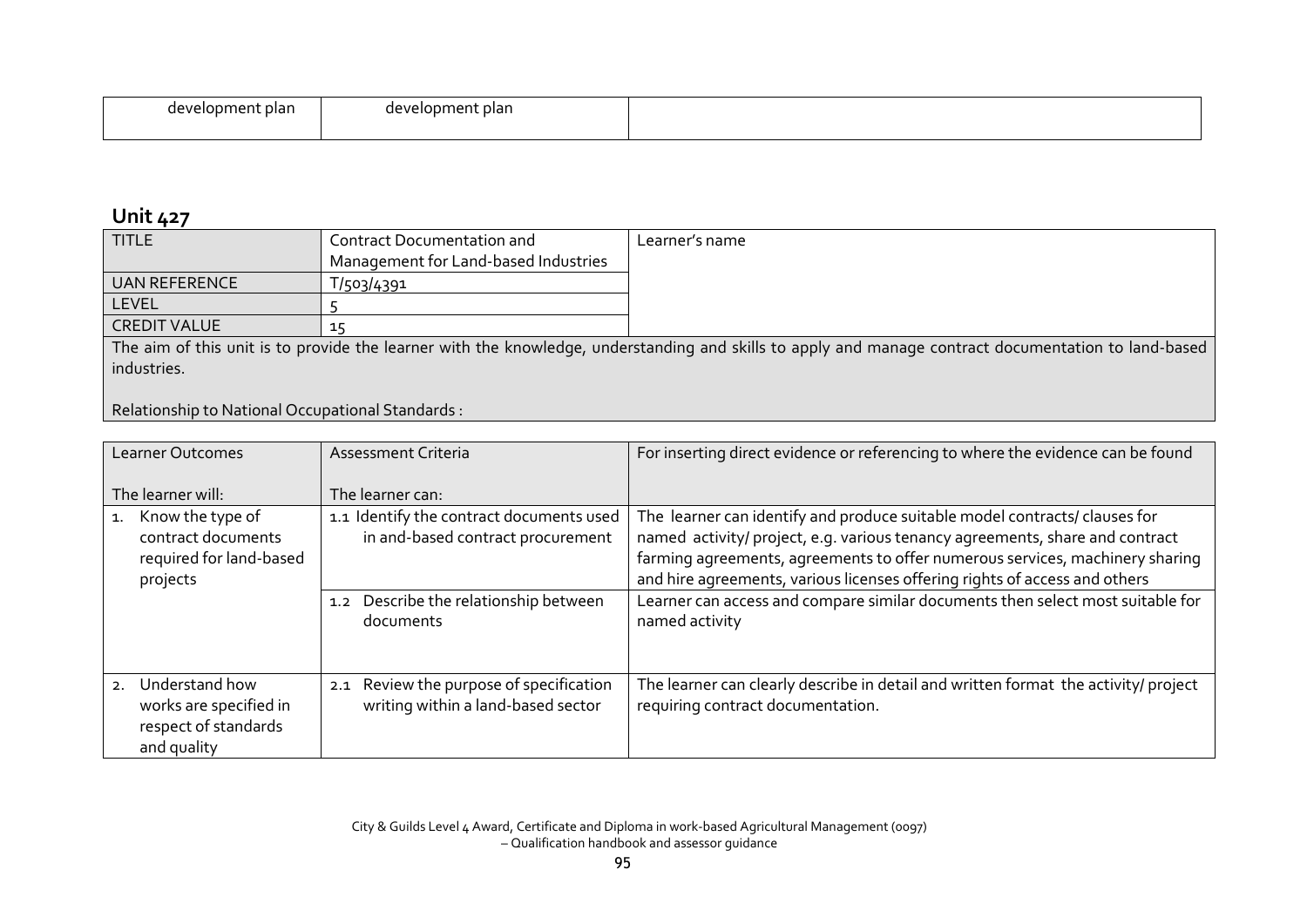|                  |                                                                                           | 2.2 Discuss clause content of a<br>specification for major work<br>sections                         | The learner can select most appropriate clauses from selected guidance material<br>that will protect their interests within the chosen activity in 2.1<br>Guidance material may be obtained from organisations such as NFU online,<br>Business Link, Country Land Owners Association, Law firms, Tenant Farmers<br>Association and other sources. |
|------------------|-------------------------------------------------------------------------------------------|-----------------------------------------------------------------------------------------------------|---------------------------------------------------------------------------------------------------------------------------------------------------------------------------------------------------------------------------------------------------------------------------------------------------------------------------------------------------|
|                  | <b>Unit 427</b>                                                                           |                                                                                                     |                                                                                                                                                                                                                                                                                                                                                   |
|                  |                                                                                           | Discuss relevant quality and<br>2.3<br>standards within major project<br>sector                     | The learner will be able to demonstrate the required quality and standards<br>required in the activity named in 2.1.by the selected clauses. The assessment of<br>this point of criteria can be covered by professional discussion                                                                                                                |
| $\overline{3}$ . | Understand provisions<br>of the contract<br>documents required for<br>land-based projects | 3.1 Compare the purpose and uses of<br>different contract documents within<br>the forms of contract | Evidence provided in 2.2 will provide the basis of professional discussion to<br>confirm understanding of this point of criteria                                                                                                                                                                                                                  |
|                  |                                                                                           | 3.2 Analyse the relationship of different<br>contract documents within the<br>forms of contract     | As for $3.1$                                                                                                                                                                                                                                                                                                                                      |
|                  |                                                                                           | 3.3 Explain how disputes arise and how<br>they can be resolved                                      | Justification of correct clause selection above to cover<br>Poor communications, unfairness and inequality, unreasonable demands, force<br>majeure.                                                                                                                                                                                               |
| 4.               | Be able to apply the<br>contract documents to<br>all stages of a land-base                | 4.1 Prepare a complete specification for<br>a land-based project                                    | Presentation of final contract documentation for the named activity/project in 1.1<br>above will be sufficient evidence.                                                                                                                                                                                                                          |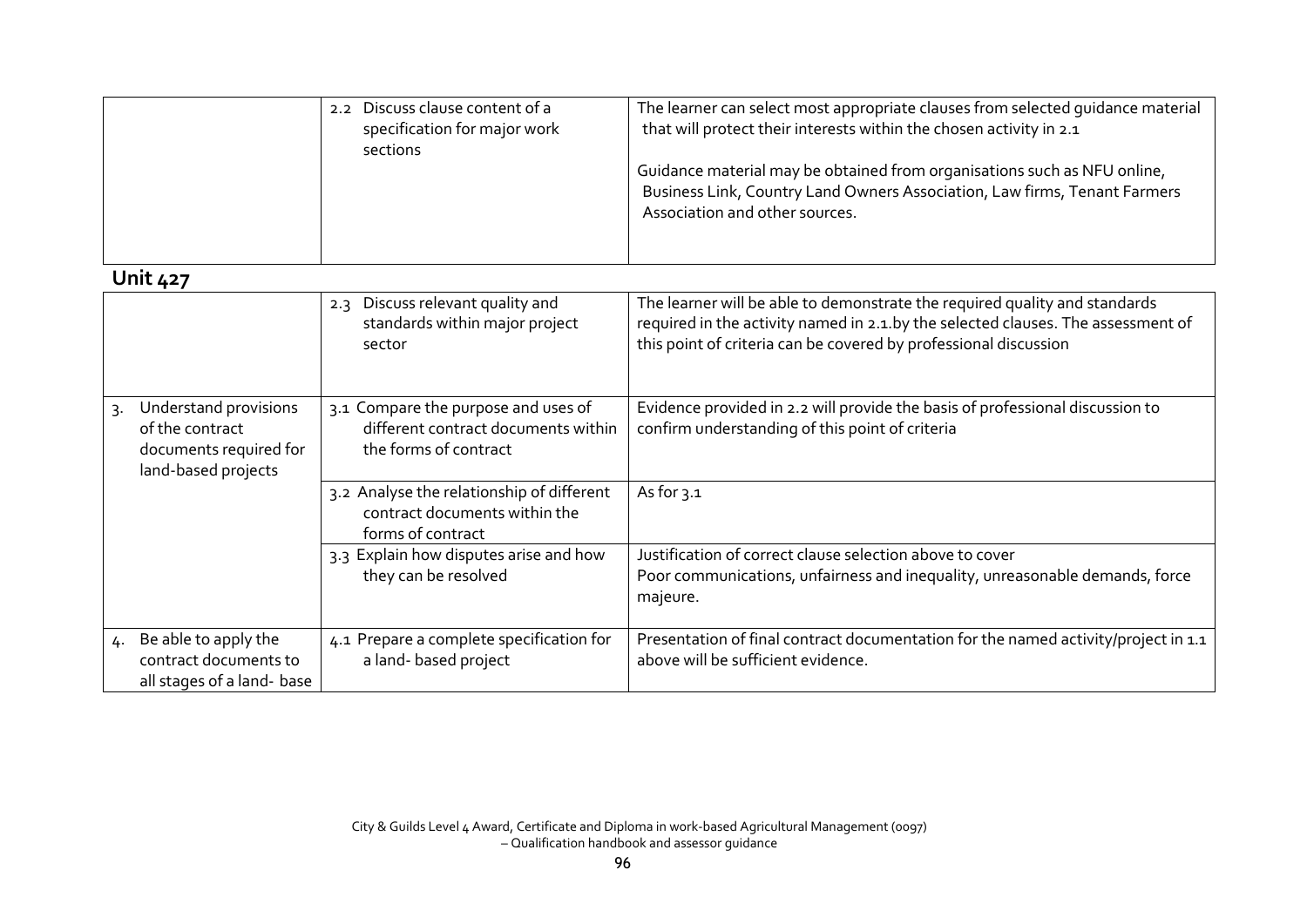| 4.2 Produce valid specification clauses<br>project work<br>to communicate design information<br>to members of the project team | The contract documentation provided for 4.1 will be signed by all parties involved<br>in its implementation to show their acceptance of all clauses contained in the<br>documentation. |
|--------------------------------------------------------------------------------------------------------------------------------|----------------------------------------------------------------------------------------------------------------------------------------------------------------------------------------|
|--------------------------------------------------------------------------------------------------------------------------------|----------------------------------------------------------------------------------------------------------------------------------------------------------------------------------------|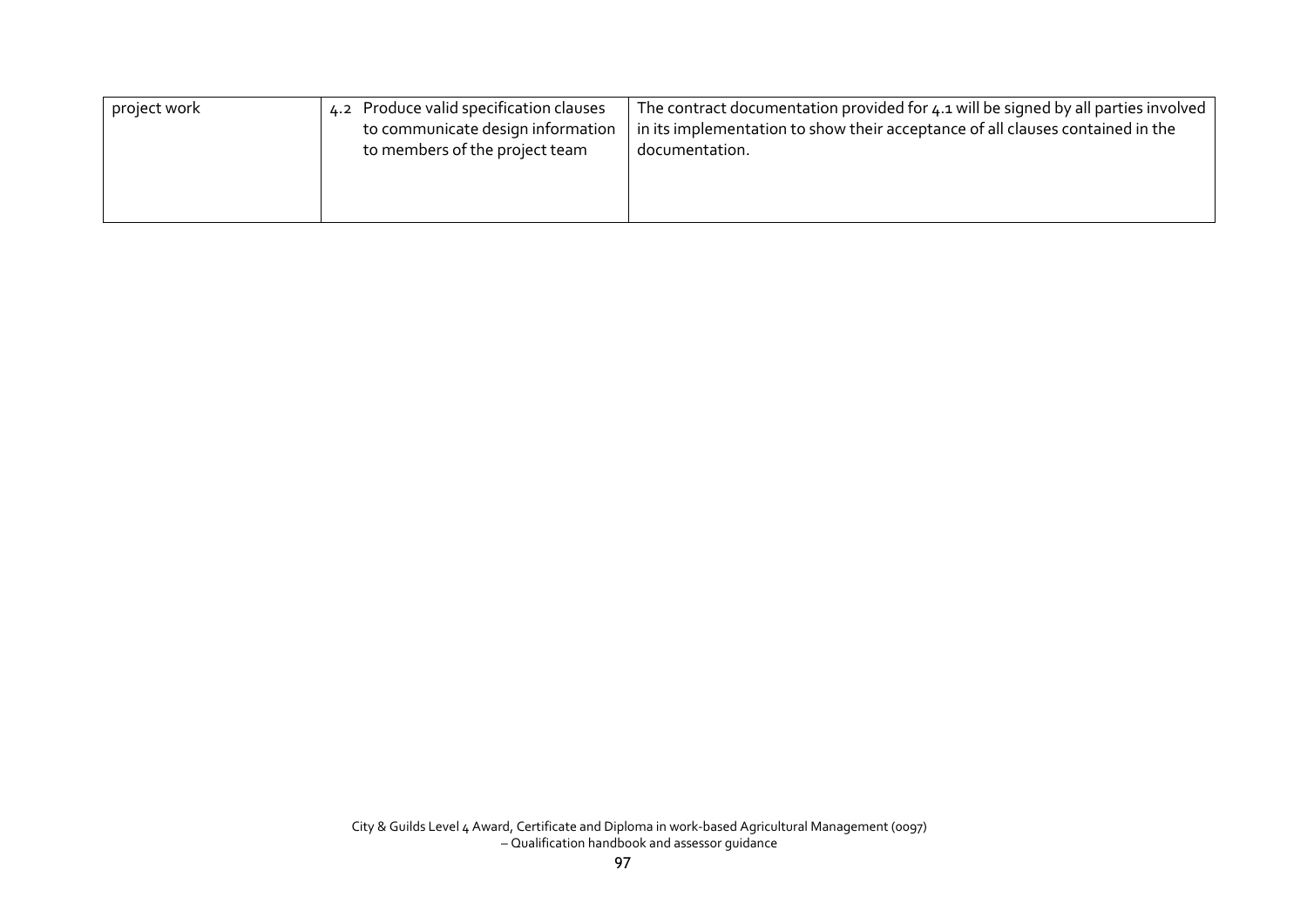| <b>TITLE</b>                                         | Prepare a plan for your business | Learner's name |  |
|------------------------------------------------------|----------------------------------|----------------|--|
| UAN REFERENCE                                        | J/500/4599                       |                |  |
| <b>LEVEL</b>                                         |                                  |                |  |
| <b>CREDIT VALUE</b>                                  |                                  |                |  |
| Relationship to National Occupational Standards: n/a |                                  |                |  |

| <b>Learner Outcomes</b>                                                    | <b>Assessment Criteria</b>                                                                                                                                            | For inserting direct evidence or referencing to where the evidence can be found                                                                                                          |
|----------------------------------------------------------------------------|-----------------------------------------------------------------------------------------------------------------------------------------------------------------------|------------------------------------------------------------------------------------------------------------------------------------------------------------------------------------------|
| The learner will:                                                          | The learner can:                                                                                                                                                      |                                                                                                                                                                                          |
| Understand how to<br>$\mathbf{1}$ .<br>prepare a plan for your<br>business | Present a clear case for your<br>1.1<br>business and evaluate its<br>potential for success                                                                            | A viable business plan based on realistic physical and financial predictions. All<br>assumptions to be shown.                                                                            |
|                                                                            | Identify and provide a case for<br>1.2<br>short, medium and long term<br>goals for your business, based<br>on the current market position                             | Goals are achievable within time defined, compatible with business plan and<br>based on current market position                                                                          |
|                                                                            | Explain how different parts of<br>1.3<br>your business might affect<br>each other, for example, how<br>marketing and other hidden<br>costs might affect your business | Explanation of the interaction and interdependency of parts of the business.<br>Clarification of costs incurred over the life cycle of the enterprises e.g. finance<br>and storage costs |
|                                                                            | Select from a range of options<br>1.4<br>the most suitable method to<br>fund the business                                                                             | Critical comparison of all funding options, egg mortgages, long term, and short<br>term loans, secured or unsecured, supplier credit, family loans. Justification of<br>selected options |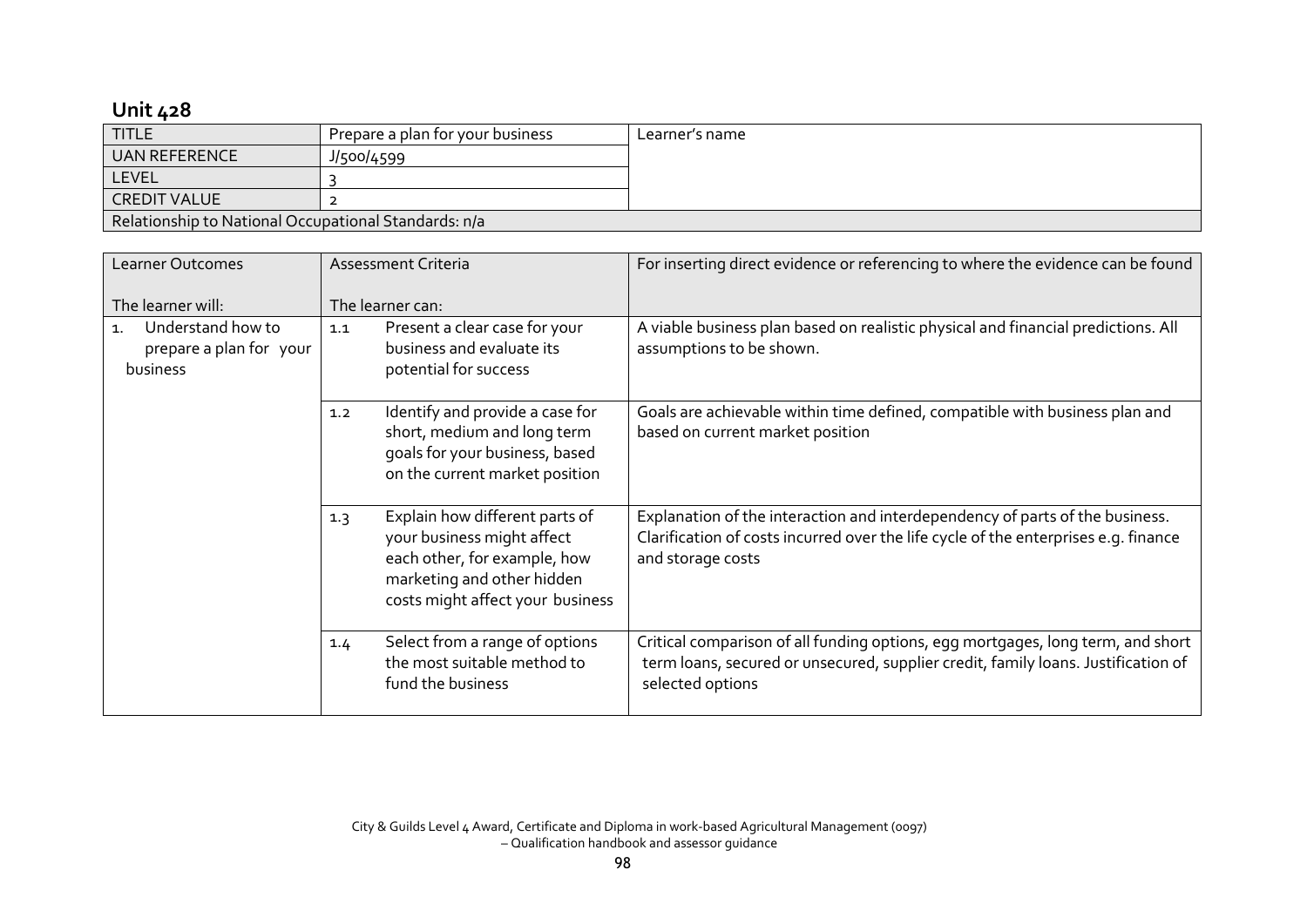| Understand how to<br>2.<br>integrate the<br>elements of your<br>business plan | Set realistic targets and show<br>2.1<br>how each part of your business<br>will contribute to<br>meet them       | A full farm budget with critical point targets that includes gross margins and all<br>overhead costs. Show Net farm Income and Management and Investment<br>Income. All assumptions to be shown.                                                                                    |  |
|-------------------------------------------------------------------------------|------------------------------------------------------------------------------------------------------------------|-------------------------------------------------------------------------------------------------------------------------------------------------------------------------------------------------------------------------------------------------------------------------------------|--|
| <b>Unit 428</b>                                                               |                                                                                                                  |                                                                                                                                                                                                                                                                                     |  |
|                                                                               | Describe how all aspects of<br>2.2<br>your business will be funded<br>and identify a budget for<br>contingencies | A balance sheet that supports your business plan at the outset and through its<br>development to meet targets set. Explain how additional funding could be<br>raised to meet needs. The importance of realistic and achievable assumptions<br>can not be overstated.                |  |
|                                                                               | Evaluate how relevant laws<br>2.3<br>and regulations might affect<br>your business plans                         | Consideration of the impact planning regulations, Health and Safety<br>requlations. Taxation, employment law, environmental legislation, production<br>protocols, road traffic legislation will have on the business. These must be<br>discussed Sources of information identified. |  |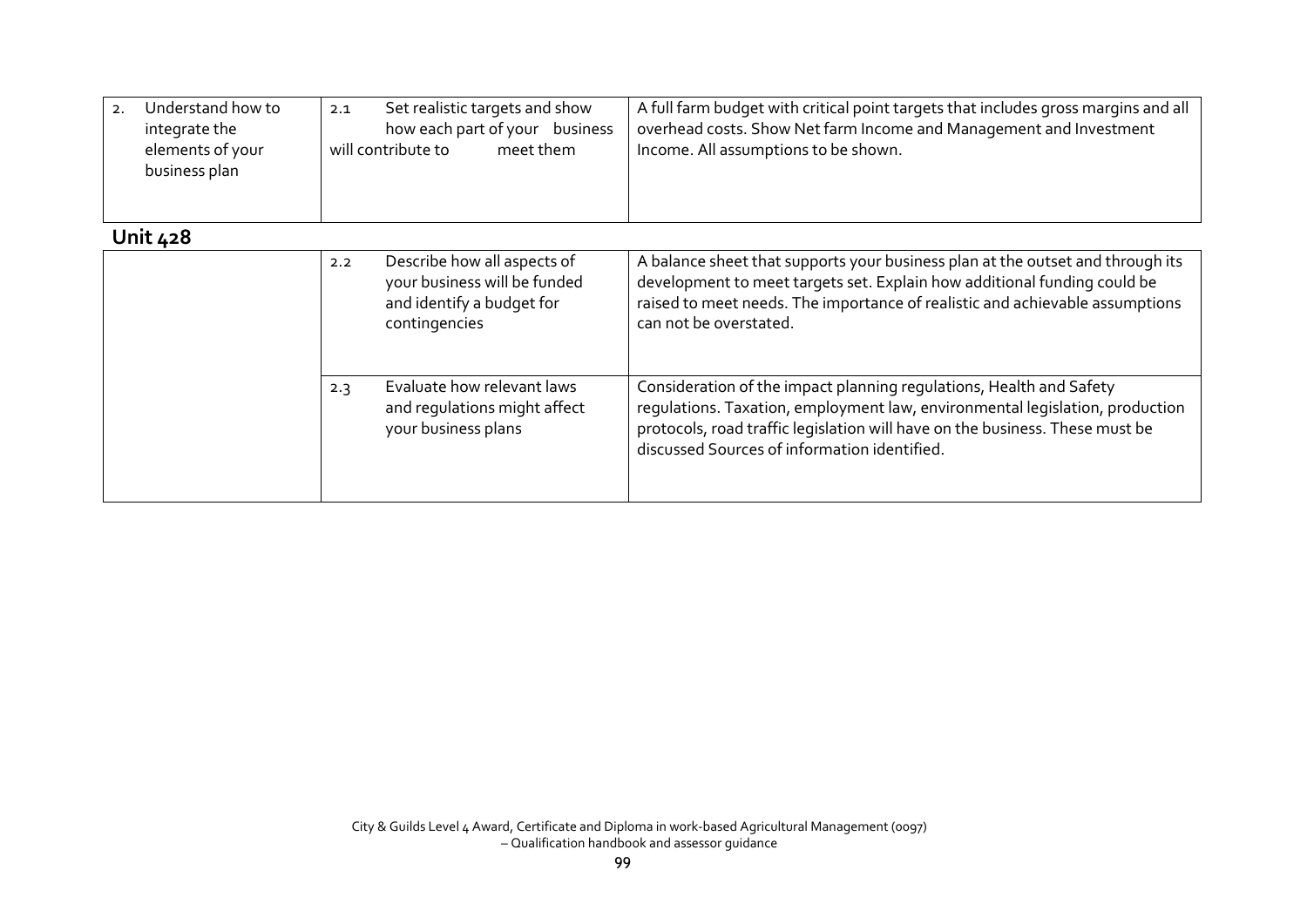| <b>TITLE</b>                                     | Produce a plan for your business | Learner's name |  |
|--------------------------------------------------|----------------------------------|----------------|--|
| UAN REFERENCE                                    | M/500/4600                       |                |  |
| <b>LEVEL</b>                                     |                                  |                |  |
| <b>CREDIT VALUE</b>                              |                                  |                |  |
|                                                  |                                  |                |  |
| Relationship to National Occupational Standards: |                                  |                |  |

| <b>Learner Outcomes</b>                                                    | Assessment Criteria                                                                                                                  | For inserting direct evidence or referencing to where the evidence can be found                                                                |
|----------------------------------------------------------------------------|--------------------------------------------------------------------------------------------------------------------------------------|------------------------------------------------------------------------------------------------------------------------------------------------|
| The learner will:                                                          | The learner can:                                                                                                                     |                                                                                                                                                |
| Understand how to<br>1.<br>produce and present a<br>plan for your business | Produce a business plan in a<br>1.1<br>format that demonstrates<br>robust operational and financial<br>planning for your<br>business | Plan based on realistic and achievable targets, with justified assumptions from<br>stated sources. Produced to allow regular monitoring.       |
|                                                                            | Use the business plan to<br>1.2<br>Illustrate clearly how your<br>operational and financial<br>targets can be met                    | Clearly explained business synopsis.                                                                                                           |
|                                                                            | Present your business plan to<br>1.3.<br>others (such as financial backers)<br>to enlist their support<br>for your<br>business       | Assessor observation of presentation to interested parties that could include<br>financiers, land owner/ agent, buyers.<br>Witness statements. |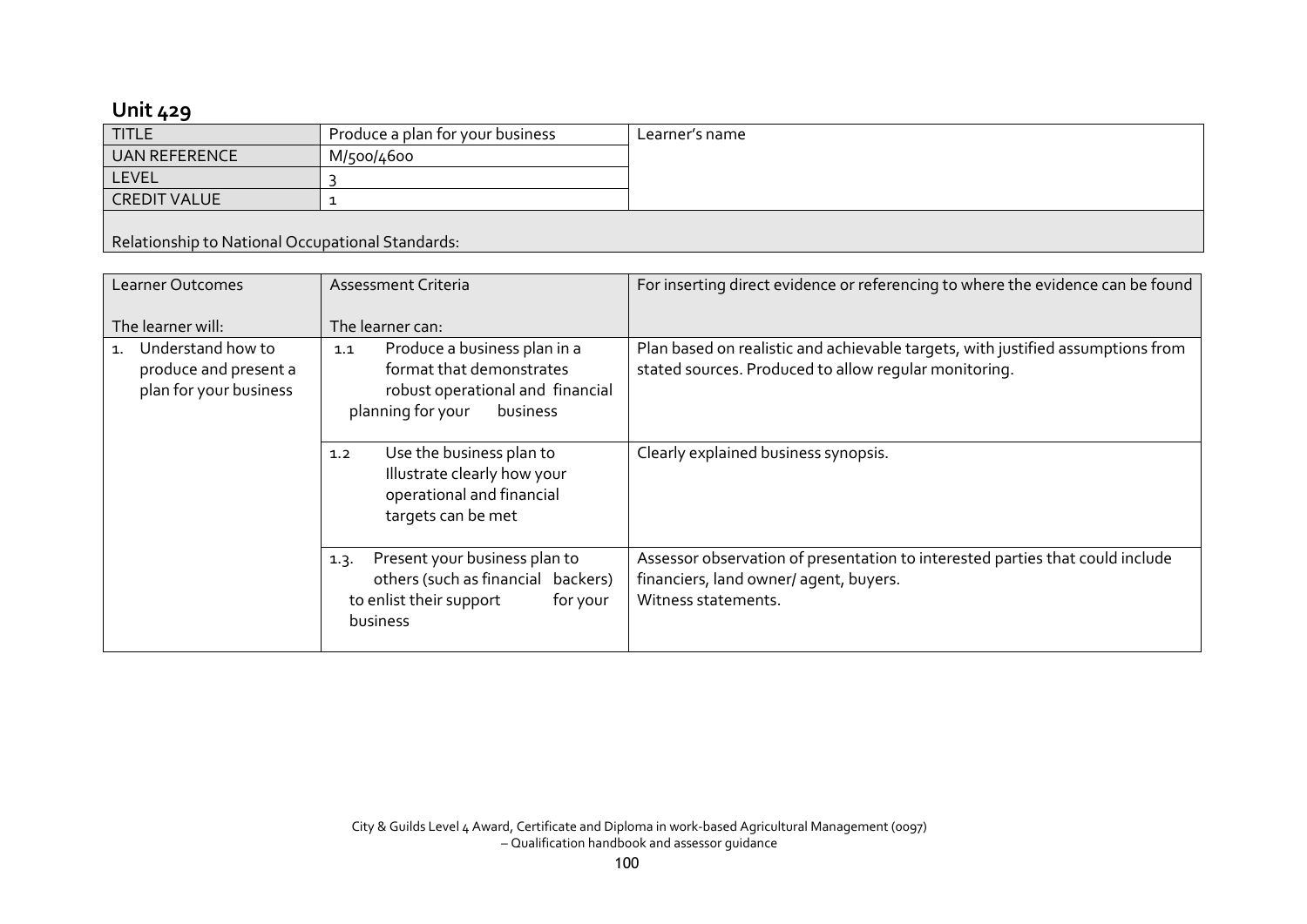| 2. Understand how to use<br>the business<br>plan<br>to<br>support the<br>continuing<br>of your<br><b>SUCCESS</b><br>business plan | Design a robust system to<br>2.1<br>review and monitor your business<br>plans for all parts of the business and<br>to assess its continuing progress and<br><b>SUCCESS</b> | Business plan designed to enable regular monitoring of physical and financial<br>information at critical points.                                                                                      |  |
|-----------------------------------------------------------------------------------------------------------------------------------|----------------------------------------------------------------------------------------------------------------------------------------------------------------------------|-------------------------------------------------------------------------------------------------------------------------------------------------------------------------------------------------------|--|
|                                                                                                                                   | Describe how to communicate<br>2.2<br>your business plan so that all<br>people involved in your business<br>are motivated to<br>support you to<br>meet its targets         | Identification of all internal and external personnel involved in the successful<br>implementation of the business plan. Include those listed in 1.3 above, with a<br>rational for their involvement. |  |
|                                                                                                                                   | Explain how monitoring the<br>2.3<br>business plan will be used to<br>check continual compliance<br>with relevant laws and<br>regulations                                  | Include compliance with taxation, inc VAT, census returns, employment law inc<br>PAYE, environmental stewardship schemes                                                                              |  |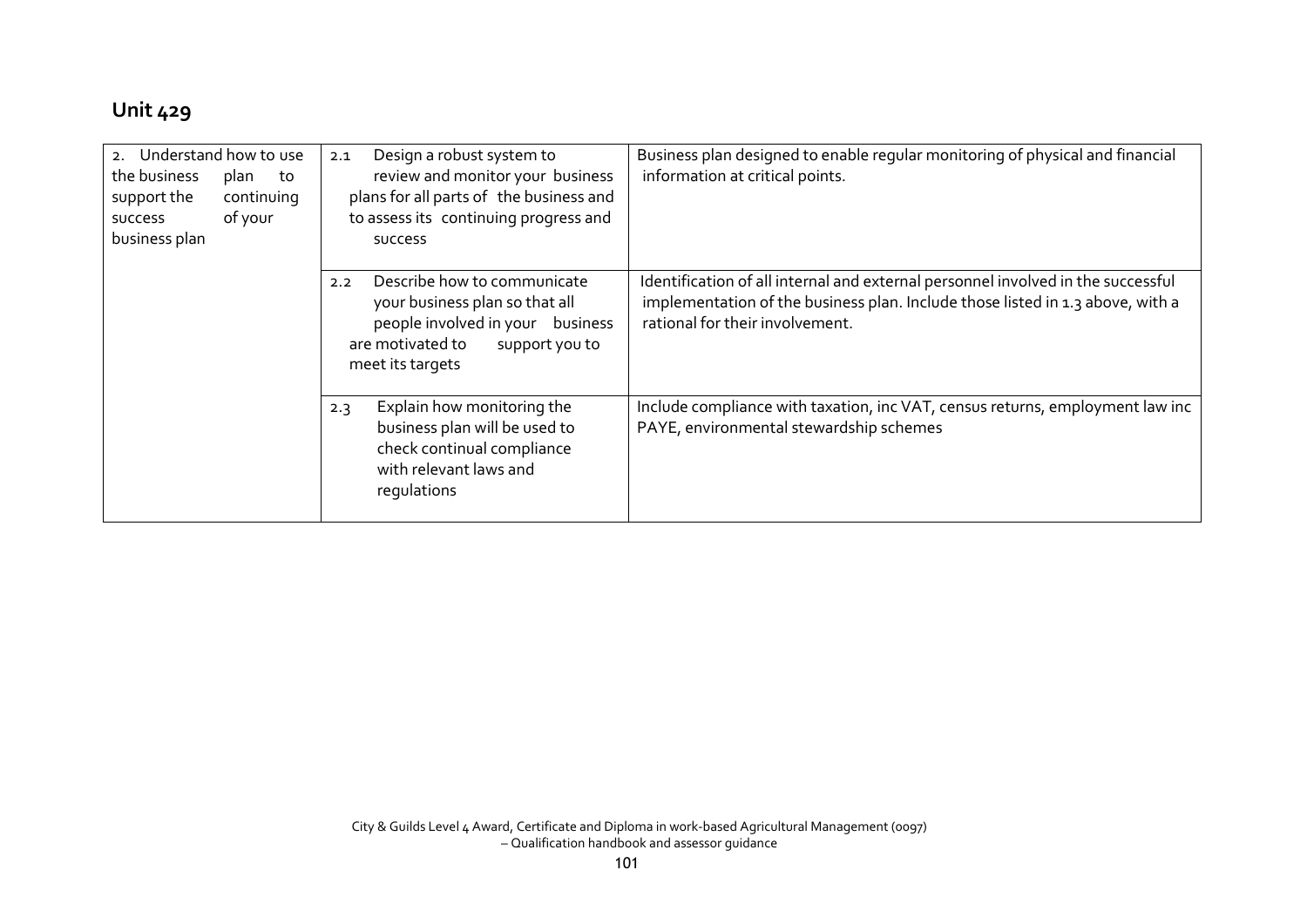| . .<br><b>TITLE</b>                                  | Make changes to improve a business | Learner's name |  |
|------------------------------------------------------|------------------------------------|----------------|--|
| UAN REFERENCE                                        | J/601/4382                         |                |  |
| <b>LEVEL</b>                                         |                                    |                |  |
| <b>CREDIT VALUE</b>                                  |                                    |                |  |
| Relationship to National Occupational Standards: n/a |                                    |                |  |

| <b>Learner Outcomes</b>                                        | <b>Assessment Criteria</b>                                                                                                     | For inserting direct evidence or referencing to where the evidence can be found                                                                                                                                               |
|----------------------------------------------------------------|--------------------------------------------------------------------------------------------------------------------------------|-------------------------------------------------------------------------------------------------------------------------------------------------------------------------------------------------------------------------------|
| The learner will:                                              | The learner can:                                                                                                               |                                                                                                                                                                                                                               |
| Be able to plan of<br>1.<br>changes to improve the<br>business | Collect and evaluate reliable<br>1.1<br>information to identify changes<br>needed for to improve the<br>business               | All relevant data collection methods for yields, returns, quality, inputs physical<br>and financial, overhead costs.<br>Benchmarking/comparative analysis used to identify areas for improvement.<br>Results of those changes |
|                                                                | Anticipate problems that may<br>1.2<br>arise in achieving the changes<br>and explain how they could be<br>addressed            | Examples of timely interventions and the anticipation of problems                                                                                                                                                             |
|                                                                | Estimate the resources needed<br>1.3<br>to introduce the improvements                                                          | Partial budgets for timely interventions and anticipation of problems                                                                                                                                                         |
|                                                                | Analyse the potential risks and<br>1.4<br>evaluate the cost effectiveness<br>of incorporating the changes<br>into the business | Business risk assessment for the changes made above.                                                                                                                                                                          |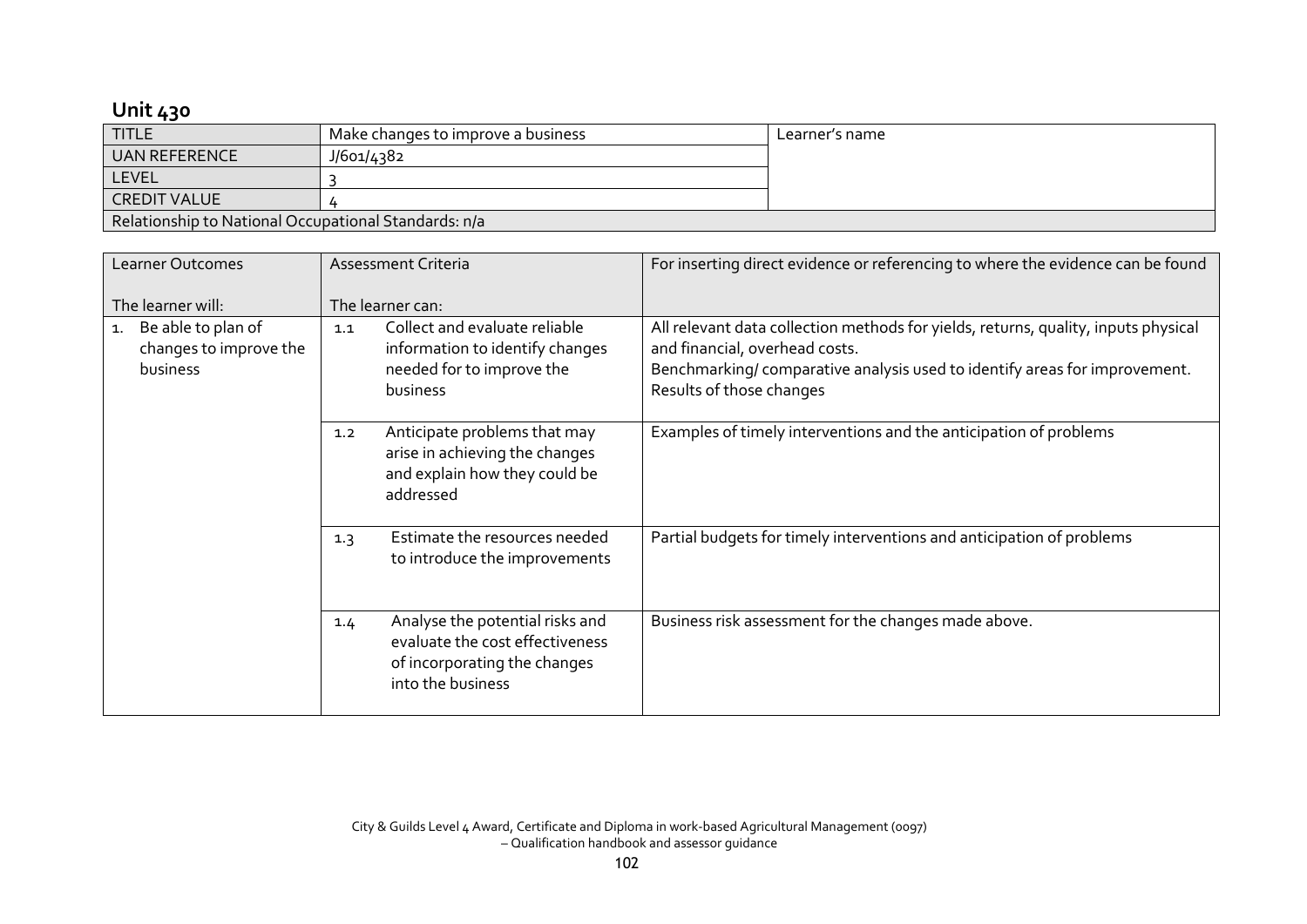|                | <b>Unit 430</b>                                                                 |                                                                                                                                                                                    |                                                                                                                                                                               |  |  |
|----------------|---------------------------------------------------------------------------------|------------------------------------------------------------------------------------------------------------------------------------------------------------------------------------|-------------------------------------------------------------------------------------------------------------------------------------------------------------------------------|--|--|
| 2.             | Be able to<br>persuade relevant<br>people to support<br>the proposed<br>changes | Evaluate the implications of<br>the<br>2.1<br>feedback on the proposed<br>improvements from relevant<br>people (for example, business<br>advisors, staff, customers,<br>suppliers) | Results of changes made, responses form all internal and external personnel<br>involved. Further action taken as a result of feedback.                                        |  |  |
|                |                                                                                 | Develop appropriate ways to<br>2.2<br>inform, motivate, encourage<br>and get the support of these<br>people                                                                        | Explanation of management techniques employed to meet all the assessment<br>criteria. Reports, progress reports, action minutes, updates, meetings,<br>incentives, penalties. |  |  |
|                |                                                                                 | Specify and allocate the<br>2.3<br>resources and support necessary<br>for the changes to be successful                                                                             | Physical and financial resources defined. Rationale explained for successful<br>implementation                                                                                |  |  |
| $\overline{3}$ | Be able to develop<br>a system for<br>monitoring and<br>evaluating the          | Develop a plan to monitor and<br>3.1<br>analyse the changes as they<br>are<br>implemented                                                                                          | A system of monitoring and measuring all implications of the changes made                                                                                                     |  |  |
|                | impact of the<br>changes                                                        | Analyse problems arising and<br>3.2<br>develop solutions for them                                                                                                                  | The above system is used to identify and find solutions for problems identified                                                                                               |  |  |
|                |                                                                                 | Continue to monitor and<br>3.3<br>review the effects of the<br>changes and make further<br>proposals for improvements                                                              | The above system is used as an ongoing document identifying and solving<br>problems as they arise                                                                             |  |  |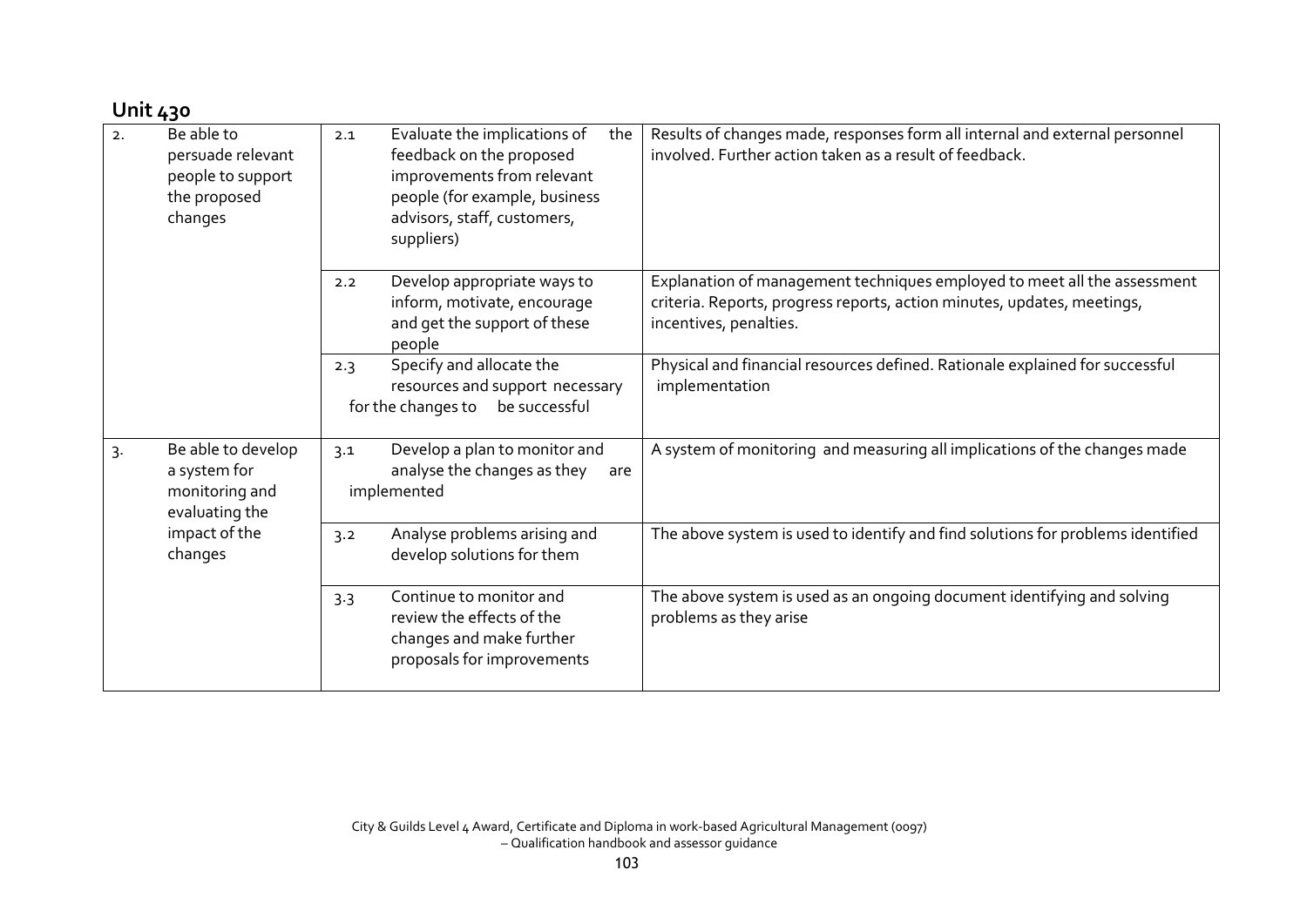| --                                                   |                                           |                |
|------------------------------------------------------|-------------------------------------------|----------------|
| <b>TITLE</b>                                         | Estimate financial needs of your business | Learner's name |
| <b>UAN REFERENCE</b>                                 | H/500/4593                                |                |
| <b>LEVEL</b>                                         |                                           |                |
| <b>CREDIT VALUE</b>                                  |                                           |                |
|                                                      |                                           |                |
| Relationship to National Occupational Standards: n/a |                                           |                |

Learner Outcomes The learner will: Assessment Criteria The learner can: For inserting direct evidence or referencing to where the evidence can be found 1. Evaluate financial options to fund your business 1.1 Calculate all the potential costs associated with setting up your business Full business costs that include outputs, direct and indirect costs and cost of finance. 1.2. Assess the benefits and drawbacks of different ways of funding your business Pros and Cons analysis of all possible sources of funding 1.3 Choose the most viable and suitable ways to finance your business Calculations comparing the overall costs of the investment for all sources identified above. 2. Understand how to monitor income and expenditure against your business objectives 2.1 Prepare forecasts, estimates and projections on all aspects of income and expenditure for your business, including producing a financial break even analysis Fully costed budget that covers all sources of income and expenditure. Supported by detailed assumptions. Break even point to be calculated.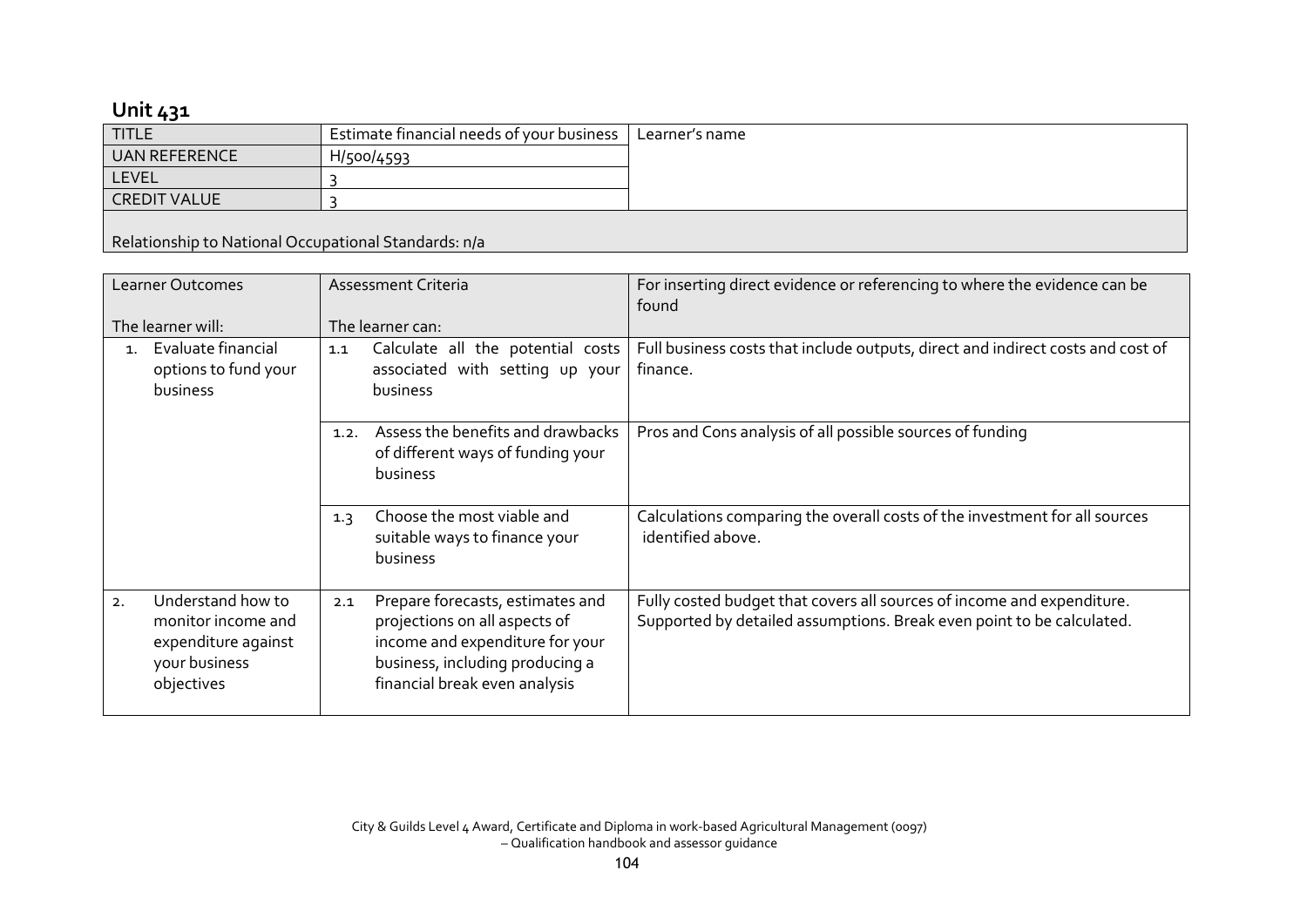|    |                                                                      | 2.2 | Set business and financial<br>objectives which are realistic,<br>achievable and measurable                                                 | Assumptions used above are justified. Systems in place to monitor business<br>performance.                                                                                                                                                                                                                         |
|----|----------------------------------------------------------------------|-----|--------------------------------------------------------------------------------------------------------------------------------------------|--------------------------------------------------------------------------------------------------------------------------------------------------------------------------------------------------------------------------------------------------------------------------------------------------------------------|
|    |                                                                      | 2.3 | Choose the systems that will be<br>used to keep appropriate and<br>efficient financial records for<br>your business                        | Proprietary or self generated system is demonstrated or used                                                                                                                                                                                                                                                       |
| 3. | Understand how to<br>monitor profit and<br>loss for your<br>business | 3.1 | Calculate realistic profit margins<br>for your business                                                                                    | Periodic profit and loss accounts produced at critical stages of the product<br>cycle, or as appropriate for the successful management of the business. Can<br>be calculated from projections in 2.1 above                                                                                                         |
|    |                                                                      | 3.2 | Calculate the projected gross<br>and net profit for a minimum<br>12 month trading period                                                   | Gross and net margins produced from budget or from monitored business<br>performance.                                                                                                                                                                                                                              |
|    |                                                                      | 3.3 | Explain how profit and loss<br>statements and balance<br>sheets can help to monitor the<br>financial success of your<br>business each year | Discuss profit and loss and balance sheet trends over one year and longer.<br>Demonstrate or question understanding of balance sheets and flow of funds<br>Examine proportional analysis, return on capital employed, and changes in<br>balance sheet ratios that include currency, liquidity, gearing and equity. |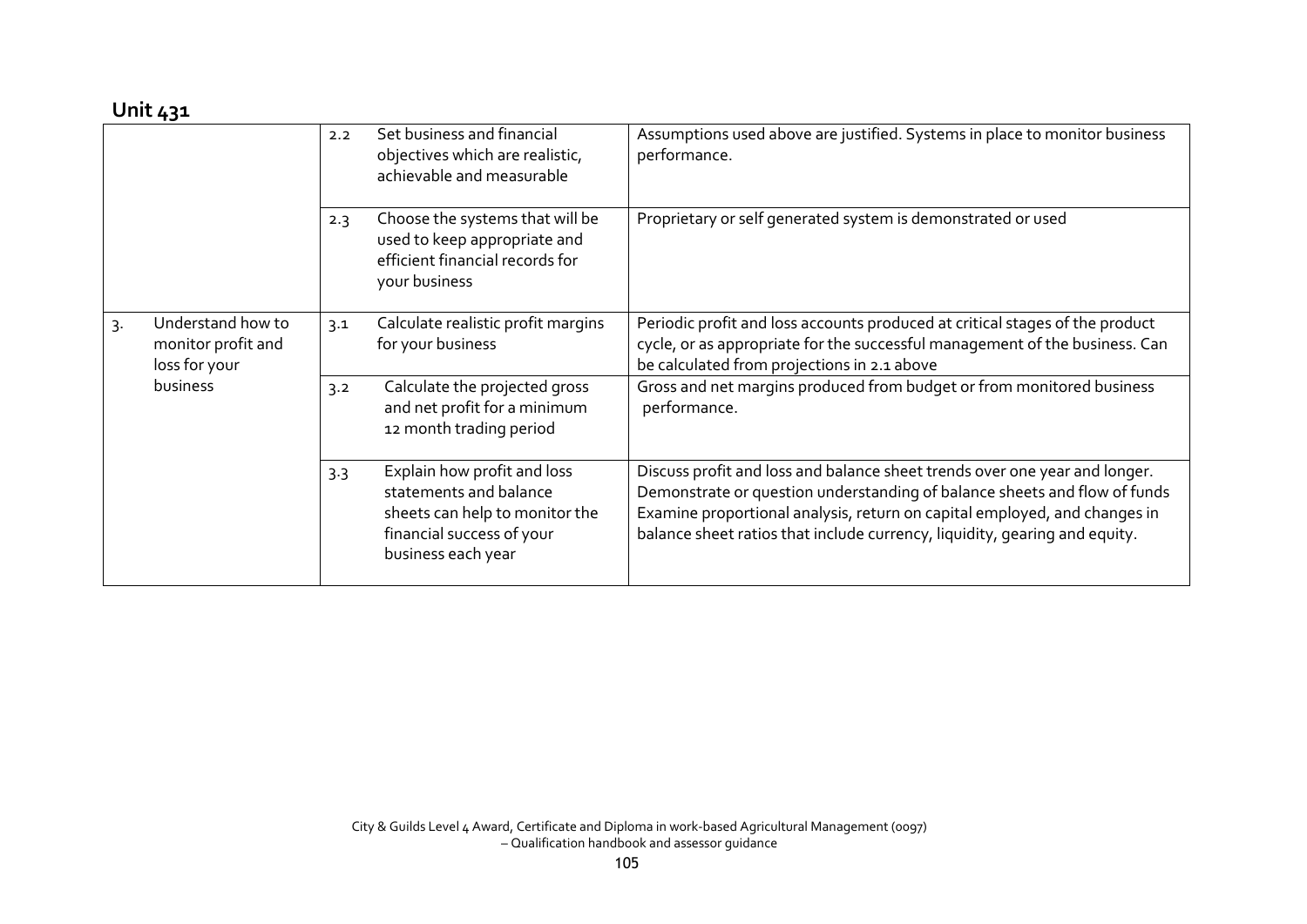| <b>TITLE</b>                                         | Improve the Financial Performance of a | Learner's name |  |  |
|------------------------------------------------------|----------------------------------------|----------------|--|--|
|                                                      | <b>Business</b>                        |                |  |  |
| UAN REFERENCE                                        | J/601/5791                             |                |  |  |
| <b>LEVEL</b>                                         |                                        |                |  |  |
| <b>CREDIT VALUE</b>                                  |                                        |                |  |  |
| Relationship to National Occupational Standards: n/a |                                        |                |  |  |
|                                                      |                                        |                |  |  |

| <b>Learner Outcomes</b>                                     |                   | <b>Assessment Criteria</b>                                                                                              | For inserting direct evidence or referencing to where the evidence can be found                                                                                                                                                     |
|-------------------------------------------------------------|-------------------|-------------------------------------------------------------------------------------------------------------------------|-------------------------------------------------------------------------------------------------------------------------------------------------------------------------------------------------------------------------------------|
|                                                             | The learner will: | The learner can:                                                                                                        |                                                                                                                                                                                                                                     |
| Be able to assess the<br>financial state of the<br>business |                   | 1.1 Research different ways to measure<br>the success of the business                                                   | Various benchmarking comparisons of unit costs against comparative<br>businesses and previous performance of the business. Proportional analysis.<br>Net farm income, Management and Investment income and balance sheet<br>trends. |
|                                                             |                   | 1.2 Use appropriate measures to make a<br>realistic estimate of the financial<br>state of the business                  | Use above techniques to carry our comparative analysis. May be supported by<br>advisors and financiers<br>Witness statements                                                                                                        |
|                                                             |                   | Assess the impact of financial<br>1.3<br>targets on productivity, sales and<br>non sales revenue, costs and<br>spending | Explanation of how production, asset values and expenditure are controlled by<br>financial target. Exploitation of limiting factors                                                                                                 |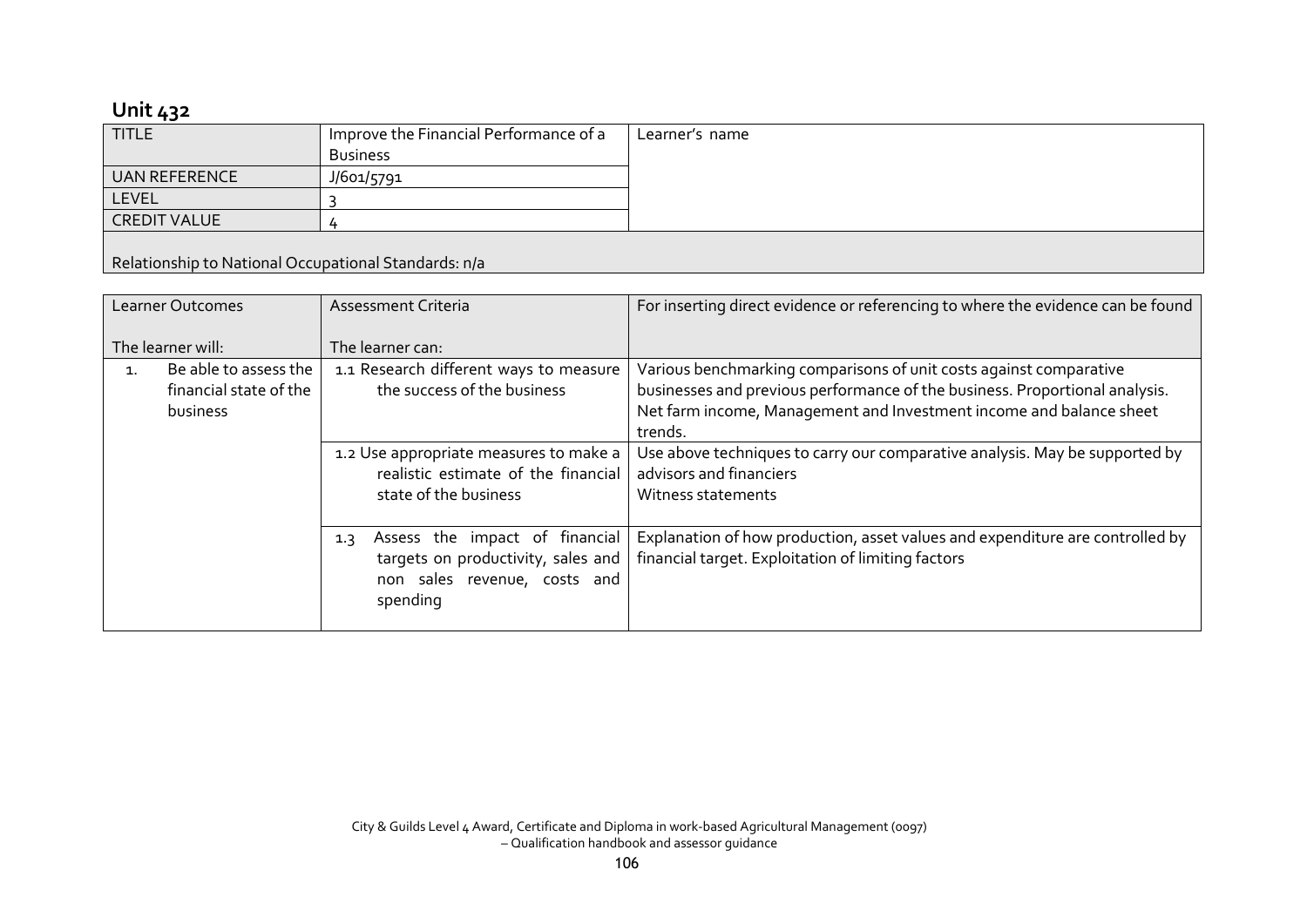| 2. | Be able to prepare<br>reliable financial<br>forecasts for the                                                         | Gather information to prepare a<br>Information systems that contain all physical and financial information needed<br>2.1<br>financial forecast to help plan the<br>to make an accurate and measurable budget.<br>business and measure                                                                                                                                         |  |
|----|-----------------------------------------------------------------------------------------------------------------------|-------------------------------------------------------------------------------------------------------------------------------------------------------------------------------------------------------------------------------------------------------------------------------------------------------------------------------------------------------------------------------|--|
|    | business                                                                                                              | Budgets based on gathered information including previous performance if<br>Produce accurate forecasts for<br>2.2<br>available. To be presented in a format that can be monitored and is acceptable<br>particular accounting periods and<br>to financiers and advisors.<br>present them in an appropriate<br>way                                                               |  |
|    |                                                                                                                       | Information used in budgeting is cross checked for reliability and validity.<br>Evaluate the reliability and validity<br>2.3<br>of the information being used for<br>financial forecasting                                                                                                                                                                                    |  |
| 3. | Be able to produce<br>a plan to improve<br>the financial<br>performance of the<br>business for<br>different scenarios | Work out the difference between<br>Demonstrated by calculations of profit and loss as well as gross and net profits<br>3.1<br>from data provided or from data generated within the business.<br>gross and net profit,<br>basic profit and<br>Then to produce high and low forecasts based on information used previously<br>loss, high and low forecasts<br>within this unit. |  |
|    |                                                                                                                       | Gross and net margins produced for different products and markets.<br>Use this information to analyse<br>3.2<br>the profit margins for different<br>products and markets                                                                                                                                                                                                      |  |
|    |                                                                                                                       | Produce a financial plan that<br>Business plan based on work carried out previously in this unit.<br>3.3<br>includes an assessment of the<br>financial state of the business,<br>financial forecasts for different<br>scenarios and targets to improve<br>the financial<br>performance of the<br>business                                                                     |  |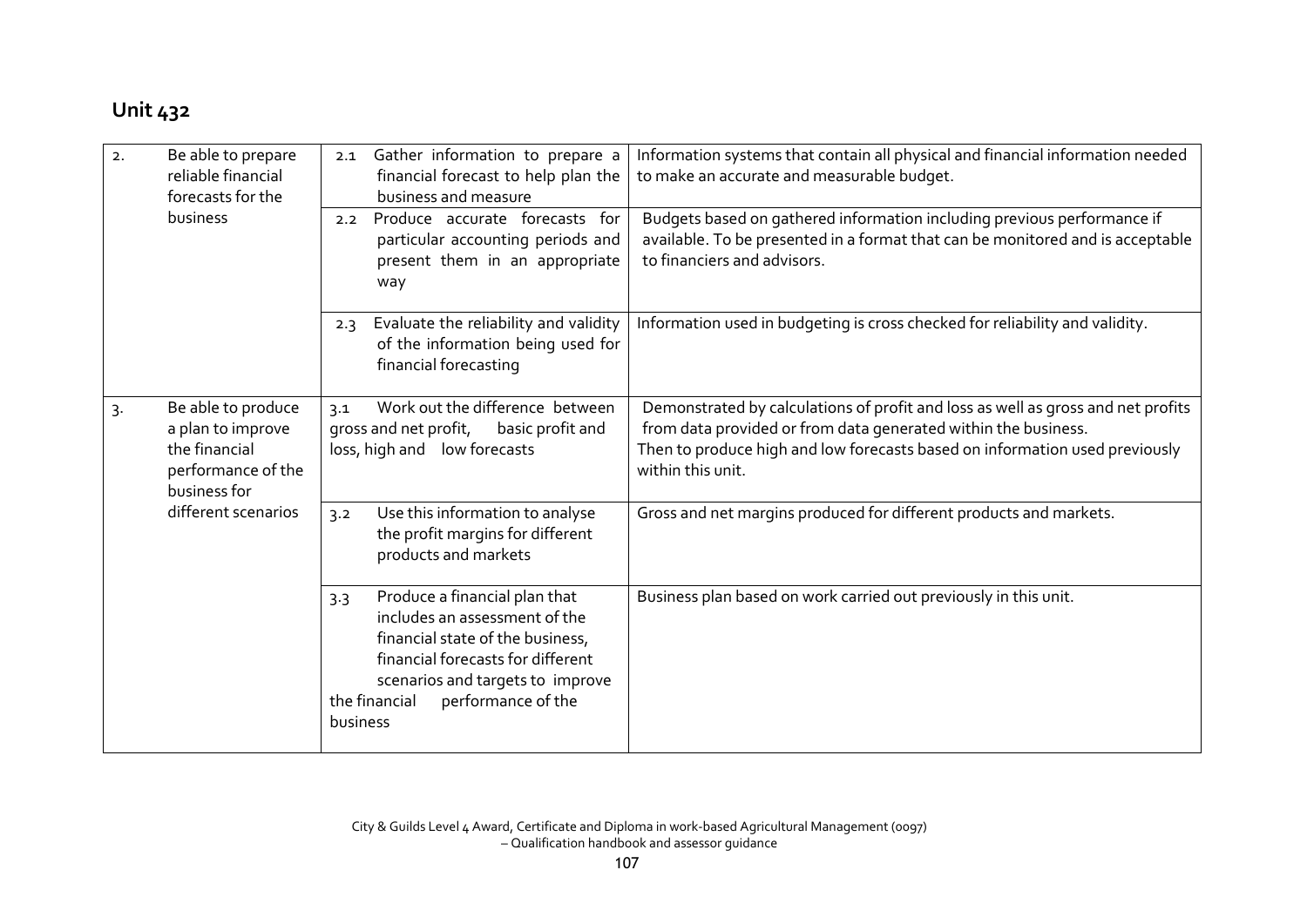| 3.4 | Research different ways to<br>reduce the various costs of the<br>business and make plans for<br>different contingencies | Demonstrate rigorous use of benchmarking and comparative analysis<br>techniques, involvement with discussion groups and evaluation of published<br>research material. |
|-----|-------------------------------------------------------------------------------------------------------------------------|-----------------------------------------------------------------------------------------------------------------------------------------------------------------------|
|-----|-------------------------------------------------------------------------------------------------------------------------|-----------------------------------------------------------------------------------------------------------------------------------------------------------------------|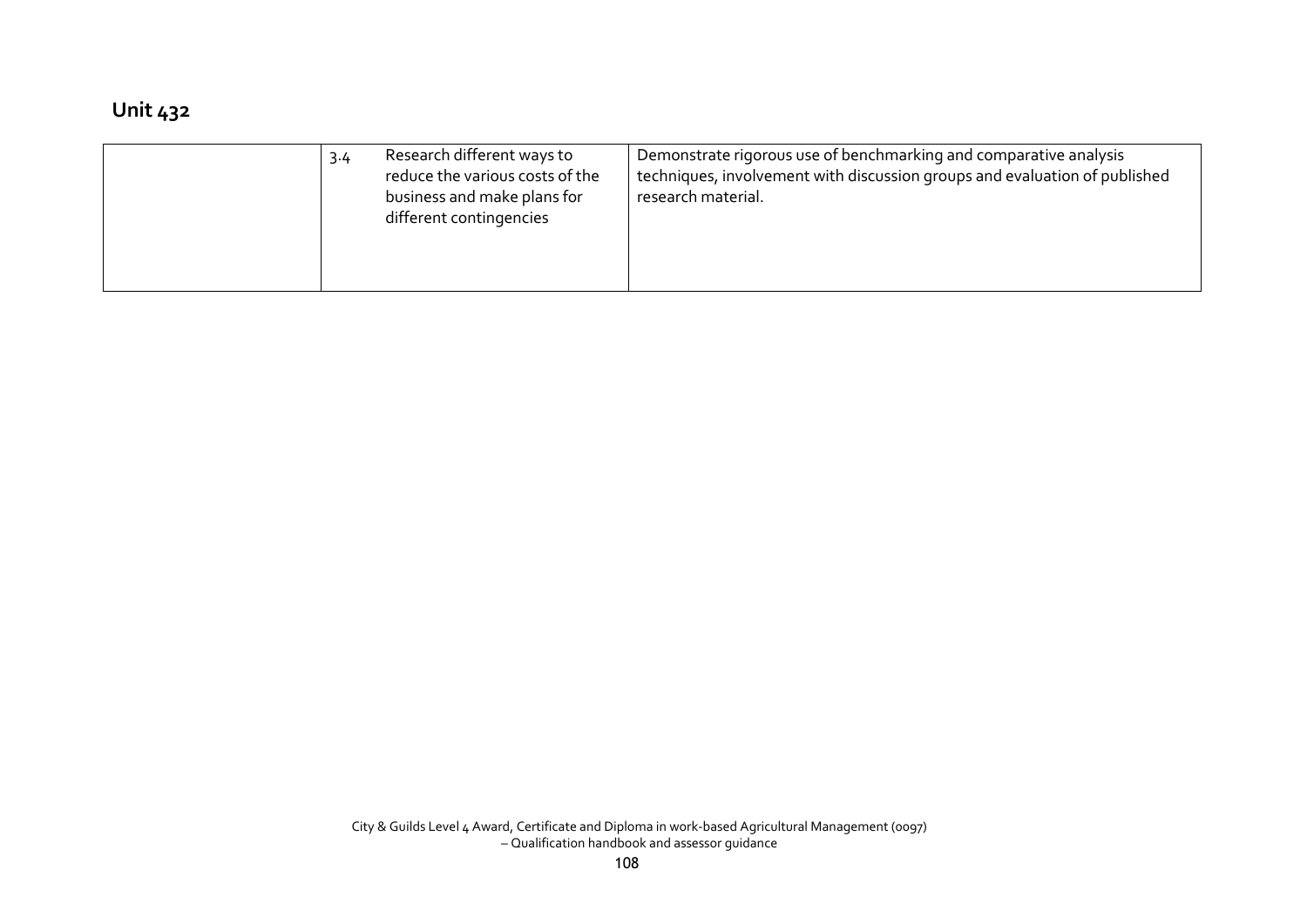| .<br><b>TITLE</b>                                    | Make a cash flow forecast | Learner's name |  |
|------------------------------------------------------|---------------------------|----------------|--|
| <b>UAN REFERENCE</b>                                 | A/500/4597                |                |  |
| <b>LEVEL</b>                                         |                           |                |  |
| <b>CREDIT LEVEL</b>                                  |                           |                |  |
|                                                      |                           |                |  |
| Relationship to National Occupational Standards: n/a |                           |                |  |

| Assessment Criteria<br><b>Learner Outcomes</b>                                                        |                                                                                                                                                         | For inserting direct evidence or referencing to where the evidence can be found                                                                                                                                          |
|-------------------------------------------------------------------------------------------------------|---------------------------------------------------------------------------------------------------------------------------------------------------------|--------------------------------------------------------------------------------------------------------------------------------------------------------------------------------------------------------------------------|
| The learner will:                                                                                     | The learner can:                                                                                                                                        |                                                                                                                                                                                                                          |
| Understand how to<br>1.<br>set cash flow targets<br>in line with financial<br>plans for your business | Prepare annual cash flow targets<br>1.1<br>with set dates (usually monthly) in<br>line with your business' financial<br>plans                           | Cash flow budget from business plan or budget for business. All assumptions<br>shown and justified with predicted timings to allow a monthly forecast.<br>Produced to allow monthly monitoring with deviances explained. |
|                                                                                                       | Analyse trends (e.g. seasonal,<br>1.2<br>sector or political changes) and<br>evaluate how they might impact on<br>cash flow at any point in the<br>year | Use evidence from 1.1 to examine trends as they develop.                                                                                                                                                                 |
|                                                                                                       | Calculate the money that is likely to<br>1.3<br>be available at different times in a<br>one year period                                                 | Cash flow is used to predict working capital required during the year.<br>Witness statement for advisor or financier                                                                                                     |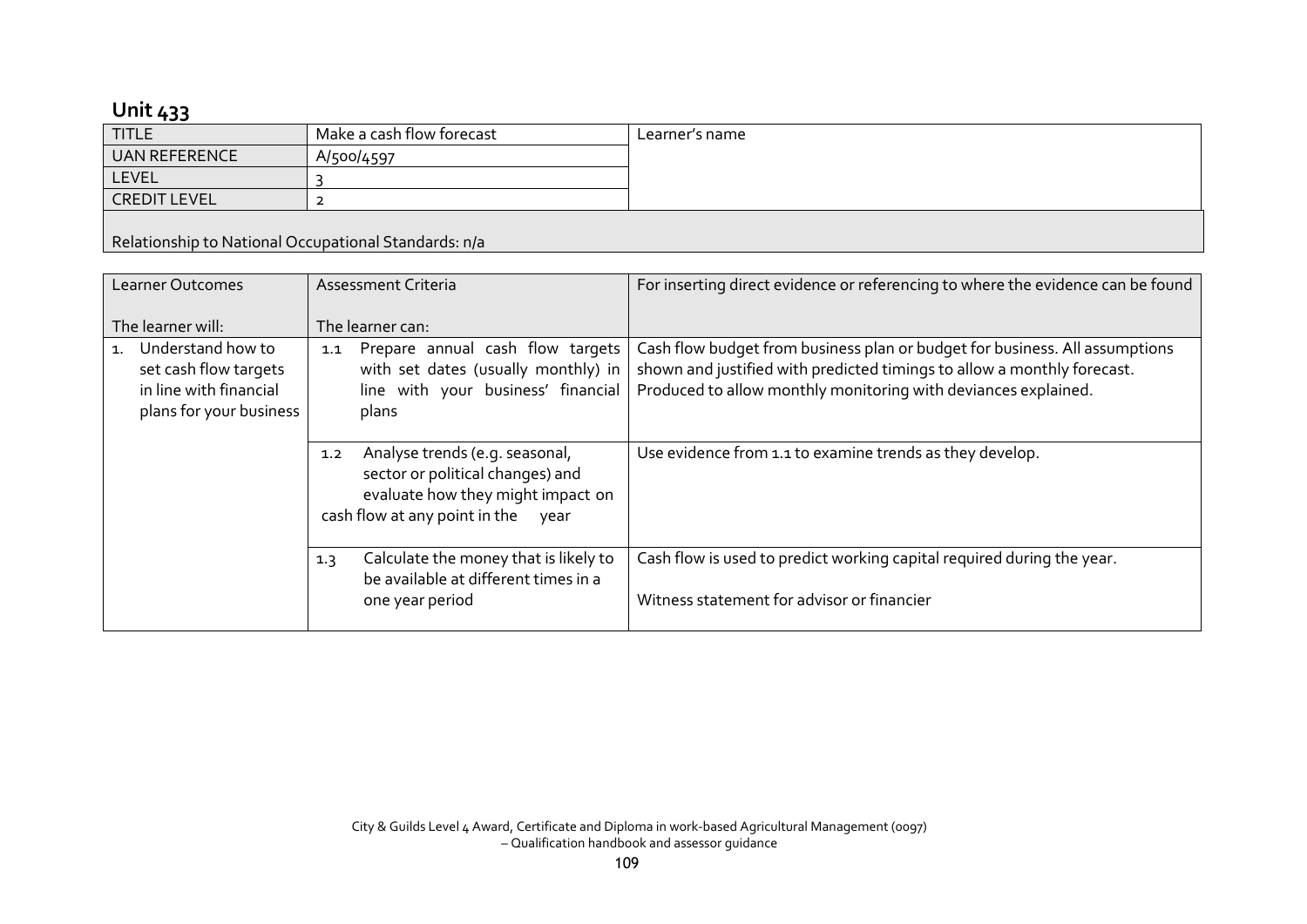| 2.<br>business | Understand how to<br>set up systems to<br>monitor cash flow<br>forecasts for your         | 2.1 | Produce cash flow forecasts and<br>calculate potential high and low<br>cash flow rates                                                             | As 1.3 above                                                                                                                                                                                                                         |
|----------------|-------------------------------------------------------------------------------------------|-----|----------------------------------------------------------------------------------------------------------------------------------------------------|--------------------------------------------------------------------------------------------------------------------------------------------------------------------------------------------------------------------------------------|
|                |                                                                                           | 2.2 | Choose and set up an effective<br>system for monitoring cash flow for<br>your business                                                             | Use system chosen in 1.1 above. Electronic system either proprietary or learner<br>devised.                                                                                                                                          |
| 3.             | Understand how to<br>control income and<br>expenditure<br>shortfalls for your<br>business | 3.1 | Assess how to control sources and<br>uses of cash for your business in<br>order to minimise potential cash<br>shortfalls                           | Explanation and justification of how short falls will be financed e.g. release of<br>liquid assets or delays in procurement.                                                                                                         |
|                |                                                                                           | 3.2 | Assess and calculate how failure to<br>meet external targets, deadlines or<br>legal requirements might affect<br>cash flow or damage your business | Explanations of the dangers of not meeting financial targets that include extra<br>interest charges, damage to credit rating, penalties, lowering of financier<br>confidence, poor supplier relationships, foreclosures, insolvency. |
|                |                                                                                           | 3.3 | Accurately forecast cash shortfalls<br>and plan the actions that need to be<br>taken to address them                                               | Monitored cash flows used to foresee emerging shortfalls with planned actions<br>or actions taken.                                                                                                                                   |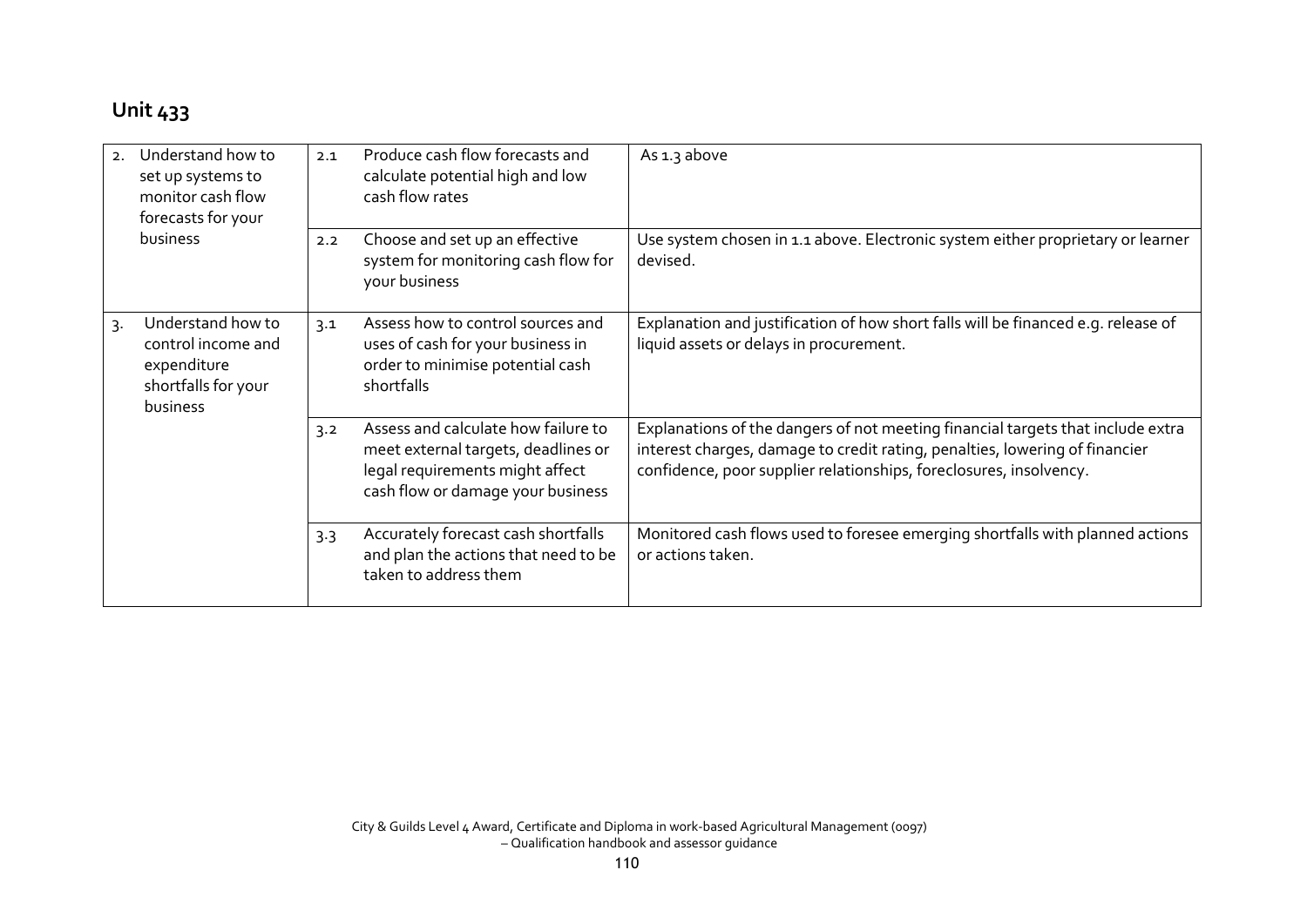| .                                                    |                              |                |  |
|------------------------------------------------------|------------------------------|----------------|--|
| <b>TITLE</b>                                         | Invest Capital in a Business | Learner's name |  |
| UAN REFERENCE                                        | L/601/5792                   |                |  |
| <b>LEVEL</b>                                         |                              |                |  |
| <b>CREDIT LEVEL</b>                                  |                              |                |  |
|                                                      |                              |                |  |
| Relationship to National Occupational Standards: n/a |                              |                |  |

| <b>Learner Outcomes</b><br>Assessment Criteria                 |                                                                                                                                                                      | For inserting direct evidence or referencing to where the evidence can be found                                                                                                        |
|----------------------------------------------------------------|----------------------------------------------------------------------------------------------------------------------------------------------------------------------|----------------------------------------------------------------------------------------------------------------------------------------------------------------------------------------|
| The learner will:<br>The learner can:                          |                                                                                                                                                                      |                                                                                                                                                                                        |
| Be able to prepare to<br>1.<br>invest capital in a<br>business | Use reliable sources of advice to<br>1.1<br>identify investment targets and<br>costs (for example, business<br>associates, banks, business or<br>financial advisers) | Evidence of research for define investment target e.g. land, buildings,<br>machinery or livestock. Advice taken. Investment cost in terms of interest and<br>capital repayment period. |
|                                                                | Estimate the investment targets that<br>1.2<br>might be achieved (for example,<br>return on capital, improved<br>profitability or productivity)                      | Justification and rationale for investment, define business benefits.<br>Calculations showing return on capital over the period of investment, changes<br>in balance sheet ratios.     |
|                                                                | Assess the sources of funding that<br>1.3<br>are possible (for example, overdraft<br>or loans)                                                                       | Sources to be identified, clarifying interest rates and pay back period. Discuss<br>dangers of using overdraft facilities to fund medium to long term projects.                        |
|                                                                | Explain why opportunity cost<br>1.4<br>analysis is an important part of the<br>decision-making process for the<br>business                                           | Worked example of opportunity costs analysis followed by justification to<br>proceed or not.                                                                                           |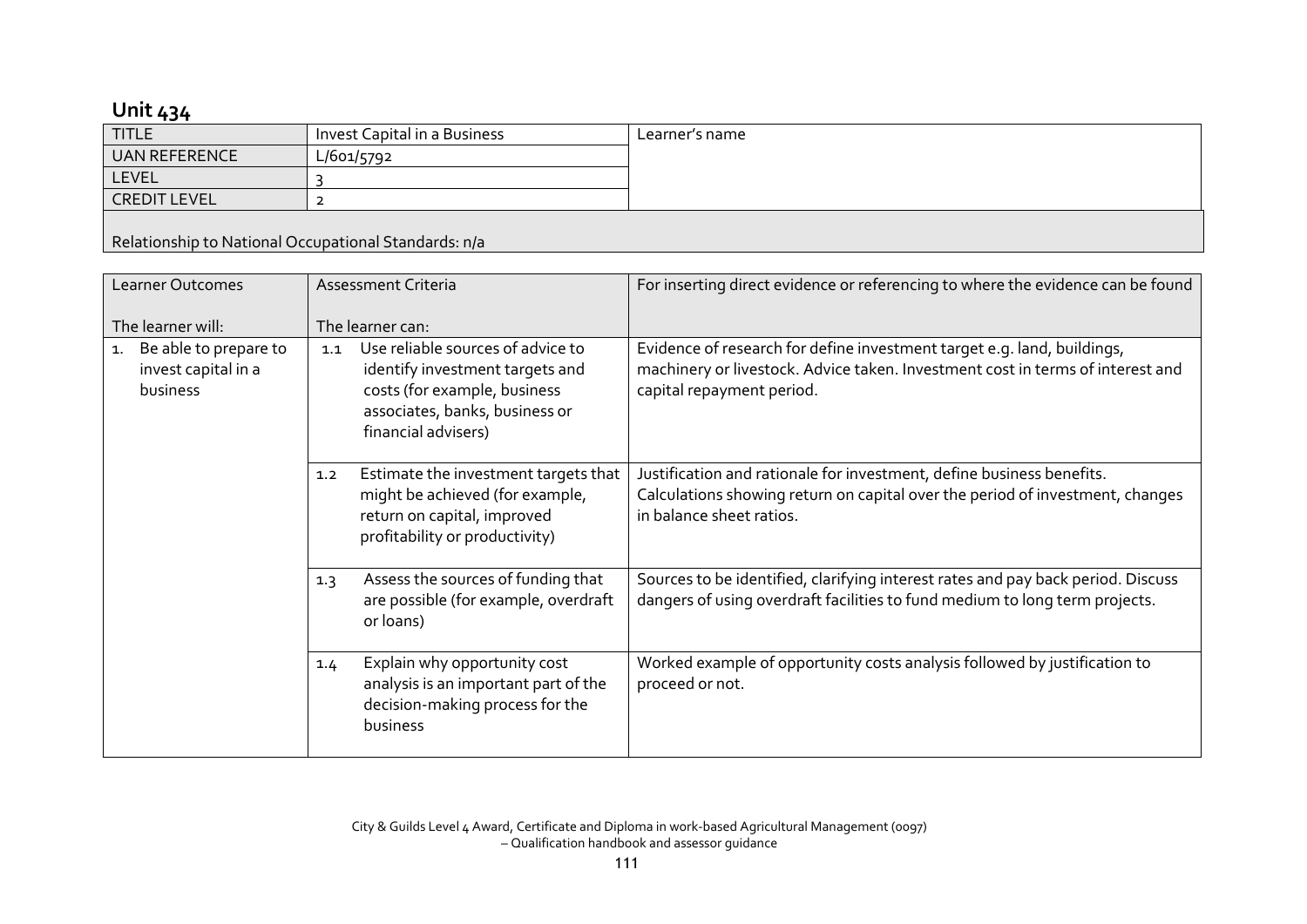|                 |                                                                       | 1.5 | Calculate the investment costs<br>including capital costs, interest rates<br>on loans, running costs and<br>depreciation                                      | For a named investment calculate the total cost of borrowing as required<br>within the assessment criteria.                                                                                                            |
|-----------------|-----------------------------------------------------------------------|-----|---------------------------------------------------------------------------------------------------------------------------------------------------------------|------------------------------------------------------------------------------------------------------------------------------------------------------------------------------------------------------------------------|
| 2.<br>making an | Be able to<br>assess the risks of                                     | 2.1 | Compare benefits and risks of<br>different ways of making capital<br>investments                                                                              | For a named investment justify decision based on business benefit versus risk.<br>Calculations and assumptions to be shown.                                                                                            |
|                 | investment in a<br>business                                           | 2.2 | Assess any potential problems that<br>might arise during the period of<br>investment and explain how they<br>can be addressed                                 | Using the scenario above expand the risks and make suggestions how they<br>could be managed.                                                                                                                           |
|                 |                                                                       | 2.3 | Analyse any uncertainties there may<br>be in different investments (for<br>example, fall in sales, increased<br>costs and their effects on profit<br>margins) | Using the same scenario, or another investment opportunity show how<br>budgeting allows for uncertainties listed in the assessment criteria                                                                            |
| 3.              | Be able to<br>assess the<br>impact of a<br>capital<br>investment on a | 3.1 | Assess the return on capital for an<br>investment (for example, by<br>forecasting the possible high or low<br>performance of an investment)                   | Partial budgets for actual investments or scenarios used previously in this unit<br>to show returns on capital at varying levels of performance.                                                                       |
|                 | business                                                              | 3.2 | Assess how the investment will<br>affect revenue, expenses and cash<br>flow over the investment period                                                        | Cash flow produced to cover the period of the investment. This may be<br>produced as a partial budget cash flow providing all direct and indirect costs<br>involved with the investment are considered and documented. |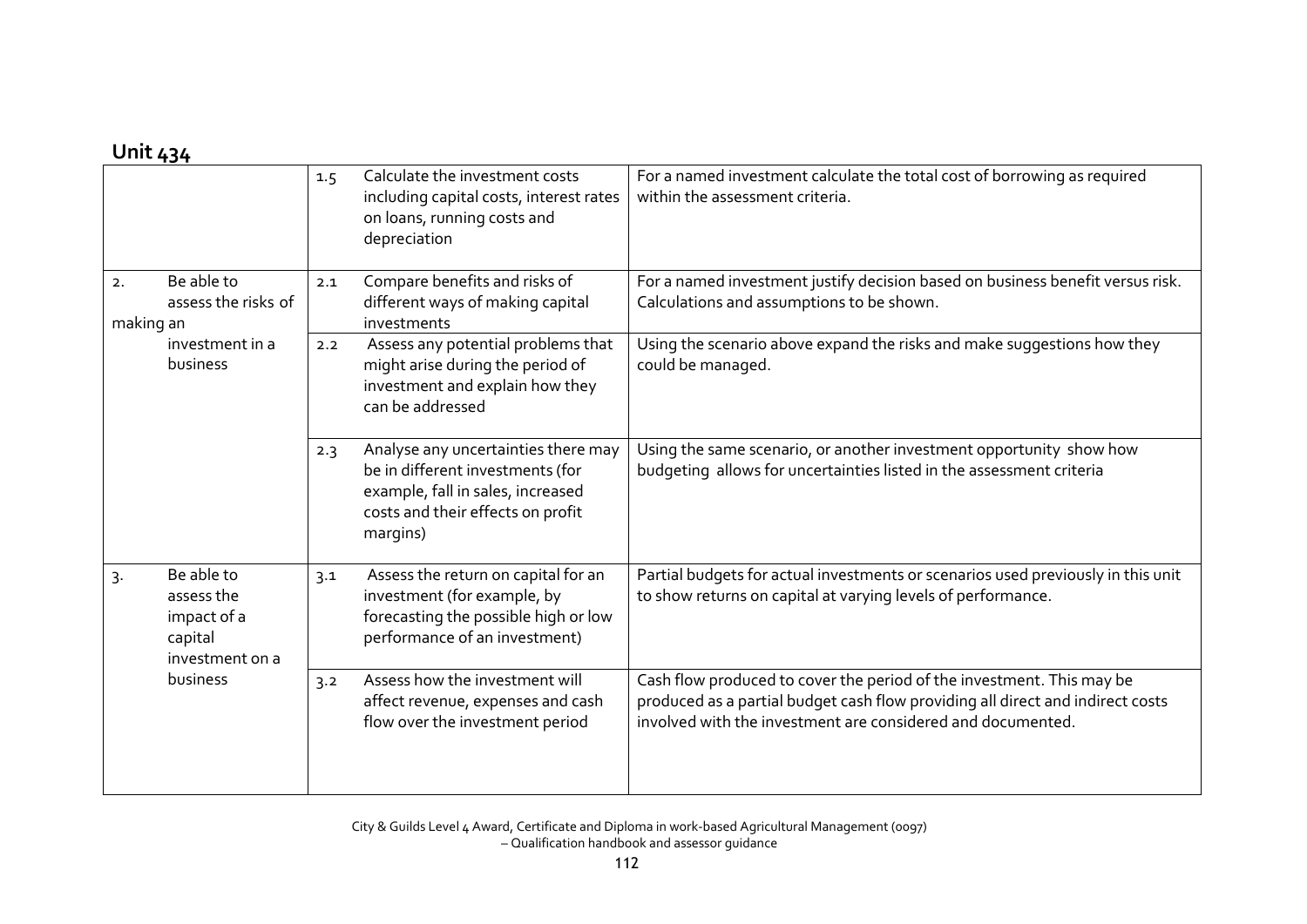| .                                                    |                                             |                |  |  |
|------------------------------------------------------|---------------------------------------------|----------------|--|--|
| <b>TITLE</b>                                         | Recruit staff in own area of responsibility | Learner's name |  |  |
| UAN REFERENCE                                        | Т/6оо/96зз                                  |                |  |  |
| <b>LEVEL</b>                                         |                                             |                |  |  |
| <b>CREDIT VALUE</b>                                  |                                             |                |  |  |
|                                                      |                                             |                |  |  |
| Relationship to National Occupational Standards: n/a |                                             |                |  |  |

Learner Outcomes The learner will: Assessment Criteria The learner can: For inserting direct evidence or referencing to where the evidence can be found 1. Be able to review human resource requirements to meet business objectives in own area of responsibility 1.1 Examine the human resources required to meet objectives in own area of responsibility 1.2 Identify gaps between current and required human resources to meet objectives 1.3 Assess the options for human resource requirements to meet objectives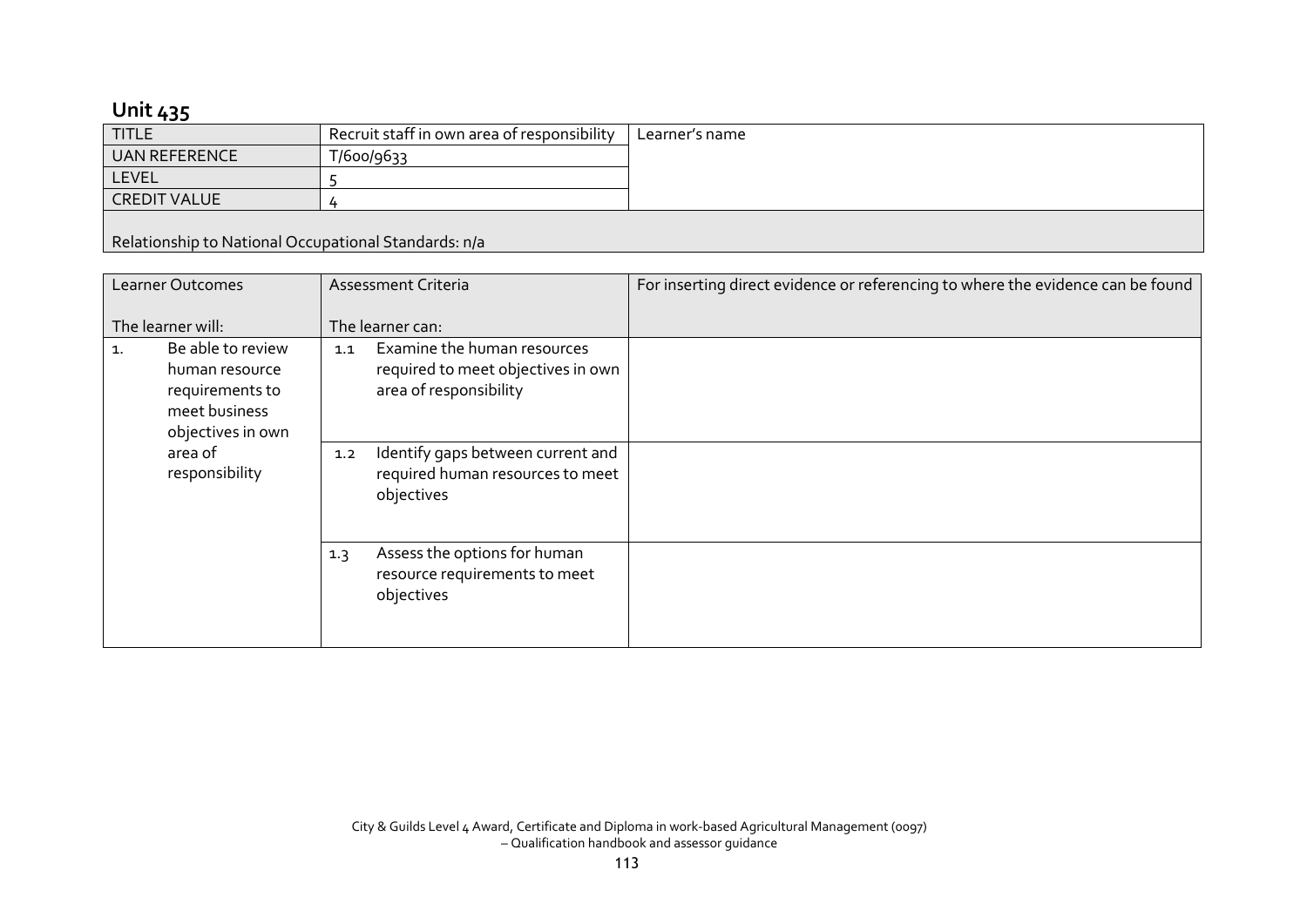| 2. | Understand the<br>importance of<br>ensuring that<br>recruitment and<br>selection<br>processes meet<br>legal, regulatory,<br>ethical and social<br>requirements | 2.1 | Explain how to ensure<br>recruitment and selection<br>processes are fair                                                                |  |
|----|----------------------------------------------------------------------------------------------------------------------------------------------------------------|-----|-----------------------------------------------------------------------------------------------------------------------------------------|--|
|    |                                                                                                                                                                | 2.2 | Explain how to ensure that legal<br>requirements, industry<br>regulations, organisational<br>policies and professional codes<br>are met |  |
|    |                                                                                                                                                                | 2.3 | Explain when to seek specialist<br>expertise throughout the<br>recruitment process                                                      |  |
| 3. | Be able to<br>participate in the<br>recruitment and                                                                                                            | 3.1 | Consult with relevant others to<br>produce or update job<br>descriptions                                                                |  |
|    | selection process                                                                                                                                              | 3.2 | Agree with colleagues the<br>stages in the recruitment and<br>selection process for identified<br>vacancies                             |  |
|    |                                                                                                                                                                | 3.3 | Identify the methods and criteria<br>that will be used in the<br>recruitment and selection<br>process                                   |  |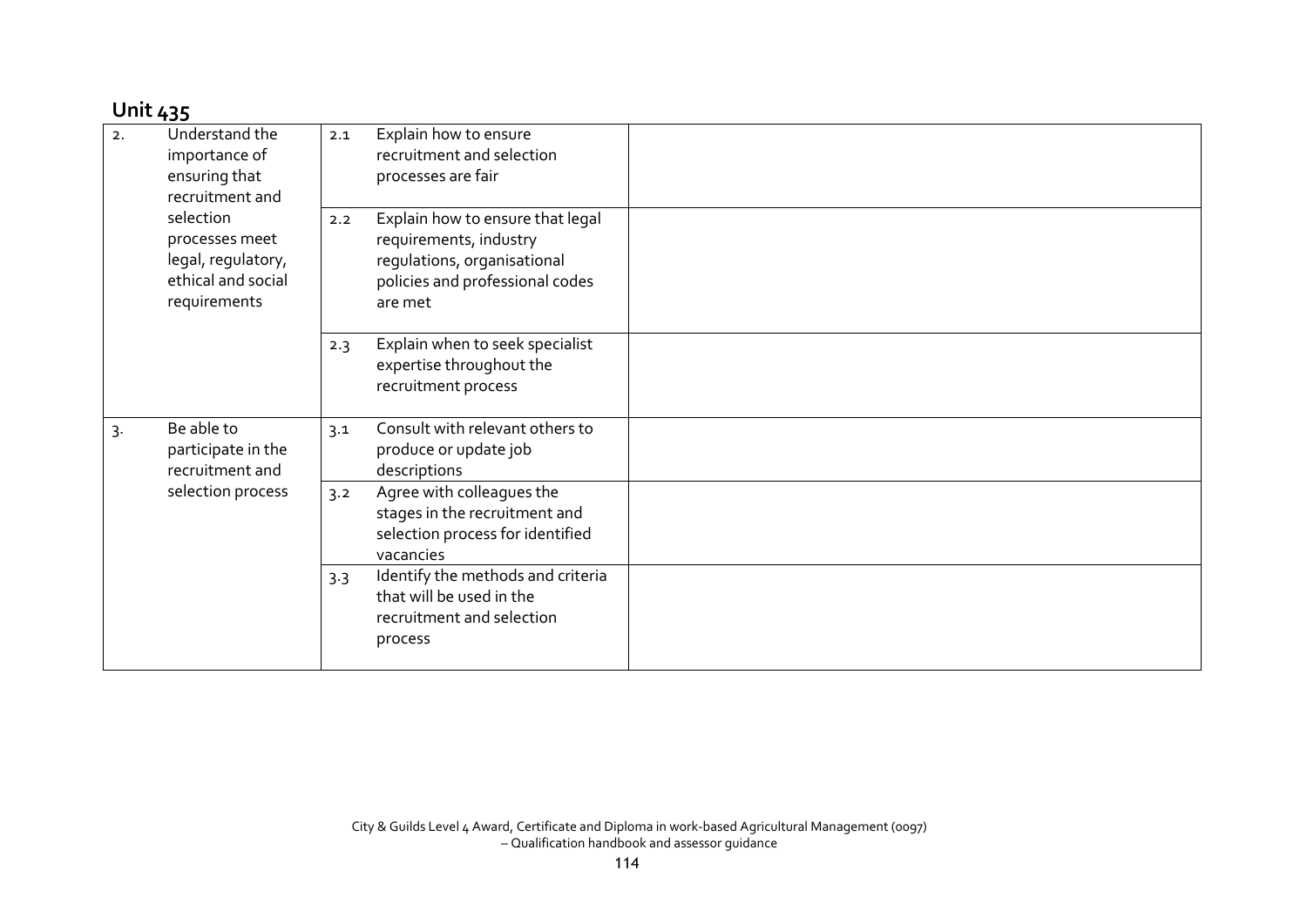|                                  | <b>Unit 435</b>                                 |     |                                                                                                         |  |
|----------------------------------|-------------------------------------------------|-----|---------------------------------------------------------------------------------------------------------|--|
| Be able to<br>4.<br>evaluate the | recruitment and<br>selection process            | 4.1 | Assess and select candidates<br>using agreed methods and<br>criteria.                                   |  |
|                                  | and identify<br>improvements for<br>the future. | 4.2 | Evaluate the recruitment and<br>selection methods and criteria<br>used in own area of<br>responsibility |  |
|                                  |                                                 | 4.3 | Identify ways of improving<br>future recruitment and selection                                          |  |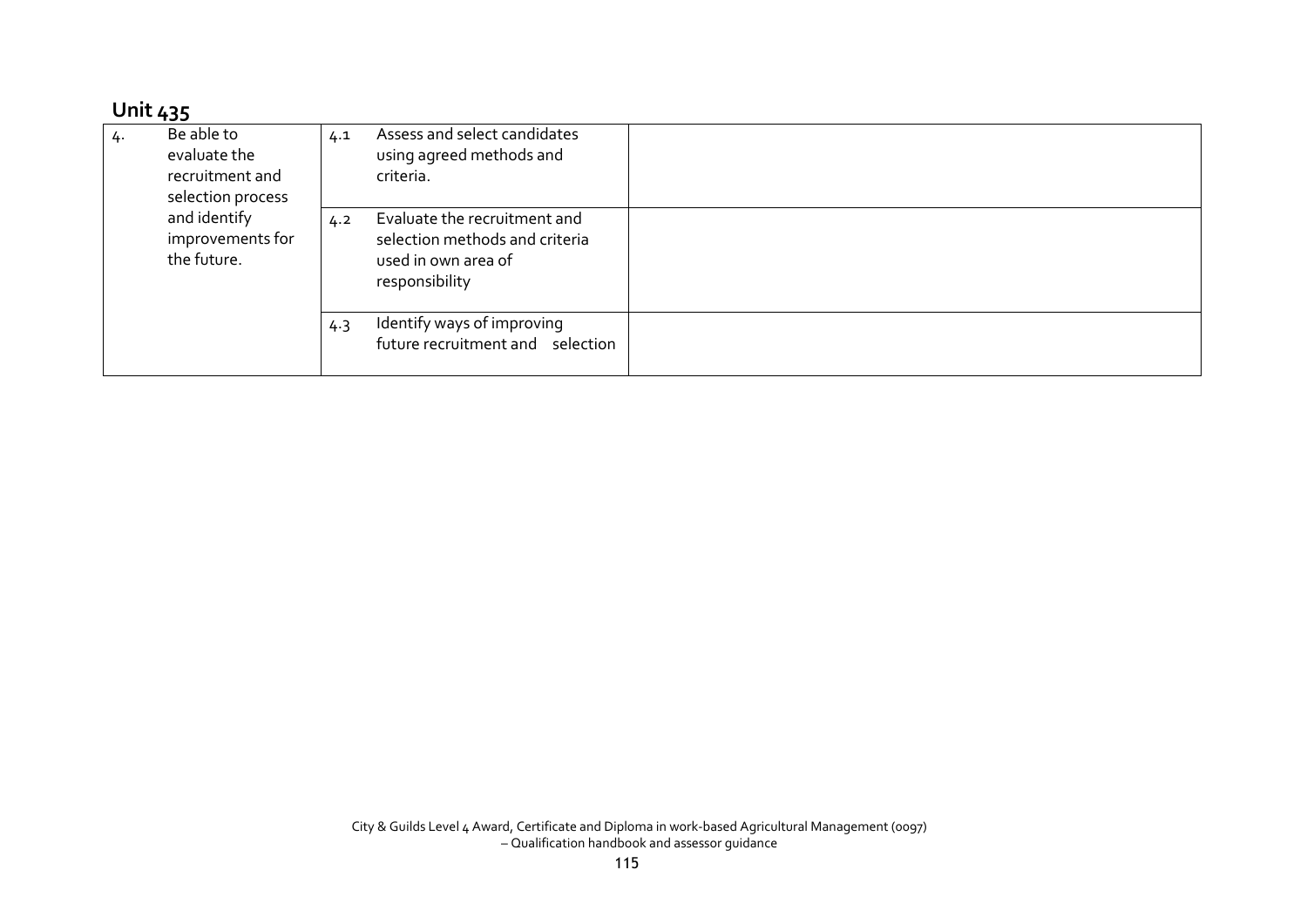| <b>TITLE</b>                                         | Plan, allocate and monitor work in own | Learner's name |  |  |  |
|------------------------------------------------------|----------------------------------------|----------------|--|--|--|
|                                                      | area of responsibility                 |                |  |  |  |
| UAN REFERENCE                                        | H/600/9674                             |                |  |  |  |
| <b>LEVEL</b>                                         |                                        |                |  |  |  |
| <b>CREDIT LEVEL</b>                                  |                                        |                |  |  |  |
|                                                      |                                        |                |  |  |  |
| Relationship to National Occupational Standards: n/a |                                        |                |  |  |  |

| Assessment Criteria<br>Learner Outcomes                                         |                                                                                                                                            | For inserting direct evidence or referencing to where the evidence can be found |
|---------------------------------------------------------------------------------|--------------------------------------------------------------------------------------------------------------------------------------------|---------------------------------------------------------------------------------|
| The learner will:<br>The learner can:                                           |                                                                                                                                            |                                                                                 |
| Be able to produce a<br>1.<br>work plan for own<br>area of responsibility       | Explain the context in which work is<br>1.1<br>to be undertaken                                                                            |                                                                                 |
|                                                                                 | Identify the skills base and the<br>1.2<br>resources available                                                                             |                                                                                 |
|                                                                                 | Examine priorities and success<br>1.3<br>criteria needed for the team                                                                      |                                                                                 |
|                                                                                 | Produce a work plan for own area of<br>1.4<br>responsibility                                                                               |                                                                                 |
| Be able to allocate<br>2.<br>and agree<br>responsibilities with<br>team members | Identify team members'<br>2.1<br>responsibilities for identified work<br>activities                                                        |                                                                                 |
|                                                                                 | Agree responsibilities and SMART<br>2.2<br>(Specific, Measurable, Achievable,<br>Realistic and Time-bound)<br>objectives with team members |                                                                                 |

City & Guilds Level 4 Award, Certificate and Diploma in work-based Agricultural Management (0097) – Qualification handbook and assessor guidance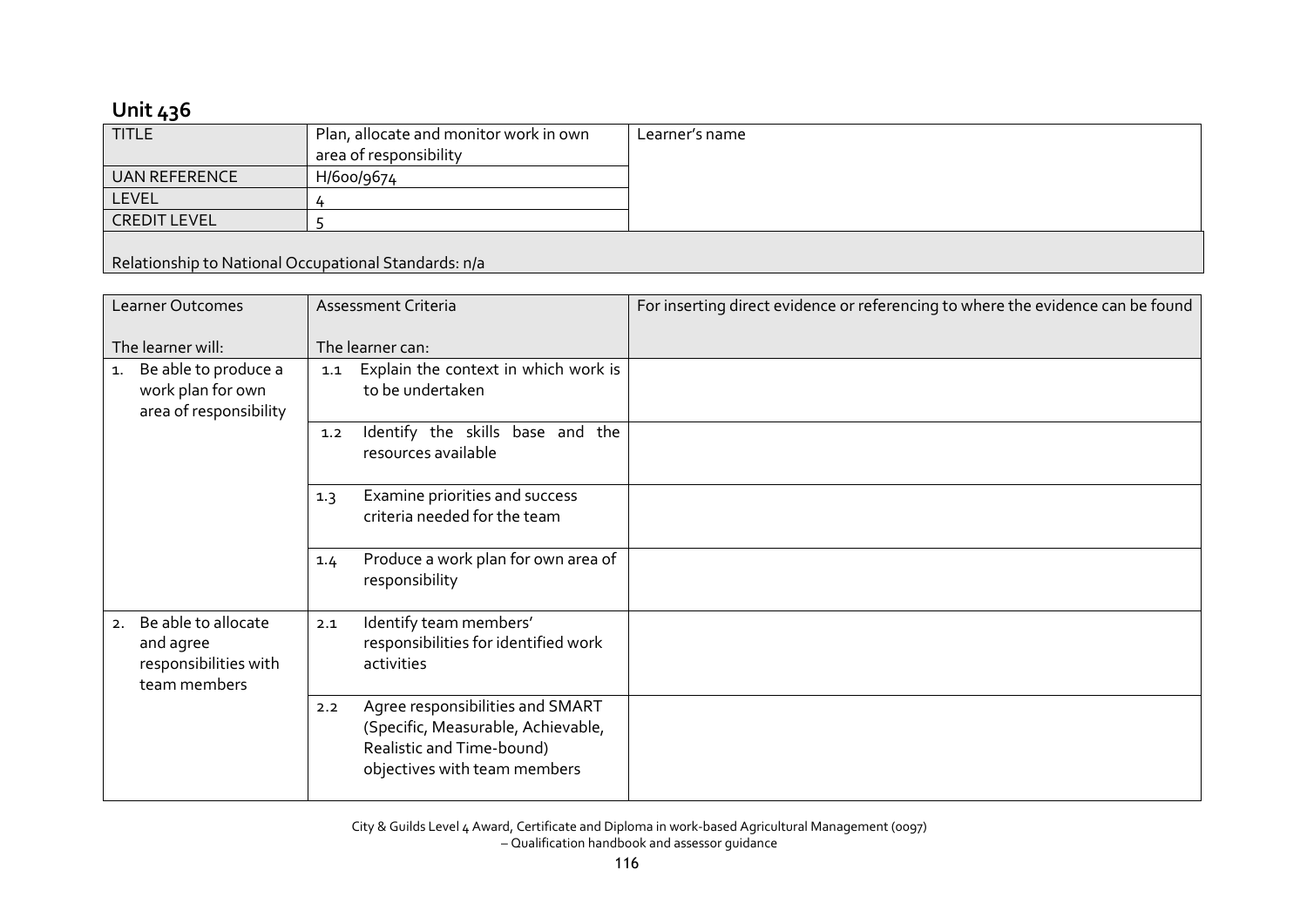City & Guilds Level 4 Award, Certificate and Diploma in work-based Agricultural Management (0097) – Qualification handbook and assessor guidance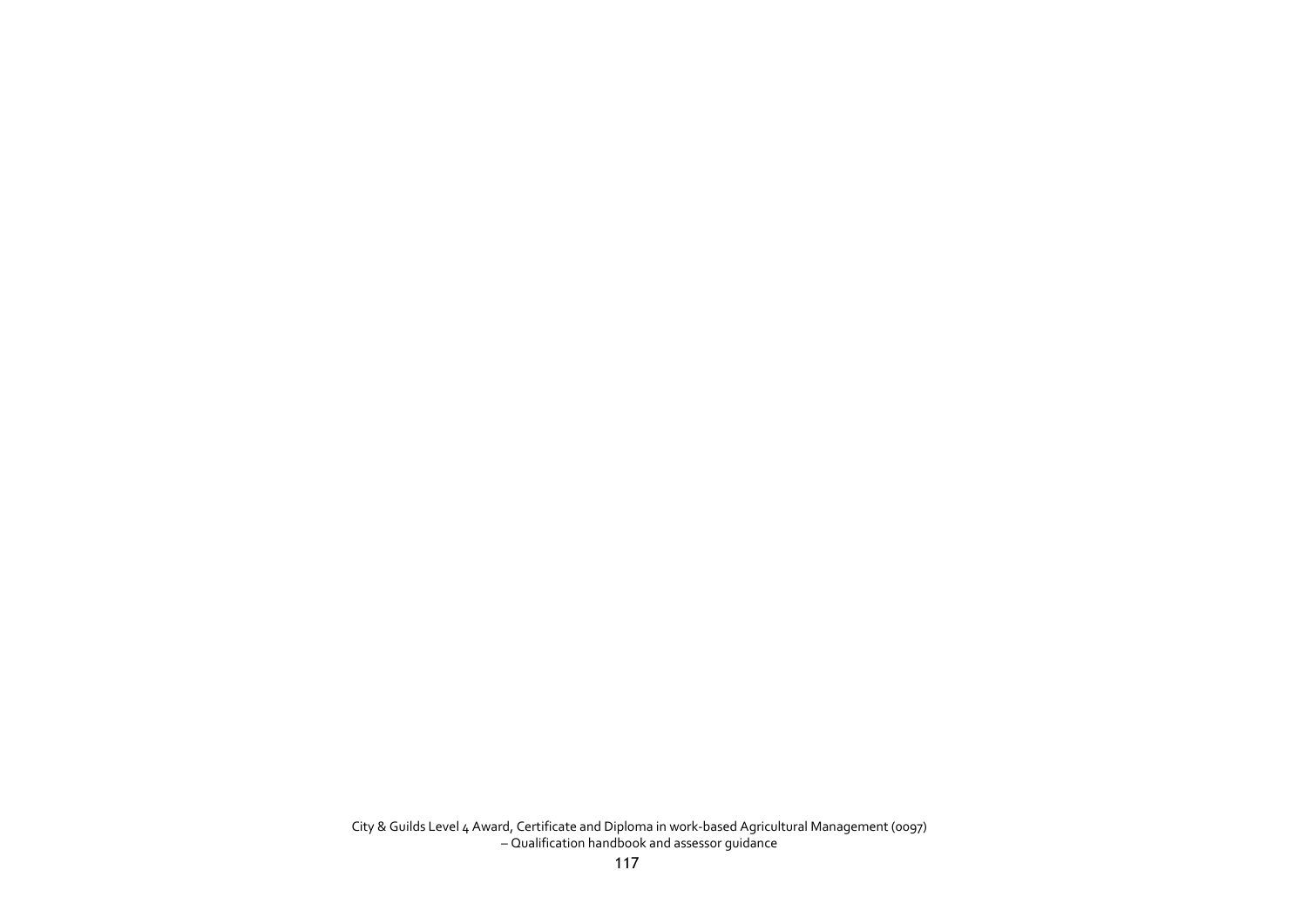|  | Be able to monitor<br>3.<br>the progress and<br>quality of work in                                                    | 3.1 | Identify ways to monitor progress<br>and quality of work                                          |  |
|--|-----------------------------------------------------------------------------------------------------------------------|-----|---------------------------------------------------------------------------------------------------|--|
|  | own area of<br>responsibility and<br>provide feedback                                                                 | 3.2 | Monitor and evaluate progress<br>against agreed standards and<br>provide feedback to team members |  |
|  | Be able to review<br>4.<br>and amend plans of<br>work for own area of<br>responsibility and<br>communicate<br>changes | 4.1 | Review and amend work plan where<br>changes are needed                                            |  |
|  |                                                                                                                       | 4.2 | Communicate changes to team<br>members                                                            |  |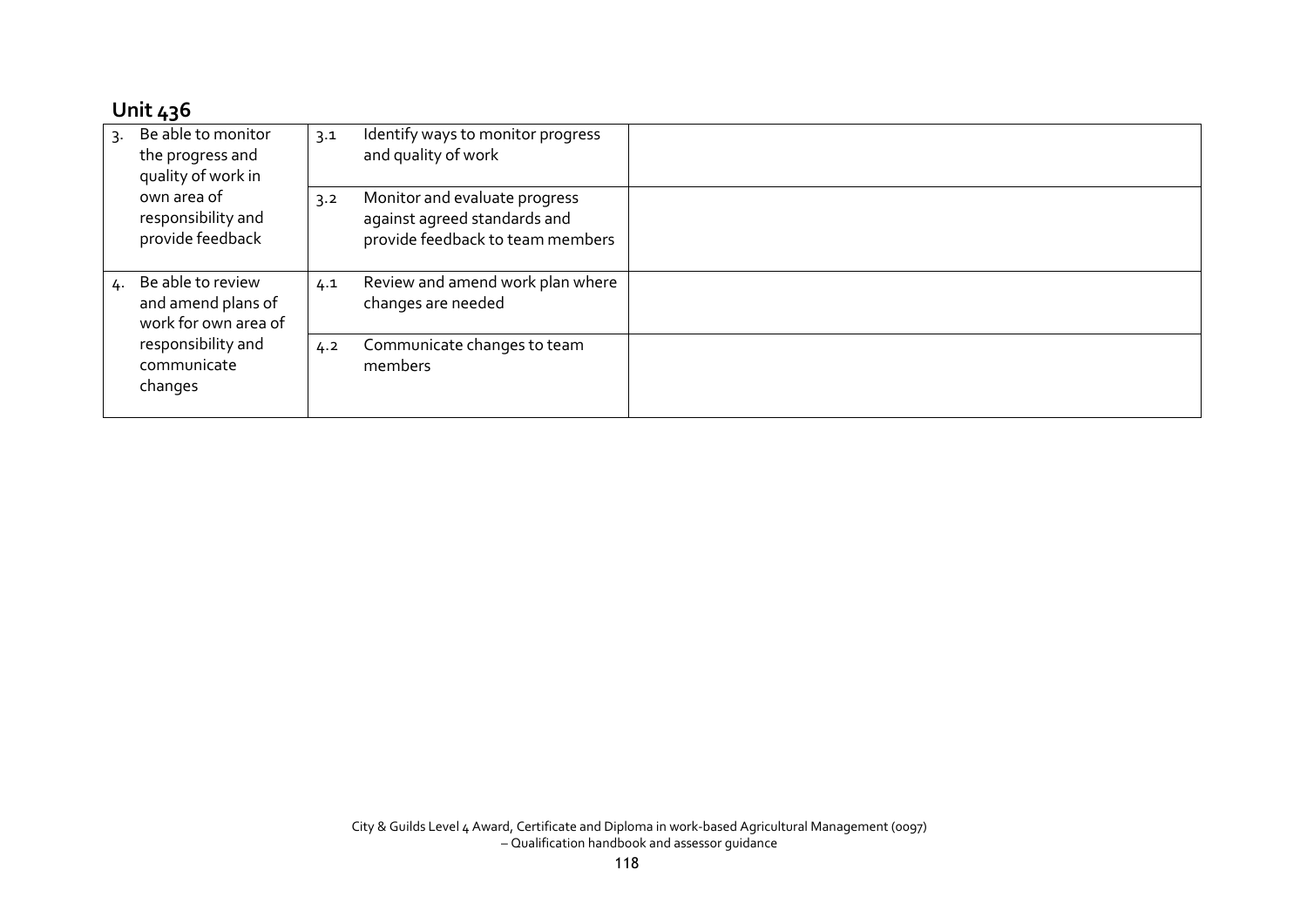| .<br><b>TITLE</b>                                    | Manage a budget for own area or activity | Learner's name |  |
|------------------------------------------------------|------------------------------------------|----------------|--|
|                                                      | of work                                  |                |  |
| UAN REFERENCE                                        | A/600/9695                               |                |  |
| <b>LEVEL</b>                                         |                                          |                |  |
| <b>CREDIT LEVEL</b>                                  |                                          |                |  |
|                                                      |                                          |                |  |
| Relationship to National Occupational Standards: n/a |                                          |                |  |

| <b>Learner Outcomes</b>                                                | <b>Assessment Criteria</b>                                                                                                                 | For inserting direct evidence or referencing to where the evidence can be found                                                                                                                                                               |
|------------------------------------------------------------------------|--------------------------------------------------------------------------------------------------------------------------------------------|-----------------------------------------------------------------------------------------------------------------------------------------------------------------------------------------------------------------------------------------------|
| The learner will:                                                      | The learner can:                                                                                                                           |                                                                                                                                                                                                                                               |
| Be able to prepare a<br>1.<br>budget for own area<br>of responsibility | Evaluate information on resource<br>1.1<br>requirements for own<br>area of<br>activity or work                                             | Job description defining responsibilities. Extensive and justified schedule of<br>resources with costs for a defined period for the business, enterprise,<br>machinery in the case of a machinery manager or any other area of<br>management. |
|                                                                        | Produce a draft budget<br>1.2                                                                                                              | Draft budget.                                                                                                                                                                                                                                 |
|                                                                        | Communicate the final budget with<br>1.3<br>relevant stakeholders                                                                          | Final budget is prepared and presented to stakeholders. Ideally observed by<br>assessor. Stakeholder feedback. Action minutes, Witness statements.                                                                                            |
| Be able to manage a<br>2.<br>budget                                    | Analyse variances between planned<br>2.1<br>and actual expenditure                                                                         | Final budget (1.3) is produced to facilitate regular monitoring at weekly,<br>monthly or quarterly intervals. Reports highlight variances and critically<br>examine reasons for variance.                                                     |
|                                                                        | Provide information on<br>2.2<br>performance to relevant<br>stakeholders                                                                   | Monitored budget and reports that have been circulated to stakeholders (to<br>could include business owner, managing director, advisors, accountants,<br>financiers, line manager). Evidence of feedback.                                     |
|                                                                        | Explain how to take corrective<br>2.3<br>action within the limits of own<br>authority, in response to budget<br>variances and developments | Modifications defined and made following presentation to and feedback from<br>stakeholders, these made within own area of responsibility.                                                                                                     |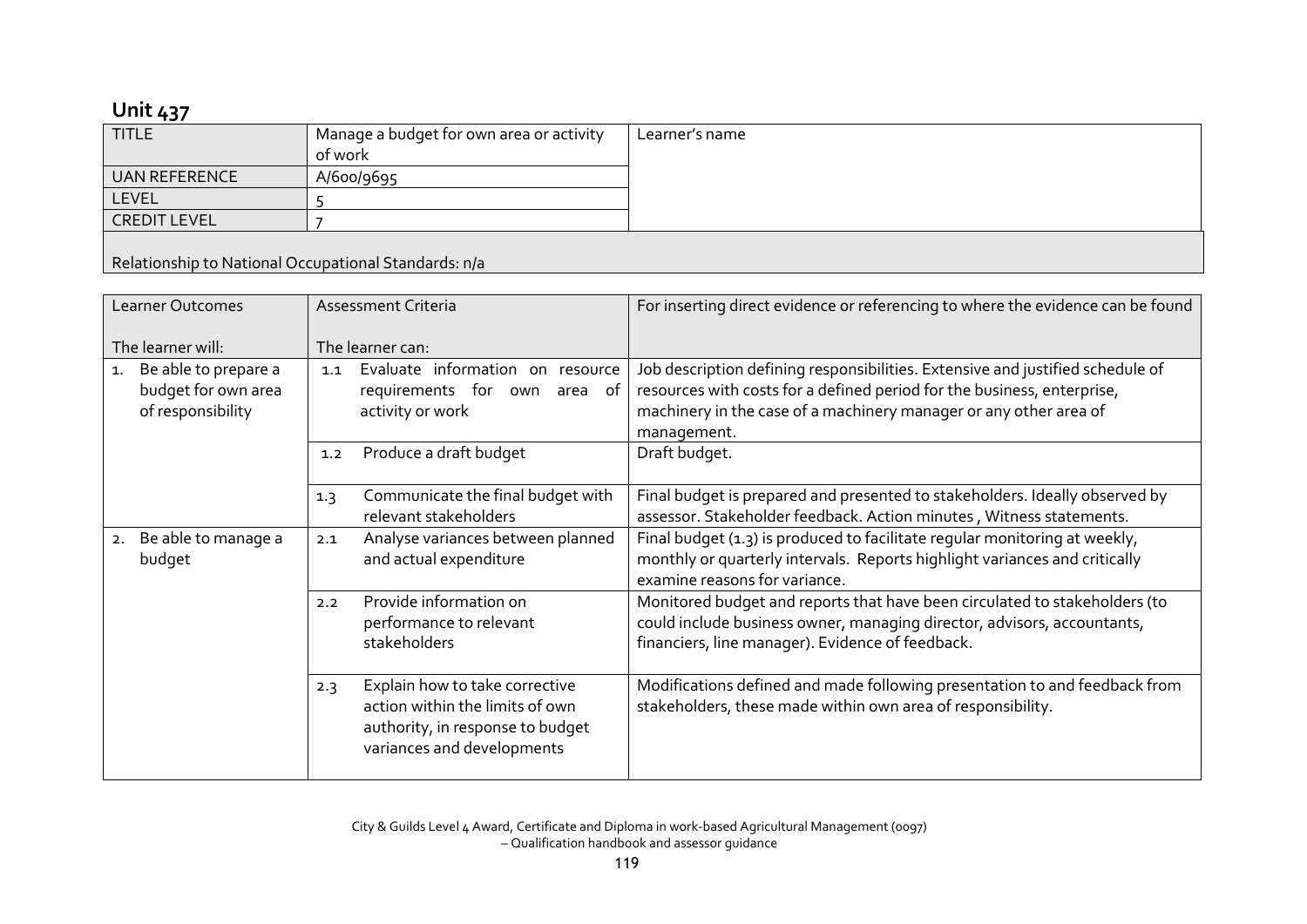|    | <b>Unit 437</b>                        |     |                                                                                                                        |                                                                                                                                                                                                        |
|----|----------------------------------------|-----|------------------------------------------------------------------------------------------------------------------------|--------------------------------------------------------------------------------------------------------------------------------------------------------------------------------------------------------|
|    |                                        | 2.4 | Explain proposed revisions to<br>budget and obtain agreement<br>where actions are beyond the scope<br>of own authority | Explanation of proposed revision and approval to change the budget.<br>Witness statement from relevant manager/ stakeholder.                                                                           |
| 3. | Be able to review<br>budget management | 3.1 | Review performance against budget                                                                                      | Evidence of continued budget monitoring over time, see 2.1 above                                                                                                                                       |
|    | performance                            | 3.2 | Assess improvements for future<br>budget planning and management                                                       | Proposals to improve budget management by reflection on previous<br>performance.                                                                                                                       |
|    |                                        | 3.3 | Monitor budget performance and<br>implement changes within the limits<br>of own authority or obtain<br>agreement       | Explanation and justification of budget management changes made as a result<br>of budget monitoring.<br>Written approval from relevant stakeholder of line manager when required.<br>Witness statement |

City & Guilds Level 4 Award, Certificate and Diploma in work-based Agricultural Management (0097) – Qualification handbook and assessor guidance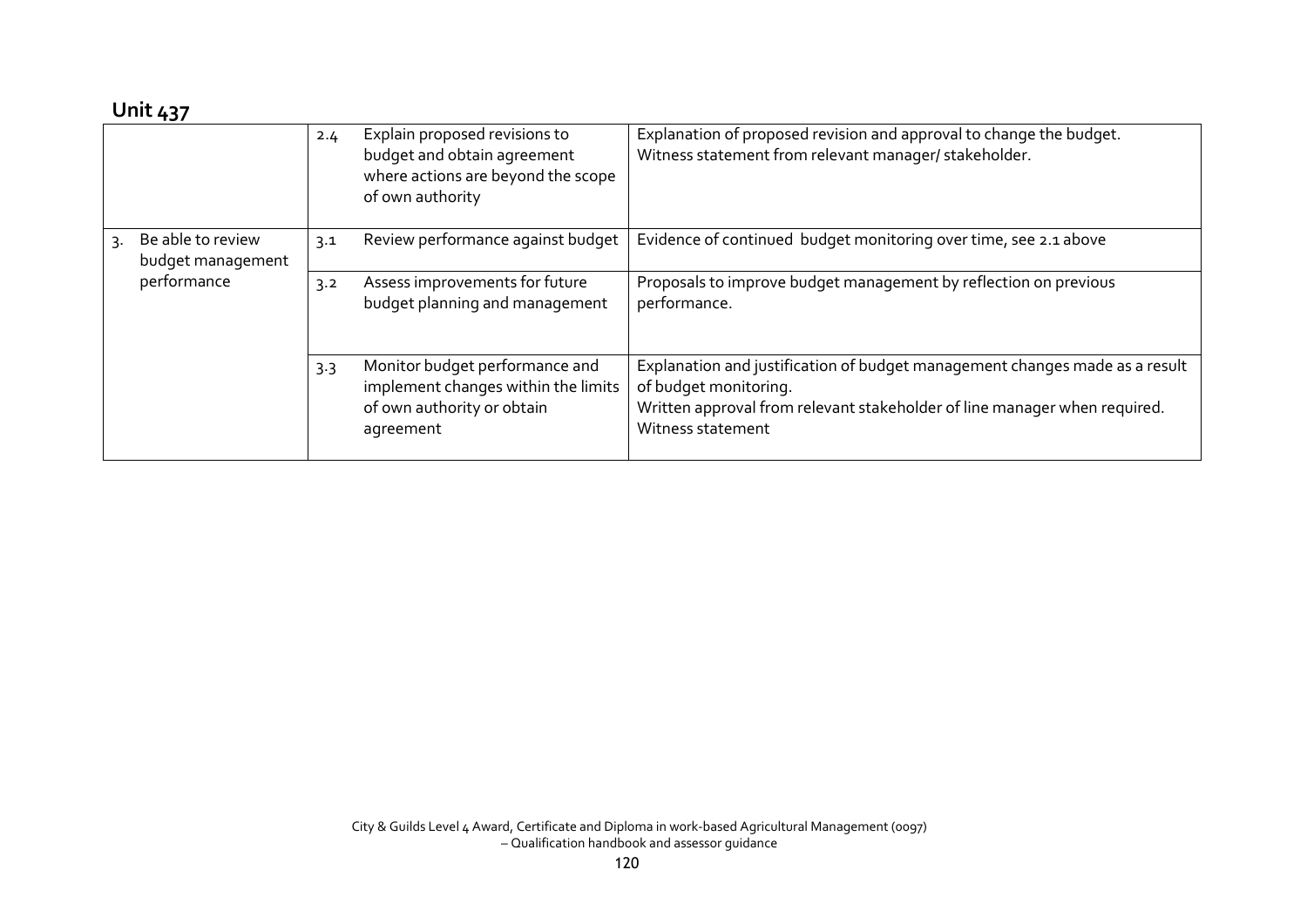#### **Unit 438\***

| . .                                                  |                           |                |  |
|------------------------------------------------------|---------------------------|----------------|--|
| <b>TITLE</b>                                         | Manage physical resources | Learner's name |  |
| UAN REFERENCE                                        | K/600/9711                |                |  |
| <b>LEVEL</b>                                         |                           |                |  |
| <b>CREDIT LEVEL</b>                                  |                           |                |  |
|                                                      |                           |                |  |
| Relationship to National Occupational Standards: n/a |                           |                |  |

| <b>Learner Outcomes</b><br><b>Assessment Criteria</b> |                                                                          | For inserting direct evidence or referencing to<br>where the evidence can be found |
|-------------------------------------------------------|--------------------------------------------------------------------------|------------------------------------------------------------------------------------|
| The learner will:                                     | The learner can:                                                         |                                                                                    |
| Understand the importance of<br>1 <sub>1</sub>        | Explain the importance of using sustainable resources<br>1.1             |                                                                                    |
| sustainability when using physical                    | Explain the potential impact of resource use on the<br>1.2               |                                                                                    |
| resources                                             | environment                                                              |                                                                                    |
|                                                       | Explain how to use resources effectively and<br>1.3<br>efficiently       |                                                                                    |
|                                                       | Describe actions one can take to minimise any<br>1.4                     |                                                                                    |
|                                                       | adverse environmental impact of using physical resources                 |                                                                                    |
| 2. Be able to identify resource                       | Consult with colleagues to identify their planned<br>2.1                 |                                                                                    |
| requirements for own area of                          | activities and corresponding resource need                               |                                                                                    |
| responsibility                                        | Evaluate past resource use to<br>inform expected<br>2.2                  |                                                                                    |
|                                                       | future demand                                                            |                                                                                    |
|                                                       | Identify resource requirements for own area of<br>2.3<br>responsibility. |                                                                                    |
| Be able to obtain required<br>3.                      | Submit a business case to procure required resources<br>3.1              |                                                                                    |
| resources for own area of responsibility              | Review and agree required resources with relevant<br>3.2                 |                                                                                    |
|                                                       | individuals                                                              |                                                                                    |
|                                                       | Explain an organisation's processes for procuring<br>3.3                 |                                                                                    |
|                                                       | agreed resources.                                                        |                                                                                    |
| 4. Be able to monitor and review the                  | Monitor the quality of resources against required<br>4.1                 |                                                                                    |
| quality and usage of resources in own                 | specifications                                                           |                                                                                    |
| area of responsibility                                | Identify differences between actual and planned use<br>4.2               |                                                                                    |
|                                                       | of resources and take corrective action                                  |                                                                                    |

City & Guilds Level 4 Award, Certificate and Diploma in work-based Agricultural Management (0097)

– Qualification handbook and assessor guidance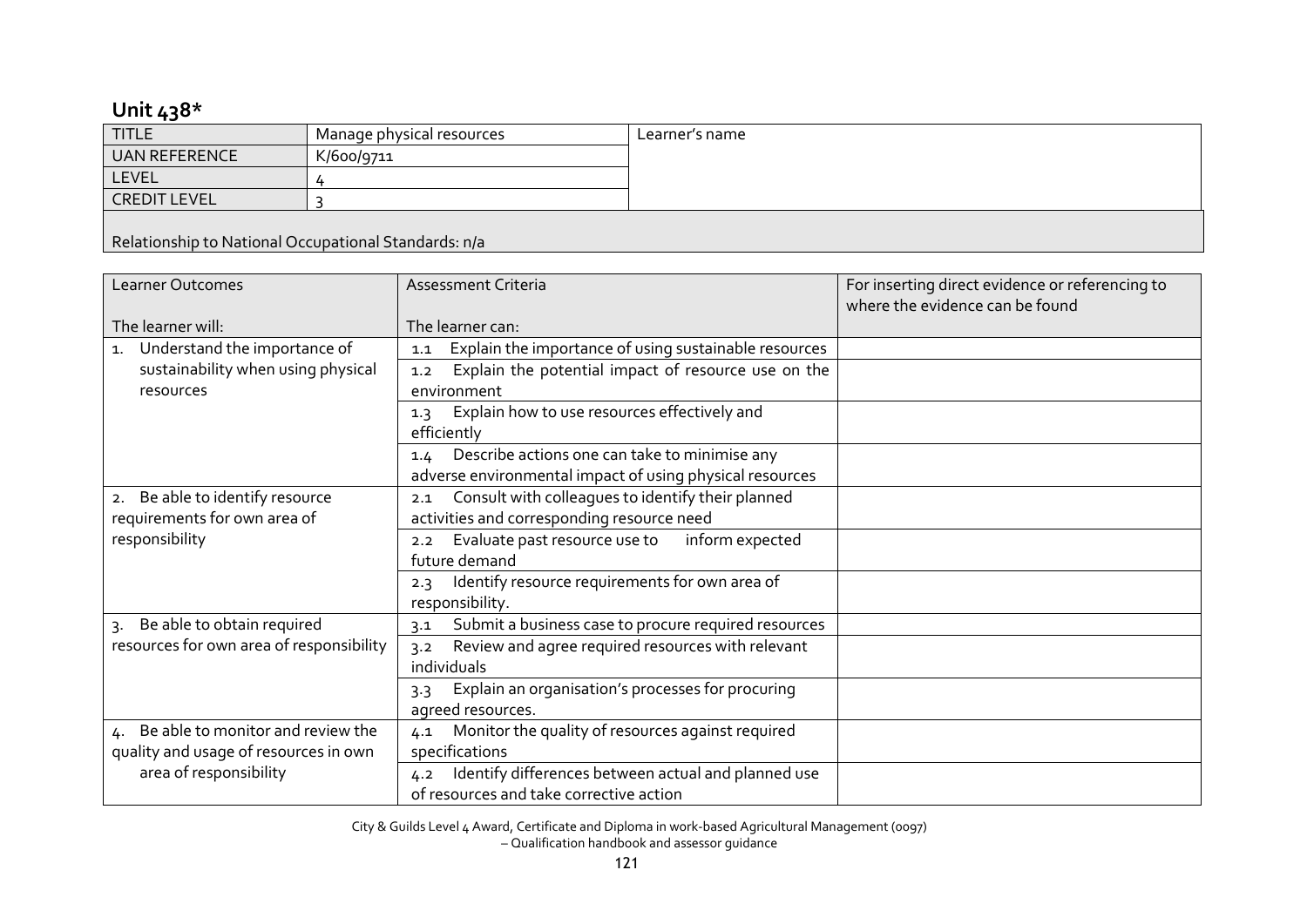| Analyse the effectiveness and efficiency of<br>4.3<br>resource use in own area of responsibility |  |
|--------------------------------------------------------------------------------------------------|--|
| 4.4 Make recommendations to improve the effectiveness<br>and efficiency of resource use.         |  |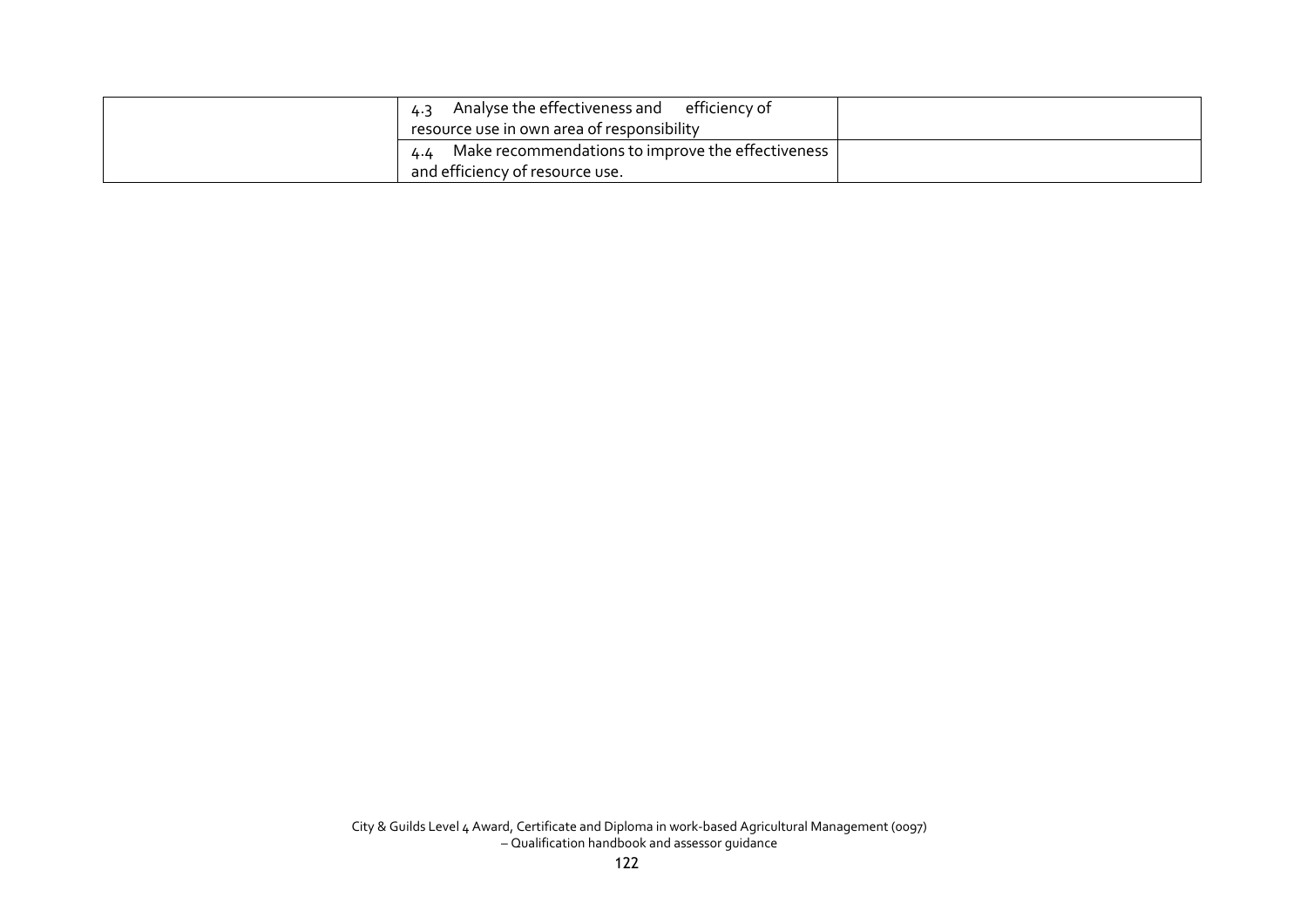### **Unit 439\***

This unit has been replaced by unit 539. Learners registered before 1st July 2017 should use this unit. Learners registered after 1st July 2017 should use unit 539.

| TITLE               | Make effective decisions | Learner's name |
|---------------------|--------------------------|----------------|
| UAN REFERENCE       | F/600/9715               |                |
| LEVEL               |                          |                |
| <b>CREDIT LEVEL</b> |                          |                |
|                     |                          |                |

#### Relationship to National Occupational Standards: n/a

| <b>Learner Outcomes</b>                 | <b>Assessment Criteria</b>                         | For inserting direct evidence or referencing to where the<br>evidence can be found |
|-----------------------------------------|----------------------------------------------------|------------------------------------------------------------------------------------|
| The learner will:                       | The learner can:                                   |                                                                                    |
| Be able to identify<br>1 <sub>1</sub>   | Explain the circumstances requiring a<br>1.1       |                                                                                    |
| circumstances that require a            | decision to be made                                |                                                                                    |
| decision to be made                     | State the desired objective(s) for making a<br>1.2 |                                                                                    |
|                                         | decision                                           |                                                                                    |
|                                         | Establish criteria on which to base the<br>1.3     |                                                                                    |
|                                         | decision, in line with own organisation.           |                                                                                    |
| Be able to collect<br>information<br>2. | Identify information needed to inform the<br>2.1   |                                                                                    |
| to inform decision-making               | decision-making process                            |                                                                                    |
|                                         | Communicate with stakeholders affected<br>2.2      |                                                                                    |
|                                         | by the decision                                    |                                                                                    |
|                                         | Explain how to inform stakeholders about<br>2.3    |                                                                                    |
|                                         | the decision-making process.                       |                                                                                    |
| Be able to analyse information<br>3.    | Identify information for validity and<br>3.1       |                                                                                    |
| to inform decision-making               | relevance to the decision-making process           |                                                                                    |
|                                         | Analyse information and against<br>3.2             |                                                                                    |
|                                         | established criteria                               |                                                                                    |
| Be able to make a decision              | Apply decision-making technique(s) to<br>4.1       |                                                                                    |
|                                         | determine a decision                               |                                                                                    |

City & Guilds Level 4 Award, Certificate and Diploma in work-based Agricultural Management (0097) – Qualification handbook and assessor guidance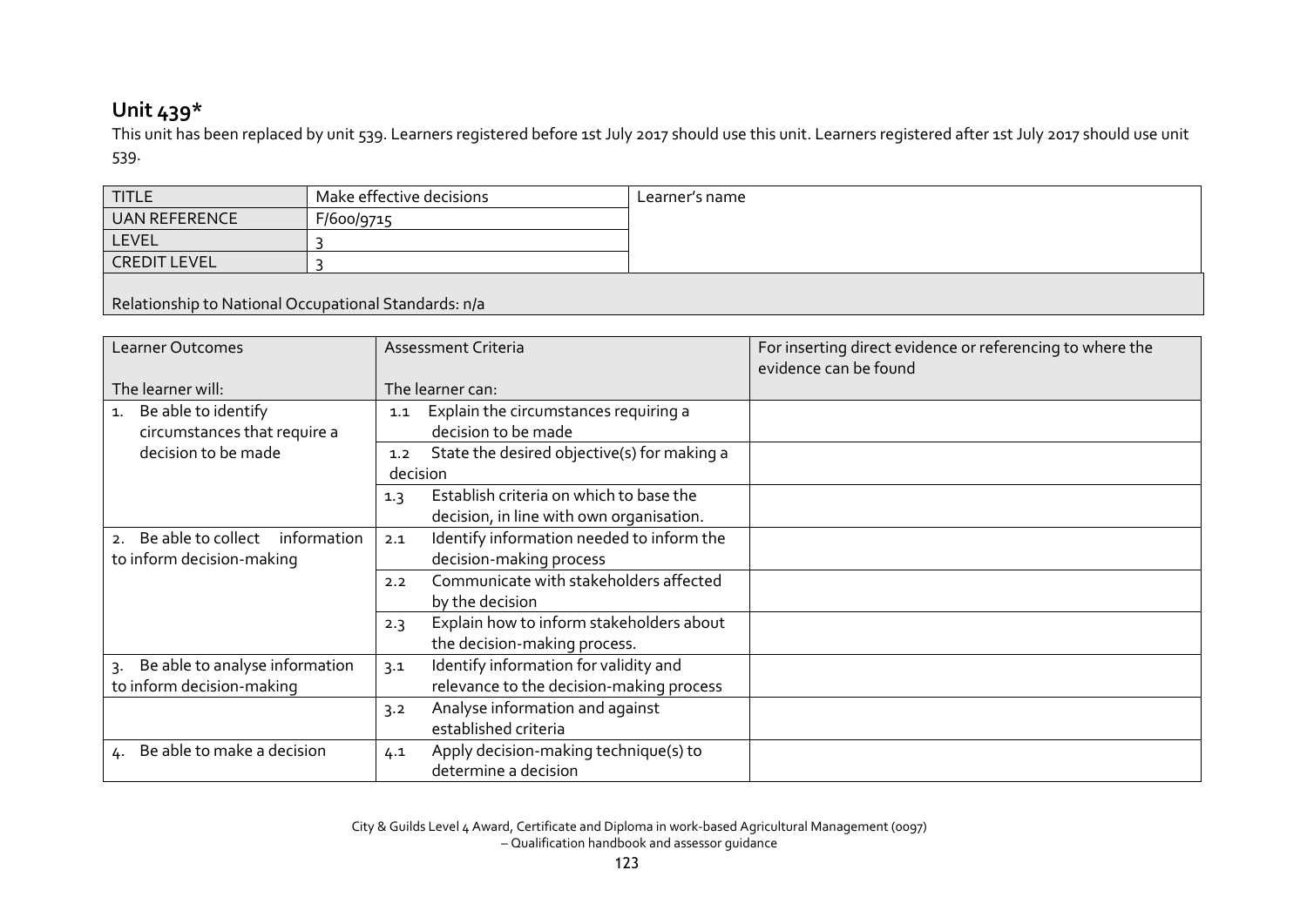| 4.2 | Explain the decision made in line with<br>desired objectives |  |
|-----|--------------------------------------------------------------|--|
|     | Communicate the decision taken to<br>relevant stakeholders.  |  |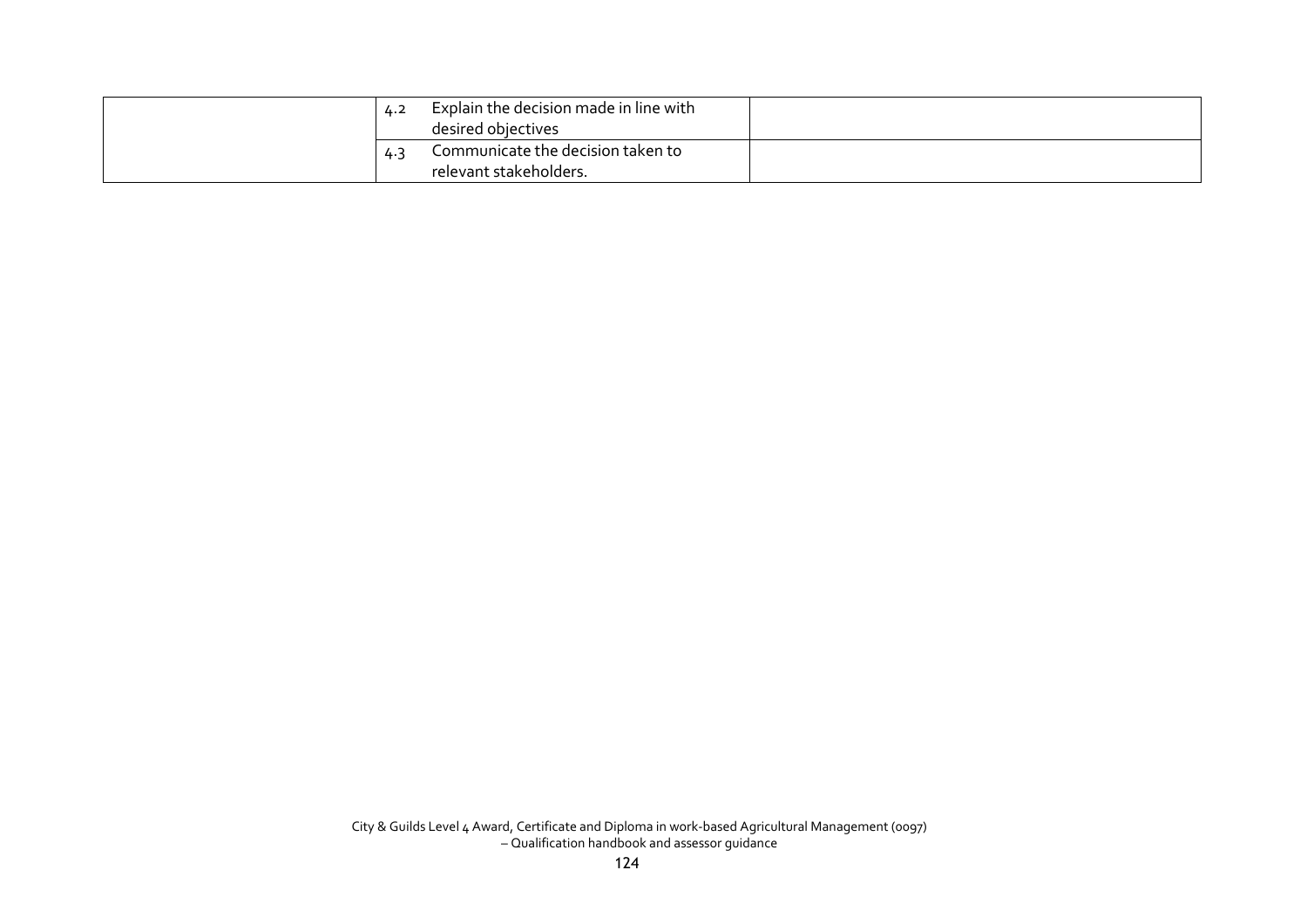| <b>TITLE</b>                                         | Procure supplies | Learner's name |
|------------------------------------------------------|------------------|----------------|
| UAN REFERENCE                                        | L/600/9734       |                |
| <b>LEVEL</b>                                         |                  |                |
| <b>CREDIT LEVEL</b>                                  |                  |                |
| Relationship to National Occupational Standards: n/a |                  |                |

| Learner Outcomes                                               | <b>Assessment Criteria</b>                                                                              | For inserting direct evidence or referencing to where the evidence can be found |
|----------------------------------------------------------------|---------------------------------------------------------------------------------------------------------|---------------------------------------------------------------------------------|
| The learner will:<br>The learner can:                          |                                                                                                         |                                                                                 |
| Be able to identify<br>1.<br>requirements for                  | Select colleagues to agree<br>1.1<br>requirements for supplies                                          |                                                                                 |
| supplies                                                       | Produce a specification for supply<br>1.2<br>requirements                                               |                                                                                 |
| Be able to evaluate<br>2.<br>suppliers that meet<br>identified | Identify suppliers that meet<br>2.1<br>resource, organisational and legal<br>requirements               |                                                                                 |
| requirements                                                   | Evaluate suppliers against<br>2.2<br>requirements                                                       |                                                                                 |
| Be able to select<br>3.<br>suppliers and obtain                | Select supplier(s) that best meet<br>3.1<br>requirements                                                |                                                                                 |
| supplies                                                       | Explain how to agree with the<br>3.2<br>contractual terms with selected<br>supplier(s).                 |                                                                                 |
| Be able to monitor<br>4.<br>supplier<br>performance            | Identify how to monitor supplier<br>4.1<br>performance and delivery against<br>agreed contractual terms |                                                                                 |
|                                                                | Explain the procedure for dealing<br>4.2<br>with breaches of contract                                   |                                                                                 |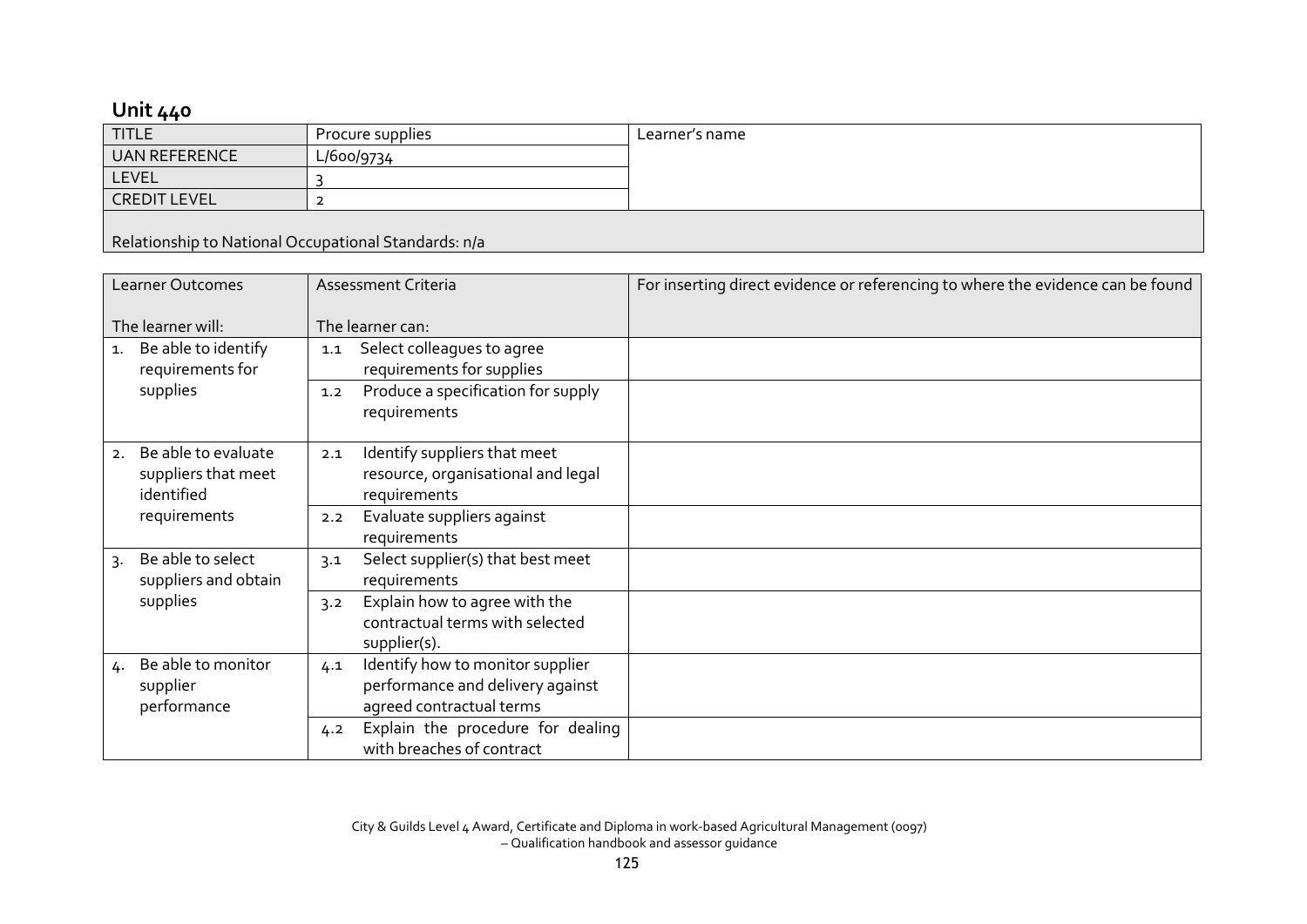#### **Unit 526\*\***

This unit has replaced unit 426. Learners registered before 1st July 2017 should use unit 426. Learners registered after 1st July 2017 should use this unit

| <b>TITLE</b>                                                                                                                                 | Manage own professional development | Learner's name |
|----------------------------------------------------------------------------------------------------------------------------------------------|-------------------------------------|----------------|
|                                                                                                                                              | within an organisation              |                |
| UAN REFERENCE                                                                                                                                | A/615/8558                          |                |
| LEVEL                                                                                                                                        |                                     |                |
| <b>CREDIT VALUE</b>                                                                                                                          |                                     |                |
| The aim of this unit is about learners managing own professional development in order to achieve work objectives, career and personal goals. |                                     |                |

Relationship to National Occupational Standards: This unit is linked to Council for Administrative Management NOS: M&LA2 Manage your own resources and professional development

| <b>Learner Outcomes</b>                | Assessment Criteria                                | For inserting direct evidence or referencing to where the<br>evidence can be found |
|----------------------------------------|----------------------------------------------------|------------------------------------------------------------------------------------|
| The learner will:                      | The learner can:                                   |                                                                                    |
| 1. Be able to assess own career goals  | Identify career and personal goals<br>1.1          |                                                                                    |
| and personal development               | Assess how own career goals affect work<br>1.2     |                                                                                    |
|                                        | professional development<br>role and               |                                                                                    |
| 2. Be able to set personal work        | Agree SMART (Specific, Measurable,<br>2.1          |                                                                                    |
| objectives in line with organisational | Achievable, Realistic and Time-bound) personal     |                                                                                    |
| objectives                             | work objectives in line with work objectives       |                                                                                    |
| 3. Be able to produce a personal       | Identify gaps between objectives set and<br>3.1    |                                                                                    |
| development plan                       | own current knowledge and skills                   |                                                                                    |
|                                        | Produce a personal development plan<br>3.2         |                                                                                    |
| 4. Be able to implement and monitor    | Produce a plan for activities identified in<br>4.1 |                                                                                    |
| own personal development plan          | personal development plan                          |                                                                                    |
|                                        | Explain how to monitor and review own<br>4.2       |                                                                                    |
|                                        | personal development plan                          |                                                                                    |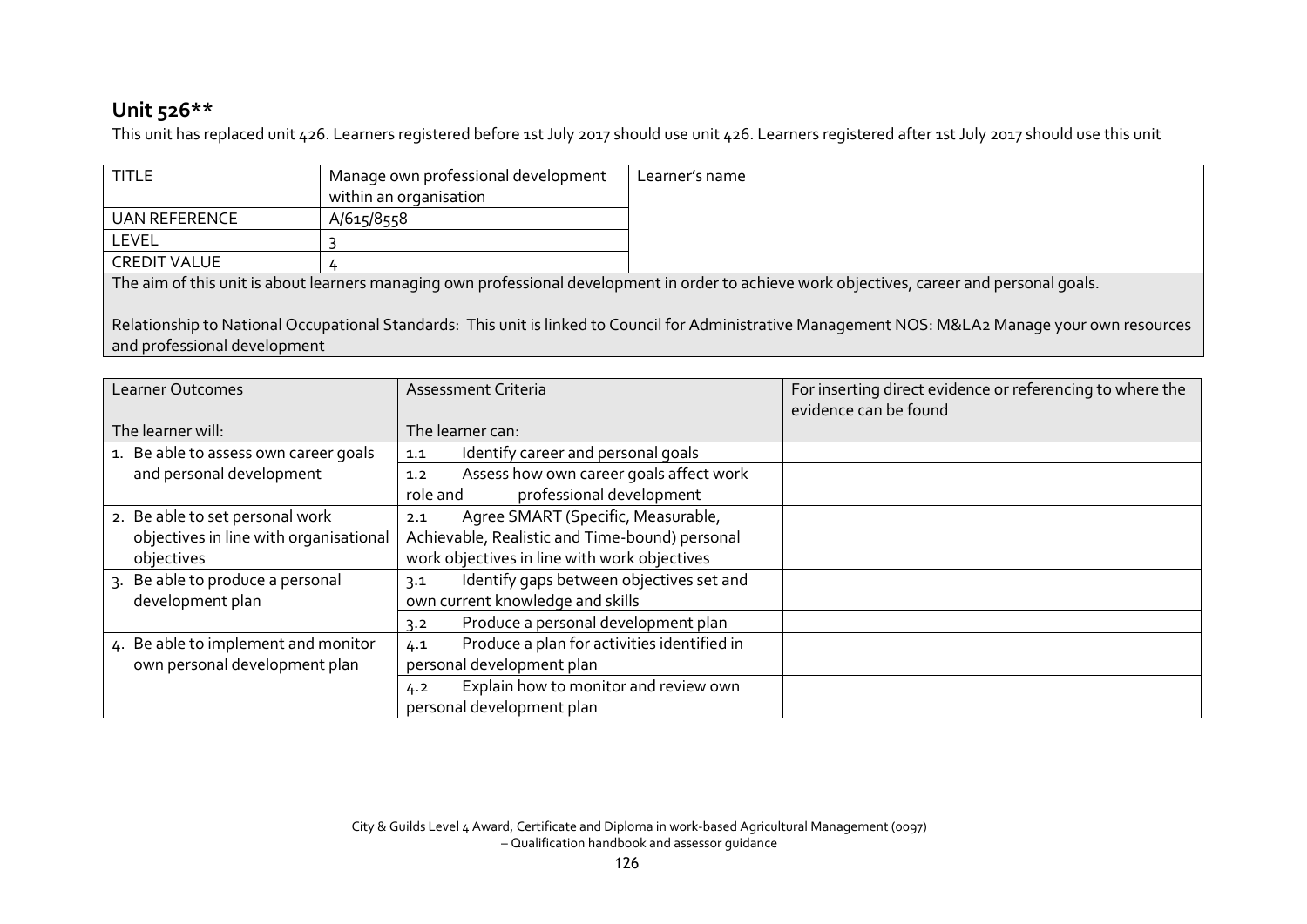### **Unit 538\*\***

This unit has replaced unit 438. Learners registered before 1st July 2017 should use unit 438. Learners registered after 1st July 2017 should use this unit.

| <b>TITLE</b>                                                                                                                                                | Manage physical resources | Learner's name |  |  |
|-------------------------------------------------------------------------------------------------------------------------------------------------------------|---------------------------|----------------|--|--|
| <b>UAN REFERENCE</b>                                                                                                                                        | T/615/8560                |                |  |  |
| <b>LEVEL</b>                                                                                                                                                |                           |                |  |  |
| <b>CREDIT VALUE</b>                                                                                                                                         |                           |                |  |  |
| This unit is about learners considering the physical resources required to carry out planned activity and ensuring they identify, obtain and plan their use |                           |                |  |  |
| effectively.                                                                                                                                                |                           |                |  |  |
| Learners will also be considering the importance of using sustainable resources.                                                                            |                           |                |  |  |
|                                                                                                                                                             |                           |                |  |  |
| Relationship to National Occupational Standards : This unit is linked to NOS MSCE8                                                                          |                           |                |  |  |

| Learner Outcomes                                                                  | <b>Assessment Criteria</b>                                                                                                  | For inserting direct evidence or referencing to where the<br>evidence can be found |
|-----------------------------------------------------------------------------------|-----------------------------------------------------------------------------------------------------------------------------|------------------------------------------------------------------------------------|
| The learner will:                                                                 | The learner can:                                                                                                            |                                                                                    |
| 1. Understand the importance of<br>sustainability when using physical             | Explain the importance of using<br>1.1<br>sustainable resources                                                             |                                                                                    |
| resources                                                                         | Explain the potential impact of using<br>1.2<br>resources on the environment                                                |                                                                                    |
|                                                                                   | Explain how to use resources effectively<br>1.3<br>and efficiently                                                          |                                                                                    |
|                                                                                   | Describe actions individuals can take to<br>1.4<br>minimise any adverse environmental impact of<br>using physical resources |                                                                                    |
| 2. Be able to identify resource<br>requirements for own area of<br>responsibility | Consult with colleagues to identify their<br>2.1<br>planned activities and corresponding resource<br>needs                  |                                                                                    |
|                                                                                   | Evaluate past resource use to inform<br>2.2<br>expected future demand                                                       |                                                                                    |
|                                                                                   | Identify resource requirements for own<br>2.3<br>area of responsibility                                                     |                                                                                    |

City & Guilds Level 4 Award, Certificate and Diploma in work-based Agricultural Management (0097)

– Qualification handbook and assessor guidance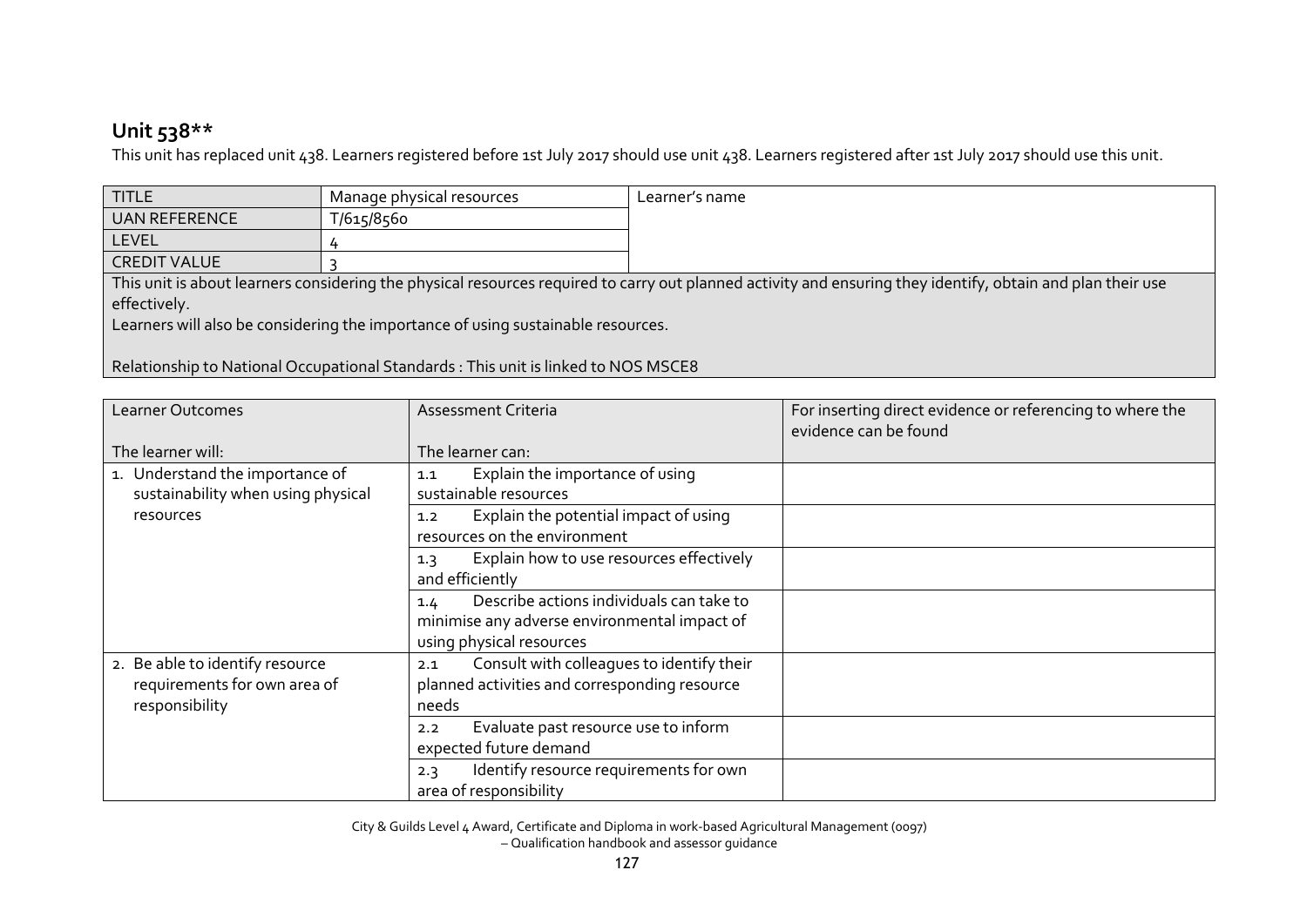| 3. Be able to obtain required resources<br>for own area of responsibility     | Produce a business case to procure required<br>3.1<br>resources                                                           |  |
|-------------------------------------------------------------------------------|---------------------------------------------------------------------------------------------------------------------------|--|
|                                                                               | Review and agree required resources with<br>3.2<br>individuals<br>relevant                                                |  |
|                                                                               | 3.3 Explain an organisation's processes for<br>procuring agreed resources                                                 |  |
| 4. Be able to monitor and review the<br>quality and usage of resources in own | Monitor the quality of resources against<br>4.1<br>required specifications                                                |  |
| area of responsibility                                                        | Identify differences between actual and<br>4.2<br>planned use of resources and take corrective<br>actions where necessary |  |
|                                                                               | Analyse the effectiveness and<br>efficiency<br>4.3<br>of resource use in own area of responsibility                       |  |
|                                                                               | Make recommendations to improve the<br>4.4<br>effectiveness and efficiency of resource use.                               |  |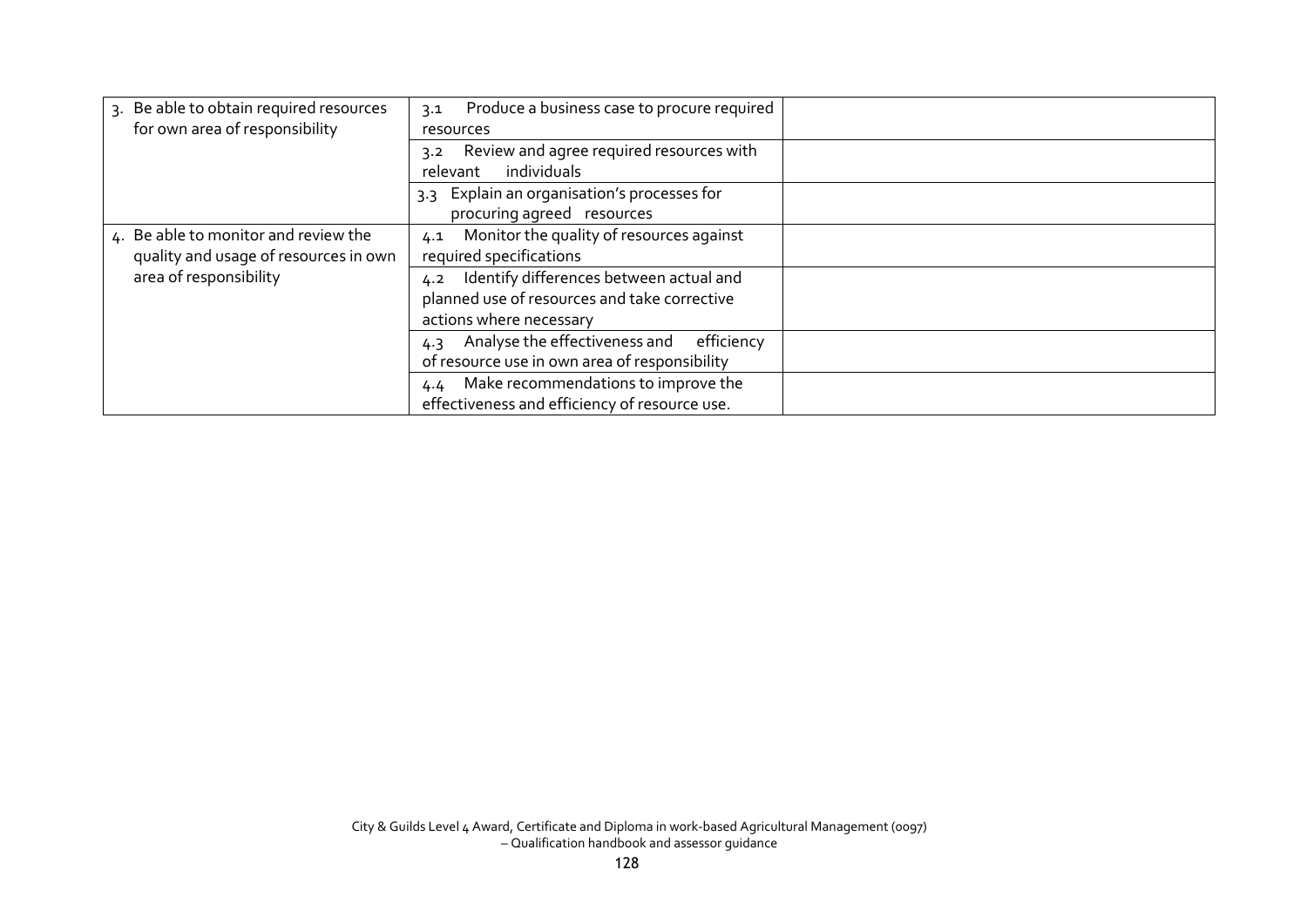### **Unit 539\*\***

This unit has replaced unit 439. Learners registered before 1st July 2017 should use unit 439. Learners registered after 1st July 2017 should use this unit.

| <b>TITLE</b>                                                                                                                                                                                                                       | Make effective decisions |                                                 | Learner's name                         |                                                           |                       |
|------------------------------------------------------------------------------------------------------------------------------------------------------------------------------------------------------------------------------------|--------------------------|-------------------------------------------------|----------------------------------------|-----------------------------------------------------------|-----------------------|
| <b>UAN REFERENCE</b>                                                                                                                                                                                                               | K/615/8555               |                                                 |                                        |                                                           |                       |
| LEVEL                                                                                                                                                                                                                              |                          |                                                 |                                        |                                                           |                       |
| <b>CREDIT LEVEL</b>                                                                                                                                                                                                                |                          |                                                 |                                        |                                                           |                       |
| The aim of this unit is about developing learners understanding of the process of decision-making, identifying and analysing information to enable them to                                                                         |                          |                                                 |                                        |                                                           |                       |
| make a final decision.                                                                                                                                                                                                             |                          |                                                 |                                        |                                                           |                       |
|                                                                                                                                                                                                                                    |                          |                                                 |                                        |                                                           |                       |
| Relationship to National Occupational Standards: n/a                                                                                                                                                                               |                          |                                                 |                                        |                                                           |                       |
|                                                                                                                                                                                                                                    |                          |                                                 |                                        |                                                           |                       |
| <b>Learner Outcomes</b>                                                                                                                                                                                                            | Assessment Criteria      |                                                 |                                        | For inserting direct evidence or referencing to where the |                       |
|                                                                                                                                                                                                                                    |                          |                                                 |                                        |                                                           | evidence can be found |
| The learner will:                                                                                                                                                                                                                  |                          | The learner can:                                |                                        |                                                           |                       |
| 1. Be able to identify situations where a                                                                                                                                                                                          |                          | 1.1                                             |                                        | Explain the situation requiring a decision to             |                       |
| decision needs to be made                                                                                                                                                                                                          |                          | be made                                         |                                        |                                                           |                       |
|                                                                                                                                                                                                                                    |                          | Outline the objective(s) for making a<br>1.2    |                                        |                                                           |                       |
|                                                                                                                                                                                                                                    |                          | decision                                        |                                        |                                                           |                       |
|                                                                                                                                                                                                                                    |                          | Establish criteria on which to base the<br>1.3  |                                        |                                                           |                       |
|                                                                                                                                                                                                                                    |                          |                                                 | decision.                              |                                                           |                       |
| 2. Be able to gather factual information                                                                                                                                                                                           |                          | Identify factual information required to<br>2.1 |                                        |                                                           |                       |
| to inform the decision-making                                                                                                                                                                                                      |                          |                                                 | inform the decision-making process     |                                                           |                       |
|                                                                                                                                                                                                                                    |                          | 2.2                                             | Explain the process of informing       |                                                           |                       |
|                                                                                                                                                                                                                                    |                          |                                                 | stakeholders about the decision-making |                                                           |                       |
|                                                                                                                                                                                                                                    |                          |                                                 | process                                |                                                           |                       |
|                                                                                                                                                                                                                                    |                          | 2.3                                             | Communicate with all stakeholders      |                                                           |                       |
|                                                                                                                                                                                                                                    |                          |                                                 | affected by the decision.              |                                                           |                       |
| 3. Be able to analyse valid information<br>Identify relevant and valid information to<br>3.1<br>to inform decision-making<br>inform the decision-making process<br>Analyse information and against<br>3.2<br>established criteria. |                          |                                                 |                                        |                                                           |                       |
|                                                                                                                                                                                                                                    |                          |                                                 |                                        |                                                           |                       |
|                                                                                                                                                                                                                                    |                          |                                                 |                                        |                                                           |                       |
|                                                                                                                                                                                                                                    |                          |                                                 |                                        |                                                           |                       |

City & Guilds Level 4 Award, Certificate and Diploma in work-based Agricultural Management (0097)

– Qualification handbook and assessor guidance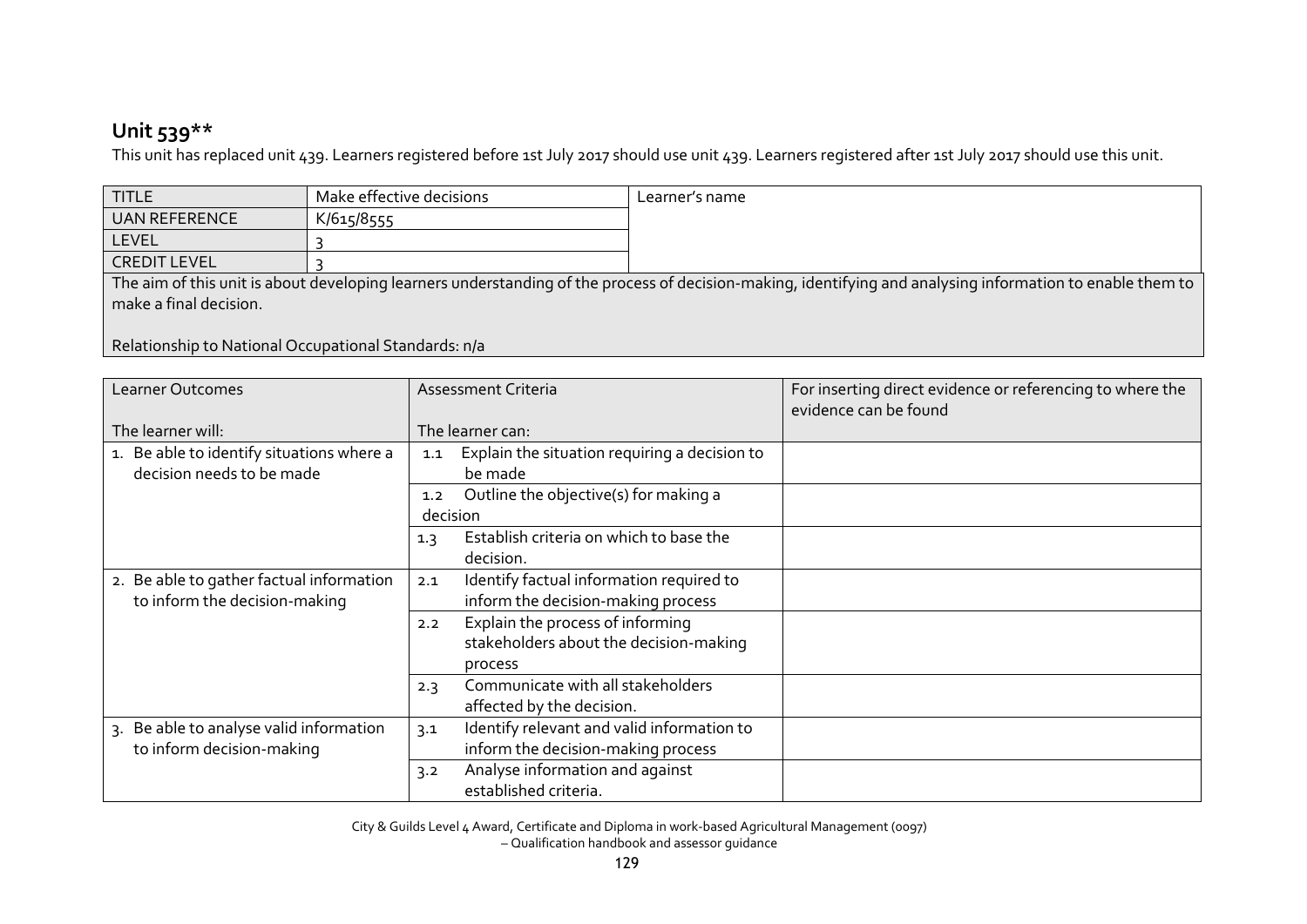| 4. Be able to make a decision | 4.1 | Apply decision-making technique(s) to<br>determine a decision |  |
|-------------------------------|-----|---------------------------------------------------------------|--|
|                               |     | Explain the decision made in line with<br>objectives          |  |
|                               |     | Communicate the decision to relevant<br>stakeholders.         |  |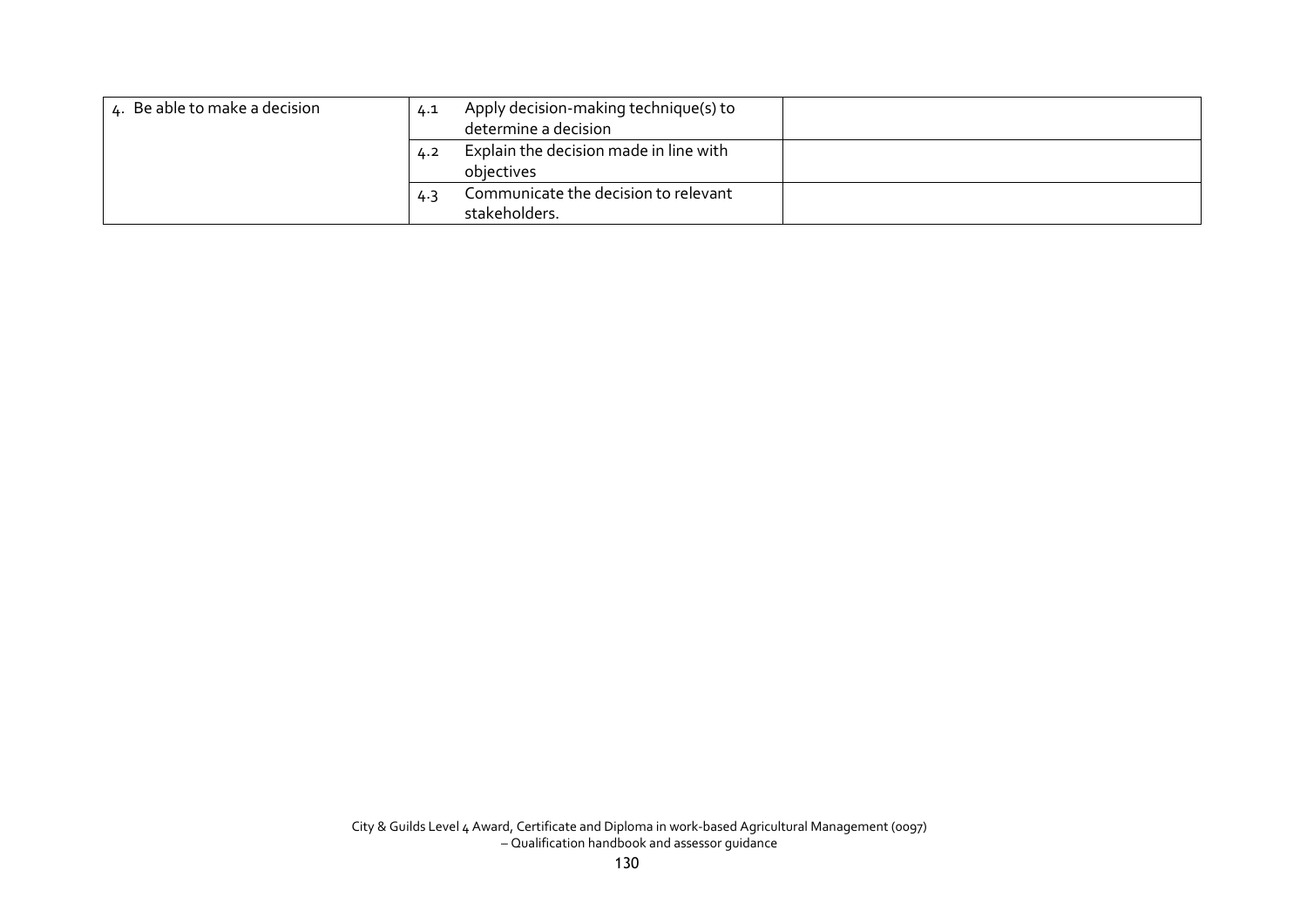This page is left intentionally blank